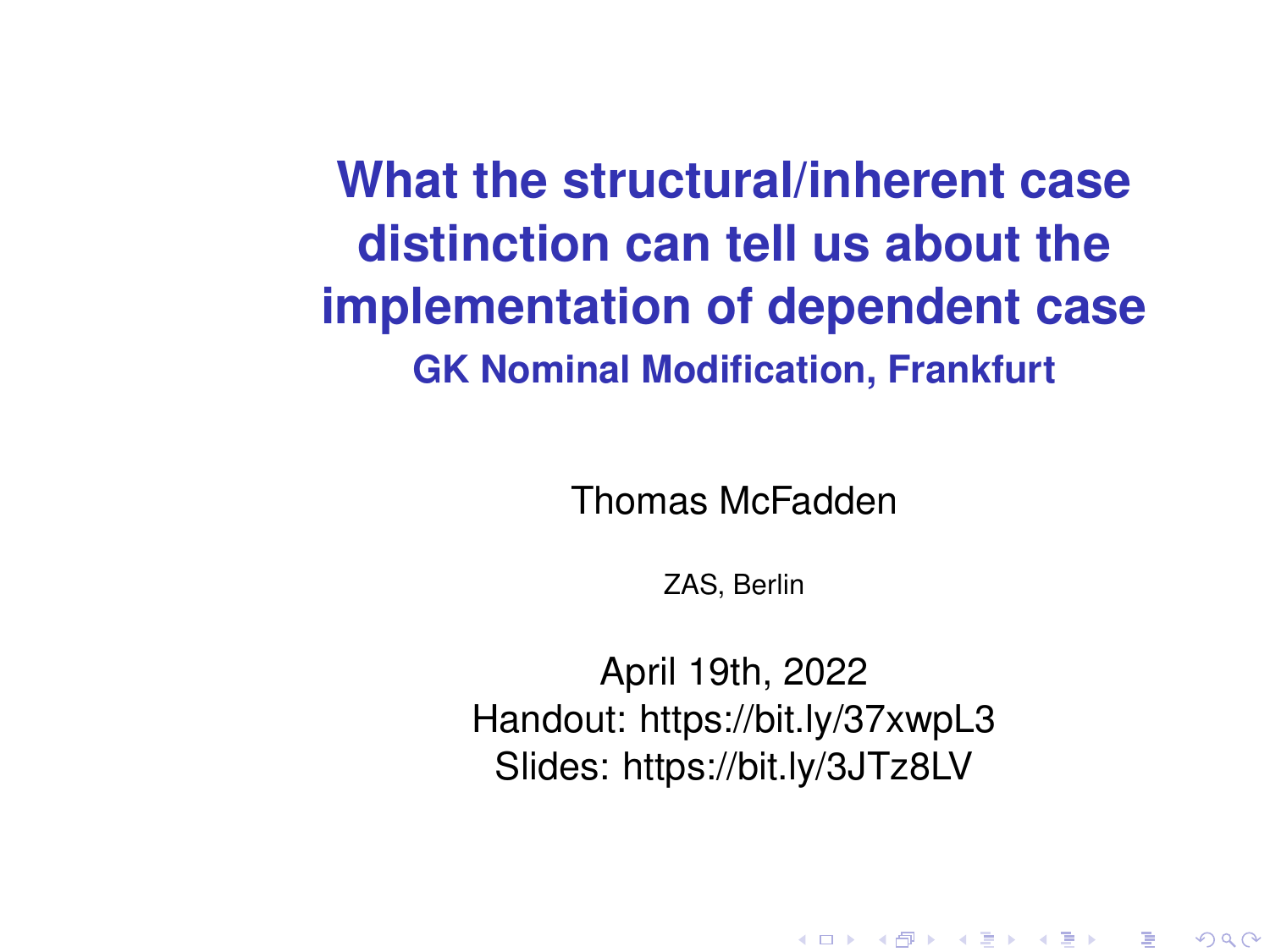> **Thomas McFadden**

#### **[Introduction](#page-1-0)**

- **[Crash course](#page-3-0)**
- **[Two alternatives](#page-15-0)**
- **[Proposing a](#page-33-0) synthesis**
- **[Applying the](#page-44-0) synthesis**
- **[Intermediate](#page-67-0) challenges**
- **[Dependent case](#page-82-0) assignment**
- **Comparative and [diachronic issues](#page-96-0)**
- **[References](#page-108-0)**

# <span id="page-1-0"></span>**Introduction**

Decades of theoretical work have produced two rather distinct ideas about case that have emerged as alternatives to standard case theory:

- **CisM:** Case is morphological, based on syntactic structure, but too late to affect the syntactic derivation (e.g. [Marantz, 1991;](#page-111-0) [Harley, 1995;](#page-110-0) [McFadden, 2004;](#page-111-1) [Sigurðsson, 2009\)](#page-114-0).
	- **KP:** Cases are not just features on N or D, but represent their own syntactic projections (e.g. [Bittner and Hale, 1996;](#page-109-0) [Neeleman and](#page-112-0) [Weerman, 1999;](#page-112-0) [Caha, 2009\)](#page-109-1).

**KOD KOD KED KED E VAN**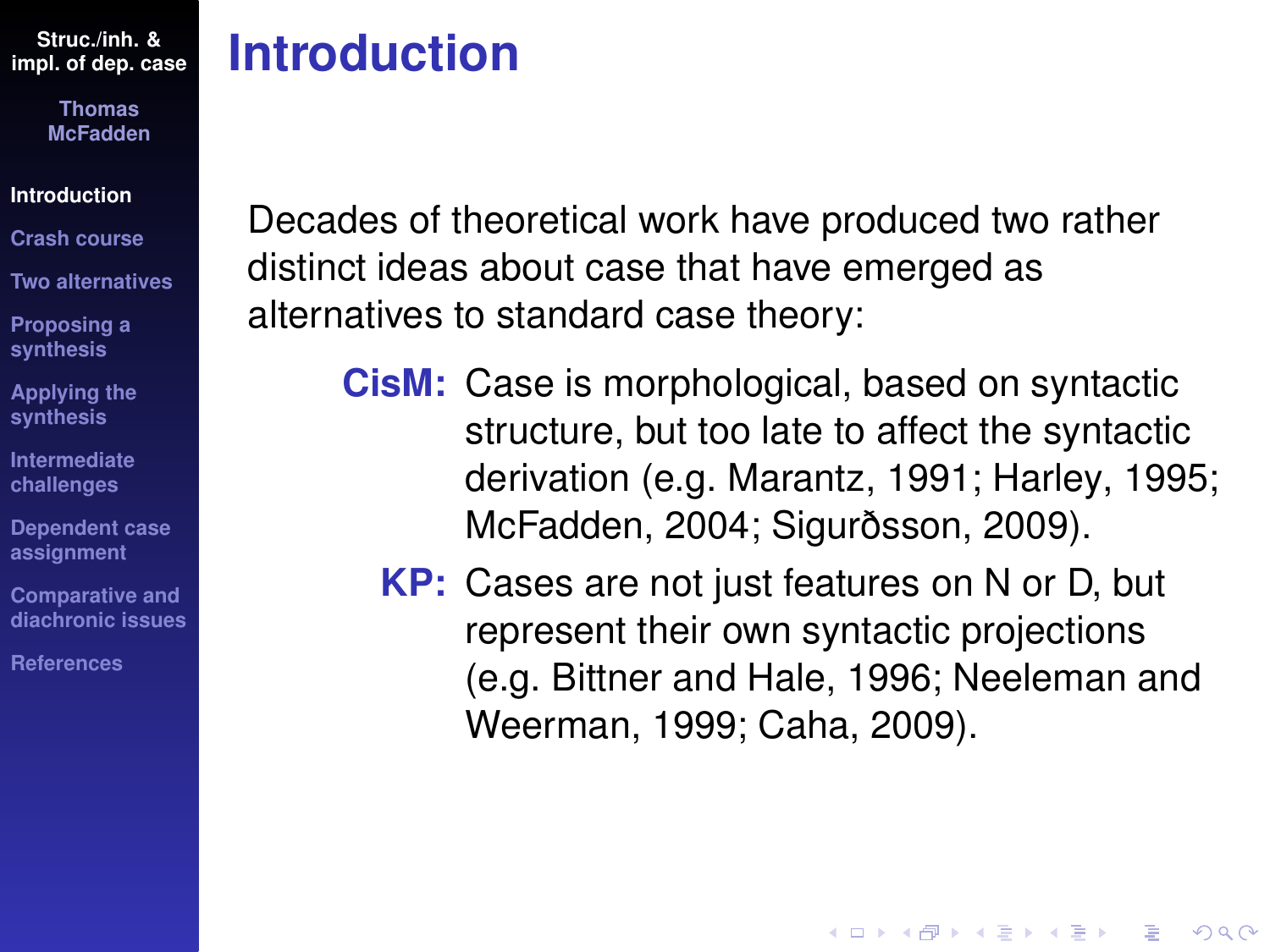> **Thomas McFadden**

#### **[Introduction](#page-1-0)**

**[Crash course](#page-3-0)**

**[Two alternatives](#page-15-0)**

**[Proposing a](#page-33-0) synthesis**

**[Applying the](#page-44-0) synthesis**

**[Intermediate](#page-67-0) challenges**

**[Dependent case](#page-82-0) assignment**

**Comparative and [diachronic issues](#page-96-0)**

**[References](#page-108-0)**

- ☞ CisM and KP would seem to be incompatible, but in this talk I'm going to explore the idea that the best theory would incorporate them both.
- ☞ The idea is to map them onto the divide between structural and inherent cases.
- ☞ If we do it right, we can handle phenomena that straddle the divide and get novel insight into certain comparative and diachronic patterns.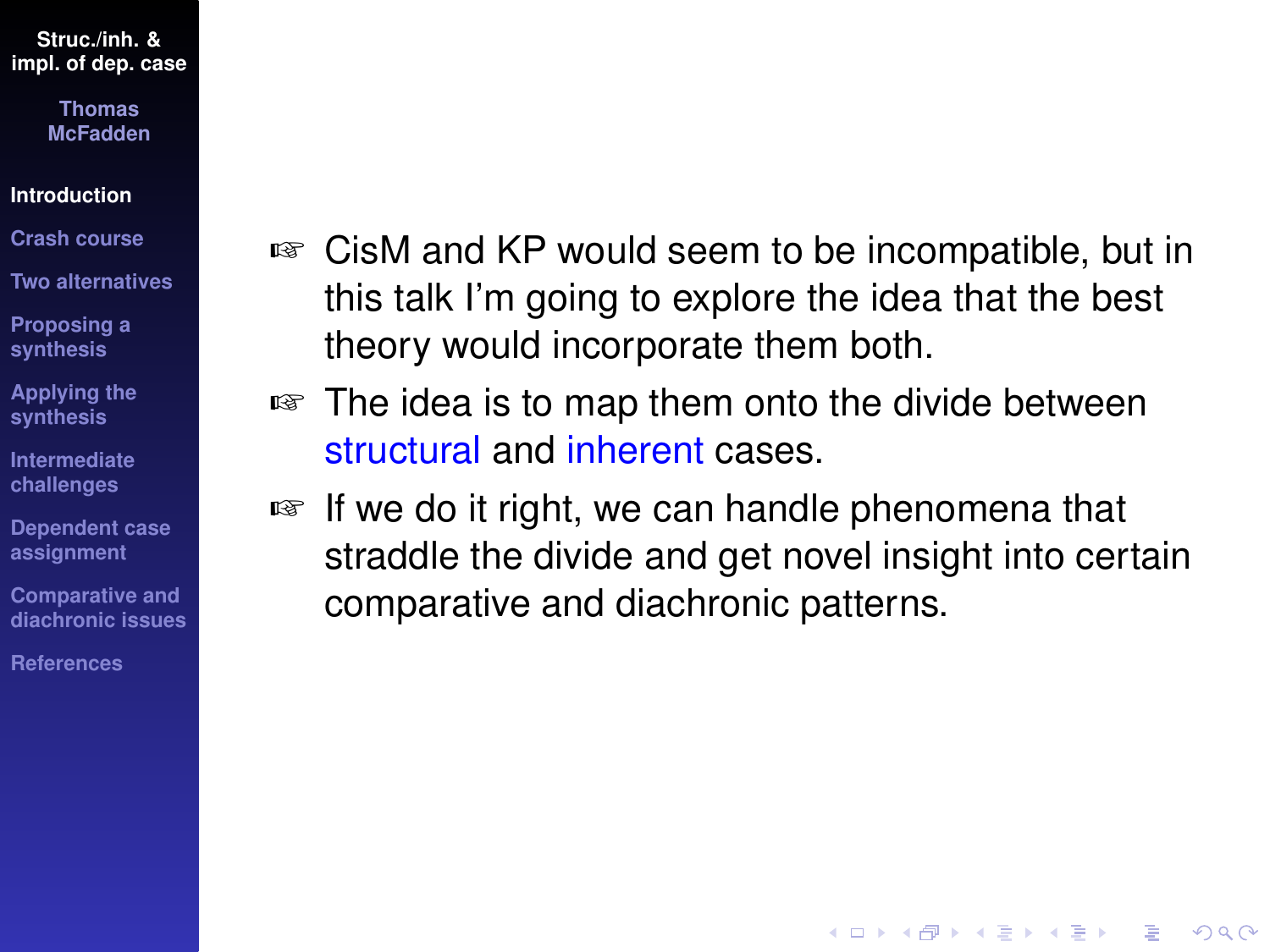> **Thomas McFadden**

**[Introduction](#page-1-0)**

**[Crash course](#page-3-0)**

**[Two alternatives](#page-15-0)**

**[Proposing a](#page-33-0) synthesis**

**[Applying the](#page-44-0) synthesis**

**[Intermediate](#page-67-0) challenges**

**[Dependent case](#page-82-0) assignment**

**Comparative and [diachronic issues](#page-96-0)**

**[References](#page-108-0)**

# <span id="page-3-0"></span>**Crash course: structural vs. inherent case**

There's a well-established distinction between two types of case [\(Haider, 1985;](#page-110-1) [Yip et al., 1987;](#page-115-0) [Sigurðsson, 1989;](#page-113-0) [Freidin and Sprouse, 1991;](#page-109-2) [Bayer et al., 2001,](#page-108-1) etc.):

**Structural case:** determined by and sensitive to the configurational syntactic environment in which a DP appears and nothing else

**Inherent case:** determined by and sensitive to semantic and lexical factors, potentially in addition to configurational ones

**KOD KOD KED KED E VAN** 

Let's review the main empirical differences, based on examples from German.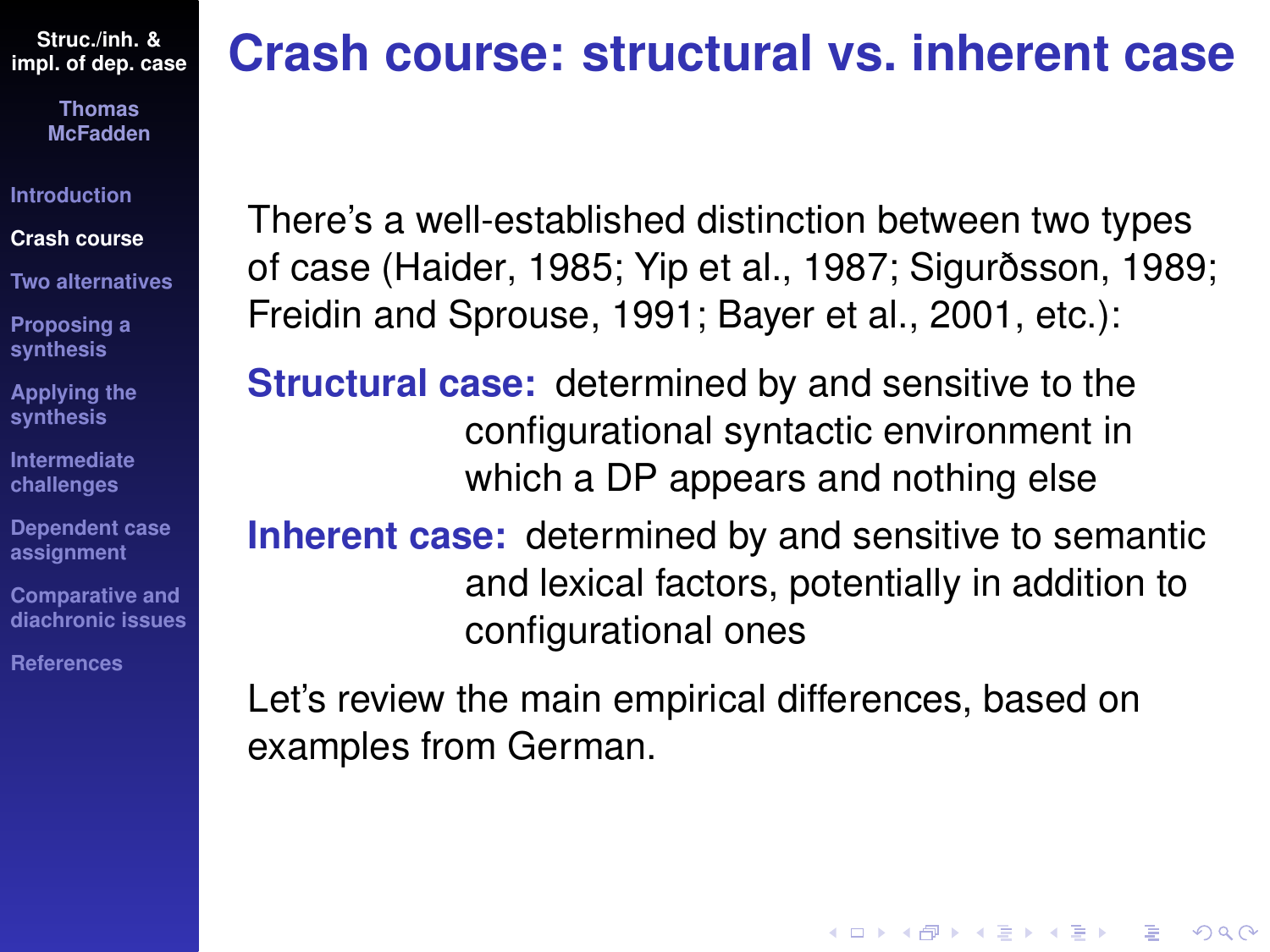> **Thomas McFadden**

**[Introduction](#page-1-0)**

#### **[Crash course](#page-3-0)**

**[Two alternatives](#page-15-0)**

**[Proposing a](#page-33-0) synthesis**

**[Applying the](#page-44-0) synthesis**

**[Intermediate](#page-67-0) challenges**

**[Dependent case](#page-82-0) assignment**

**Comparative and [diachronic issues](#page-96-0)**

**[References](#page-108-0)**

**1** Inherent case is thematically and lexically restricted, while structural case is assigned purely on the basis of structural configuration.

- $\blacksquare$  (Inherent) dative is assigned to the thematically restricted 'indirect object' of ditransitives, the object of specific transitives like helfen 'help', and the object of specific Ps like mit 'with'.
- $\blacksquare$  (Structural) accusative is assigned (roughly) to any argumental DP that is c-commanded by a distinct structural case-marked DP in the same clause.

**KORKARYKERKE PORCH**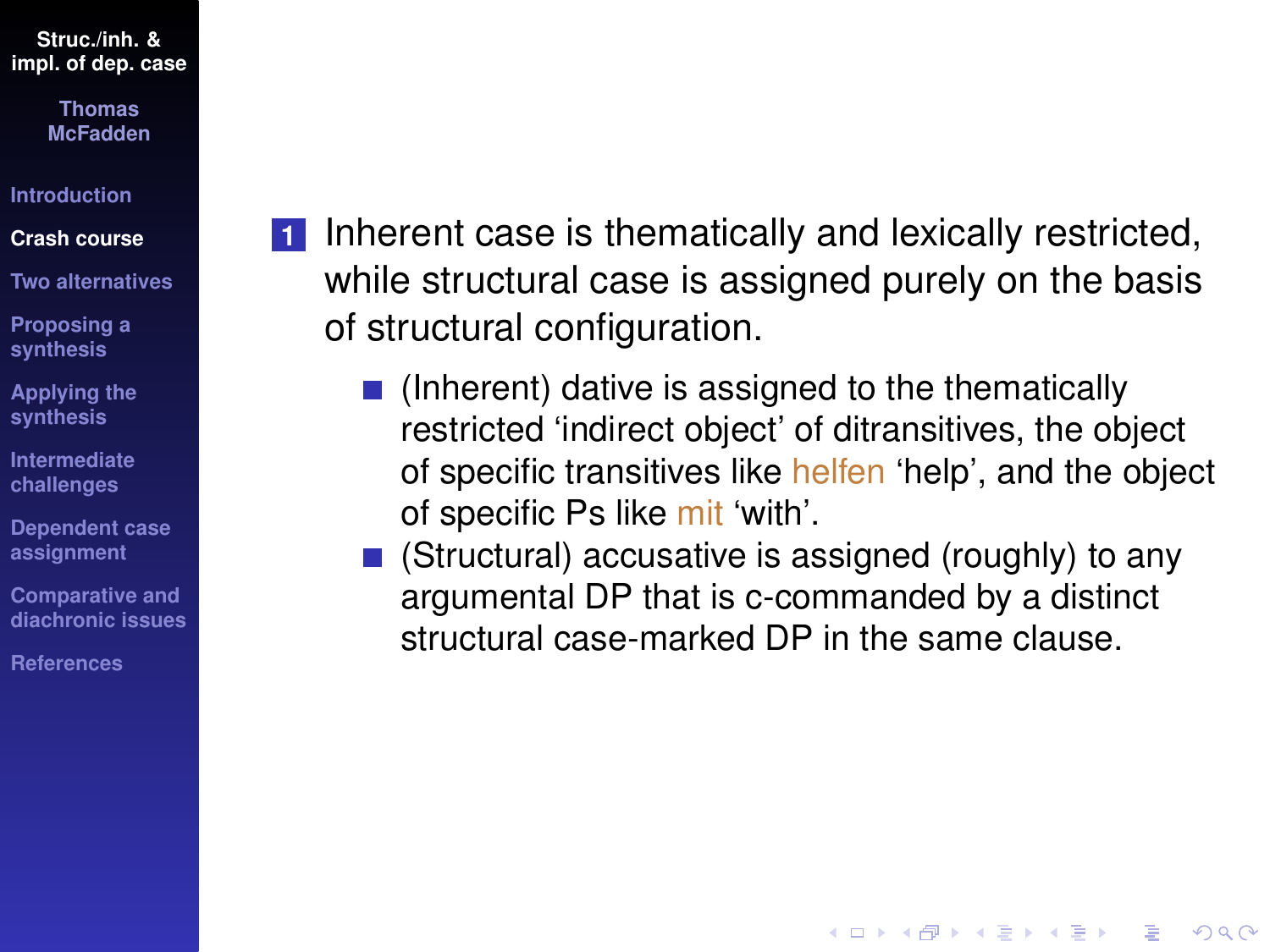$\zeta$ 

**Thomas McFadden**

**[Introduction](#page-1-0)**

#### **[Crash course](#page-3-0)**

**[Two alternatives](#page-15-0)**

**[Proposing a](#page-33-0) synthesis**

**[Applying the](#page-44-0) synthesis**

**[Intermediate](#page-67-0) challenges**

**[Dependent case](#page-82-0) assignment**

**Comparative and [diachronic issues](#page-96-0)**

**[References](#page-108-0)**

This includes the (thematically unrestricted) object of the open class of transitive verbs. . .

(1) Der Metallurge mag/bekommt/klaut/verbrennt the metallurgist likes/receives/steals/burns den Cricketschläger. the cricket-bat.ACC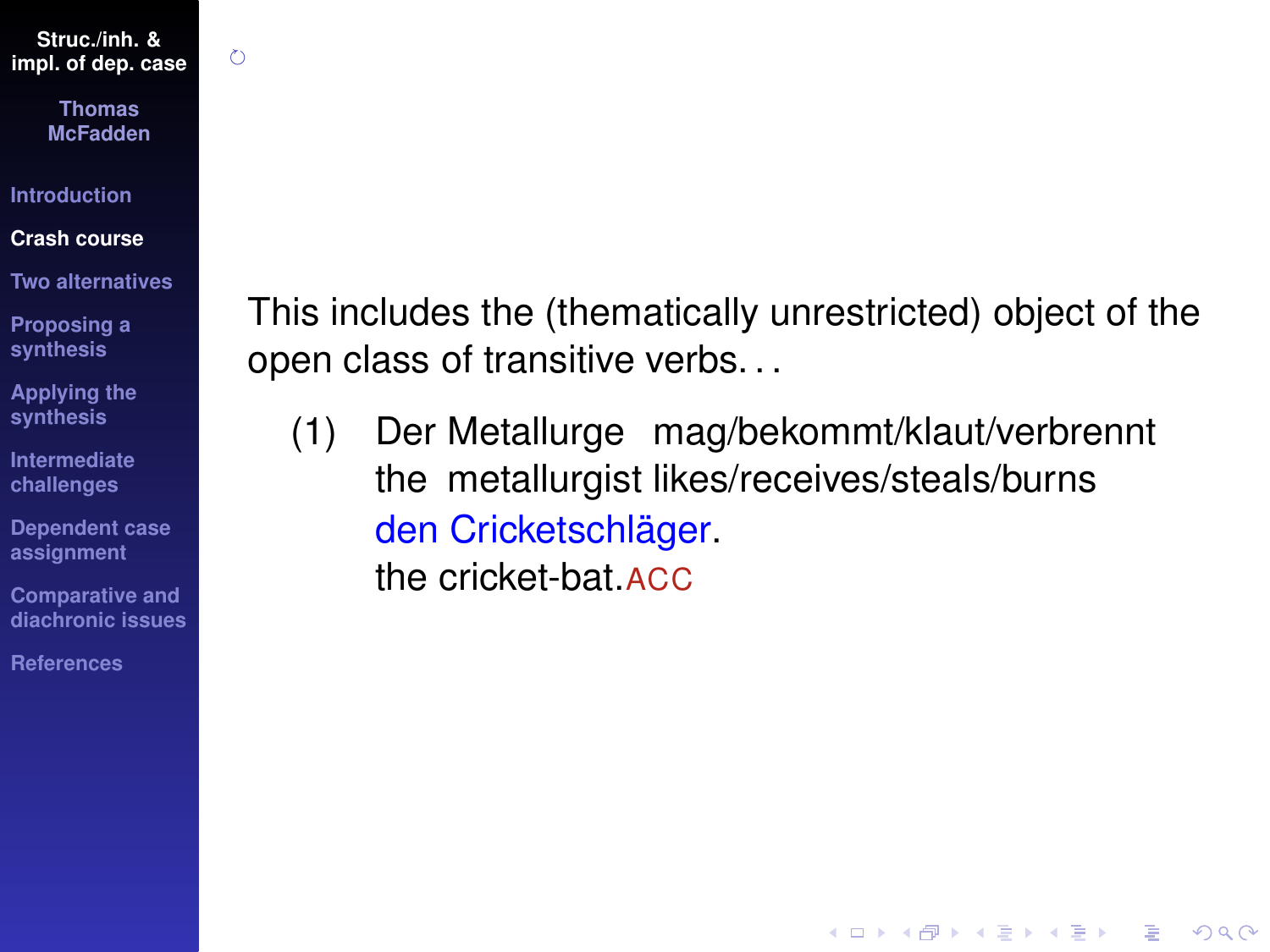$\zeta$ 

**Thomas McFadden**

**[Introduction](#page-1-0)**

**[Crash course](#page-3-0)**

**[Two alternatives](#page-15-0)**

**[Proposing a](#page-33-0) synthesis**

**[Applying the](#page-44-0) synthesis**

**[Intermediate](#page-67-0) challenges**

**[Dependent case](#page-82-0) assignment**

**Comparative and [diachronic issues](#page-96-0)**

**[References](#page-108-0)**

. . . the (thematically unrestricted) 'direct object' of ditransitive verbs.

(2) Der Metallurge gab/klaute/schnitzte/gönnte dem the metallurgist gave/stole/whittled/allowed the Dekan den Cricketschläger.

dean the cricket-bat.ACC

'The metallurgist gave the dean the cricket bat, stole it from him, whittled it for him, didn't begrudge him it'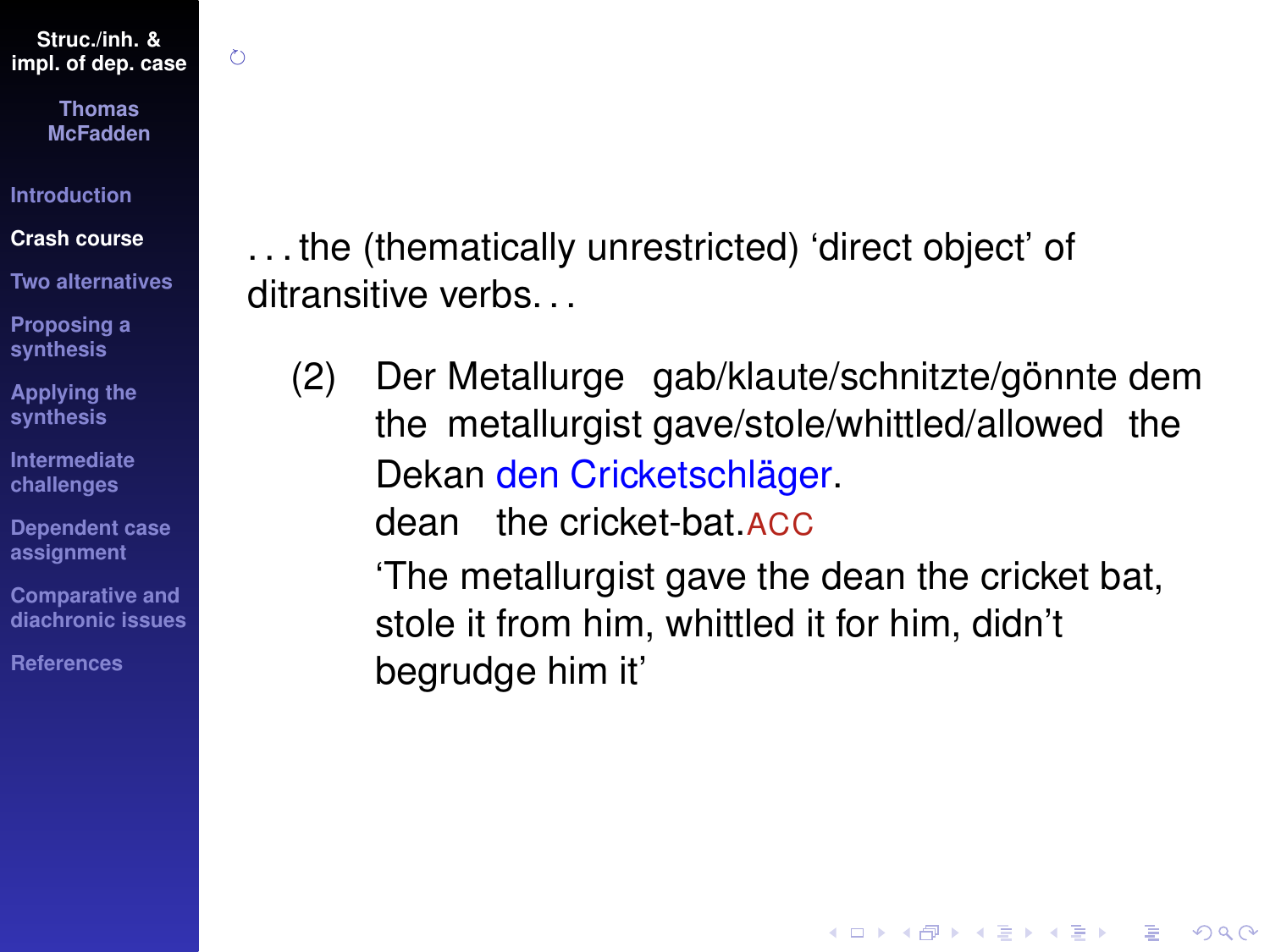$\zeta$ 

**Thomas McFadden**

**[Introduction](#page-1-0)**

#### **[Crash course](#page-3-0)**

**[Two alternatives](#page-15-0)**

**[Proposing a](#page-33-0) synthesis**

**[Applying the](#page-44-0) synthesis**

**[Intermediate](#page-67-0) challenges**

**[Dependent case](#page-82-0) assignment**

**Comparative and [diachronic issues](#page-96-0)**

**[References](#page-108-0)**

. . . and the (thematically unrestricted) subject of any verb embedded under causative lassen 'let' or the perception verbs hören 'hear' and sehen 'see':

 $(3)$ the dean.NOM let the m.ACC lose/kill/the Dekan ließ den M.en verlieren/töten/den Cricketschläger klauen. cricket-bat.ACC steal

'The dean let the m. lose, had him killed, had him steal the cricket bat.'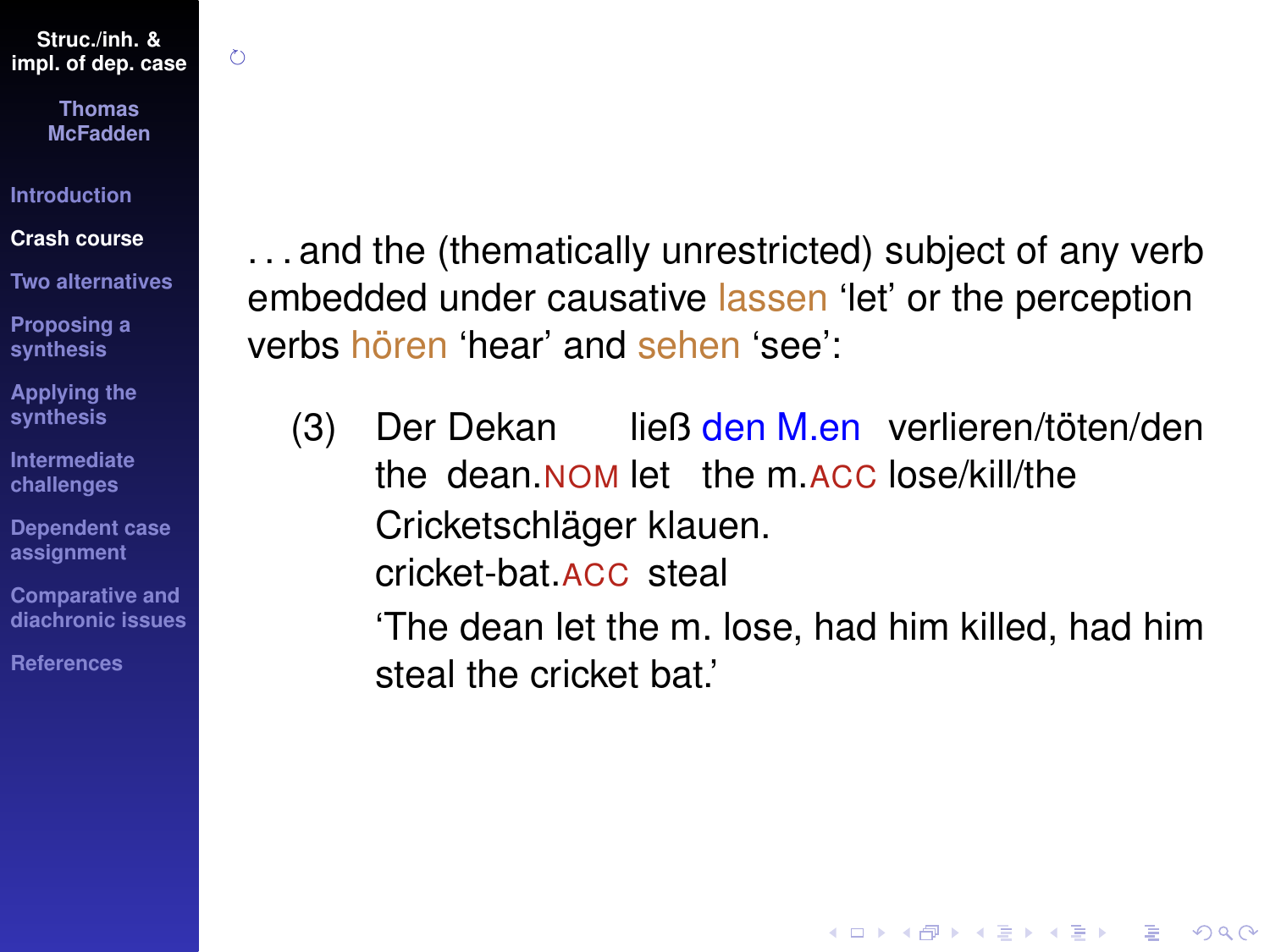> **Thomas McFadden**

**[Introduction](#page-1-0)**

**[Crash course](#page-3-0)**

**[Two alternatives](#page-15-0)**

**[Proposing a](#page-33-0) synthesis**

**[Applying the](#page-44-0) synthesis**

**[Intermediate](#page-67-0) challenges**

**[Dependent case](#page-82-0) assignment**

**Comparative and [diachronic issues](#page-96-0)**

**[References](#page-108-0)**

- **2** When both could be assigned, inherent case takes precedence over structural.
- $\blacksquare$  E.g. the accusative assigned under causative lassen that we just saw is superseded by the inherent dative assigned by helfen:
- (4) Der Dekan the dean.NOM let the m.DAT/\*ACC ließ dem M.en/\*den M.en helfen. help 'The dean had someone help the metallurgist.'

**KORKARYKERKE PORCH**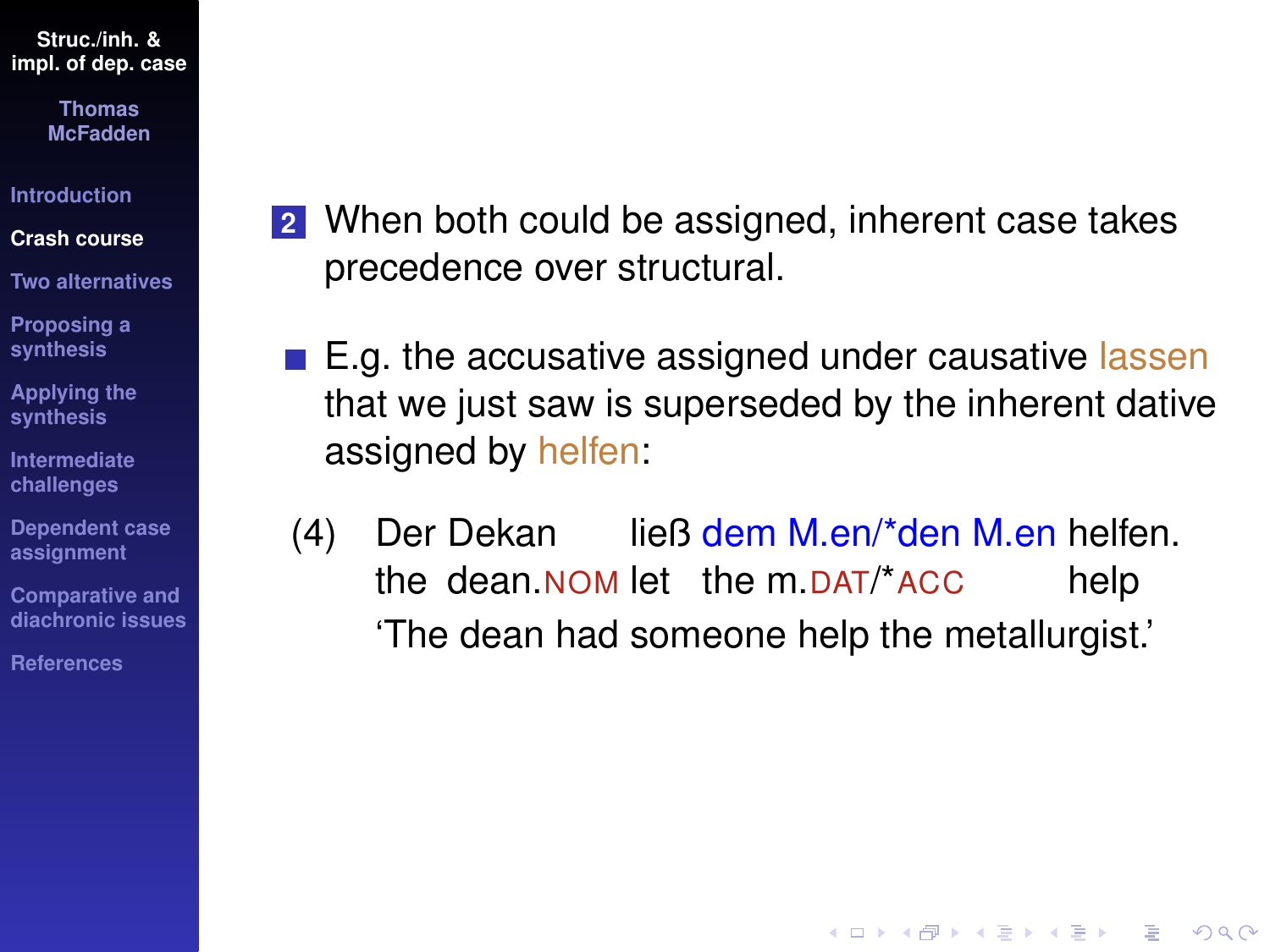> **Thomas McFadden**

**[Introduction](#page-1-0)**

**[Crash course](#page-3-0)**

**[Two alternatives](#page-15-0)**

**[Proposing a](#page-33-0) synthesis**

**[Applying the](#page-44-0) synthesis**

**[Intermediate](#page-67-0) challenges**

**[Dependent case](#page-82-0) assignment**

**Comparative and [diachronic issues](#page-96-0)**

**[References](#page-108-0)**

- **3** Structural cases alternate under A-movement and when argument structure is modified, e.g. in the passive:
	- (5) a. Der Metallurge the metallurgist.NOM has hat den Cricketschläger geklaut. the cricket-bat.ACC stolen

'The metallurgist stole the cricket bat.'

**KOD CONTRACT A BOAR KOD A CO** 

b. Der Cricketschläger wurde geklaut. the cricket-bat.NOM was stolen 'The cricket bat was stolen.'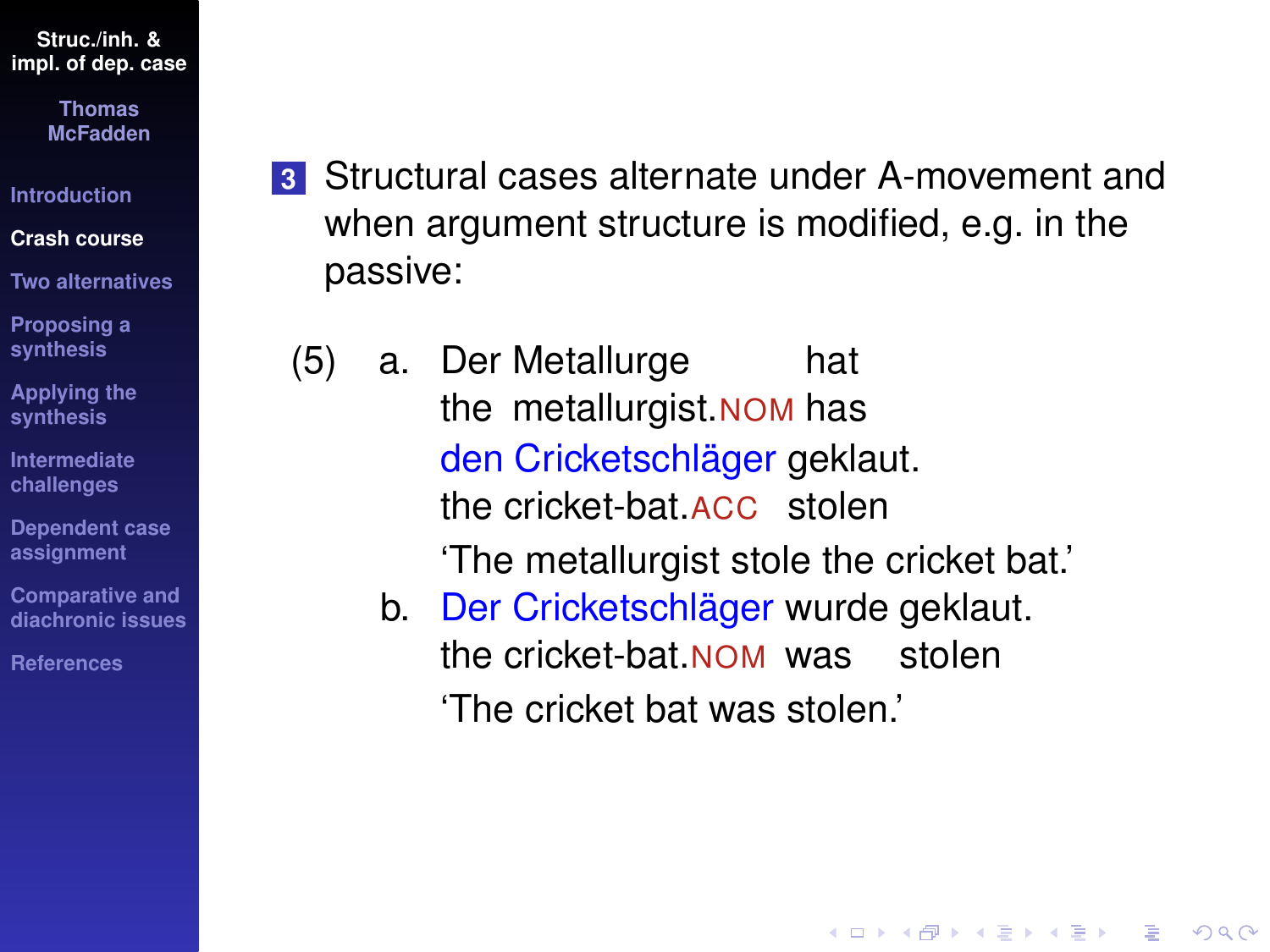> **Thomas McFadden**

**[Introduction](#page-1-0)**

**[Crash course](#page-3-0)**

**[Two alternatives](#page-15-0)**

**[Proposing a](#page-33-0) synthesis**

**[Applying the](#page-44-0) synthesis**

**[Intermediate](#page-67-0) challenges**

**[Dependent case](#page-82-0) assignment**

**Comparative and [diachronic issues](#page-96-0)**

**[References](#page-108-0)**

Inherent ones do not alternate in this way:

(6) a. Der Metallurge hat dem Dekan nicht the metallurgist.NOM has the dean.DAT not geholfen. helped

'The metallurgist didn't help the dean.'

b. Dem Dekan ist nicht geholfen worden. the dean.DAT is not helped become 'The dean was not helped.'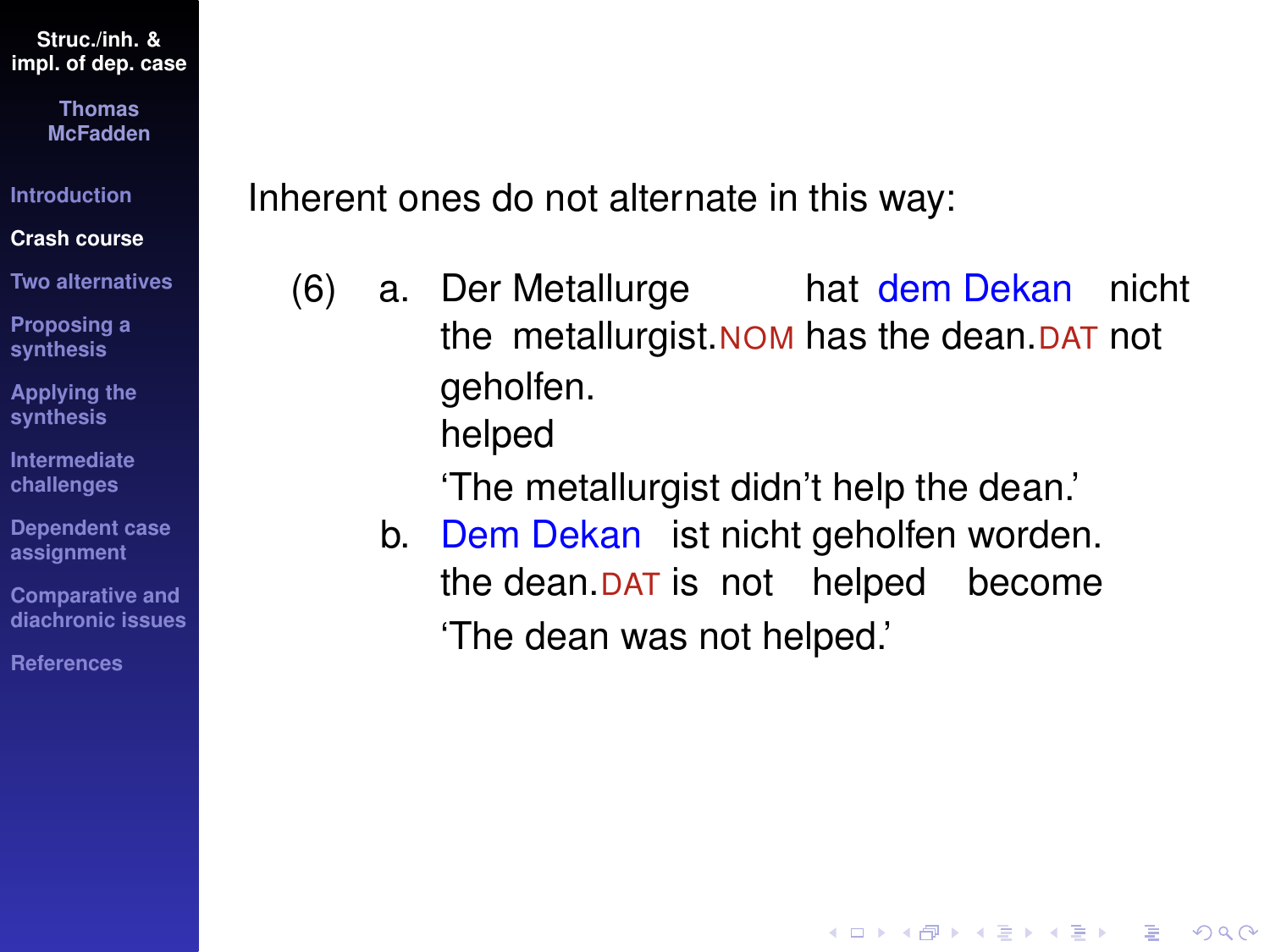$\zeta$ 

**Thomas McFadden**

**[Introduction](#page-1-0)**

#### **[Crash course](#page-3-0)**

**[Two alternatives](#page-15-0)**

**[Proposing a](#page-33-0) synthesis**

**[Applying the](#page-44-0) synthesis**

**[Intermediate](#page-67-0) challenges**

**[Dependent case](#page-82-0) assignment**

**Comparative and [diachronic issues](#page-96-0)**

**[References](#page-108-0)**

**4** In some languages, inherent case blocks certain syntactic processes and relations associated with subjecthood (like being controlled PRO). This happens e.g. in German. . .

(7) Der M. hofft [ PRO unterstützt zu werden ] the m. hopes [ PRO supported to become ] 'The metallurgist hopes to be supported.'

(8) \* Der M. hofft [ PRO geholfen zu werden ] the m. hopes [ PRO.DAT helped to become ] 'The metallurgist hopes to be helped.'

**KORK ERKER ADAM ADA**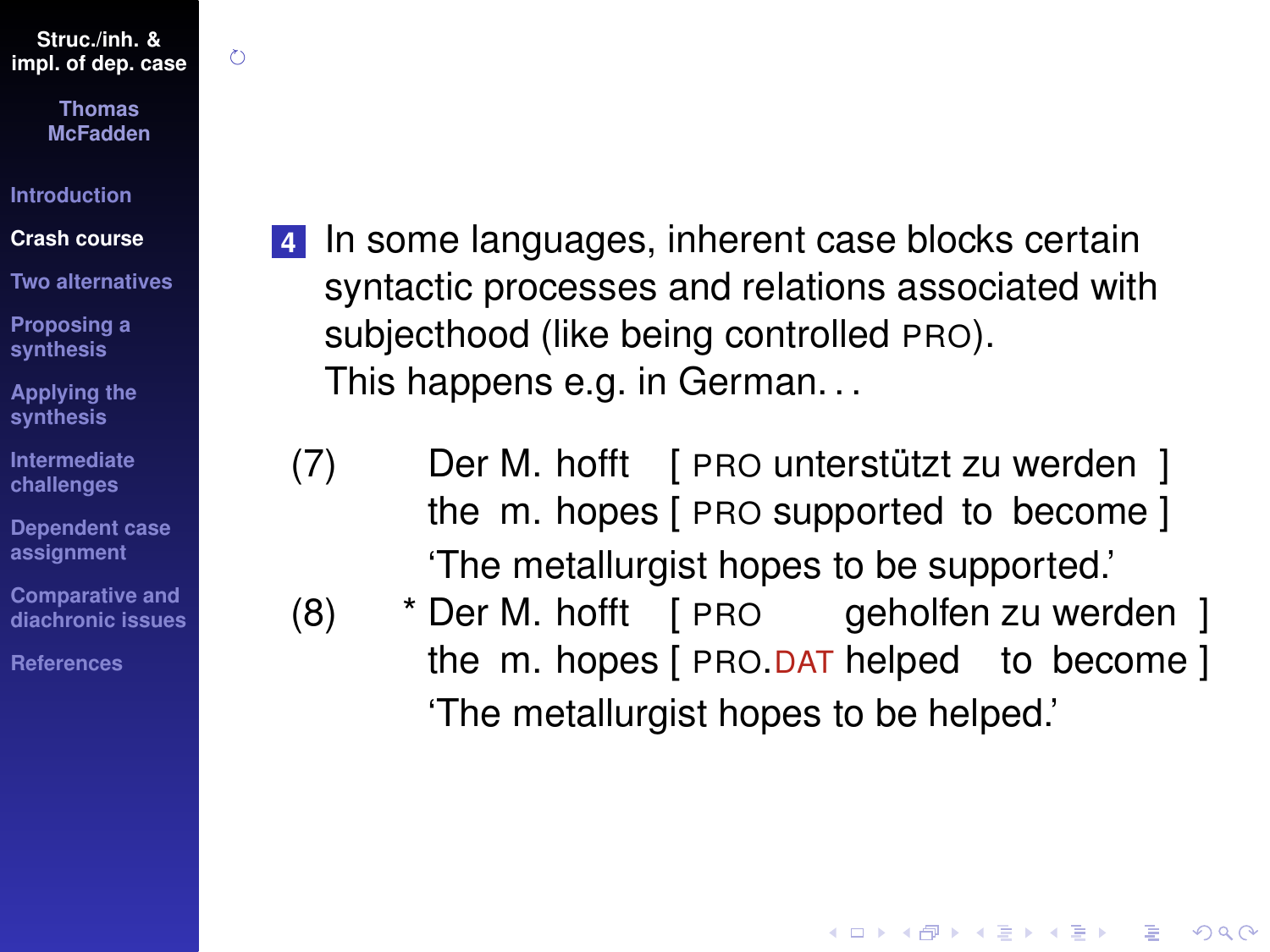Õ

**Thomas McFadden**

**[Introduction](#page-1-0)**

**[Crash course](#page-3-0)**

**[Two alternatives](#page-15-0)**

**[Proposing a](#page-33-0) synthesis**

**[Applying the](#page-44-0) synthesis**

**[Intermediate](#page-67-0) challenges**

**[Dependent case](#page-82-0) assignment**

**Comparative and [diachronic issues](#page-96-0)**

**[References](#page-108-0)**

. . . but not in Icelandic:

(9) Henni leiðist bókin. her.DAT bores book.the.NOM 'She finds the book boring.' (10) Hún she.NOM hopes for [ to PRO.DAT bore vonast til [ að PRO leiðast ekki not bókin. book.the.NOM ] ] 'She hopes not to find the book boring.'

When blocking doesn't happen, we call it quirky case.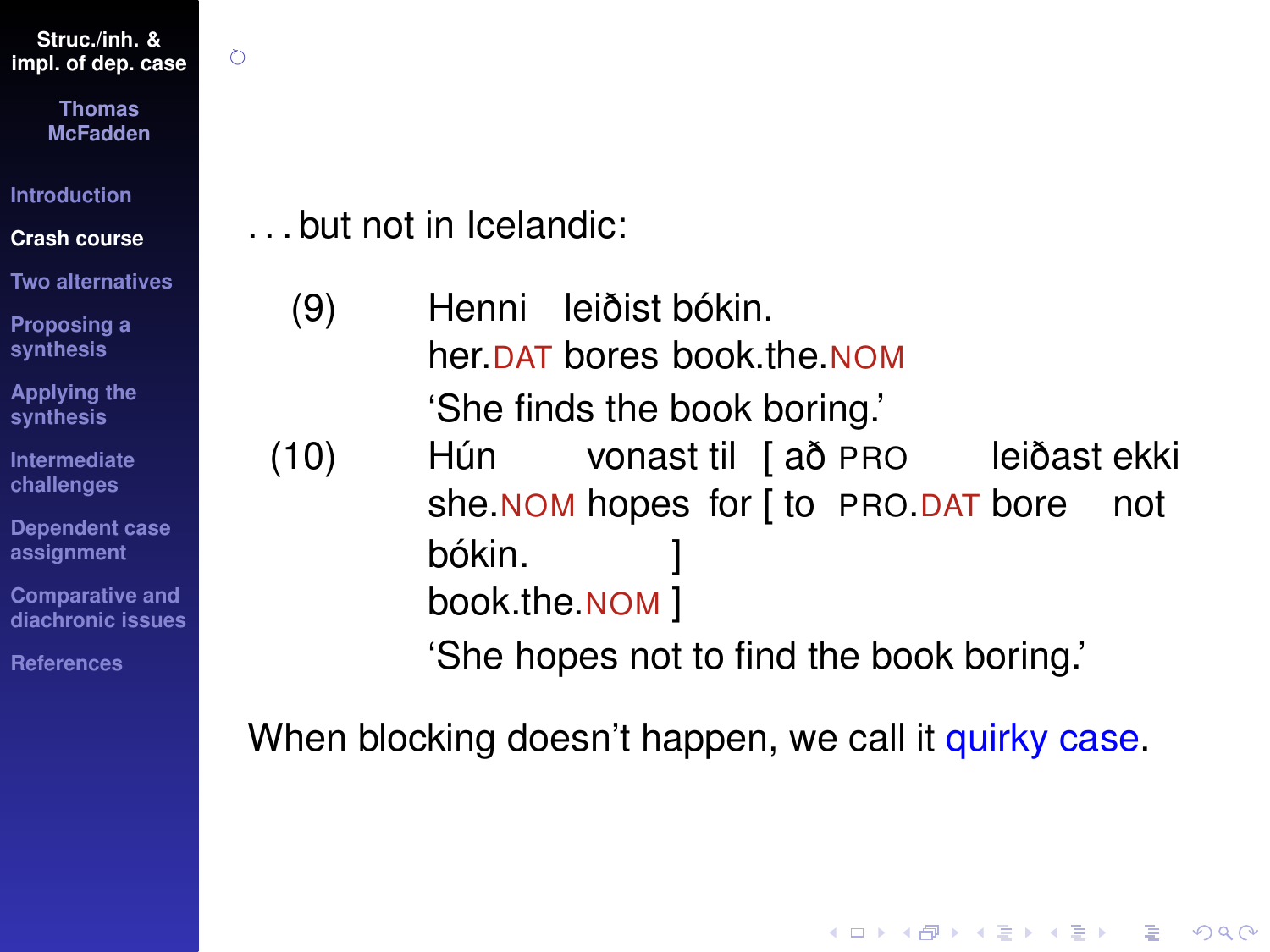> **Thomas McFadden**

**[Introduction](#page-1-0)**

#### **[Crash course](#page-3-0)**

**[Two alternatives](#page-15-0)**

**[Proposing a](#page-33-0) synthesis**

**[Applying the](#page-44-0) synthesis**

**[Intermediate](#page-67-0) challenges**

**[Dependent case](#page-82-0) assignment**

**Comparative and [diachronic issues](#page-96-0)**

**[References](#page-108-0)**

- **5** A nominal having inherent or structural case affects the case assigned to another nominal below it.
- $\blacksquare$  Typically, if the higher argument of a dyadic verb gets structural case, the lower argument will get structural accusative, as in [\(11a\)](#page-13-0).
- $\blacksquare$  But if the higher argument gets an inherent case, like the dative in [\(11b\)](#page-13-1), the lower argument will get structural nominative.
- <span id="page-13-1"></span><span id="page-13-0"></span>(11) a. Der M. the m.NOM worships the cricket-bat.ACC verehrt den Cricketschläger. 'The metallurgist worships the cricket bat.'
	- b. Dem M. the m.DAT likes the cricket-bat.NOM gefällt der Cricketschläger. 'The metallurgist likes the cricket bat.'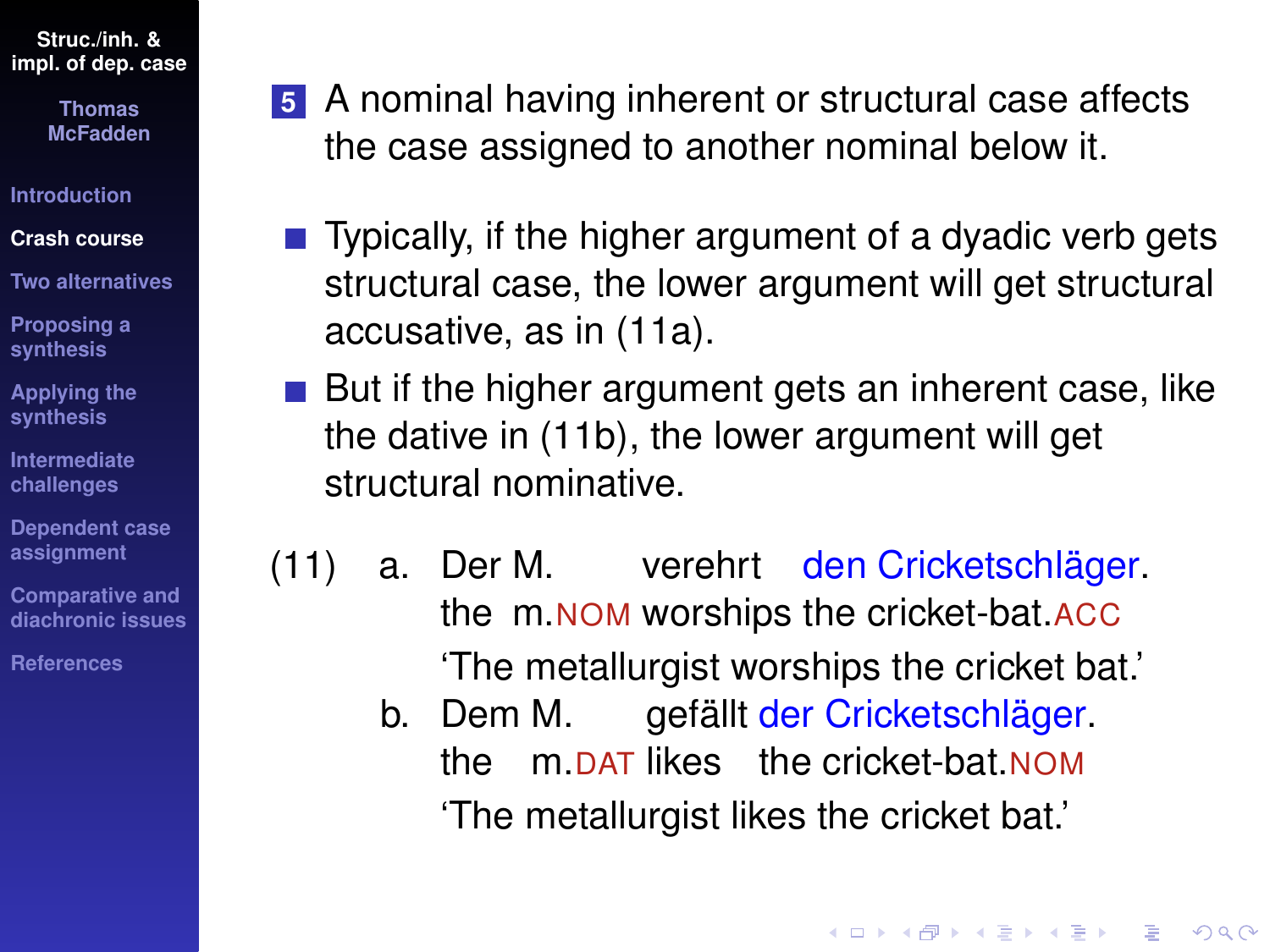$\zeta$ 

**Thomas McFadden**

**[Introduction](#page-1-0)**

#### **[Crash course](#page-3-0)**

**[Two alternatives](#page-15-0)**

**[Proposing a](#page-33-0) synthesis**

**[Applying the](#page-44-0) synthesis**

**[Intermediate](#page-67-0) challenges**

**[Dependent case](#page-82-0) assignment**

**Comparative and [diachronic issues](#page-96-0)**

**[References](#page-108-0)**

**6** Inherent case-marked nominals are often blocked from triggering agreement, while structural case-marked ones are generally not.

(12) a. Den Metallurgen the metallurgists.DAT became.3SG helped wurde geholfen. 'The metallurgists were helped.'

> b. Die M. wurden unterstützt. the m.NOM became. 3PL supported 'The metallurgists were supported.'

> > **KOD KOD KED KED E VAN**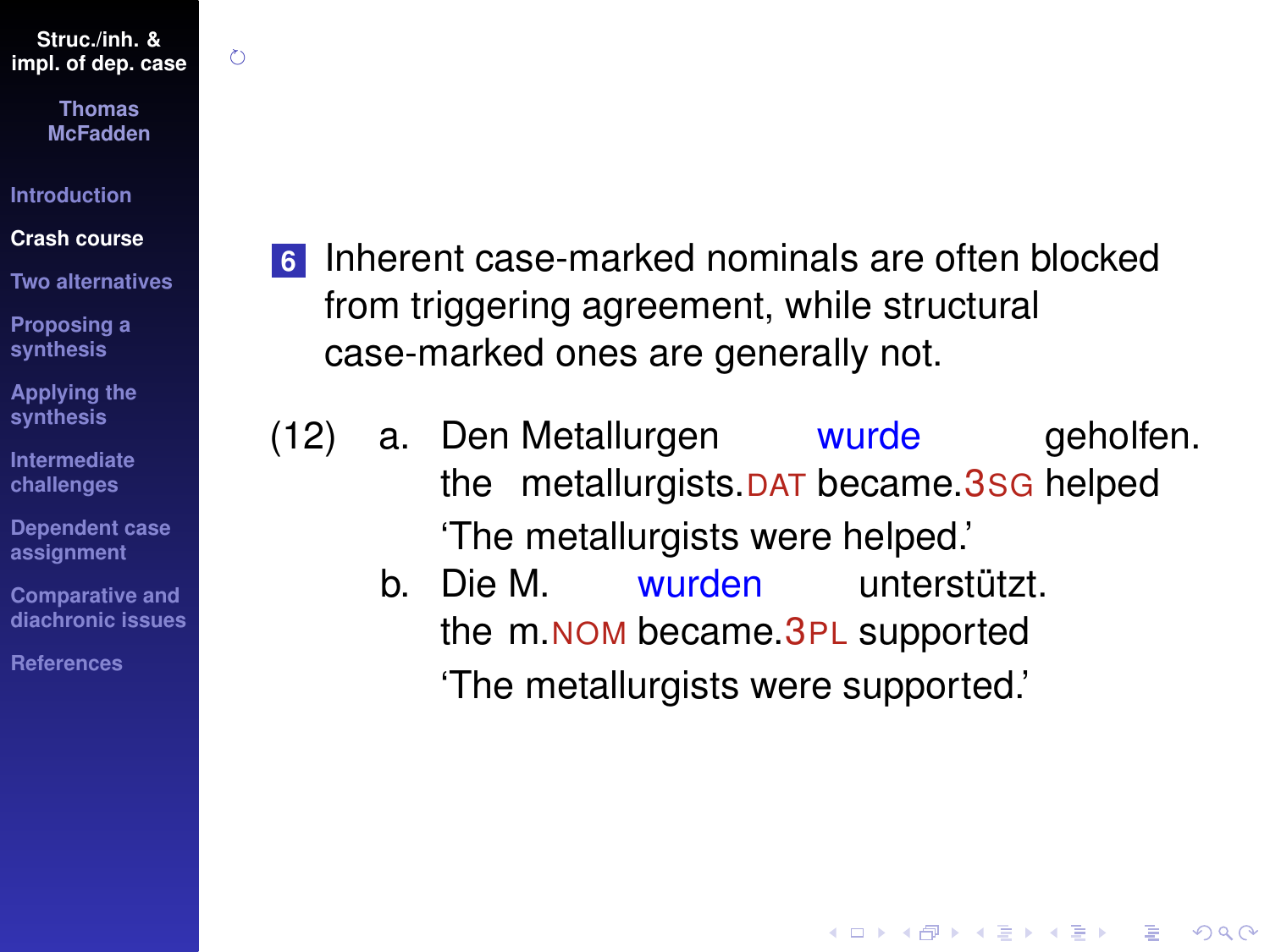> **Thomas McFadden**

**[Introduction](#page-1-0)**

**[Crash course](#page-3-0)**

#### **[Two alternatives](#page-15-0)**

**[The motivation for CisM](#page-17-0) [The motivation for KP](#page-25-0) [We want to have our case](#page-30-0) and eat it too**

**[Proposing a](#page-33-0) synthesis**

**[Applying the](#page-44-0) synthesis**

**[Intermediate](#page-67-0) challenges**

**[Dependent case](#page-82-0) assignment**

**Comparative and [diachronic issues](#page-96-0)**

**[References](#page-108-0)**

# <span id="page-15-0"></span>**Two alternatives to standard Case theory**

The standard view in GB and Minimalism has been that cases are features, assigned to (or checked on) DPs in the course of the syntactic derivation.

 $\blacksquare$  These features can potentially influence the course of the derivation, and indeed case has been implicated in A-movement, passivization, control. . .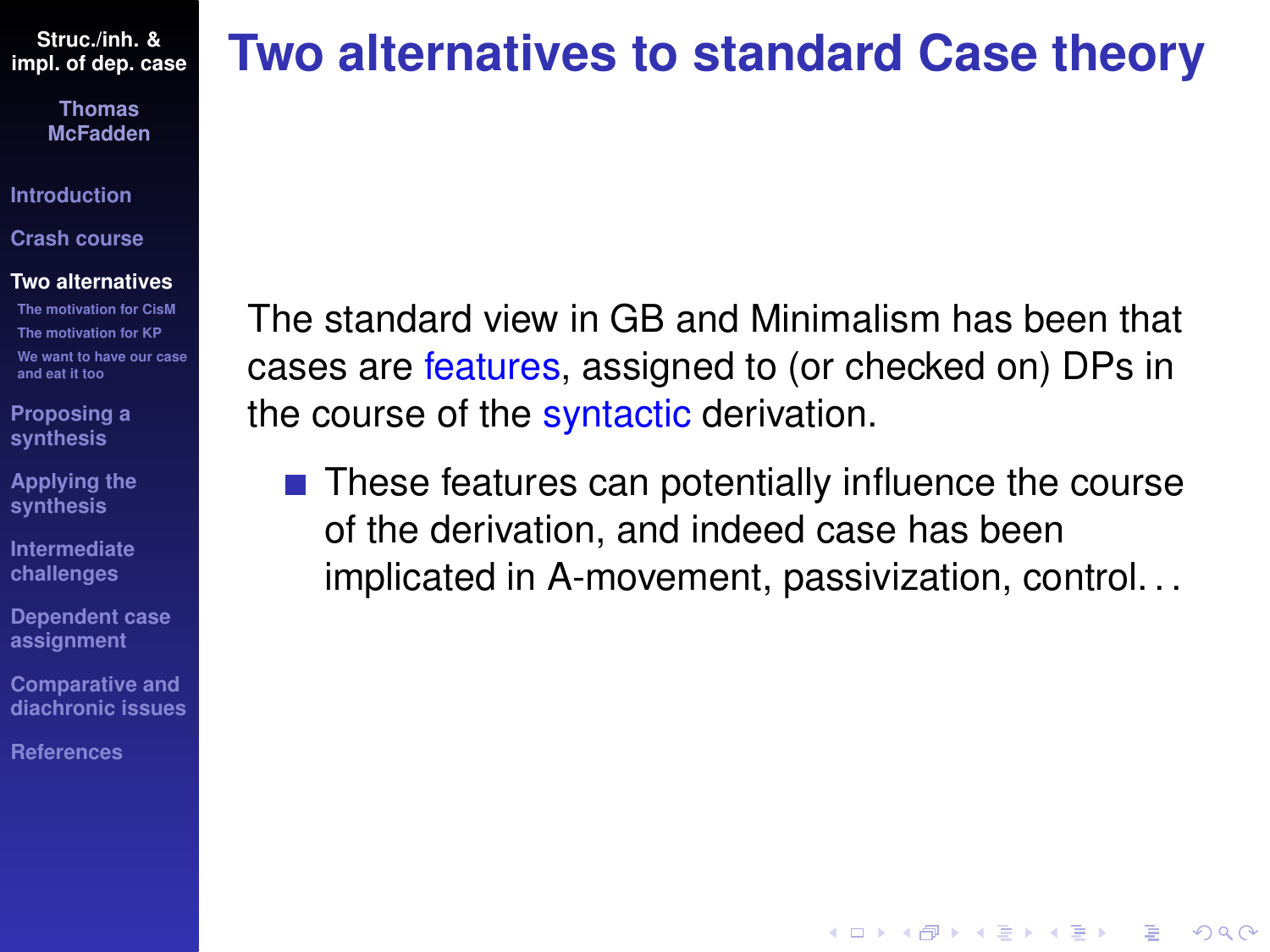> **Thomas McFadden**

**[Introduction](#page-1-0)**

**[Crash course](#page-3-0)**

#### **[Two alternatives](#page-15-0)**

**[The motivation for CisM](#page-17-0) [The motivation for KP](#page-25-0) [We want to have our case](#page-30-0) and eat it too**

**[Proposing a](#page-33-0) synthesis**

**[Applying the](#page-44-0) synthesis**

**[Intermediate](#page-67-0) challenges**

**[Dependent case](#page-82-0) assignment**

**Comparative and [diachronic issues](#page-96-0)**

**[References](#page-108-0)**

The two alternative ideas about case we'll be considering here move in different directions from this, each modifying a different highlighted bit from that definition:

> **CisM** moves case from the syntax into the morphology, such that it interprets the structure output by the syntax rather than playing an active role in its derivation.

**KP** reifies cases more substantially in the syntax as (a series of) heads rather than just (a series of) features on other heads.

**KORK ERKER ADAM ADA** 

Let's begin with what led to the proposal of the two alternatives to standard Case theory (henceforth SCT).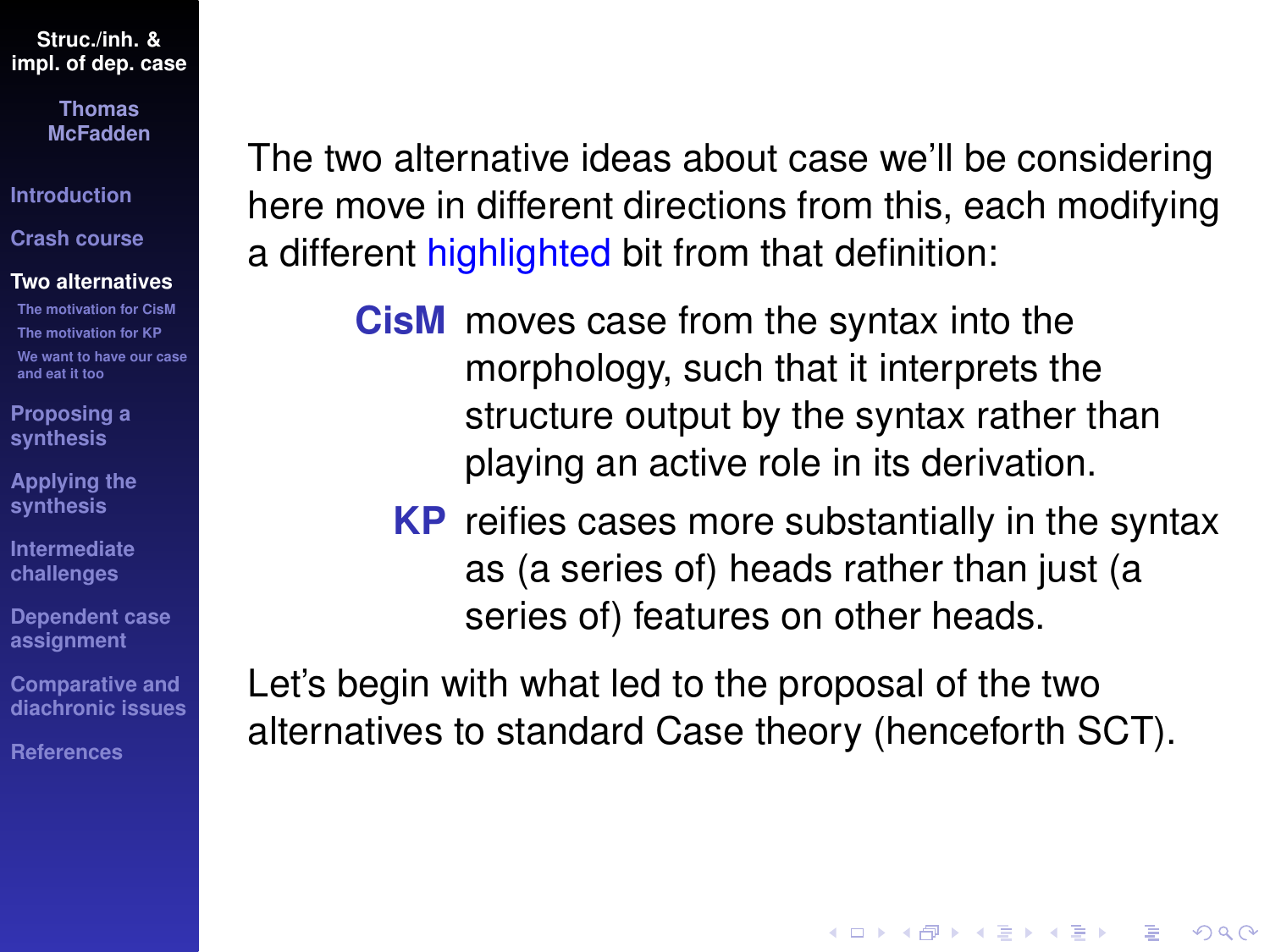> **Thomas McFadden**

**[Introduction](#page-1-0)**

**[Crash course](#page-3-0)**

**[Two alternatives](#page-15-0) [The motivation for CisM](#page-17-0) [The motivation for KP](#page-25-0) [We want to have our case](#page-30-0) and eat it too**

**[Proposing a](#page-33-0) synthesis**

**[Applying the](#page-44-0) synthesis**

**[Intermediate](#page-67-0) challenges**

**[Dependent case](#page-82-0) assignment**

**Comparative and [diachronic issues](#page-96-0)**

**[References](#page-108-0)**

### <span id="page-17-0"></span>The motivation for CisM

The big idea of SCT (going back to [Vergnaud, 1977\)](#page-115-1):

- **DPs need Case to be licensed to appear overtly.** If a DP can't get Case in one position, it must move to another where it can, or remain silent (as PRO).
- Being able to trigger clearly syntactic operations like movement implies that Case must be active in the narrow syntactic component.

**KOD KOD KED KED E VAN** 

However, subsequent work has turned up a series of problems with tying the positional distribution of DPs to the determination of Case. . .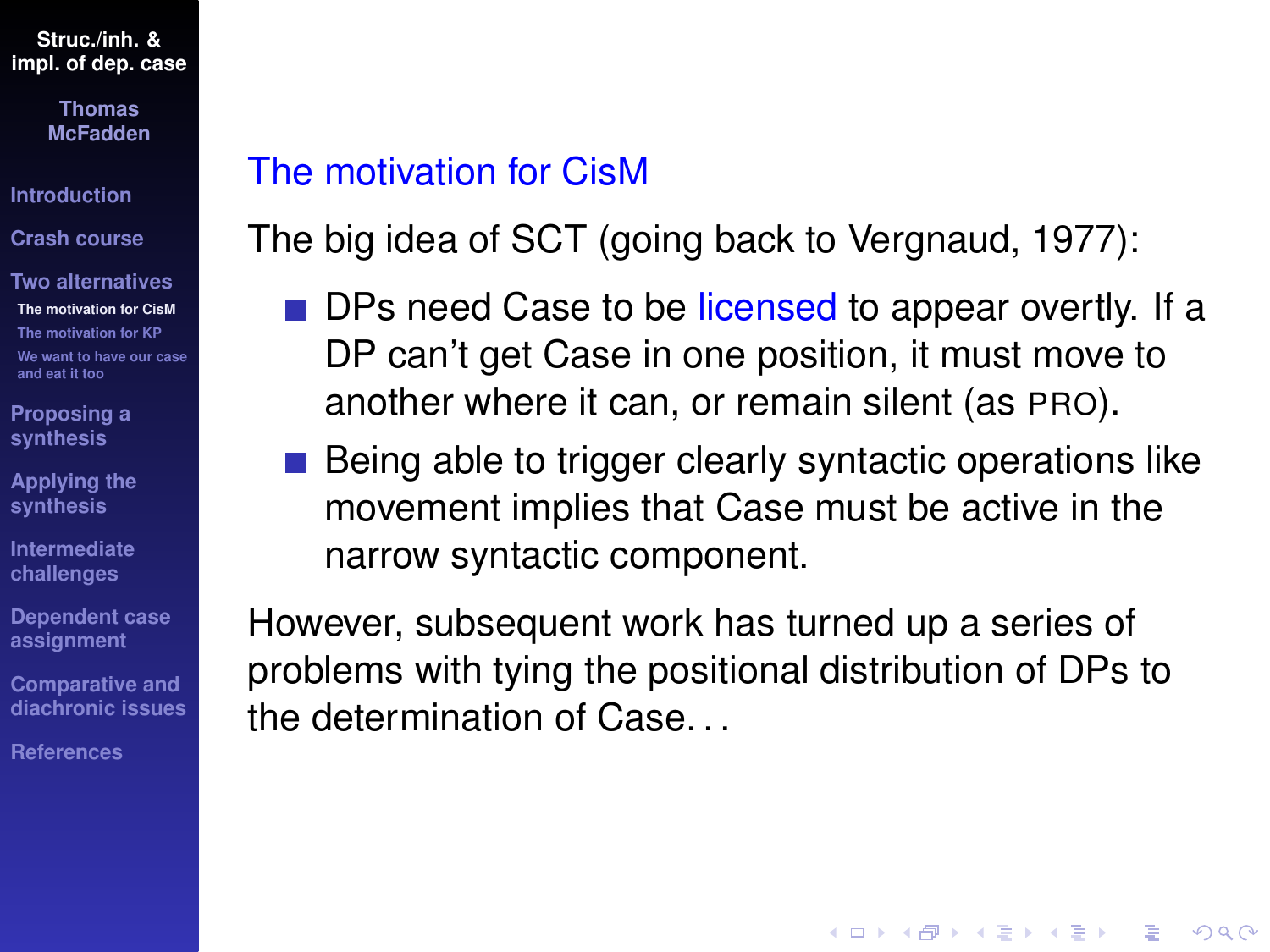$\zeta$ 

**Thomas McFadden**

**[Introduction](#page-1-0)**

**[Crash course](#page-3-0)**

**[Two alternatives](#page-15-0) [The motivation for CisM](#page-17-0) [The motivation for KP](#page-25-0) [We want to have our case](#page-30-0) and eat it too**

**[Proposing a](#page-33-0) synthesis**

**[Applying the](#page-44-0) synthesis**

**[Intermediate](#page-67-0) challenges**

**[Dependent case](#page-82-0) assignment**

**Comparative and [diachronic issues](#page-96-0)**

**[References](#page-108-0)**

- **1** The relationship between final A-positions and morphological cases is not one-to-one, but many-to-many.
- <span id="page-18-0"></span>(13) Henni hefur alltaf her.<u>DAT</u> has always thought Olaf.<u>NOM</u> þótt Ólafur leiðinlegur. boring

'She has always found Olaf boring.'

■ [Zaenen et al. \(1985\)](#page-116-0) demonstrate that *henni* is the subject in [\(13\)](#page-18-0), yet it is marked dative, while the object is marked nominative.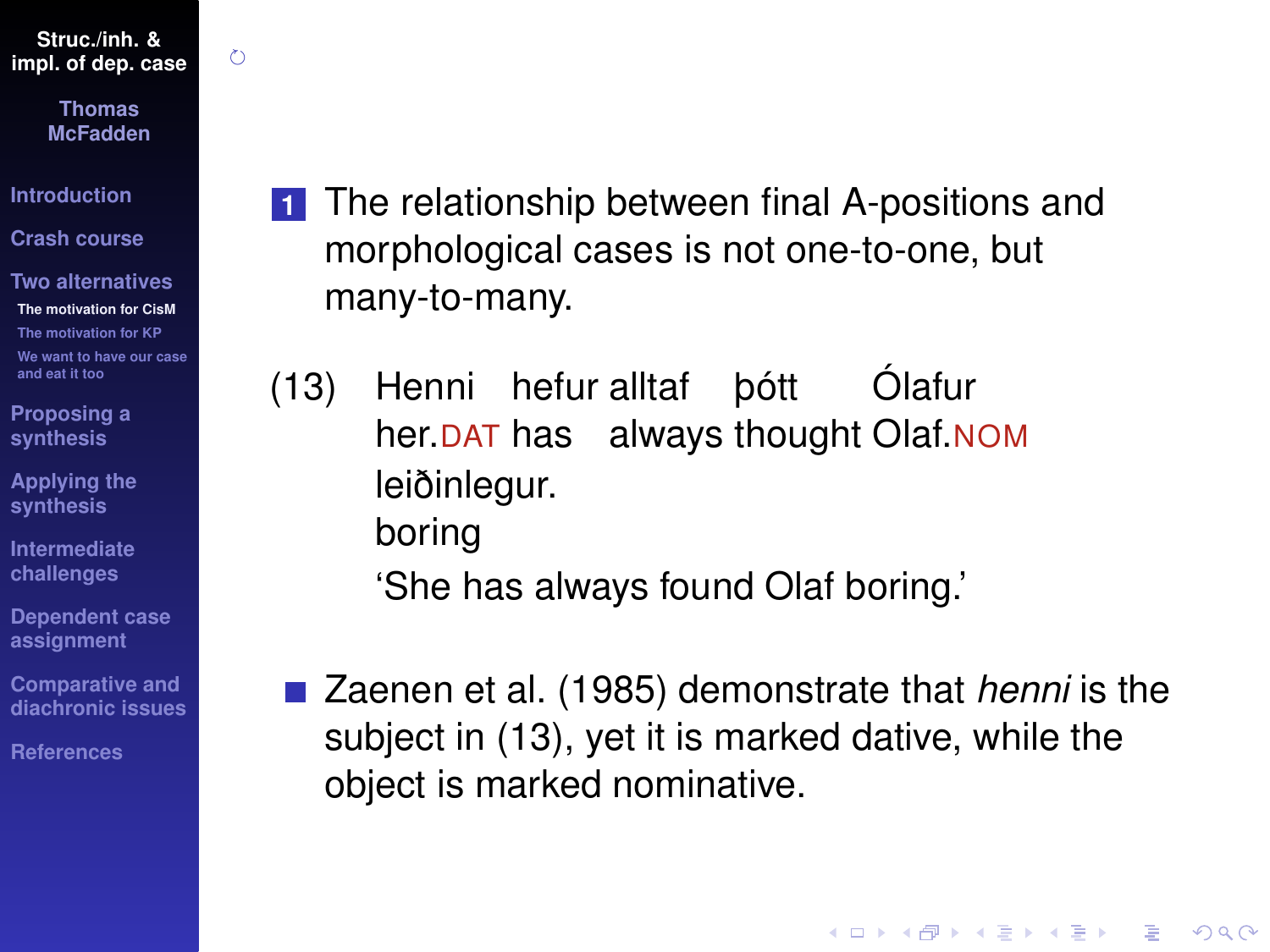Õ

**Thomas McFadden**

**[Introduction](#page-1-0)**

**[Crash course](#page-3-0)**

**[Two alternatives](#page-15-0) [The motivation for CisM](#page-17-0) [The motivation for KP](#page-25-0) [We want to have our case](#page-30-0) and eat it too**

**[Proposing a](#page-33-0) synthesis**

**[Applying the](#page-44-0) synthesis**

**[Intermediate](#page-67-0) challenges**

**[Dependent case](#page-82-0) assignment**

**Comparative and [diachronic issues](#page-96-0)**

**[References](#page-108-0)**

**2** Case can be assigned when no overt DP is licensed [\(Sigurðsson, 1991\)](#page-114-1):

<span id="page-19-0"></span> $(14)$ to PRO.DAT/\*the-child.DAT recover the-disease Að PRO/\*barninu batna veikin einum alone.DAT.MASC is difficult er erfitt. 'To recover from the disease alone is difficult.'

[Sigurðsson \(1991\)](#page-114-1) shows that *einu* in [\(14\)](#page-19-0) is agreeing with PRO, which thus must have been assigned dative case. Yet no overt DP is licit in that position.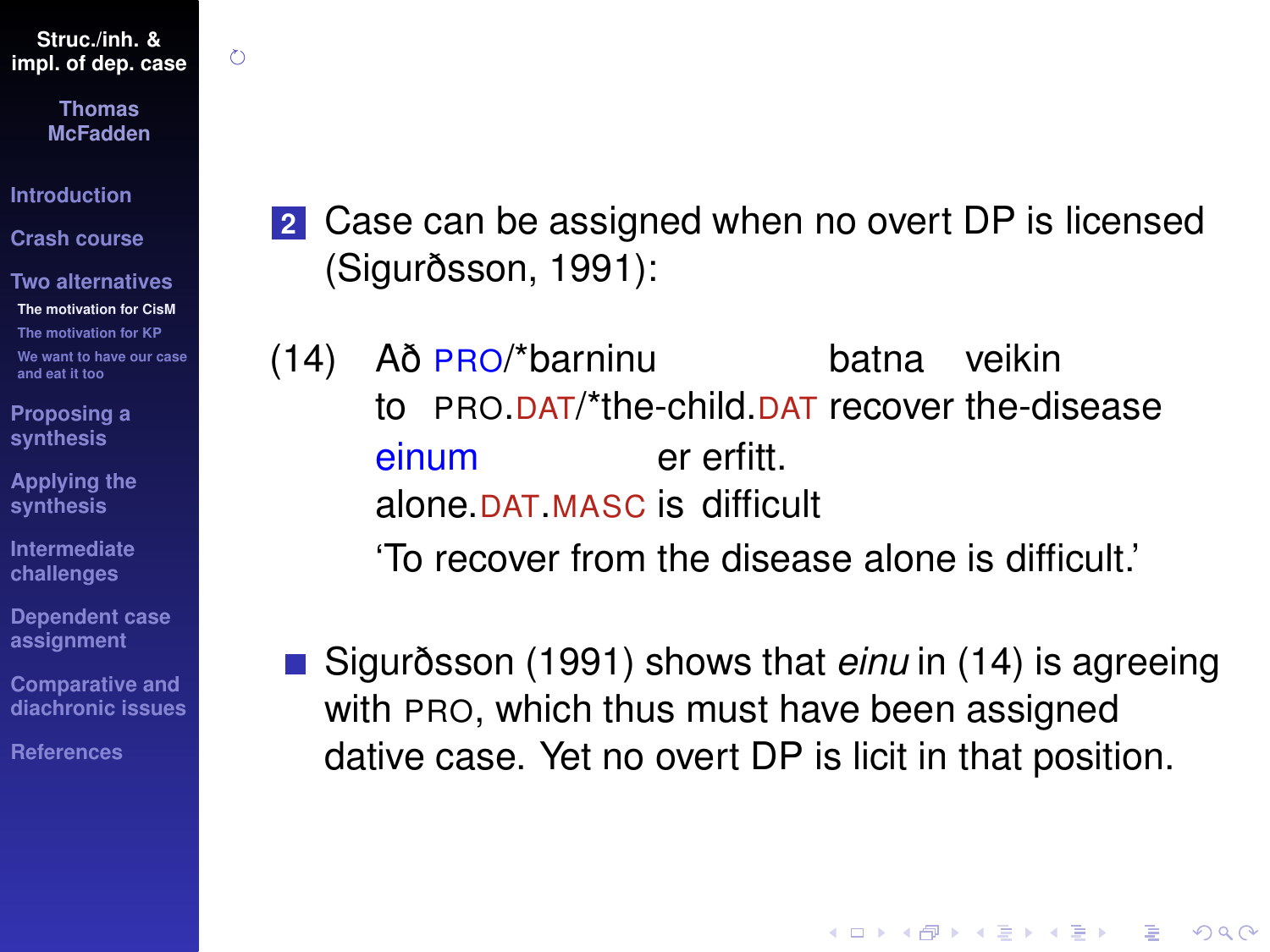O

**Thomas McFadden**

**[Introduction](#page-1-0)**

**[Crash course](#page-3-0)**

**[Two alternatives](#page-15-0) [The motivation for CisM](#page-17-0) [The motivation for KP](#page-25-0) [We want to have our case](#page-30-0) and eat it too**

**[Proposing a](#page-33-0) synthesis**

**[Applying the](#page-44-0) synthesis**

**[Intermediate](#page-67-0) challenges**

**[Dependent case](#page-82-0) assignment**

**Comparative and [diachronic issues](#page-96-0)**

**[References](#page-108-0)**

**3** DPs can be licensed where they are not assigned case [\(Schütze, 2001\)](#page-113-1):

(15) Der/\*Dem the-<u>NOM/\*DAT</u> Hans with him-<u>DAT</u> speak Hans, mit dem spreche ich I nicht mehr.

> not more

'Hans, I don't speak with him anymore.' (German)

**KOD CONTRACT A BOAR KOD A CO** 

Nominative here is supplied by default. Something assigned by default can't be involved in licensing, since it would make the Case Filter vacuous.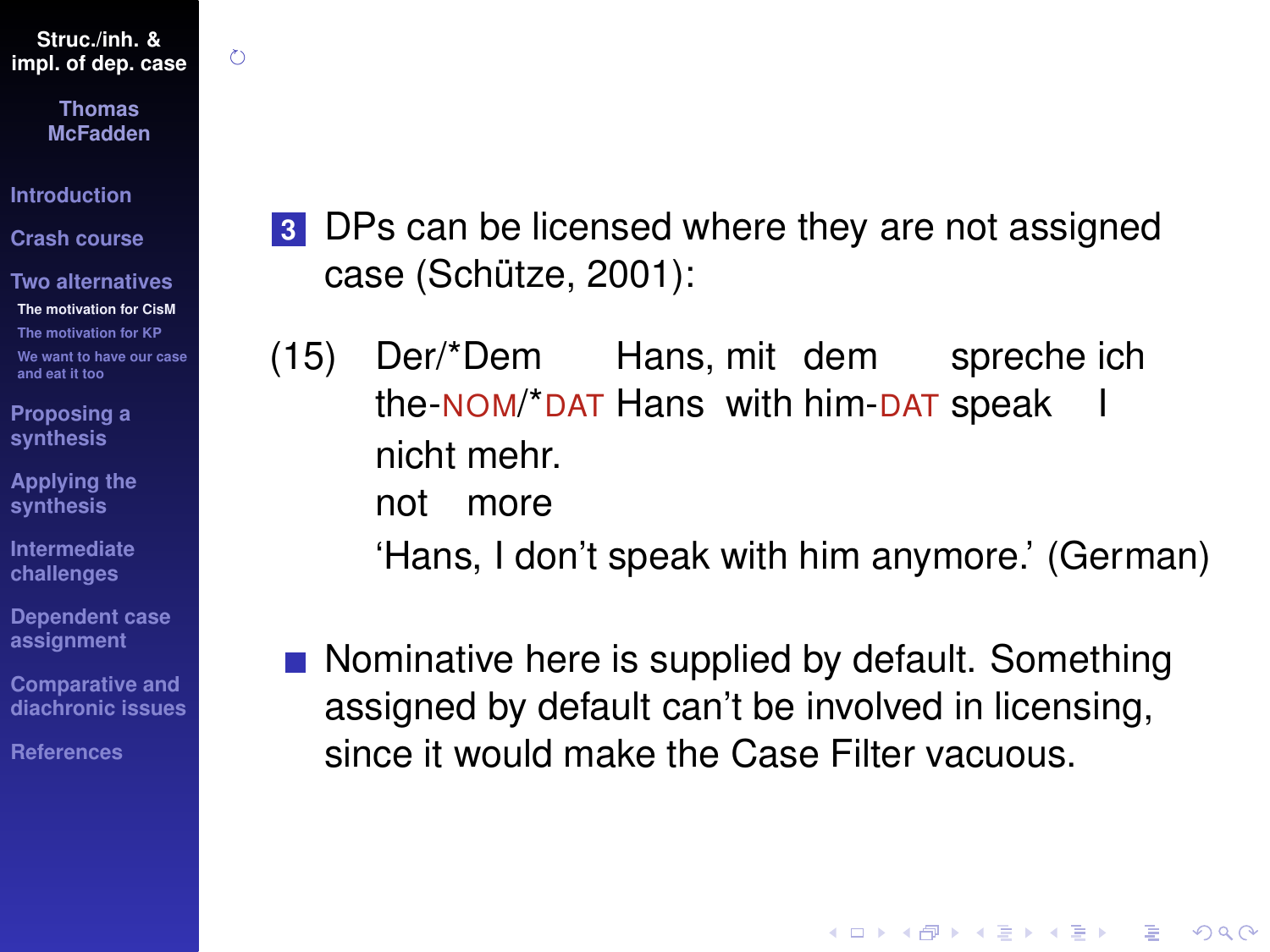> **Thomas McFadden**

**[Introduction](#page-1-0)**

**[Crash course](#page-3-0)**

**[Two alternatives](#page-15-0) [The motivation for CisM](#page-17-0) [The motivation for KP](#page-25-0) [We want to have our case](#page-30-0) and eat it too**

**[Proposing a](#page-33-0) synthesis**

**[Applying the](#page-44-0) synthesis**

**[Intermediate](#page-67-0) challenges**

**[Dependent case](#page-82-0) assignment**

**Comparative and [diachronic issues](#page-96-0)**

**[References](#page-108-0)**

 $\Rightarrow$  So contra [Vergnaud \(1977\)](#page-115-1) we need to keep the positional distribution of overt DPs separate from the determination of morphological case.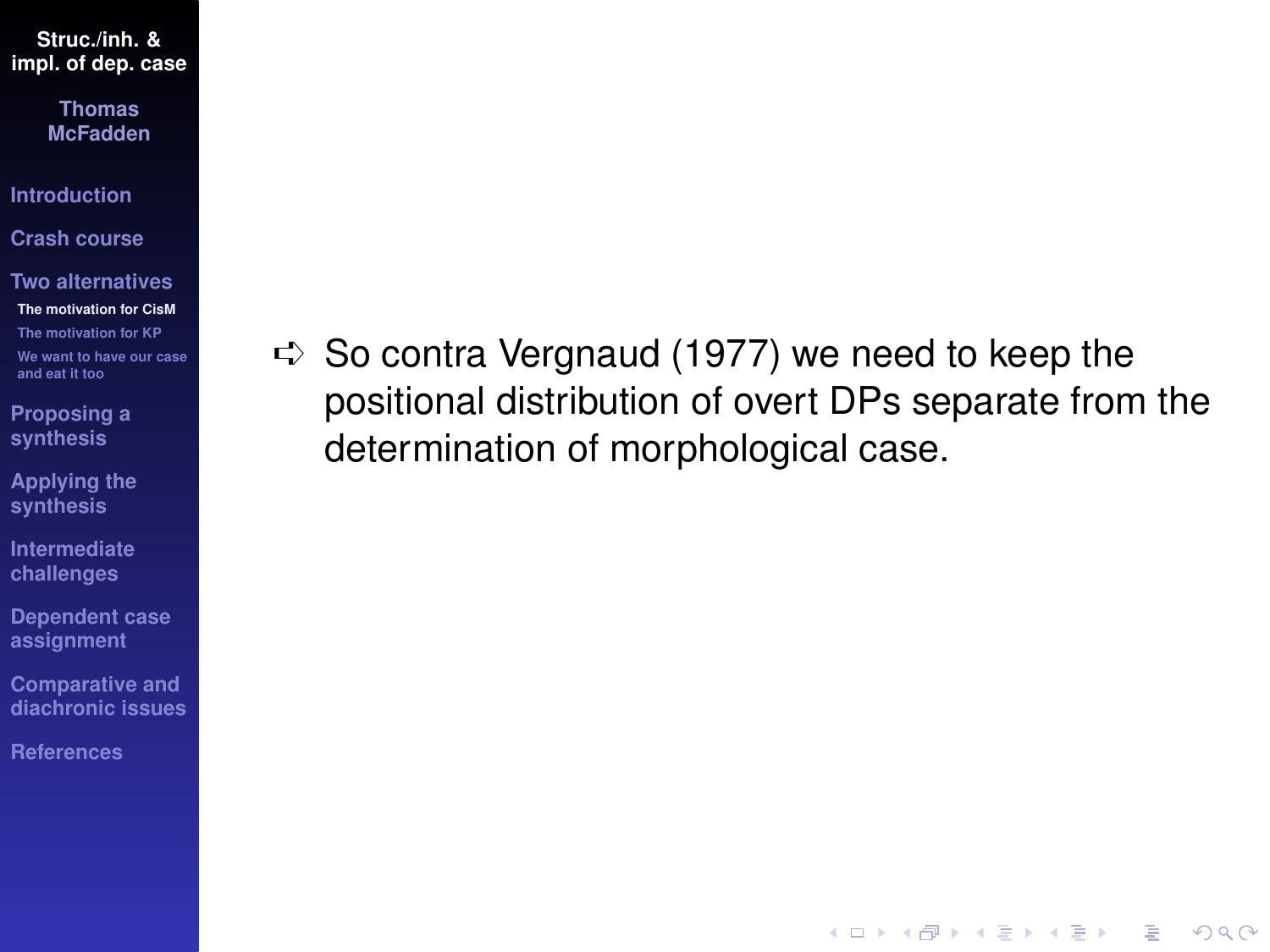> **Thomas McFadden**

**[Introduction](#page-1-0)**

**[Crash course](#page-3-0)**

**[Two alternatives](#page-15-0) [The motivation for CisM](#page-17-0) [The motivation for KP](#page-25-0) [We want to have our case](#page-30-0) and eat it too**

**[Proposing a](#page-33-0) synthesis**

**[Applying the](#page-44-0) synthesis**

**[Intermediate](#page-67-0) challenges**

**[Dependent case](#page-82-0) assignment**

**Comparative and [diachronic issues](#page-96-0)**

**[References](#page-108-0)**

On the one hand, this means we need a different approach to overt DP distribution.

- ☞ I think this should work not in terms of requirements associated with DPs, but requirements associated with A-positions.
- ☞ I.e. we need something like the EPP combined with referential restrictions [\(Marantz, 1991;](#page-111-0) [Sigurðsson,](#page-114-2) [2010;](#page-114-2) [Sundaresan and McFadden, 2009\)](#page-114-3).
- ☞ And we need to deal with the cross-modular weirdness of the EPP and how it interacts with things like pro-drop and COMP-trace [\(McFadden and](#page-112-1) [Sundaresan, 2018a,](#page-112-1)[b\)](#page-112-2).

**KORKARA KERKER DAGA**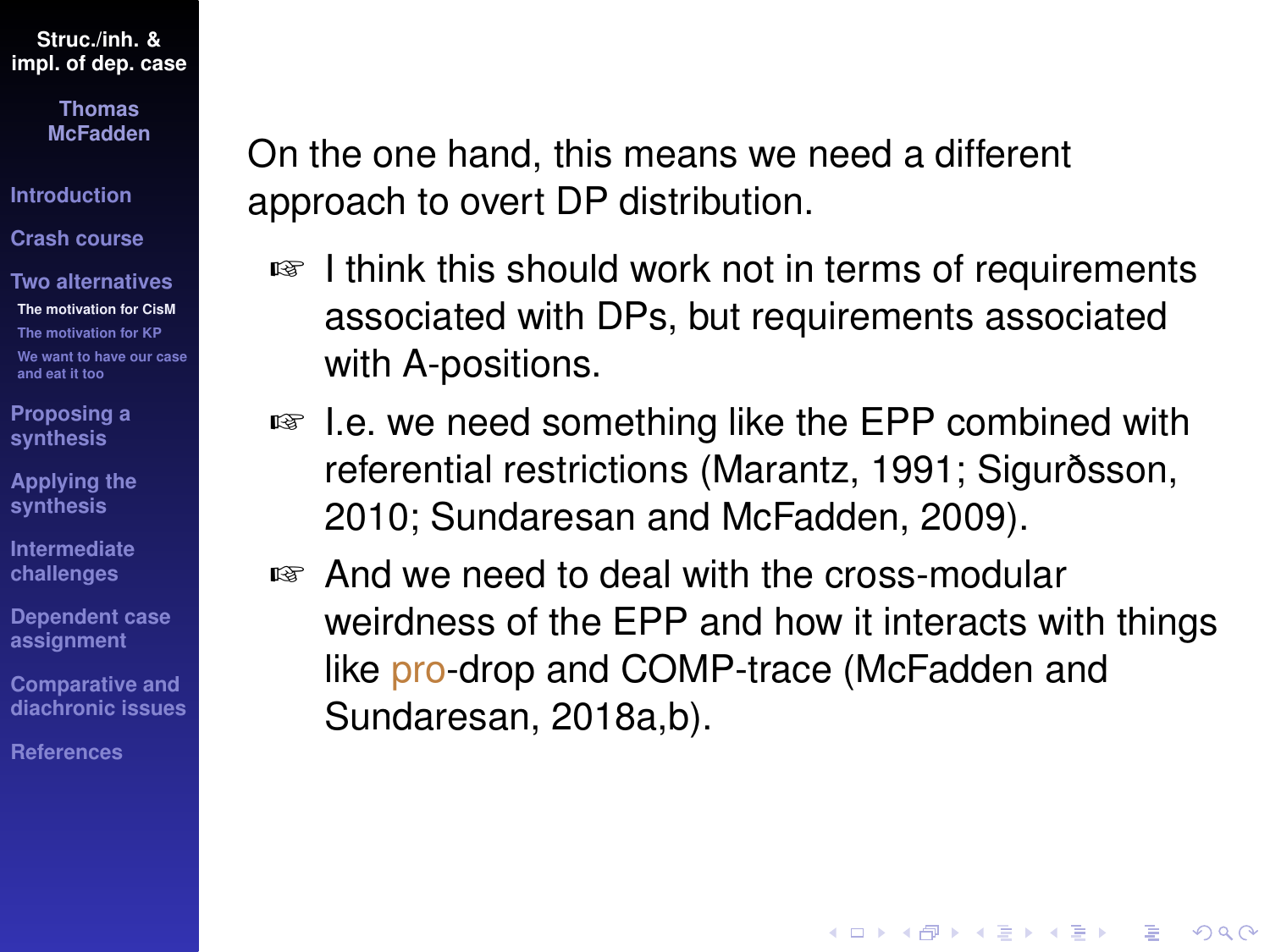> **Thomas McFadden**

**[Introduction](#page-1-0)**

**[Crash course](#page-3-0)**

**[Two alternatives](#page-15-0) [The motivation for CisM](#page-17-0) [The motivation for KP](#page-25-0) [We want to have our case](#page-30-0) and eat it too**

**[Proposing a](#page-33-0) synthesis**

**[Applying the](#page-44-0) synthesis**

**[Intermediate](#page-67-0) challenges**

**[Dependent case](#page-82-0) assignment**

**Comparative and [diachronic issues](#page-96-0)**

**[References](#page-108-0)**

On the other hand, if case assignment isn't needed for DP licensing, we lose the strongest motivation for it being syntactic. And it gets worse!

- **1** The assignment of some cases involves a dependency with an additional DP, which is difficult to implement in terms of standard syntactic operations like Agree (see below and especially [Baker, 2015\)](#page-108-2).
- **2** The determination of specific cases does not inform the semantics as we might expect it to if it occurs in the syntax and thus feeds into the LF branch [\(Sigurðsson, 2012,](#page-114-4) a.o.).

**KORK ERKER ADAM ADA**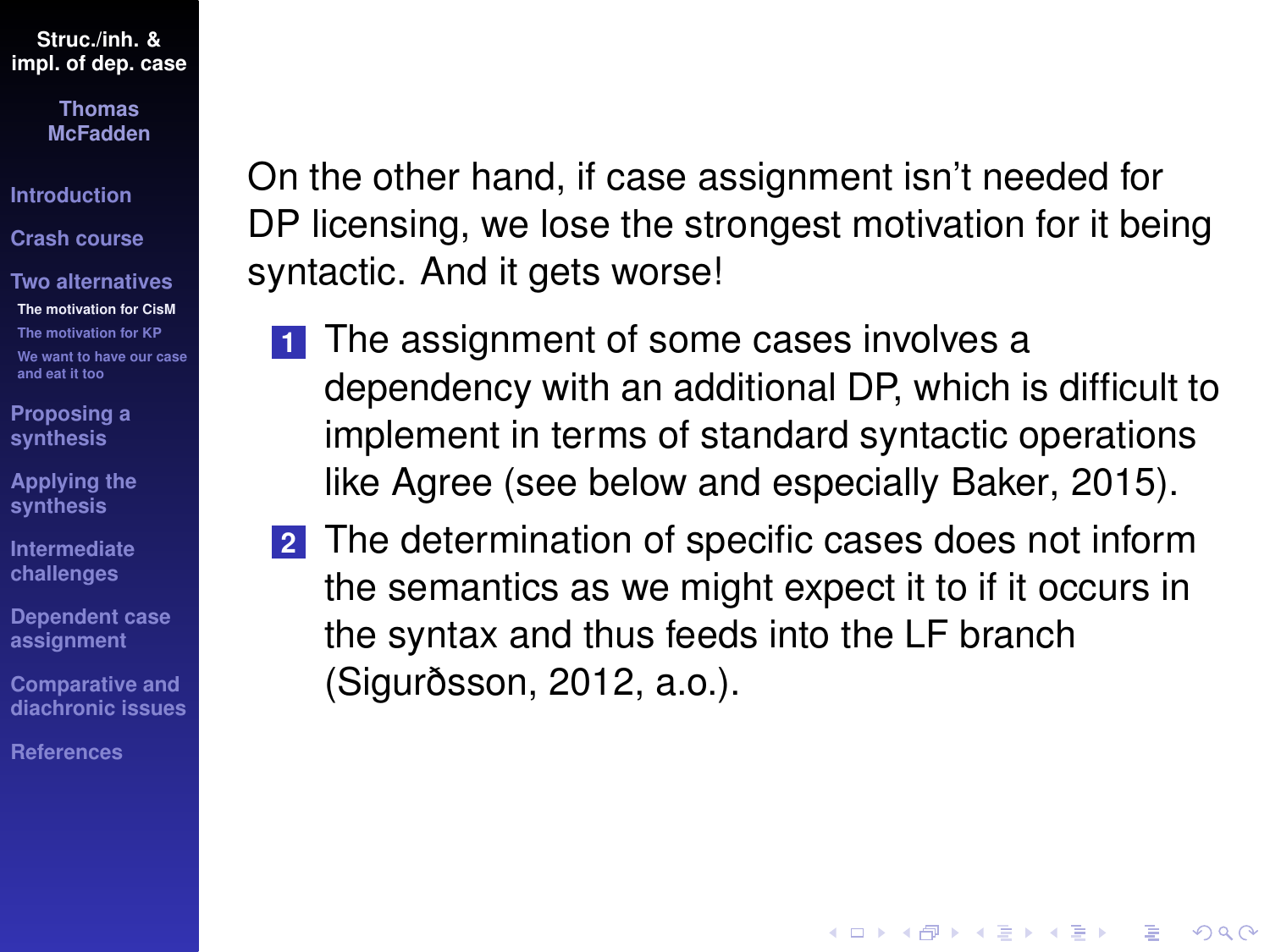> **Thomas McFadden**

**[Introduction](#page-1-0)**

**[Crash course](#page-3-0)**

**[Two alternatives](#page-15-0) [The motivation for CisM](#page-17-0) [The motivation for KP](#page-25-0) [We want to have our case](#page-30-0) and eat it too**

**[Proposing a](#page-33-0) synthesis**

**[Applying the](#page-44-0) synthesis**

**[Intermediate](#page-67-0) challenges**

**[Dependent case](#page-82-0) assignment**

**Comparative and [diachronic issues](#page-96-0)**

**[References](#page-108-0)**

## Hence CisM:

- ☞ Moving case-assignment into the PF branch allows us to make sense of this cluster of facts.
- ☞ And it equally avoids making problematic predictions.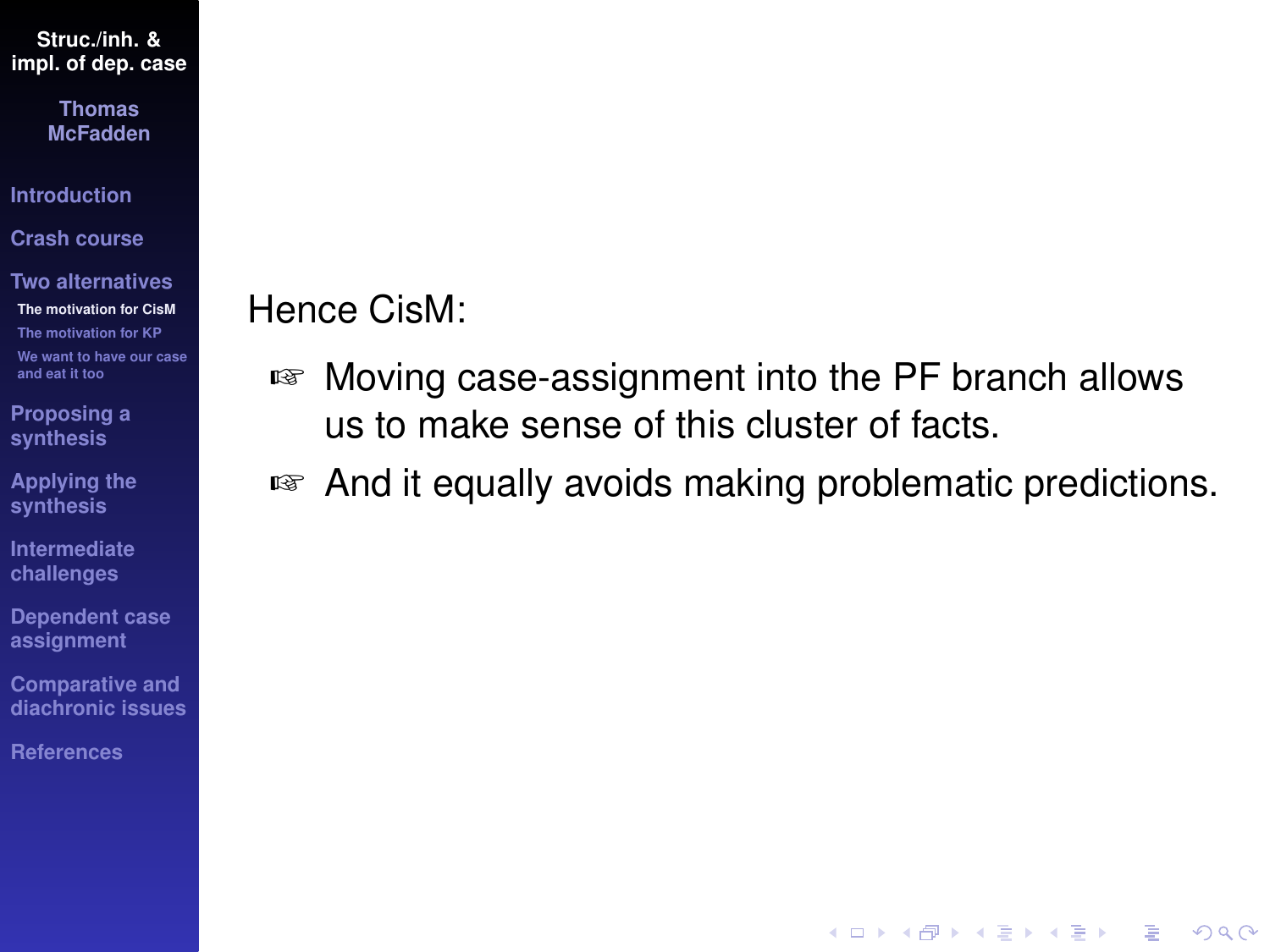> **Thomas McFadden**

**[Introduction](#page-1-0)**

**[Crash course](#page-3-0)**

**[Two alternatives](#page-15-0) [The motivation for CisM](#page-17-0) [The motivation for KP](#page-25-0) [We want to have our case](#page-30-0) and eat it too**

**[Proposing a](#page-33-0) synthesis**

**[Applying the](#page-44-0) synthesis**

**[Intermediate](#page-67-0) challenges**

**[Dependent case](#page-82-0) assignment**

**Comparative and [diachronic issues](#page-96-0)**

**[References](#page-108-0)**

### <span id="page-25-0"></span>The motivation for KP

Several arguments for KP are out there [\(Lamontagne and](#page-110-2) [Travis, 1987;](#page-110-2) [Bittner and Hale, 1996;](#page-109-0) [Neeleman and](#page-112-0) [Weerman, 1999;](#page-112-0) [Asbury, 2008;](#page-108-3) [Levin, 2015\)](#page-110-3).

- $\blacksquare$  Perhaps the most interesting are ones presented by [Caha \(2009\)](#page-109-1), involving evidence reported by [Blake](#page-109-3) [\(2001\)](#page-109-3) for a hierarchy of cases, roughly as follows:
- <span id="page-25-1"></span>(16) Simplified Blake/Caha hierarchy Nominative < Accusative < Genitive < Dative < Instrumental < Comitative

**KOD KOD KED KED E VAN**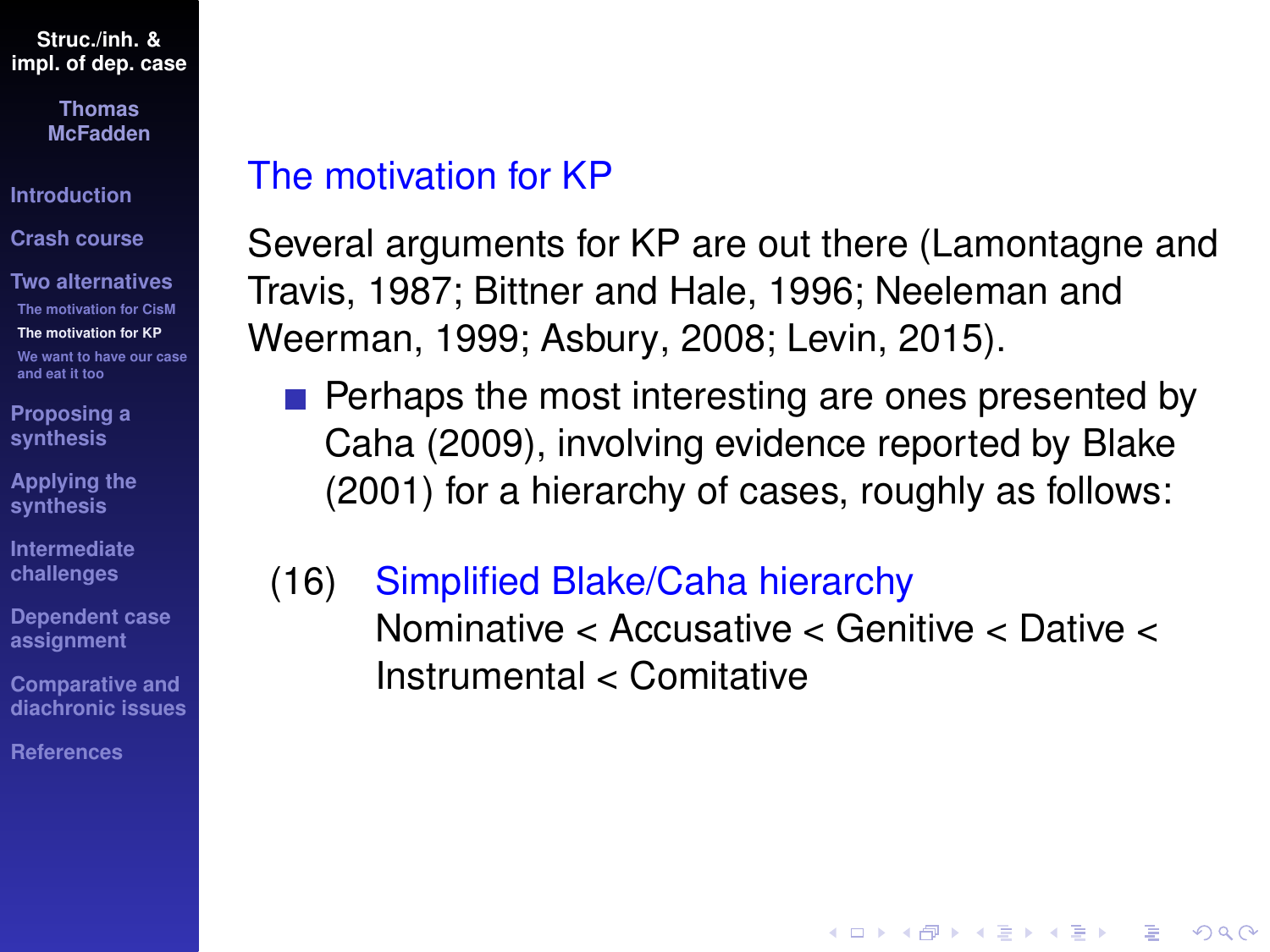> **Thomas McFadden**

**[Introduction](#page-1-0)**

**[Crash course](#page-3-0)**

**[Two alternatives](#page-15-0) [The motivation for CisM](#page-17-0) [The motivation for KP](#page-25-0) [We want to have our case](#page-30-0) and eat it too**

**[Proposing a](#page-33-0) synthesis**

**[Applying the](#page-44-0) synthesis**

**[Intermediate](#page-67-0) challenges**

**[Dependent case](#page-82-0) assignment**

**Comparative and [diachronic issues](#page-96-0)**

**[References](#page-108-0)**

This hierarchy seems to be relevant for at least two sets of facts cross-linguistically:

- **1** If a language has a given morphological case, it will also have all of the cases to the left in [\(16\)](#page-25-1).
- **2** Within a single language, syncretisms overwhelmingly involve contiguous regions of the hierarchy. Consider Modern Greek:

|                          |      | 'fighters' 'fighter' 'alpha' [not attested] |
|--------------------------|------|---------------------------------------------|
| Nom maxités maxitís alfa |      |                                             |
| Acc maxités maxití       | alfa | -B                                          |
| Gen maxitón maxití       | alfa |                                             |

**KORK ERKER ADAM ADA**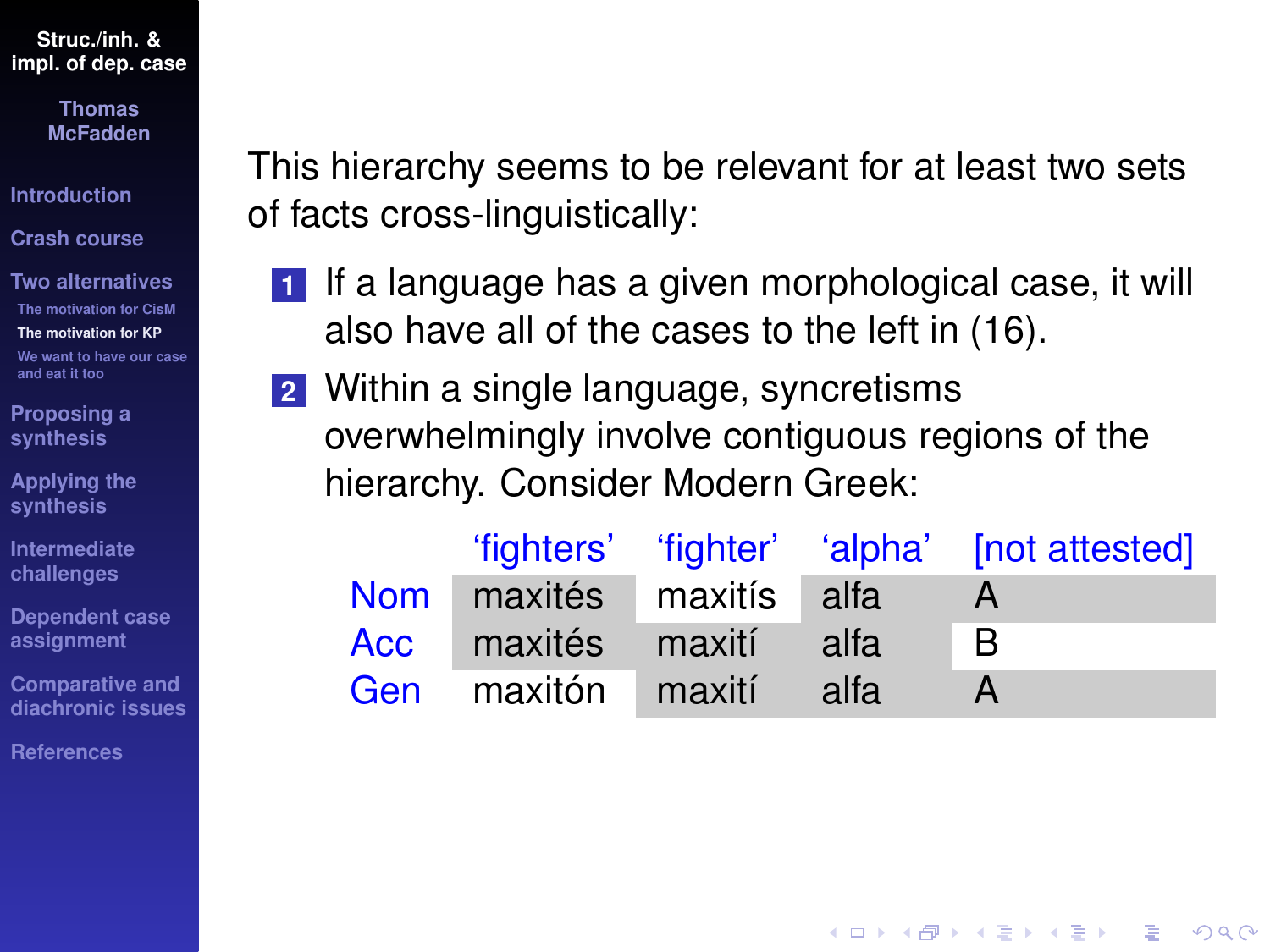> **Thomas McFadden**

**[Introduction](#page-1-0)**

**[Crash course](#page-3-0)**

**[Two alternatives](#page-15-0) [The motivation for CisM](#page-17-0) [The motivation for KP](#page-25-0) [We want to have our case](#page-30-0) and eat it too**

 $(17)$ 

**[Proposing a](#page-33-0) synthesis**

**[Applying the](#page-44-0) synthesis**

**[Intermediate](#page-67-0) challenges**

**[Dependent case](#page-82-0) assignment**

**Comparative and [diachronic issues](#page-96-0)**

**[References](#page-108-0)**

Caha thus expands on KP:

- ☞ Case categories constitute hierarchical structures.
- ☞ The structure of each case crucially contains that of the next case down on the hierarchy.

**KOD CONTRACT A BOAR KOD A CO** 

**Dative Genitive** Accusative Nominative **DP** B C D . . .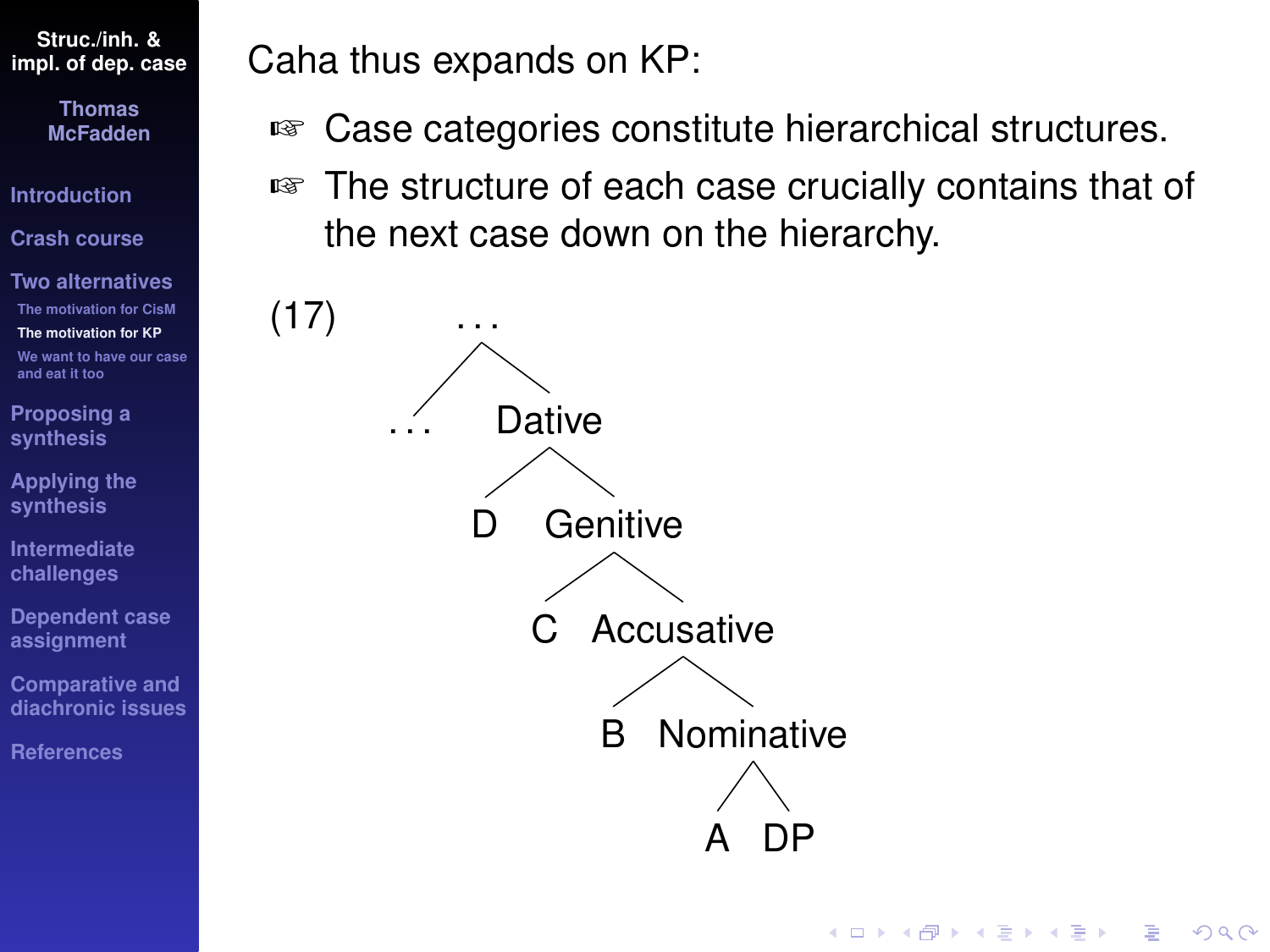> **Thomas McFadden**

**[Introduction](#page-1-0)**

**[Crash course](#page-3-0)**

**[Two alternatives](#page-15-0) [The motivation for CisM](#page-17-0) [The motivation for KP](#page-25-0) [We want to have our case](#page-30-0) and eat it too**

**[Proposing a](#page-33-0) synthesis**

**[Applying the](#page-44-0) synthesis**

**[Intermediate](#page-67-0) challenges**

**[Dependent case](#page-82-0) assignment**

**Comparative and [diachronic issues](#page-96-0)**

**[References](#page-108-0)**

These containment relationships encode markedness.

- With suitable assumptions about morphosyntax, this can be used to derive the inventory effects.
- And it explains syncretism. An underspecified item capable of spelling out both Dative and Accusative would automatically also cover Genitive (\*ABA).

**KORKARYKERKE PORCH**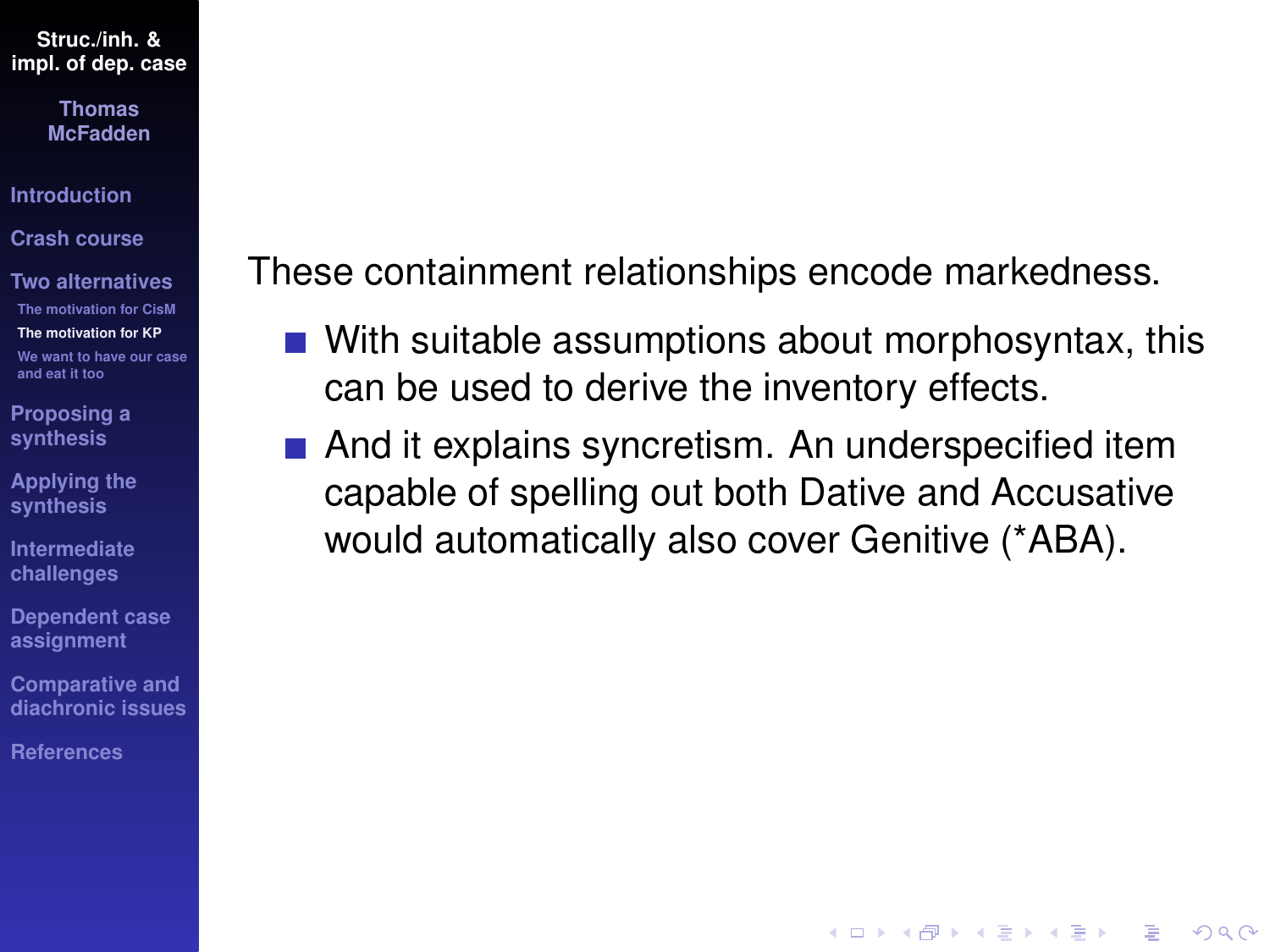> **Thomas McFadden**

**[Introduction](#page-1-0)**

**[Crash course](#page-3-0)**

**[Two alternatives](#page-15-0) [The motivation for CisM](#page-17-0) [The motivation for KP](#page-25-0) [We want to have our case](#page-30-0) and eat it too**

**[Proposing a](#page-33-0) synthesis**

**[Applying the](#page-44-0) synthesis**

**[Intermediate](#page-67-0) challenges**

**[Dependent case](#page-82-0) assignment**

**Comparative and [diachronic issues](#page-96-0)**

**[References](#page-108-0)**

The argumentation here depends crucially on cases having hierarchical structure.

☞ The simplest assumption is thus that these structures are syntactic, built up out of a series of functional heads above D.

**KOD CONTRACT A BOAR KOD A CO** 

➪ Hence KP.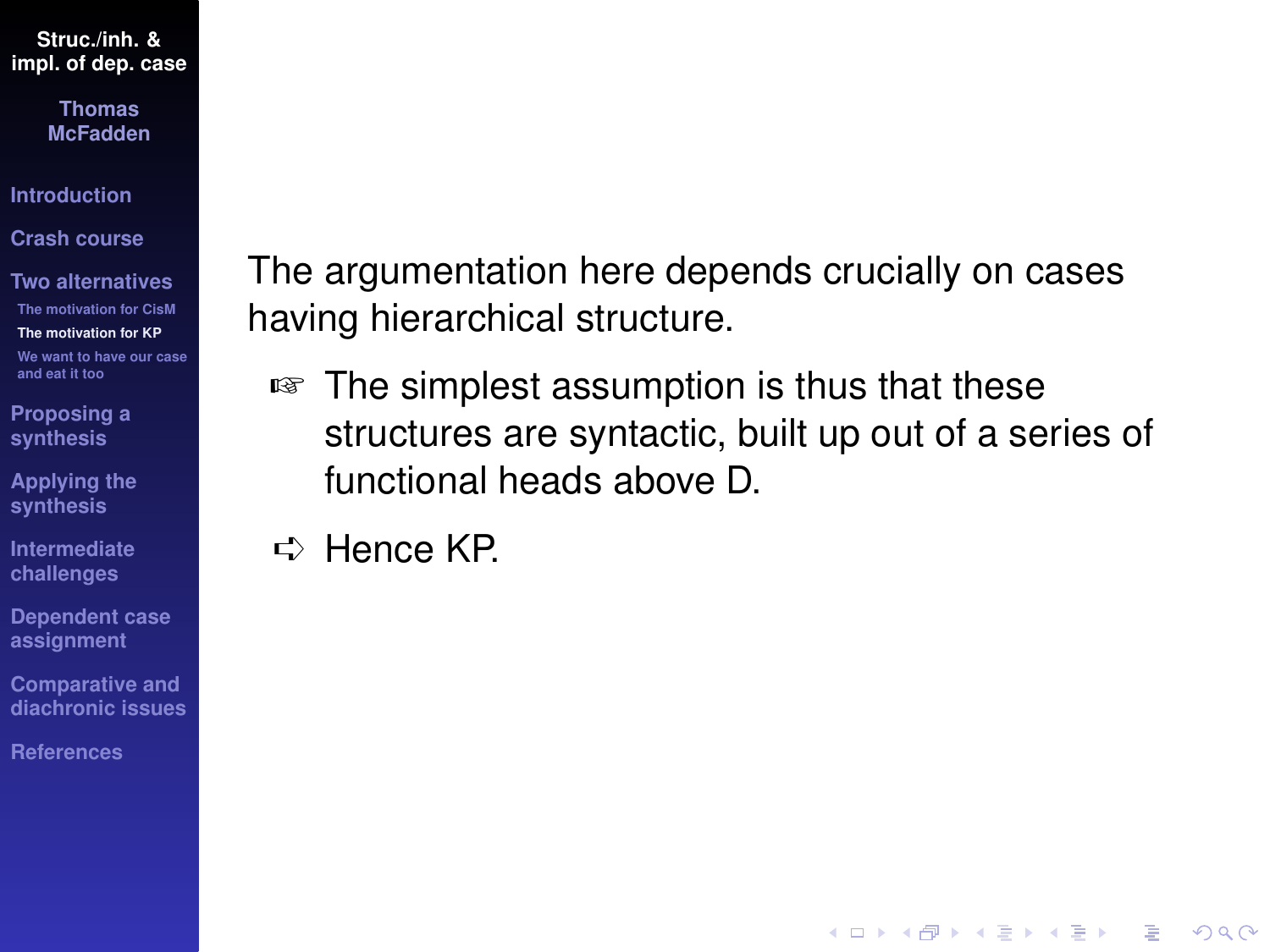> **Thomas McFadden**

**[Introduction](#page-1-0)**

**[Crash course](#page-3-0)**

**[Two alternatives](#page-15-0) [The motivation for CisM](#page-17-0) [The motivation for KP](#page-25-0) [We want to have our case](#page-30-0) and eat it too**

**[Proposing a](#page-33-0) synthesis**

**[Applying the](#page-44-0) synthesis**

**[Intermediate](#page-67-0) challenges**

**[Dependent case](#page-82-0) assignment**

**Comparative and [diachronic issues](#page-96-0)**

**[References](#page-108-0)**

### <span id="page-30-0"></span>We want to have our case and eat it too

CisM and KP are each motivated by a set of facts that they can handle better than SCT. However, the two ideas are incompatible with each other:

☞ It is incoherent to say that a DP has no case in the syntax, and is embedded in an exploded KP which is the syntactic representation of its case.

On the other hand, we don't really want to adopt one of the two approaches to the exclusion of the other, since each one has non-trivial problems on its own. . .

**KOD KOD KED KED E VAN**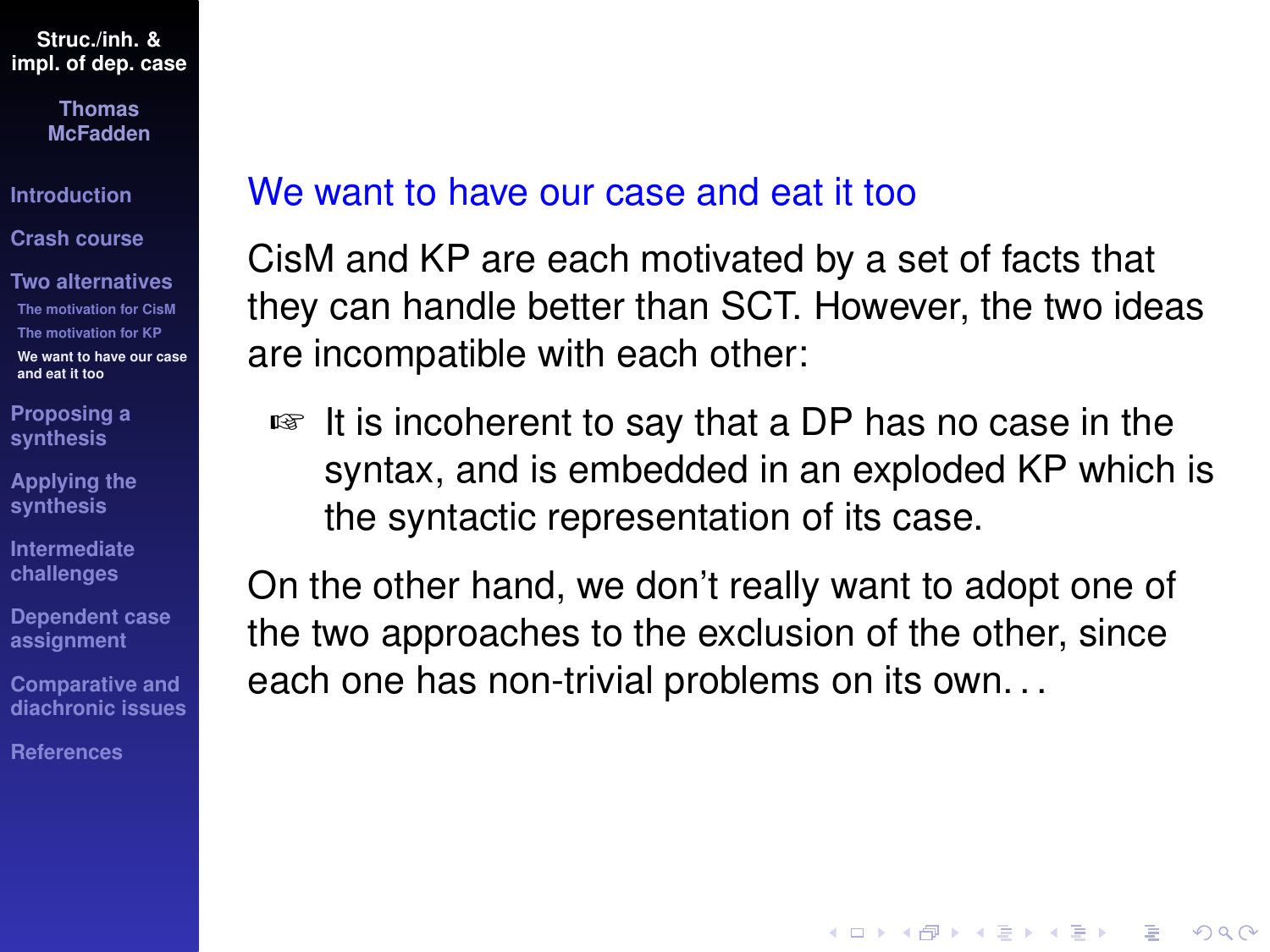> **Thomas McFadden**

**[Introduction](#page-1-0)**

**[Crash course](#page-3-0)**

**[Two alternatives](#page-15-0) [The motivation for CisM](#page-17-0) [The motivation for KP](#page-25-0) [We want to have our case](#page-30-0) and eat it too**

**[Proposing a](#page-33-0) synthesis**

**[Applying the](#page-44-0) synthesis**

**[Intermediate](#page-67-0) challenges**

**[Dependent case](#page-82-0) assignment**

**Comparative and [diachronic issues](#page-96-0)**

**[References](#page-108-0)**

## CisM

- ☞ has limited ability to deal with the syncretism and inventory patterns (see [McFadden, 2007,](#page-111-2) for a failed attempt)
- ☞ has little to offer in dealing with the details of inherent cases, especially the more semanticky ones

**KOD KOD KED KED E VAN**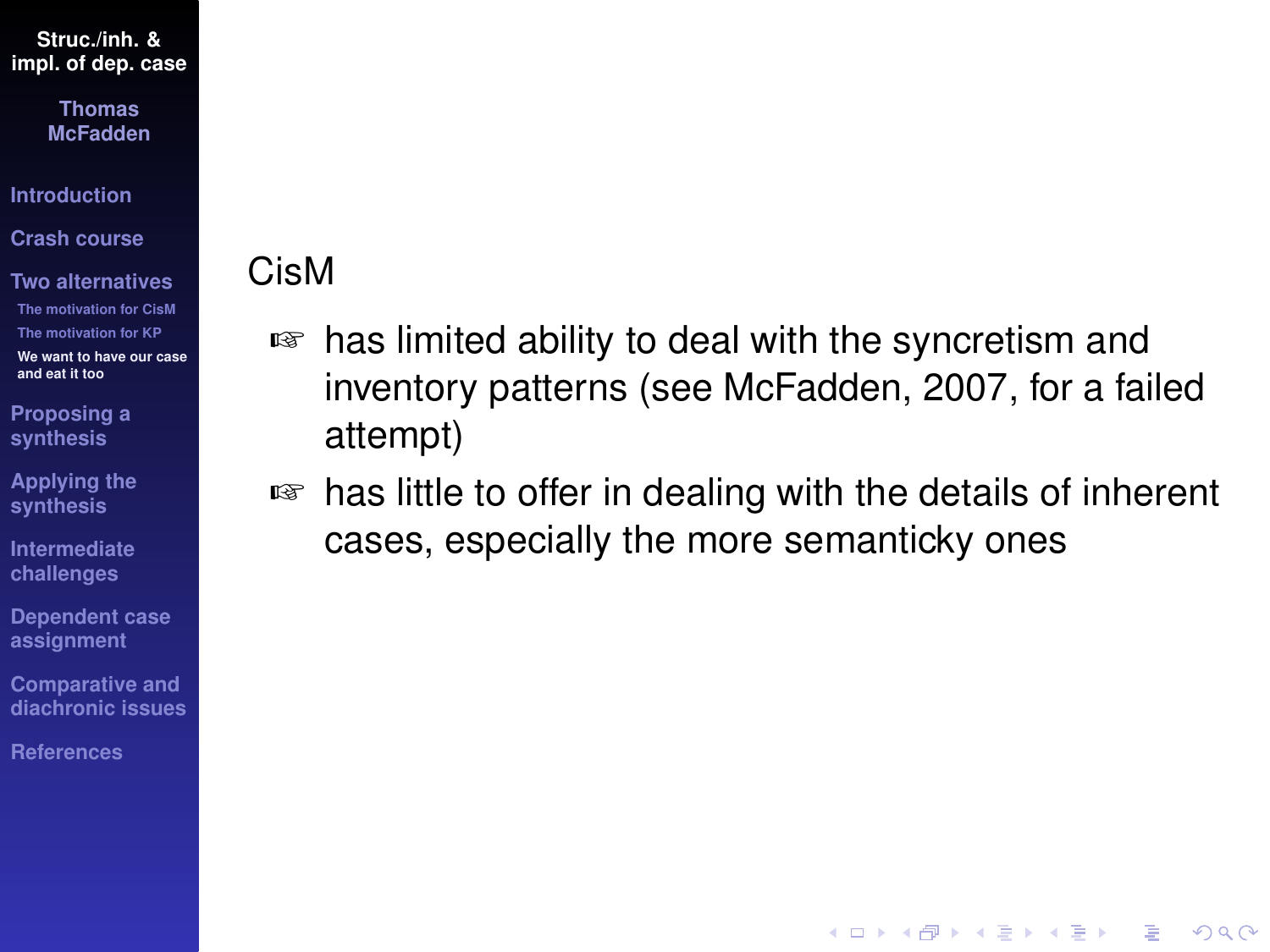**Thomas McFadden**

**[Introduction](#page-1-0)**

**[Crash course](#page-3-0)**

**[Two alternatives](#page-15-0) [The motivation for CisM](#page-17-0) [The motivation for KP](#page-25-0) [We want to have our case](#page-30-0) and eat it too**

**[Proposing a](#page-33-0) synthesis**

**[Applying the](#page-44-0) synthesis**

**[Intermediate](#page-67-0) challenges**

**[Dependent case](#page-82-0) assignment**

**Comparative and [diachronic issues](#page-96-0)**

**[References](#page-108-0)**

### KP

- ☞ predicts that there should be some consistent semantic contribution from each case head, which is not supported, as least for the lower ones [\(Sigurðsson, 2012,](#page-114-4) a.o.)
- ☞ suffers from the same difficulties as other syntactic approaches in accounting for the distribution of nominative and accusative case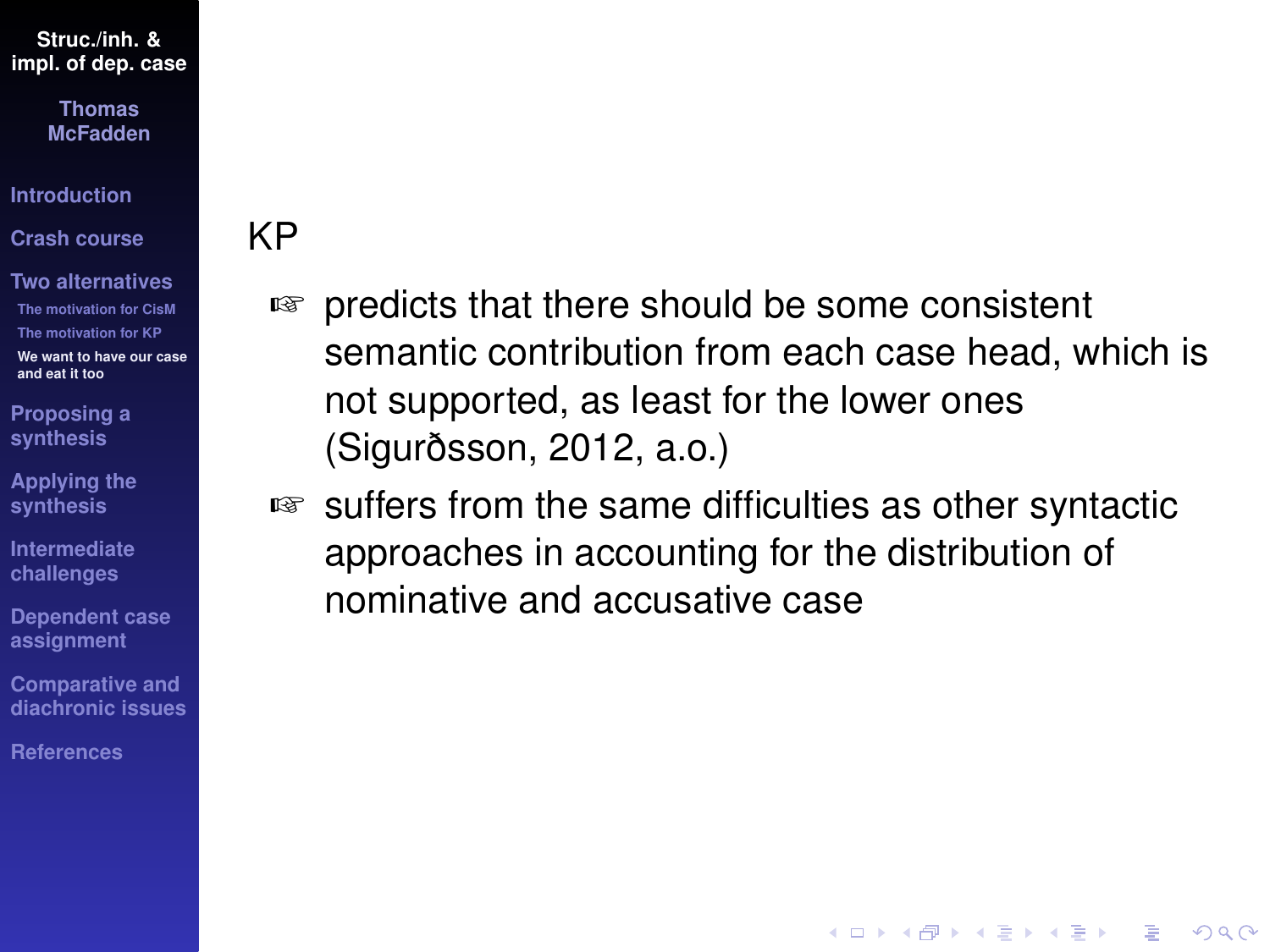> **Thomas McFadden**

- **[Introduction](#page-1-0)**
- **[Crash course](#page-3-0)**
- **[Two alternatives](#page-15-0)**

#### **[Proposing a](#page-33-0) synthesis**

- **[Applying the](#page-44-0) synthesis**
- **[Intermediate](#page-67-0) challenges**
- **[Dependent case](#page-82-0) assignment**
- **Comparative and [diachronic issues](#page-96-0)**
- **[References](#page-108-0)**

# <span id="page-33-0"></span>**Proposing a synthesis**

We're left with a bit of a puzzle. But there's a clear angle from which to approach it.

☞ The areas where the two approaches do well and do poorly are (approximately) complementary, and follow the structural/inherent divide.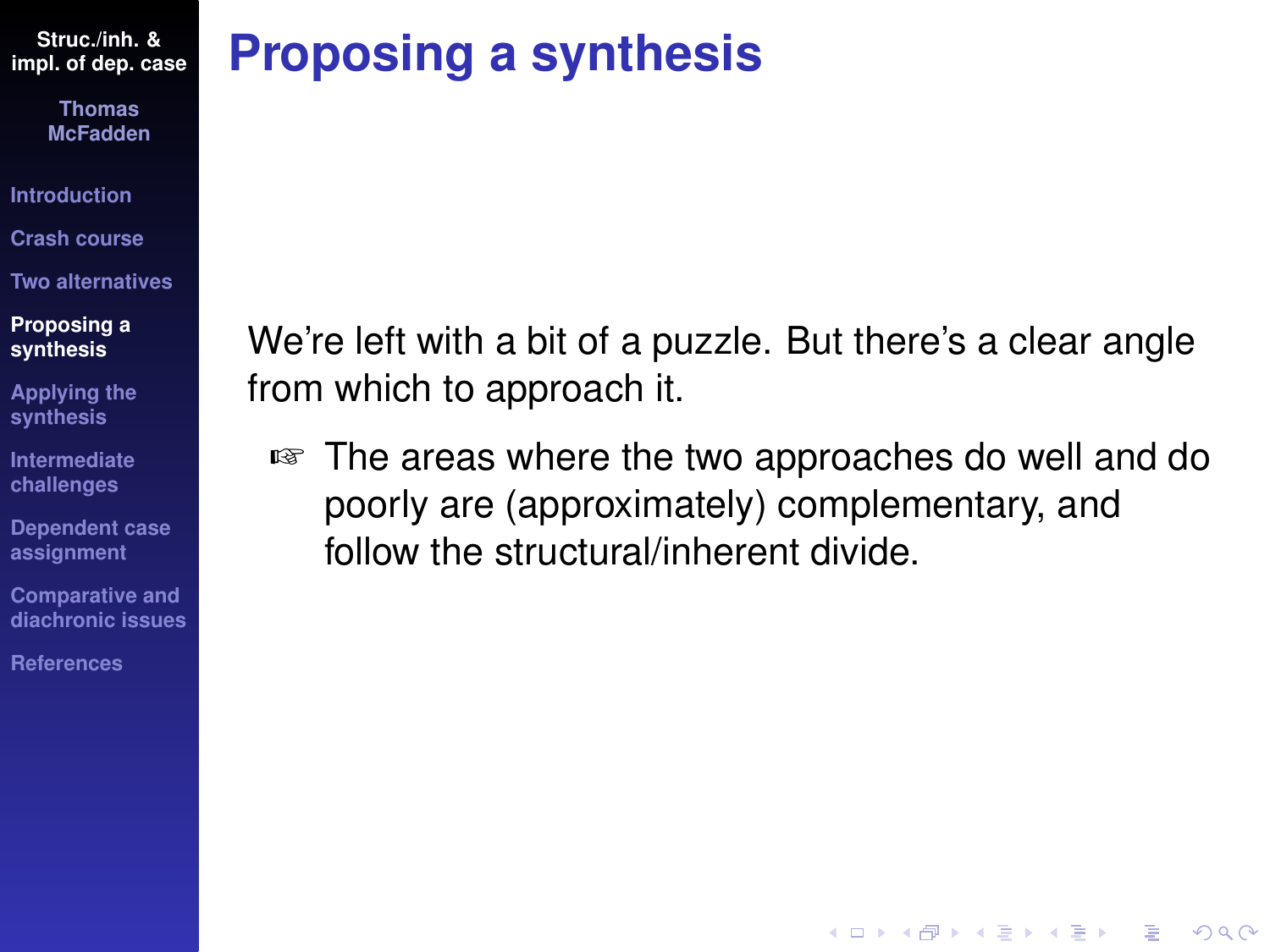> **Thomas McFadden**

**[Introduction](#page-1-0)**

**[Crash course](#page-3-0)**

**[Two alternatives](#page-15-0)**

**[Proposing a](#page-33-0) synthesis**

**[Applying the](#page-44-0) synthesis**

**[Intermediate](#page-67-0) challenges**

**[Dependent case](#page-82-0) assignment**

**Comparative and [diachronic issues](#page-96-0)**

**[References](#page-108-0)**

I thus propose to explore the following synthesis (henceforth SYNTH):

- (18) The distinction between structural and inherent cases reflects a distinction in the size of the nominal phrases:
	- i. Nominals bearing structural case are DPs in the narrow syntax, with distinctions among structural cases determined at or after Spellout.
	- ii. Nominals bearing inherent/oblique case are larger, articulated KPs in the narrow syntax, with distinct cases corresponding to distinct amounts of structure within KP.

**KOD KOD KED KED E VAN**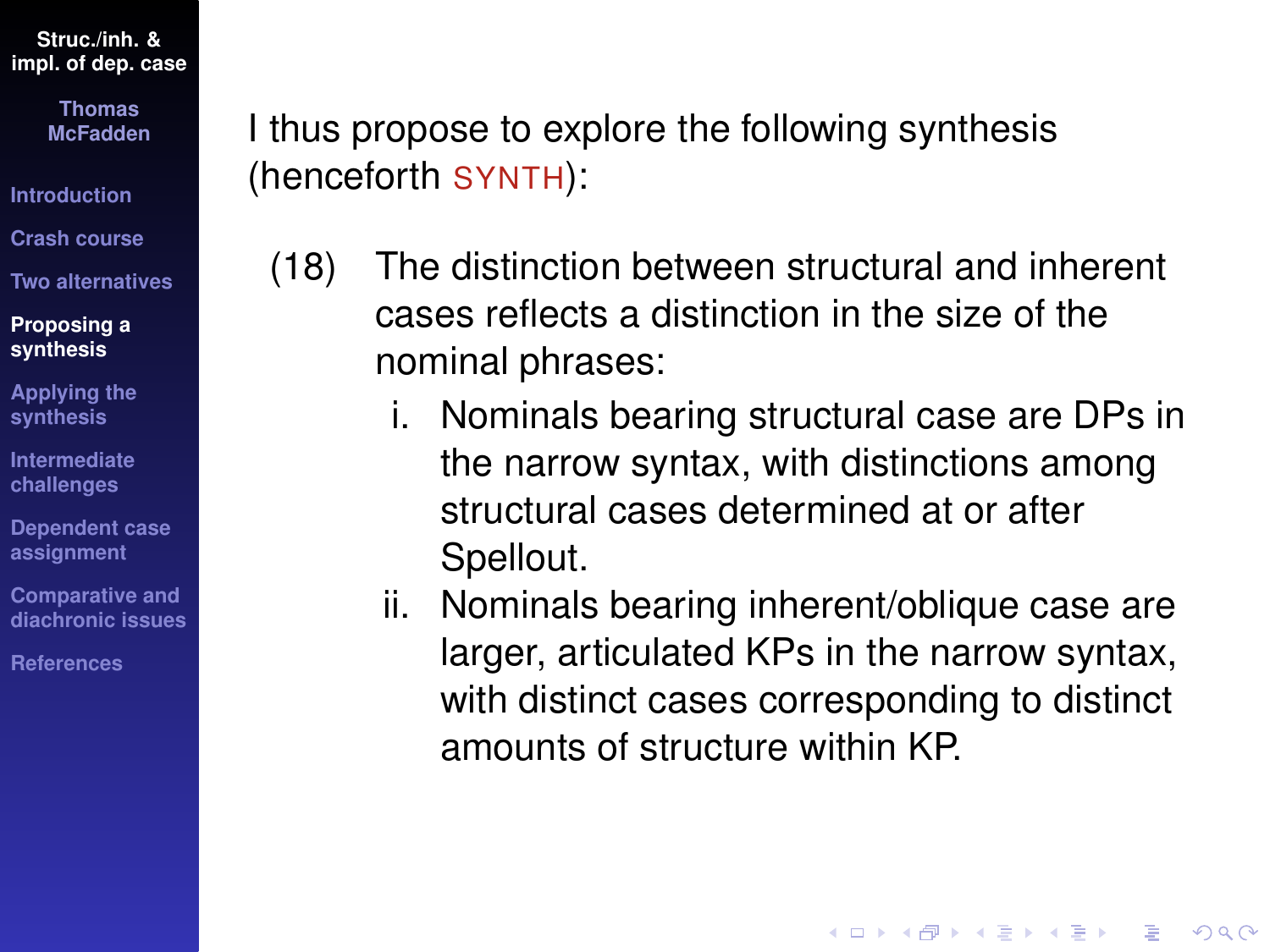$\zeta$ 

**Thomas McFadden**

**[Introduction](#page-1-0)**

**[Crash course](#page-3-0)**

**[Two alternatives](#page-15-0)**

**[Proposing a](#page-33-0) synthesis**

**[Applying the](#page-44-0) synthesis**

**[Intermediate](#page-67-0) challenges**

**[Dependent case](#page-82-0) assignment**

**Comparative and [diachronic issues](#page-96-0)**

**[References](#page-108-0)**

This is not an entirely new idea:

☞ [Emonds \(1987\)](#page-109-4); [Nikanne \(1993\)](#page-113-2); [Bittner and Hale](#page-109-0) [\(1996\)](#page-109-0); [Asbury \(2008\)](#page-108-3); [Baker \(2015\)](#page-108-2); [Levin \(2015\)](#page-110-3); [Yuan \(To appear\)](#page-116-1) all propose that some but not all cases involve KP/PP.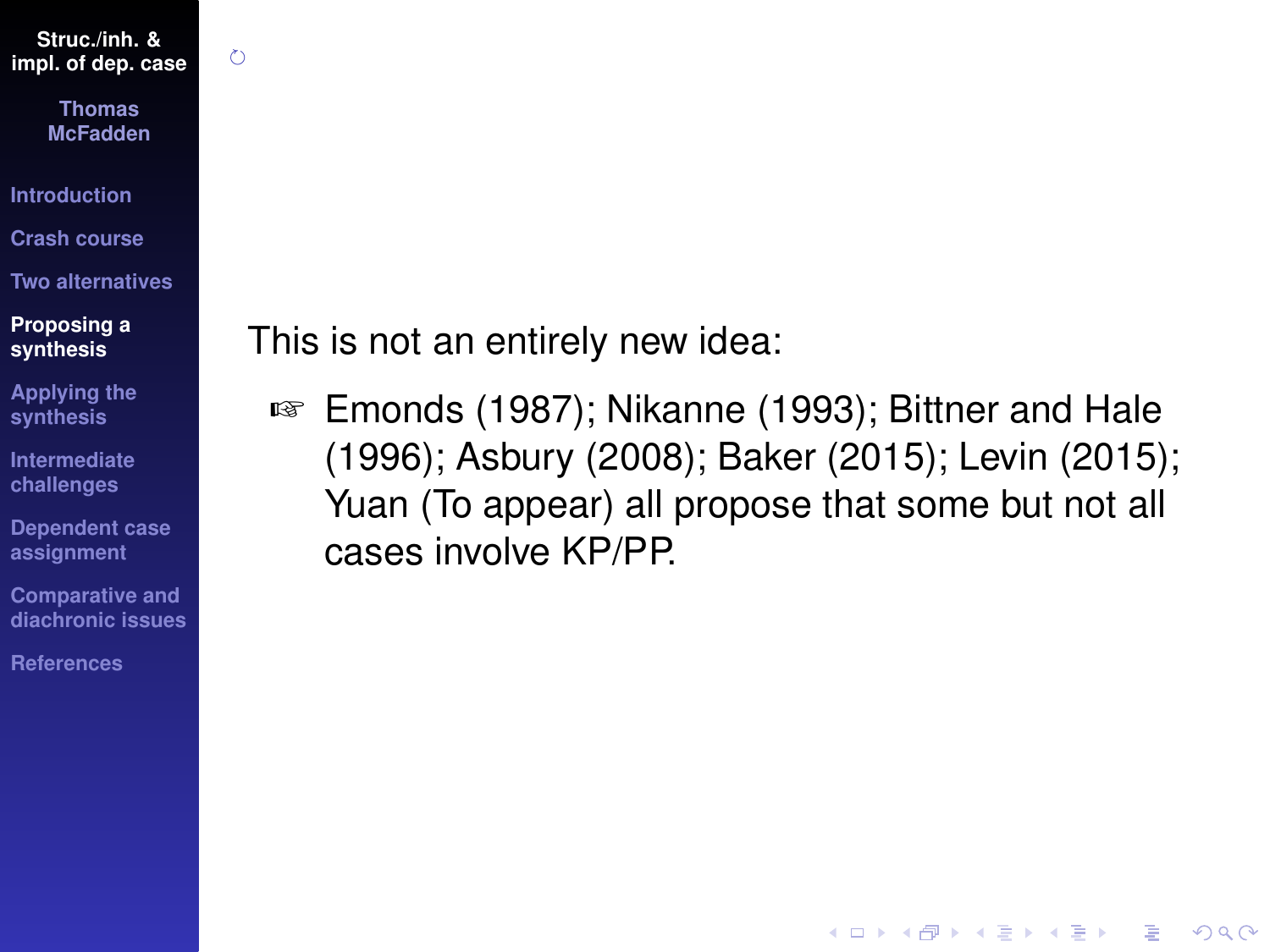> **Thomas McFadden**

**[Introduction](#page-1-0)**

**[Crash course](#page-3-0)**

**[Two alternatives](#page-15-0)**

#### **[Proposing a](#page-33-0) synthesis**

**[Applying the](#page-44-0) synthesis**

**[Intermediate](#page-67-0) challenges**

**[Dependent case](#page-82-0) assignment**

**Comparative and [diachronic issues](#page-96-0)**

**[References](#page-108-0)**

The novel contribution I want to make here is to argue for the following points:

■ Mapping CisM/KP onto the structural/inherent case divide, especially given recent advances in both approaches, lets us derive differences that previously had to be stipulated.

**KOD KOD KED KED E VAN** 

- $\blacksquare$  It also gives us a way to talk about intermediate cases, shedding some light on the mechanics of dependent case assignment while we're at it.
- And it allows insightful approaches to certain comparative and diachronic issues.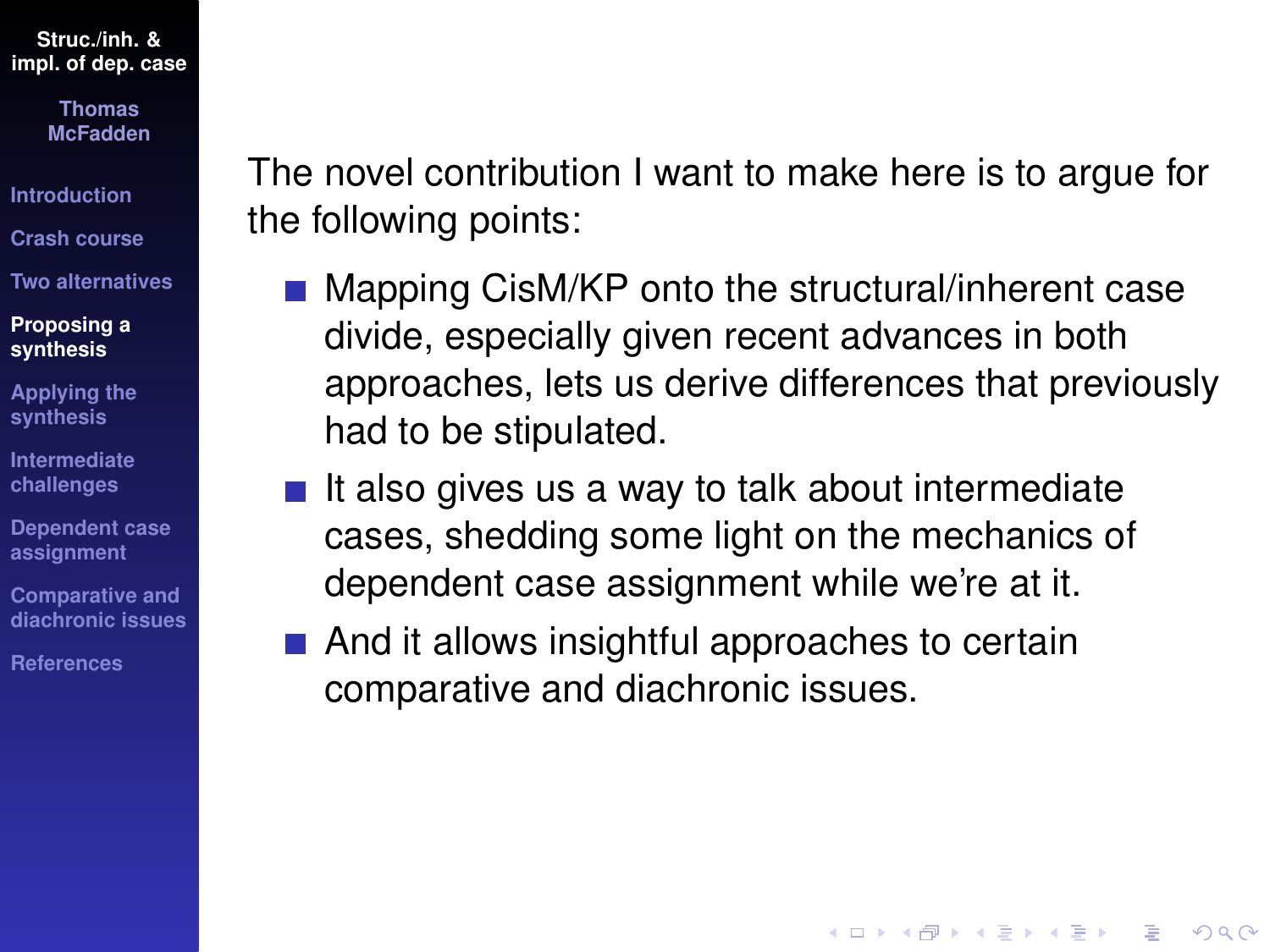> **Thomas McFadden**

**[Introduction](#page-1-0)**

**[Crash course](#page-3-0)**

**[Two alternatives](#page-15-0)**

**[Proposing a](#page-33-0) synthesis**

**[Applying the](#page-44-0) synthesis**

**[Intermediate](#page-67-0) challenges**

**[Dependent case](#page-82-0) assignment**

**Comparative and [diachronic issues](#page-96-0)**

**[References](#page-108-0)**

### For the inherent cases:

■ We can simply adopt [Caha \(2009\)](#page-109-0)'s proposals as a starting point, at least as regards their structures.

**KOD KOD KED KED E VAN** 

■ We'll have more to say regarding 'assignment' of inherent case in a bit.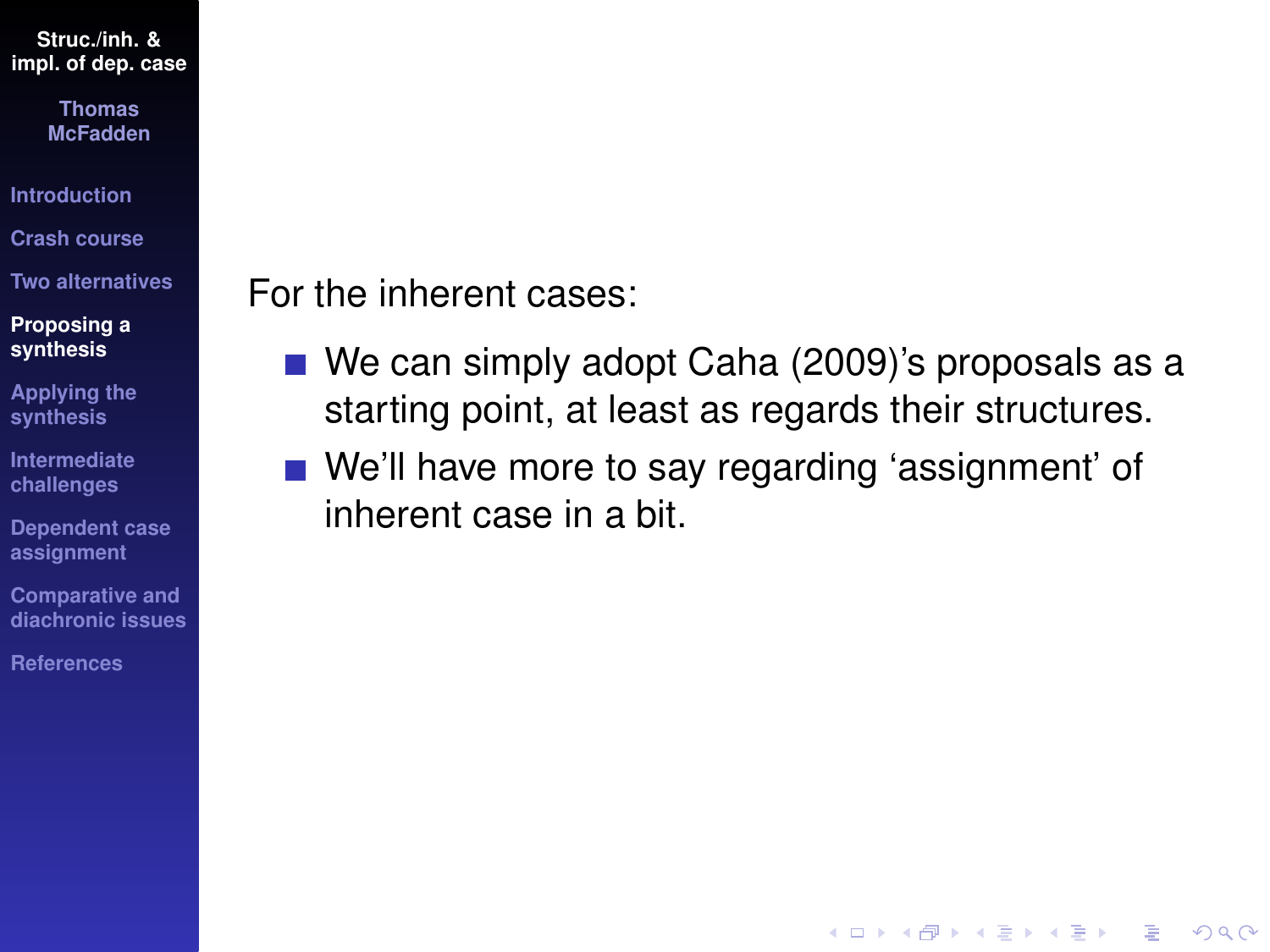> **Thomas McFadden**

**[Introduction](#page-1-0)**

**[Crash course](#page-3-0)**

**[Two alternatives](#page-15-0)**

#### **[Proposing a](#page-33-0) synthesis**

**[Applying the](#page-44-0) synthesis**

**[Intermediate](#page-67-0) challenges**

**[Dependent case](#page-82-0) assignment**

**Comparative and [diachronic issues](#page-96-0)**

**[References](#page-108-0)**

For the structural cases, we need a bit more background:

**KOD CONTRACT A BOAR KOD A CO** 

☞ I propose that this primarily (perhaps exclusively) involves instances of what have been called dependent case and default or unmarked case.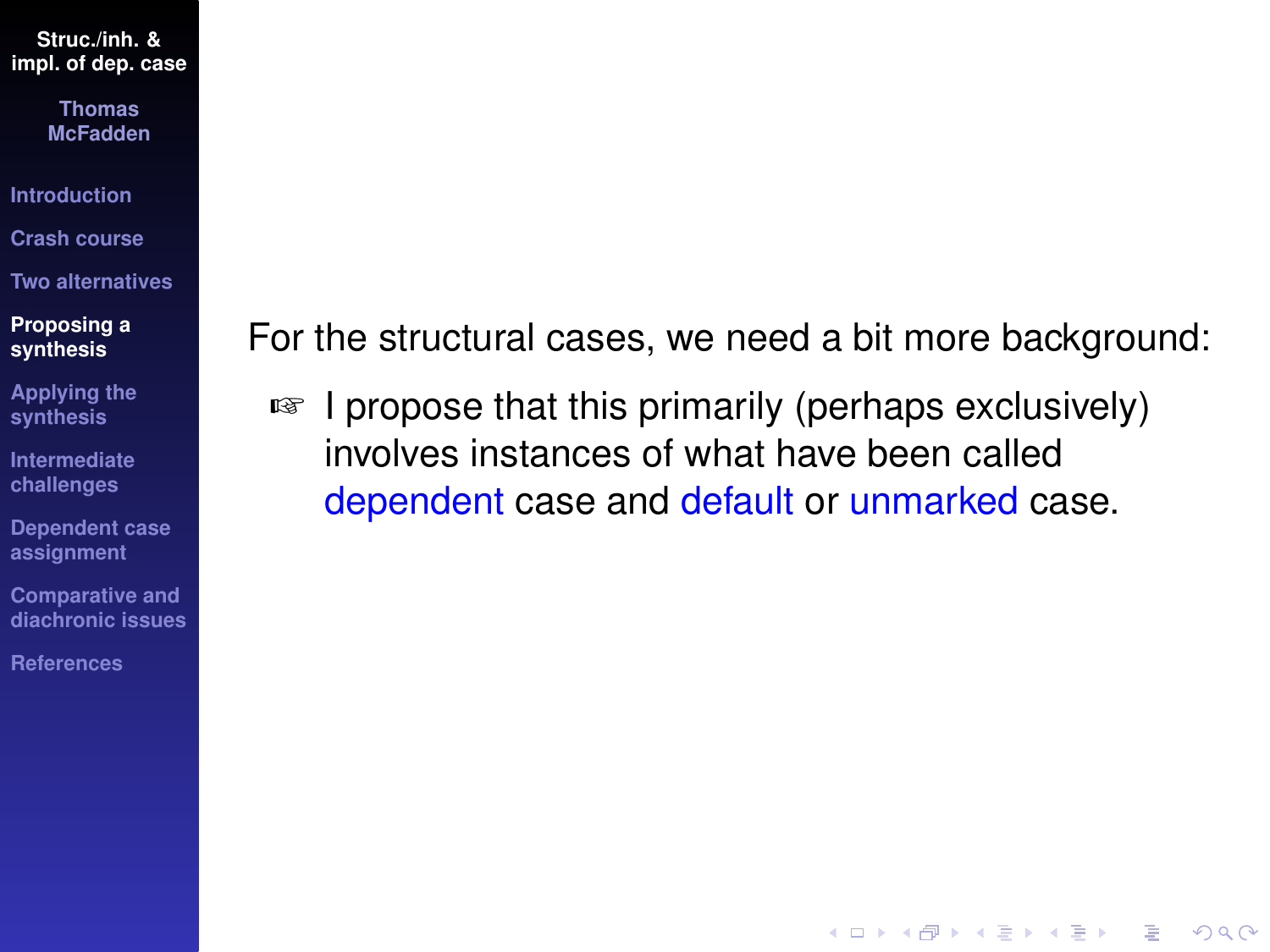> **Thomas McFadden**

**[Introduction](#page-1-0)**

**[Crash course](#page-3-0)**

**[Two alternatives](#page-15-0)**

**[Proposing a](#page-33-0) synthesis**

**[Applying the](#page-44-0) synthesis**

**[Intermediate](#page-67-0) challenges**

**[Dependent case](#page-82-0) assignment**

**Comparative and [diachronic issues](#page-96-0)**

**[References](#page-108-0)**

The basic idea of dependent case, which goes back to [Marantz \(1991\)](#page-111-0), with antecendents in [Yip et al. \(1987\)](#page-115-0) etc., is given in [\(19\)](#page-39-0), from [Baker \(2015,](#page-108-1) ch. 5):

<span id="page-39-0"></span>(19) If a category XP bears c-command relationship R to another category ZP in domain W, then assign Case C to XP.

**KOD KOD KED KED E VAN**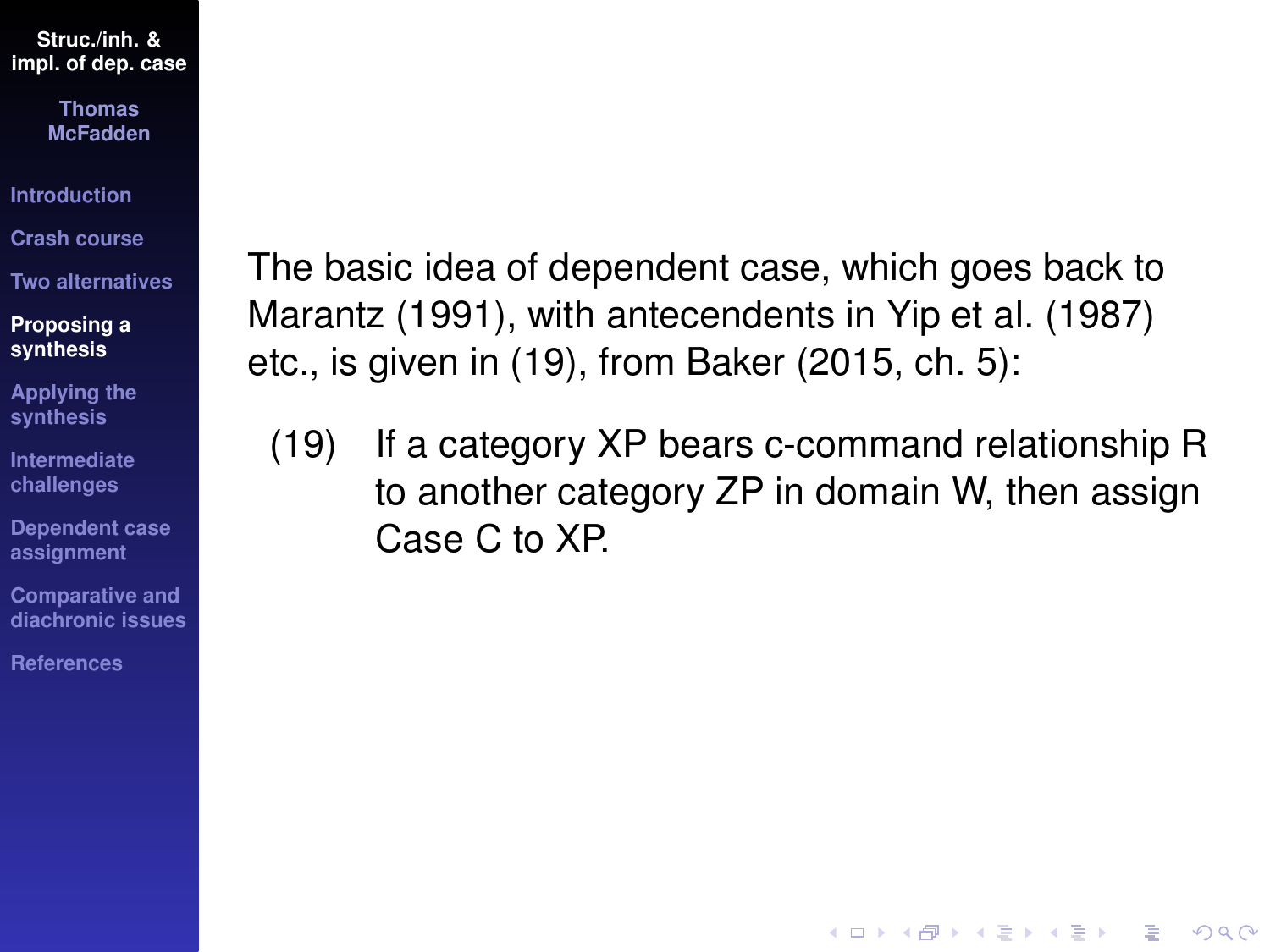> **Thomas McFadden**

**[Introduction](#page-1-0)**

**[Crash course](#page-3-0)**

**[Two alternatives](#page-15-0)**

**[Proposing a](#page-33-0) synthesis**

**[Applying the](#page-44-0) synthesis**

**[Intermediate](#page-67-0) challenges**

**[Dependent case](#page-82-0) assignment**

**Comparative and [diachronic issues](#page-96-0)**

**[References](#page-108-0)**

This parametrized template can characterize (many instances, in many languages, of) accusative, ergative, dative and other cases.

- One type of accusative is assigned to a DP c-commanded by another DP in the CP phase.
- One type of dative is assigned to a DP c-commanding another DP in the *v*P phase.
- One type of ergative is assigned to a DP c-commanding a DP in the CP phase.

See [Preminger \(To Appear\)](#page-113-0) for insightful discussion related to this recurring "One type. . . " business.

**KORKARYKERKE PORCH**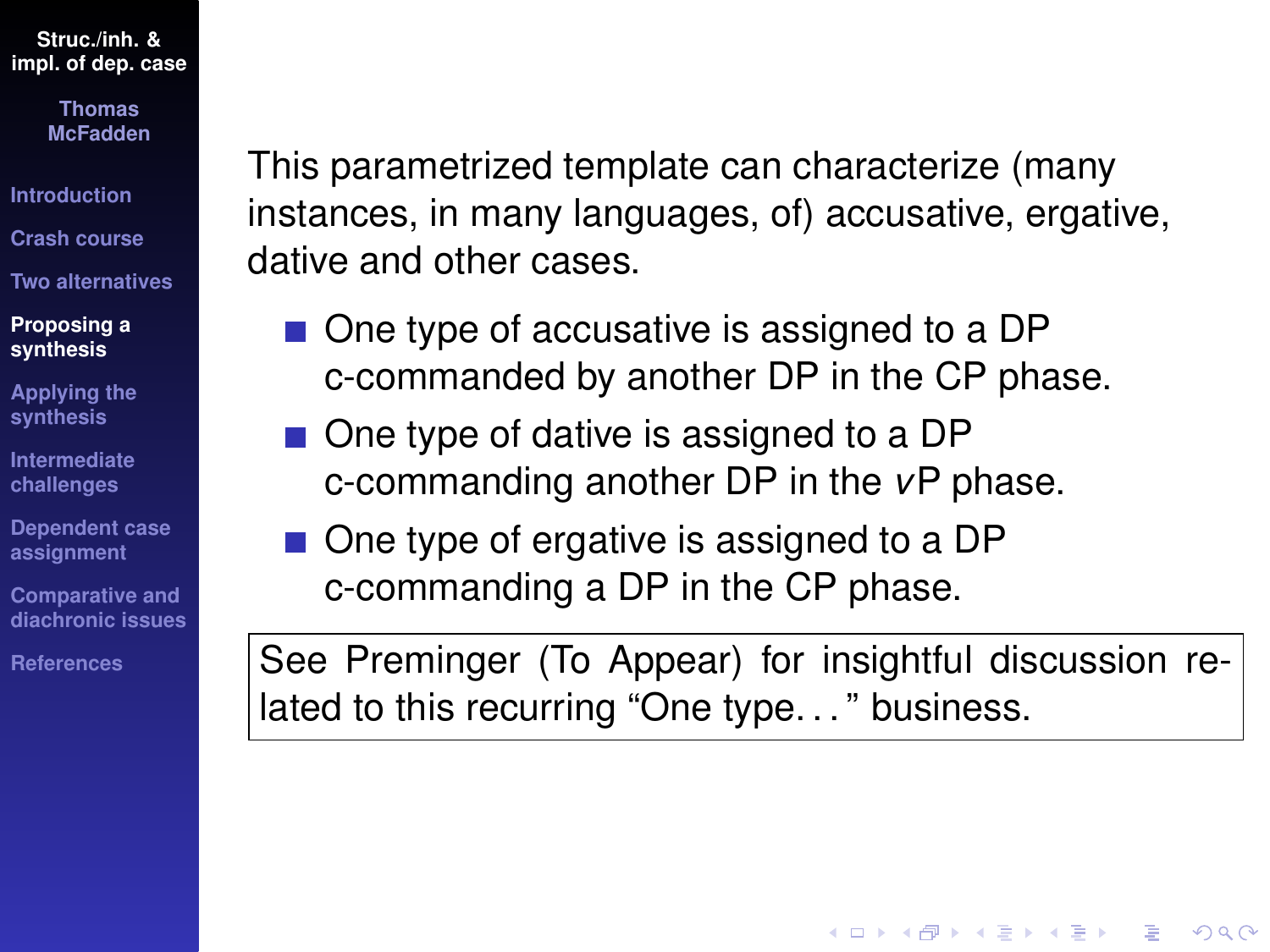> **Thomas McFadden**

**[Introduction](#page-1-0)**

**[Crash course](#page-3-0)**

**[Two alternatives](#page-15-0)**

#### **[Proposing a](#page-33-0) synthesis**

**[Applying the](#page-44-0) synthesis**

**[Intermediate](#page-67-0) challenges**

**[Dependent case](#page-82-0) assignment**

**Comparative and [diachronic issues](#page-96-0)**

**[References](#page-108-0)**

Languages differ in which instantiations of [\(19\)](#page-39-0) they use, but also in the types of A-movement they have which can feed or bleed them.

- $(19)$  downward in CP will yield a consistent nominative-accusative pattern if objects obligatorily move out of the vP phase and get local to the subject.
- If said movement is optional, a DOM pattern will result, as in Sakha [\(Baker and Vinokurova, 2010\)](#page-108-2):
- (20) Masha [ türgennik salamaat ] sie-te Masha [ quickly porridge ] eat-PST.3SG.S 'Masha ate porridge quickly.'

(21) Masha salamaat-y [ türgennik t ] Masha porridge-ACC [ quickly t ] sie-te eat-PST.3SG.S

'Masha ate the porridge quickly.'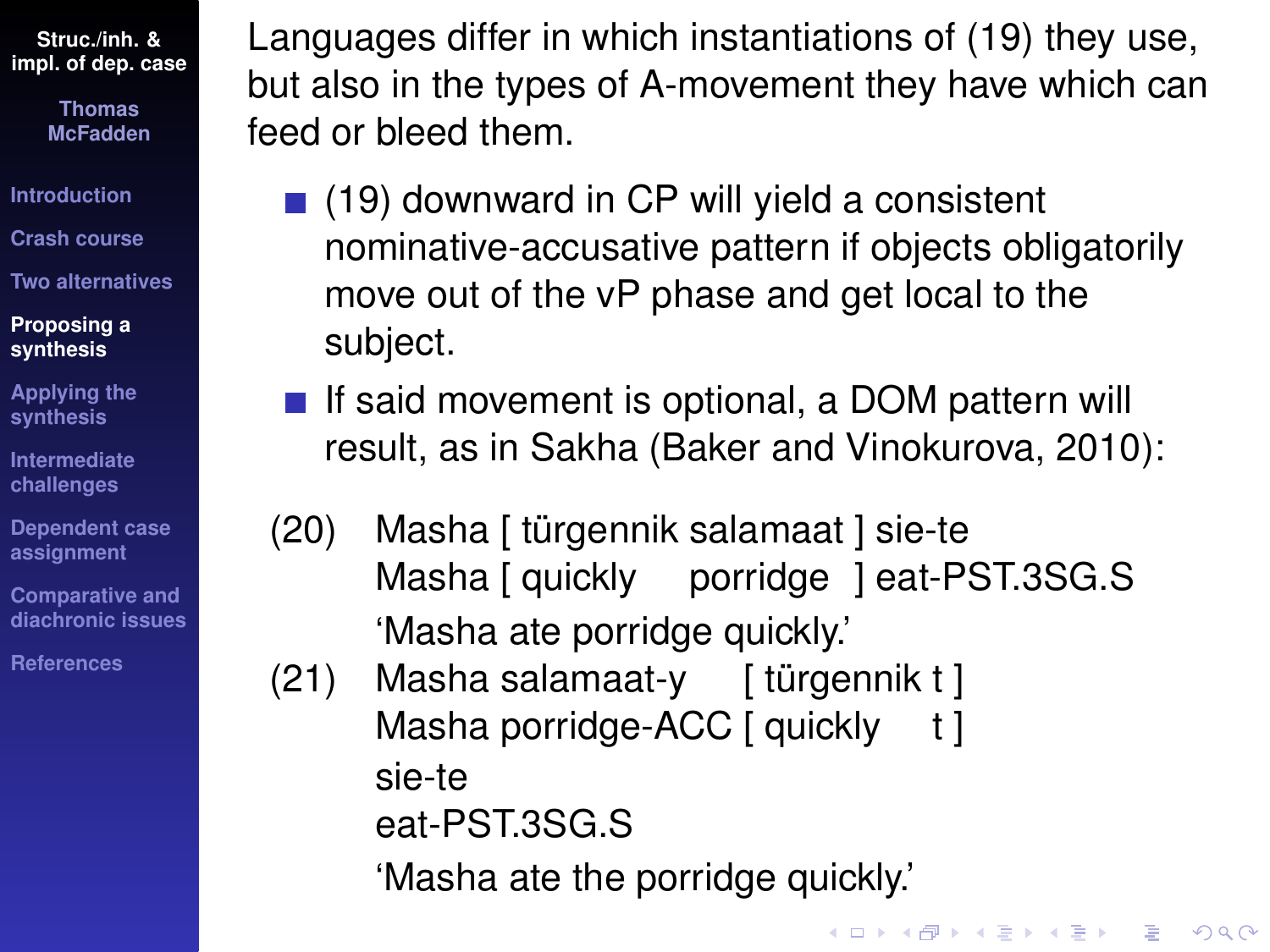> **Thomas McFadden**

**[Introduction](#page-1-0)**

**[Crash course](#page-3-0)**

**[Two alternatives](#page-15-0)**

#### **[Proposing a](#page-33-0) synthesis**

**[Applying the](#page-44-0) synthesis**

**[Intermediate](#page-67-0) challenges**

**[Dependent case](#page-82-0) assignment**

**Comparative and [diachronic issues](#page-96-0)**

**[References](#page-108-0)**

[Yuan \(2018,](#page-115-1) [2021\)](#page-115-2) shows how variation in ergativity patterns across varieties of Inuit can be similarly derived.

■ Again, assume [\(19\)](#page-39-0) downward in CP.

- But in these languages A-movement of the object crosses the subject, as in [\(23\)](#page-42-0).
- $\blacksquare$  So it's the subject that gets dependent case hence we call it ergative. And it doesn't get ergative when the object doesn't move, as in [\(22\)](#page-42-1).
- $\blacksquare$  Dialects differ in the conditions on the movement. hence differ in the conditions on ergative marking.
- $\blacksquare$  Crucially, the ergative marking really tracks indendent diagnostics for movement of object across subject as predicted.

**KOD KOD KED KED E VAN** 

- <span id="page-42-1"></span>(22) [*CP* Subj [*vP* Obj . . . ] ]
- <span id="page-42-0"></span>(23) [*CP* Obj Subj-ERG [*vP* Obj . . . ] ]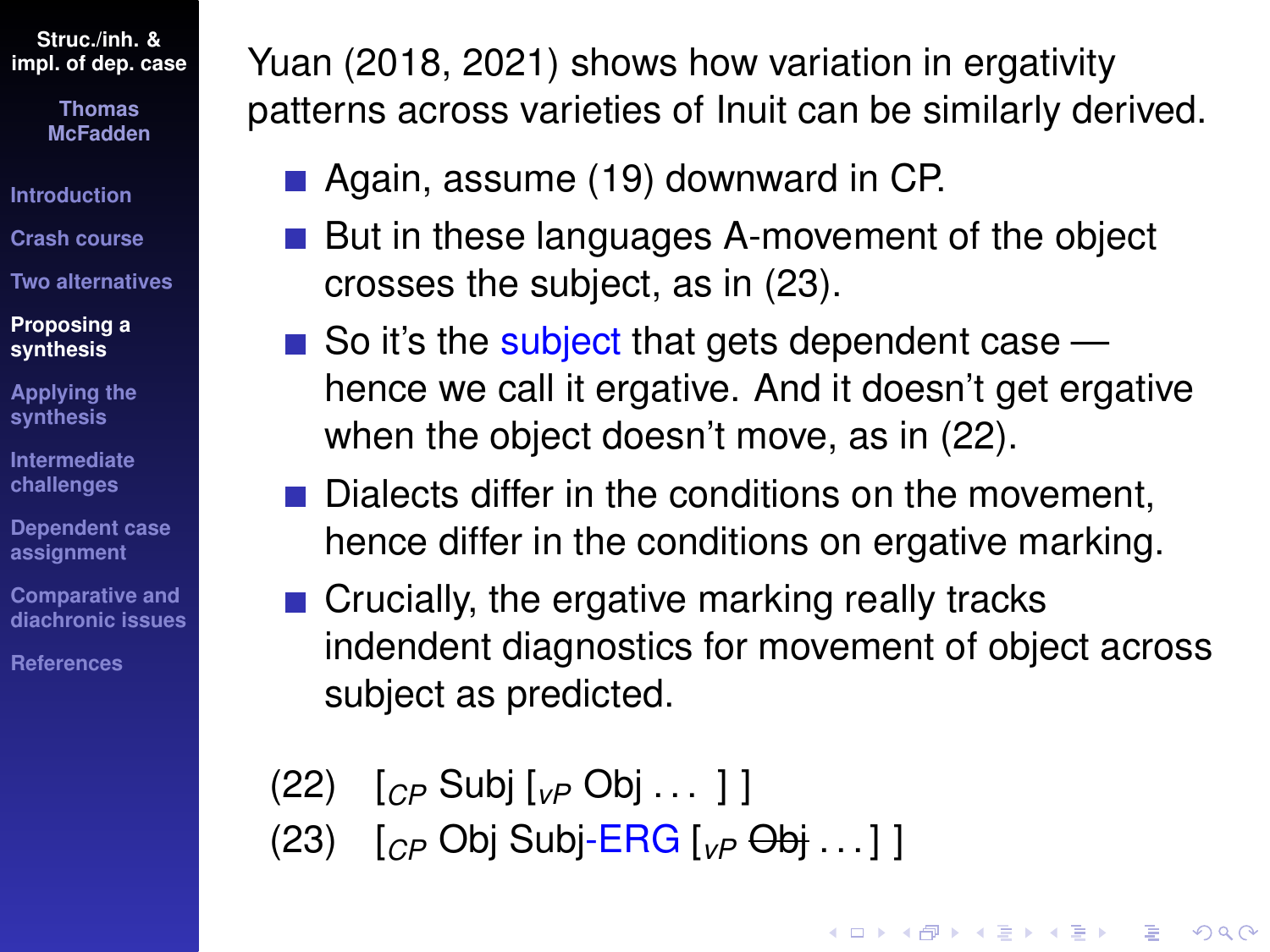> **Thomas McFadden**

**[Introduction](#page-1-0)**

**[Crash course](#page-3-0)**

**[Two alternatives](#page-15-0)**

**[Proposing a](#page-33-0) synthesis**

**[Applying the](#page-44-0) synthesis**

**[Intermediate](#page-67-0) challenges**

**[Dependent case](#page-82-0) assignment**

**Comparative and [diachronic issues](#page-96-0)**

**[References](#page-108-0)**

DPs that don't meet the criteria for any case receive default case [\(Schütze, 2001\)](#page-113-1).

■ This may be better understood as the complete lack of case [\(Bittner and Hale, 1996;](#page-109-1) [McFadden and](#page-112-0) [Sundaresan, 2010;](#page-112-0) [Preminger, 2011;](#page-113-2) [Kornfilt and](#page-110-0) [Preminger, 2015;](#page-110-0) [McFadden, 2018\)](#page-111-1).

**KOD KOD KED KED E VAN**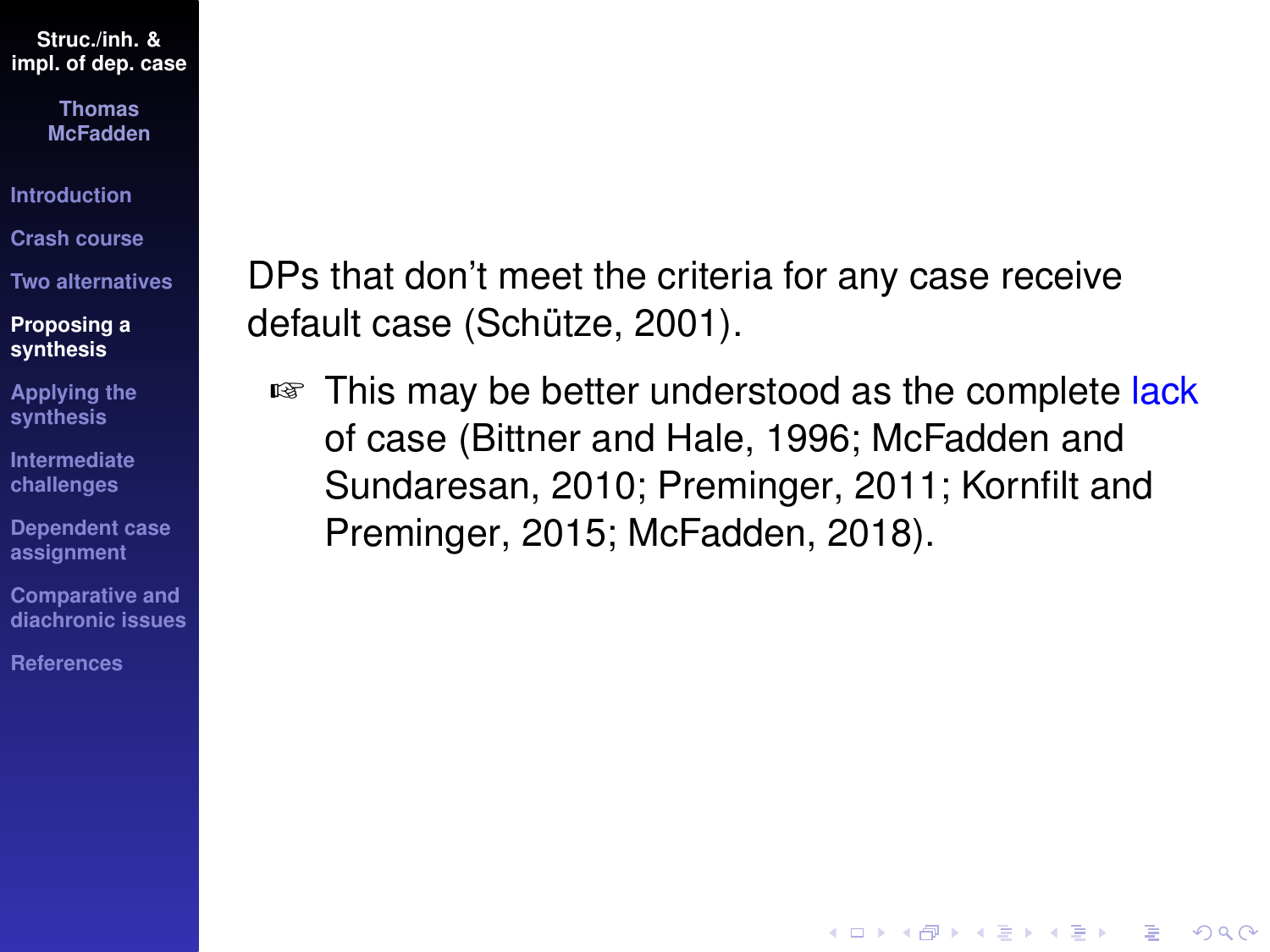> **Thomas McFadden**

**[Introduction](#page-1-0)**

**[Crash course](#page-3-0)**

**[Two alternatives](#page-15-0)**

**[Proposing a](#page-33-0) synthesis**

**[Applying the](#page-44-0) synthesis**

**[Intermediate](#page-67-0) challenges**

**[Dependent case](#page-82-0) assignment**

**Comparative and [diachronic issues](#page-96-0)**

**[References](#page-108-0)**

# <span id="page-44-0"></span>**Applying the synthesis**

I'll now go through the differences between structural and inherent case from the crash course at the beginning of the talk.

☞ I'll flesh out SYNTH by showing how it can account for each in at least as insightful a way as other theories.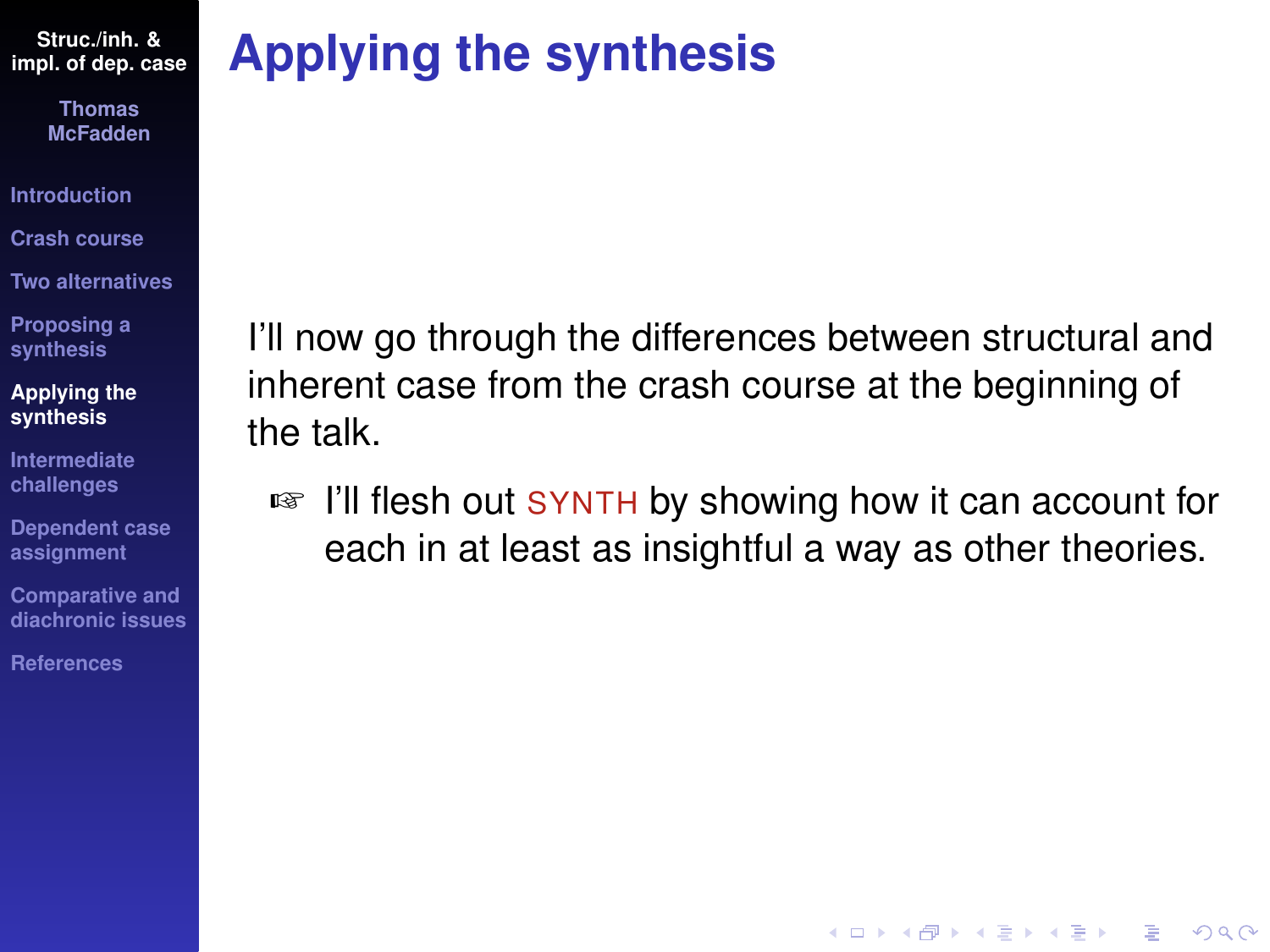> **Thomas McFadden**

**[Introduction](#page-1-0)**

**[Crash course](#page-3-0)**

**[Two alternatives](#page-15-0)**

**[Proposing a](#page-33-0) synthesis**

#### **[Applying the](#page-44-0) synthesis**

**[Intermediate](#page-67-0) challenges**

**[Dependent case](#page-82-0) assignment**

**Comparative and [diachronic issues](#page-96-0)**

**[References](#page-108-0)**

## **1 Inherent case is thematically and lexically restricted, while structural case is assigned purely on the basis of structural configuration.**

SYNTH gives a straightforward characterization of the difference between structural and inherent case, reducing it to something that we have need for elsewhere:

- Structural case-marked nominal phrases are just DPs, whereas inherent case-marked ones involve additional syntactic heads above the DP.
- We already need larger nominal extended projections to deal with prepositional phrases, so we apply that rather than positing structural or inherent case as theoretical primitives.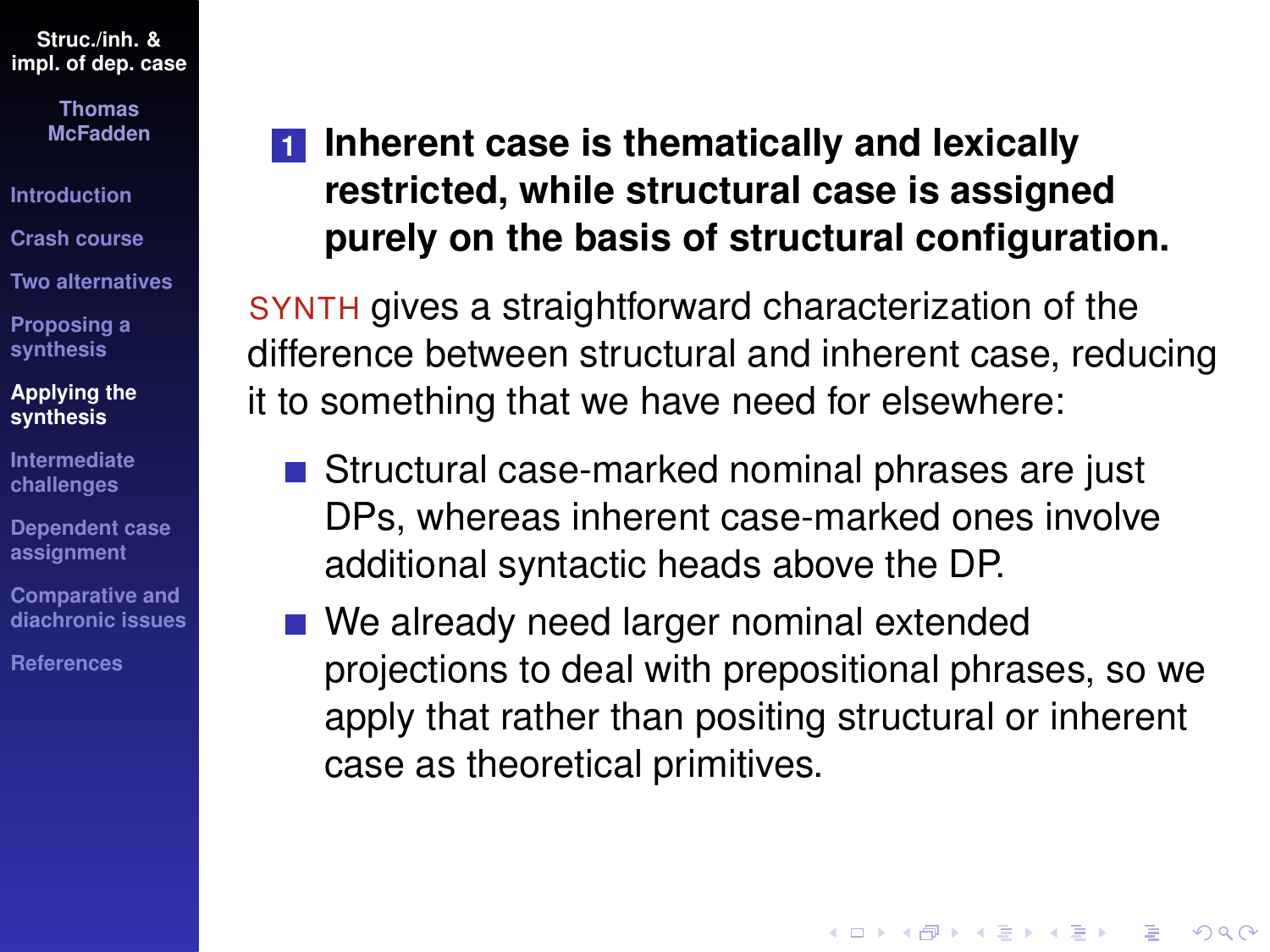> **Thomas McFadden**

**[Introduction](#page-1-0)**

**[Crash course](#page-3-0)**

**[Two alternatives](#page-15-0)**

**[Proposing a](#page-33-0) synthesis**

**[Applying the](#page-44-0) synthesis**

**[Intermediate](#page-67-0) challenges**

**[Dependent case](#page-82-0) assignment**

**Comparative and [diachronic issues](#page-96-0)**

**[References](#page-108-0)**

This automatically accommodates the semantic/thematic differences between the two types of case, due to the extra heads above the DP in inherent case:

- ☞ These heads can be expected make a consistent, if not entirely straightforward, contribution to the semantics.
- ☞ This yields their basic thematic restrictions, but also their ability to appear in contexts (e.g. adjuncts) more characteristic of traditional PPs than NPs.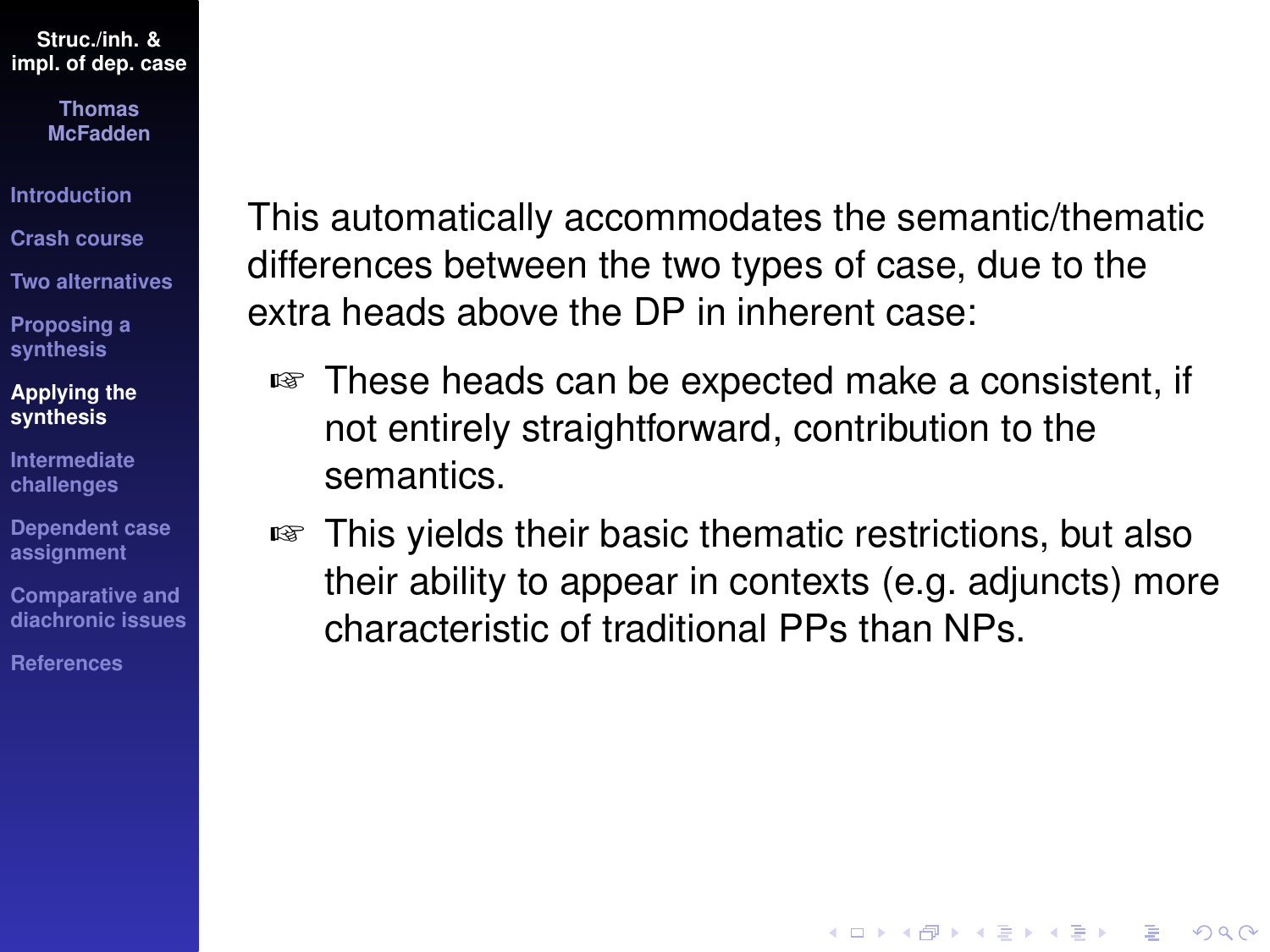> **Thomas McFadden**

**[Introduction](#page-1-0)**

**[Crash course](#page-3-0)**

**[Two alternatives](#page-15-0)**

**[Proposing a](#page-33-0) synthesis**

#### **[Applying the](#page-44-0) synthesis**

**[Intermediate](#page-67-0) challenges**

**[Dependent case](#page-82-0) assignment**

**Comparative and [diachronic issues](#page-96-0)**

**[References](#page-108-0)**

Note then that inherent case is never really 'assigned', i.e. it isn't determined in the course of the derivation, but really is inherent to the phrase on which it appears.

- $\blacksquare$  Each inherent case corresponds to a different syntactic category, with a different head at the top.
- So the determination of inherent cases on argument nominals can just boil down to c-selection.

**KORKARYKERKE PORCH**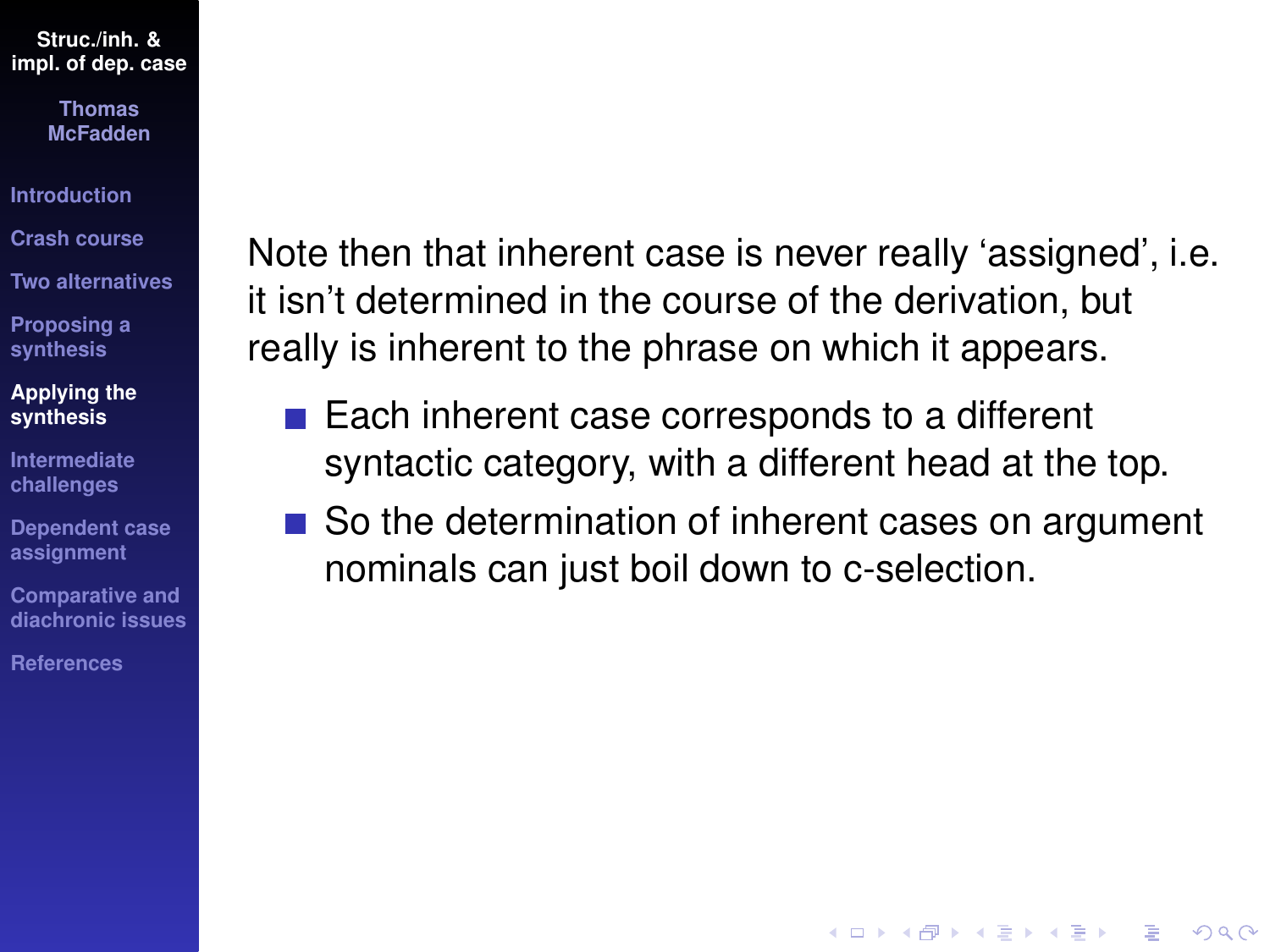> **Thomas McFadden**

**[Introduction](#page-1-0)**

**[Crash course](#page-3-0)**

**[Two alternatives](#page-15-0)**

**[Proposing a](#page-33-0) synthesis**

**[Applying the](#page-44-0) synthesis**

**[Intermediate](#page-67-0) challenges**

**[Dependent case](#page-82-0) assignment**

**Comparative and [diachronic issues](#page-96-0)**

**[References](#page-108-0)**

Say Y is the head that defines Datives, and X the head that defines Genitives. We then get the following, exemplified with some Geman verbs:

| <b>Verb</b> | <b>Gloss</b>  | 'Assigns' Selects |     |
|-------------|---------------|-------------------|-----|
| tragen      | 'carry'       | Acc               | DP. |
| helfen      | 'help'        | Dat               | YP. |
| gedenken    | 'commemorate' | Gen               | XP  |

☞ This is a welcome result, since inherent case assignment seems to have the level of moderate predictability punctuated by exceptions and surprises that is characteristic of other instances of c-selection.

**KOD KOD KED KED E VAN**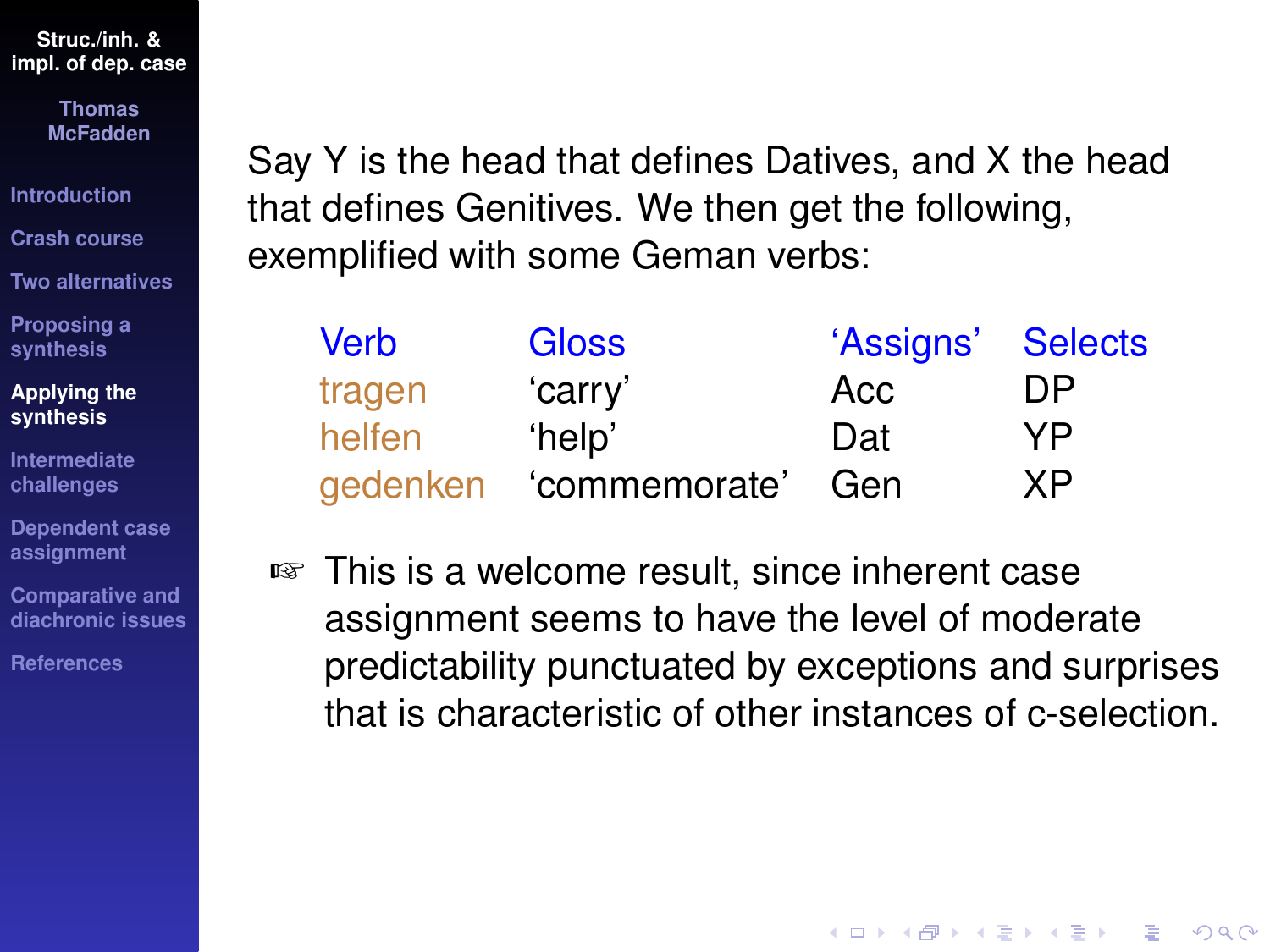> **Thomas McFadden**

**[Introduction](#page-1-0)**

**[Crash course](#page-3-0)**

**[Two alternatives](#page-15-0)**

**[Proposing a](#page-33-0) synthesis**

**[Applying the](#page-44-0) synthesis**

**[Intermediate](#page-67-0) challenges**

**[Dependent case](#page-82-0) assignment**

**Comparative and [diachronic issues](#page-96-0)**

**[References](#page-108-0)**

Structural case-marked nominals, lacking such heads, will be different:

- $\blacksquare$  They have no consistent semantics beyond what all DPs have, hence the lack of generalizations about the meaning of the nominative or the accusative.
- $\blacksquare$  They also have the distribution of DPs and not of PPs or any other category.
- $\blacksquare$  Their specific cases will not be visible to selection, because they are all DPs. Hence there are e.g. no verbs that select for nominative objects.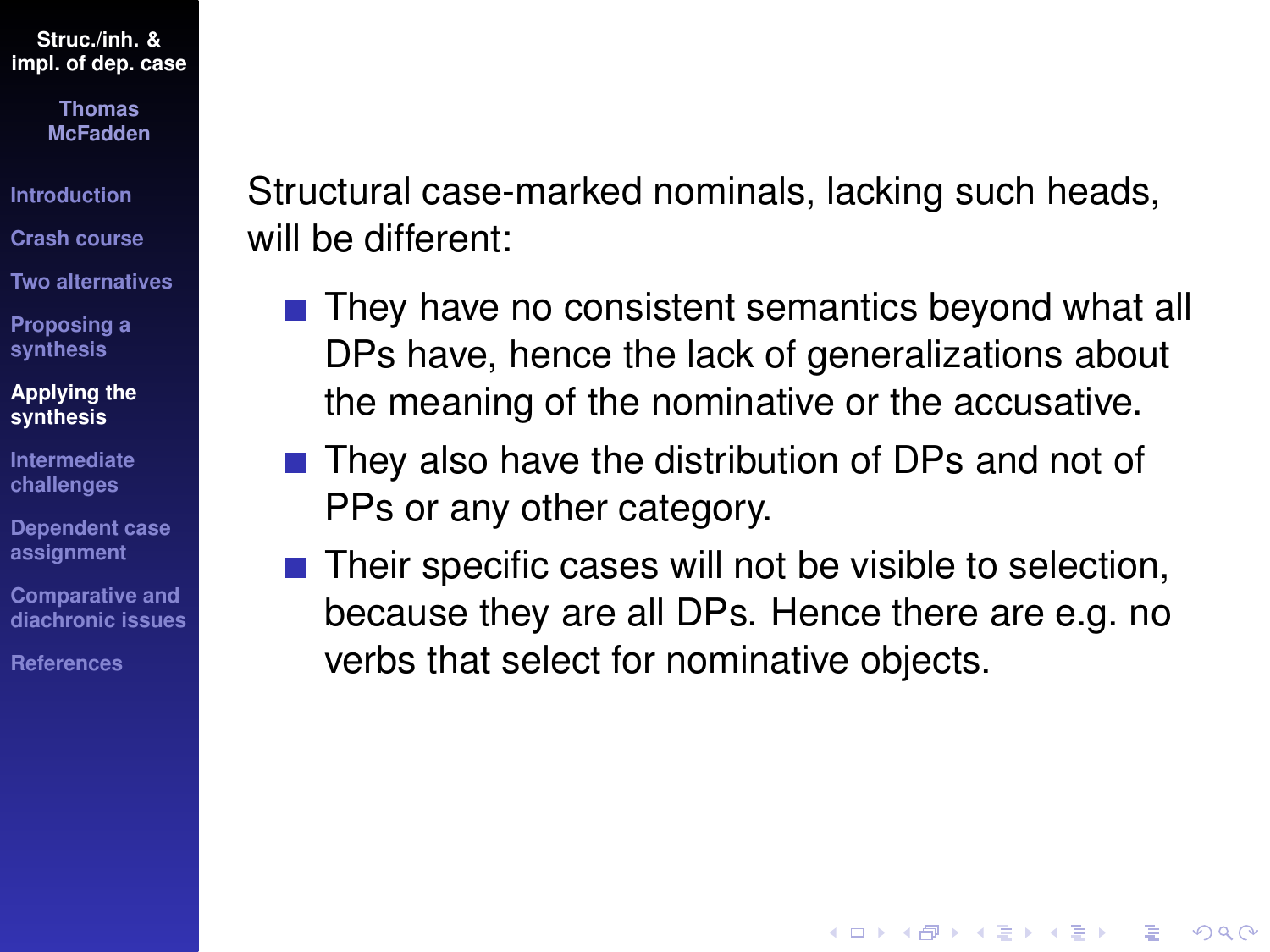> **Thomas McFadden**

**[Introduction](#page-1-0)**

**[Crash course](#page-3-0)**

**[Two alternatives](#page-15-0)**

**[Proposing a](#page-33-0) synthesis**

**[Applying the](#page-44-0) synthesis**

**[Intermediate](#page-67-0) challenges**

**[Dependent case](#page-82-0) assignment**

**Comparative and [diachronic issues](#page-96-0)**

**[References](#page-108-0)**

### **2 When both could be assigned, inherent case takes precedence over structural.**

Again, under SYNTH, inherent case is not assigned, but characterizes how certain nominal structures are built up before merging into a larger context.

- ☞ In those contexts these larger structures are selected over the smaller structures of structural case.
- ☞ Since inherent case in a sense belongs to an earlier stage of the derivation, it gets first crack before structural case.

**KORKARYKERKE PORCH**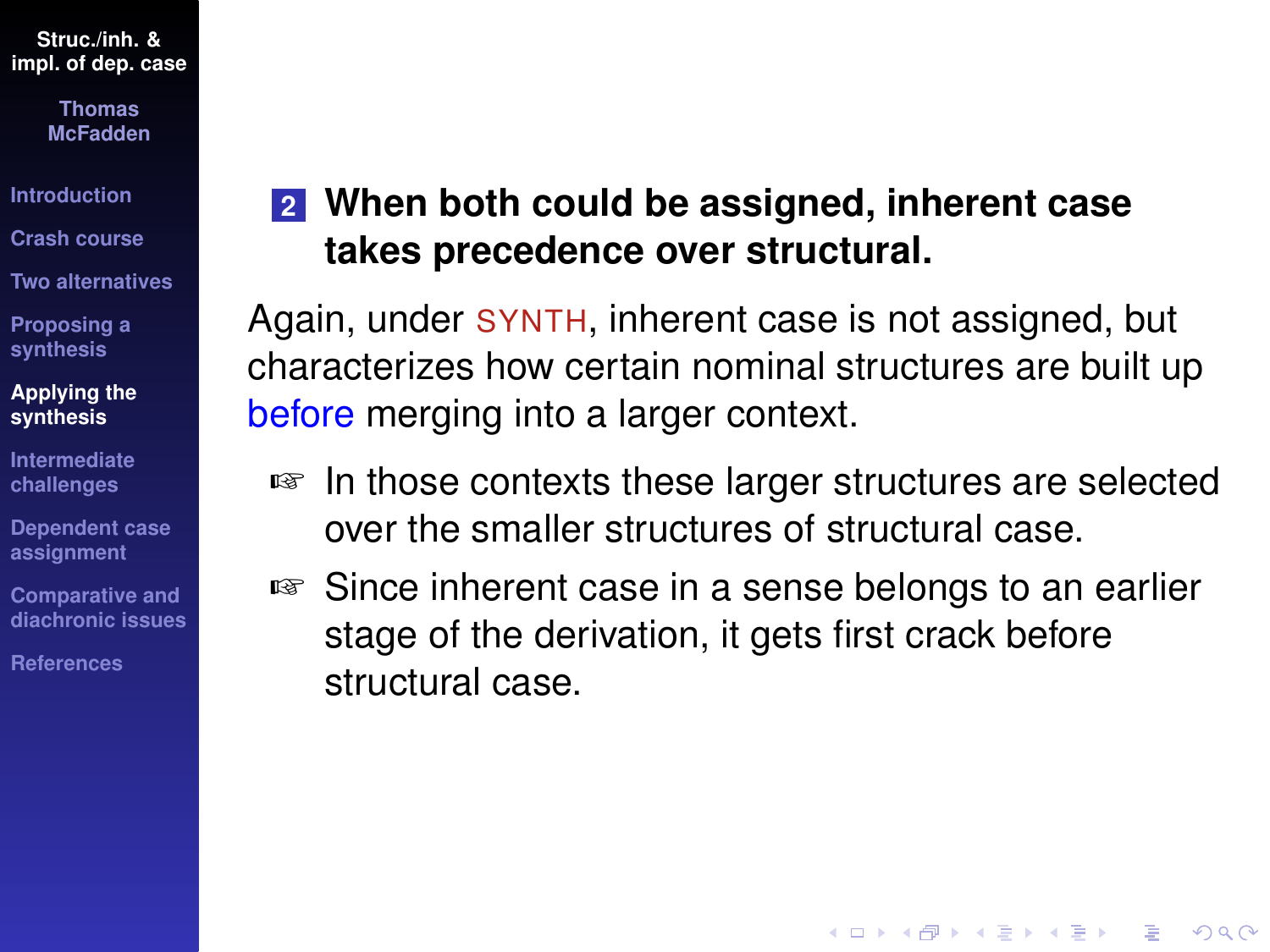> **Thomas McFadden**

**[Introduction](#page-1-0)**

**[Crash course](#page-3-0)**

**[Two alternatives](#page-15-0)**

**[Proposing a](#page-33-0) synthesis**

#### **[Applying the](#page-44-0) synthesis**

**[Intermediate](#page-67-0) challenges**

**[Dependent case](#page-82-0) assignment**

**Comparative and [diachronic issues](#page-96-0)**

**[References](#page-108-0)**

## **3 Structural cases alternate under A-movement and in argument structure alternations, while inherent ones do not.**

The standard take on this since the 80s is definitional:

- $\blacksquare$  Inherent case is assigned to a nominal in its first-merge position. Subsequent steps of the derivation cannot undo this, and are thus irrelevant.
- Structural case, on the other hand, can be assigned whenever a nominal gets into the right structural relationship with a case assigner.

**KORKARYKERKE PORCH** 

This timing difference must simply be stipulated, since there is otherwise no inherent formal distinction in the nature of the two types of case.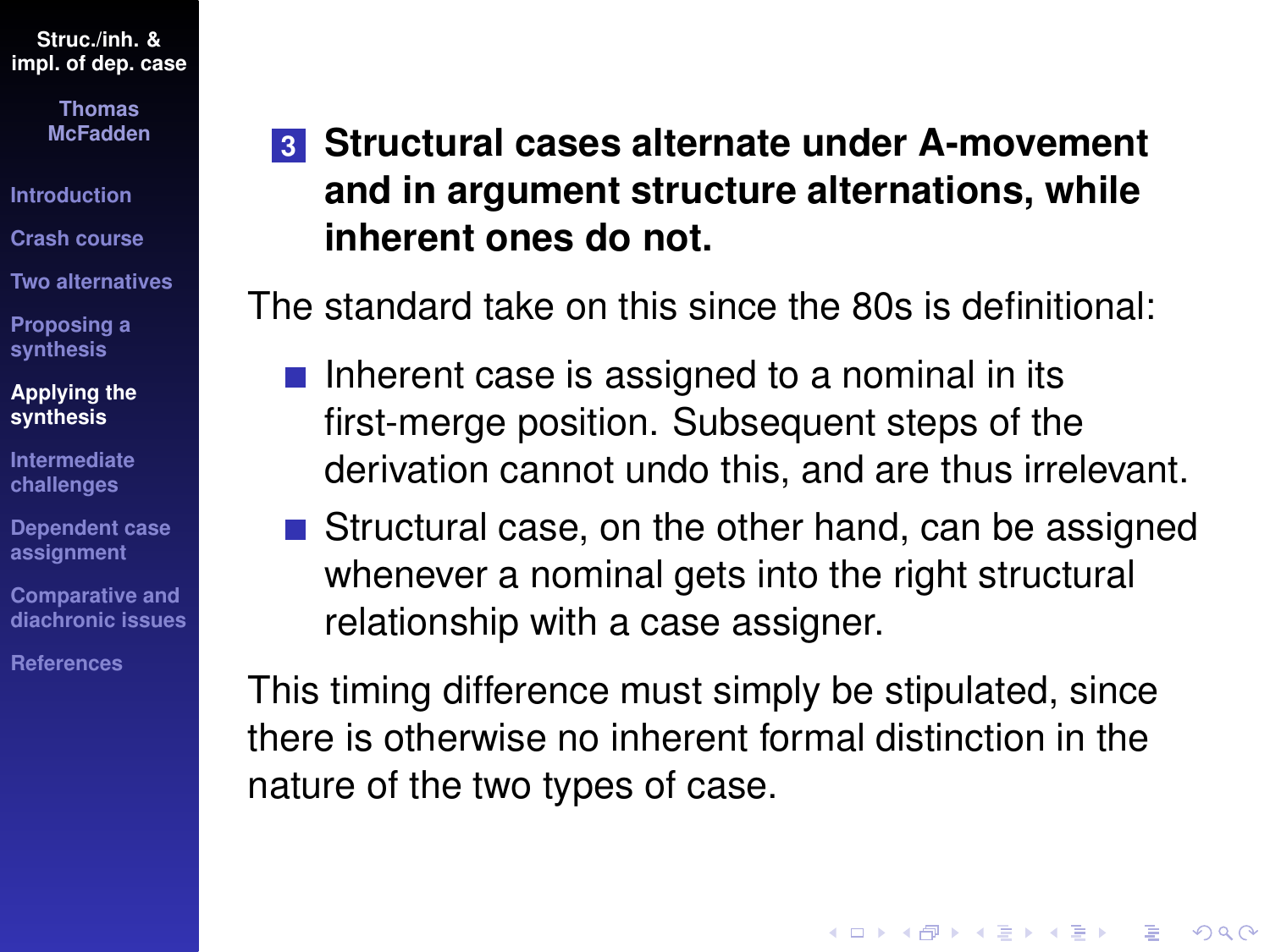> **Thomas McFadden**

**[Introduction](#page-1-0)**

**[Crash course](#page-3-0)**

**[Two alternatives](#page-15-0)**

**[Proposing a](#page-33-0) synthesis**

**[Applying the](#page-44-0) synthesis**

**[Intermediate](#page-67-0) challenges**

**[Dependent case](#page-82-0) assignment**

**Comparative and [diachronic issues](#page-96-0)**

**[References](#page-108-0)**

We can do better under **SYNTH**, because the difference between structural and inherent case has to do with the presence of syntactic structure on the relevant nominal.

- Syntactic heads can't be created or destroyed by movement, or affected by the presence or absence of DPs elsewhere (as in causatives or passives).
- We also don't expect that a DP would be able to move into a KP, since this would require internal Merge to a complement position.
- Movement out of a KP may be possible, but should be rare, since it would amount to something like preposition stranding.

**KOD KOD KED KED E VAN**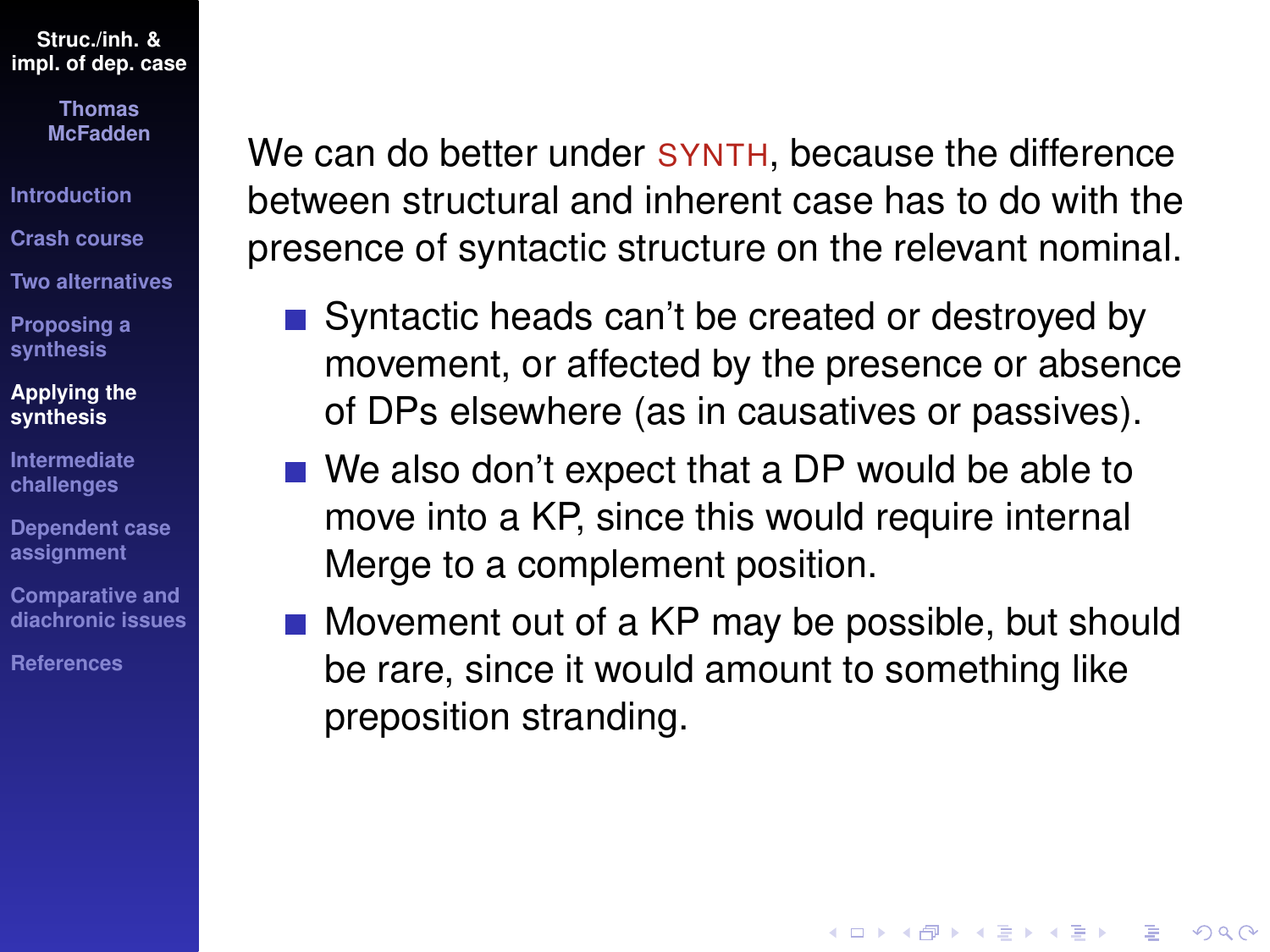> **Thomas McFadden**

**[Introduction](#page-1-0)**

**[Crash course](#page-3-0)**

**[Two alternatives](#page-15-0)**

**[Proposing a](#page-33-0) synthesis**

**[Applying the](#page-44-0) synthesis**

**[Intermediate](#page-67-0) challenges**

**[Dependent case](#page-82-0) assignment**

**Comparative and [diachronic issues](#page-96-0)**

**[References](#page-108-0)**

The situation with structural case is quite different:

- Movement absolutely can affect c-command relationships between DPs, and move them into or out of particular locality domains.
- $\blacksquare$  Since structural case is established on the basis of such factors, it will indeed be sensitive to A-movement, passivization, etc.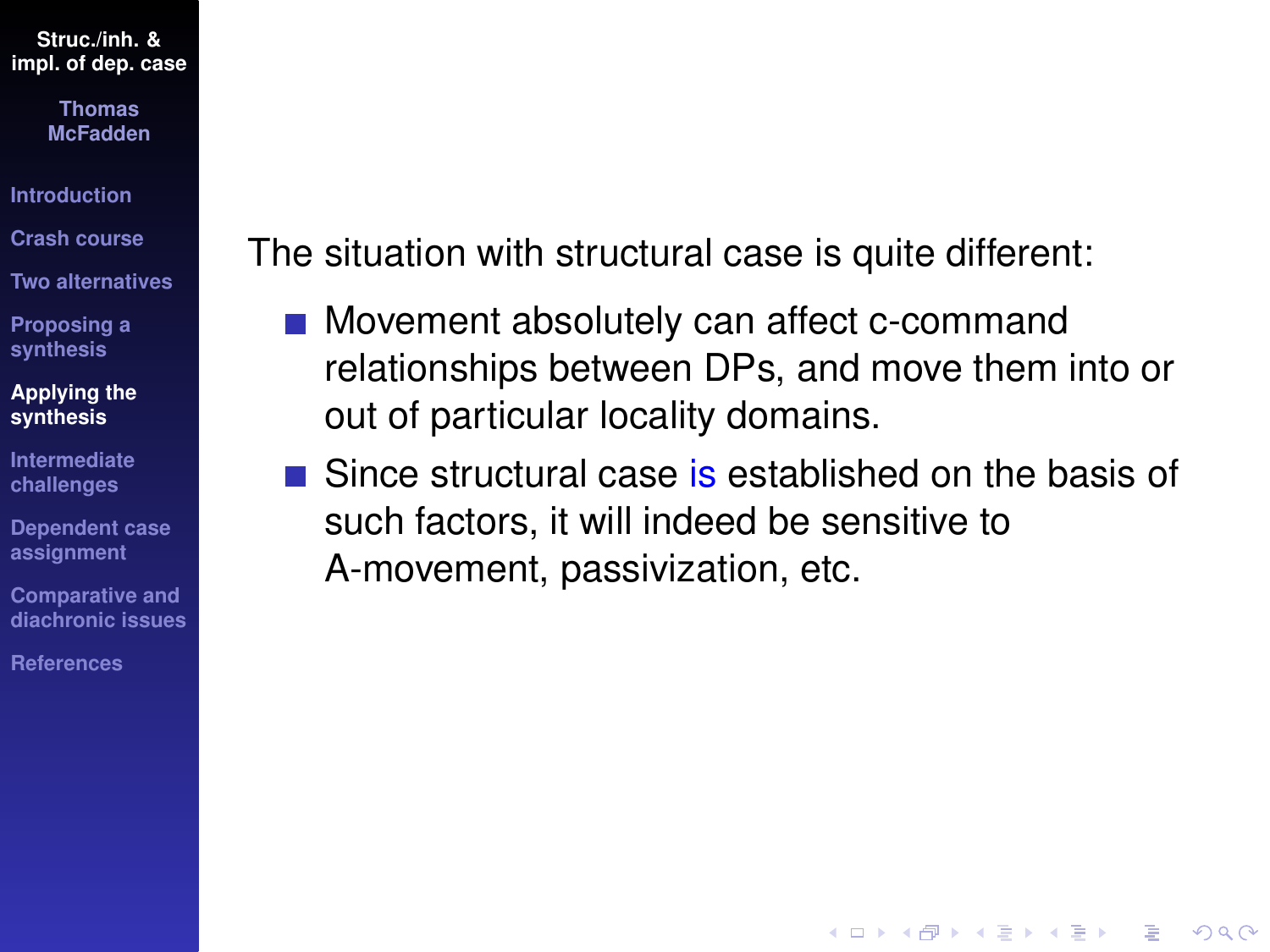$\zeta$ 

**Thomas McFadden**

**[Introduction](#page-1-0)**

**[Crash course](#page-3-0)**

**[Two alternatives](#page-15-0)**

**[Proposing a](#page-33-0) synthesis**

**[Applying the](#page-44-0) synthesis**

**[Intermediate](#page-67-0) challenges**

**[Dependent case](#page-82-0) assignment**

**Comparative and [diachronic issues](#page-96-0)**

**[References](#page-108-0)**

**4 In some languages, inherent case blocks certain movement processes and relations associated with subjecthood. When it doesn't, we call it quirky case.**

SYNTH doesn't explain the quirky/inherent distinction, but it does provide a framework for understanding it.

- ☞ Structural and inherent nominals are distinct syntactic categories, but in the same extended projection.
- ☞ So we can expect them to have similar but distinct treatments by A-movement and other phenomena.
- ☞ And there is a good bit of room for variation and parametrization here.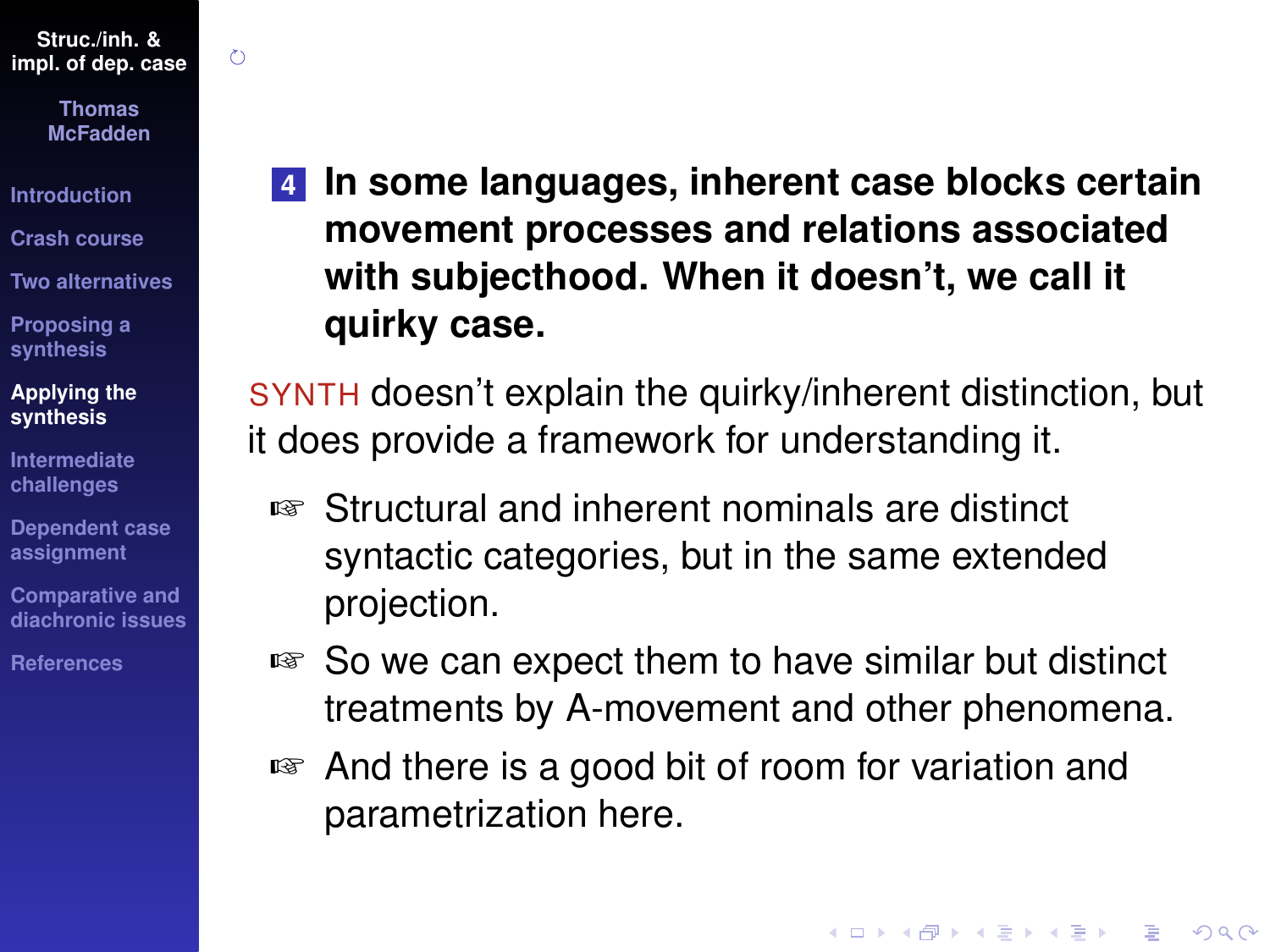$\zeta$ 

**Thomas McFadden**

**[Introduction](#page-1-0)**

**[Crash course](#page-3-0)**

**[Two alternatives](#page-15-0)**

**[Proposing a](#page-33-0) synthesis**

#### **[Applying the](#page-44-0) synthesis**

**[Intermediate](#page-67-0) challenges**

**[Dependent case](#page-82-0) assignment**

**Comparative and [diachronic issues](#page-96-0)**

**[References](#page-108-0)**

Take movement to a derived subject position:

- If this is driven specifically by a D feature, then we only expect it to apply to structural case-marked nominals, not inherent ones.
- But it could apply to the latter if the K heads don't create locality boundaries, so that the DP contained within could be targeted, pied-piping the KP.
- Alternatively, in some languages the movement could be triggered not by a D feature, but by something that characterizes nominal extended projections, making the KPs equally good candidates.
- $\blacksquare$  In the end, this is analogous to saying that languages can differ in the extent to which they will tolerate PPs in subject position, which we already know is correct.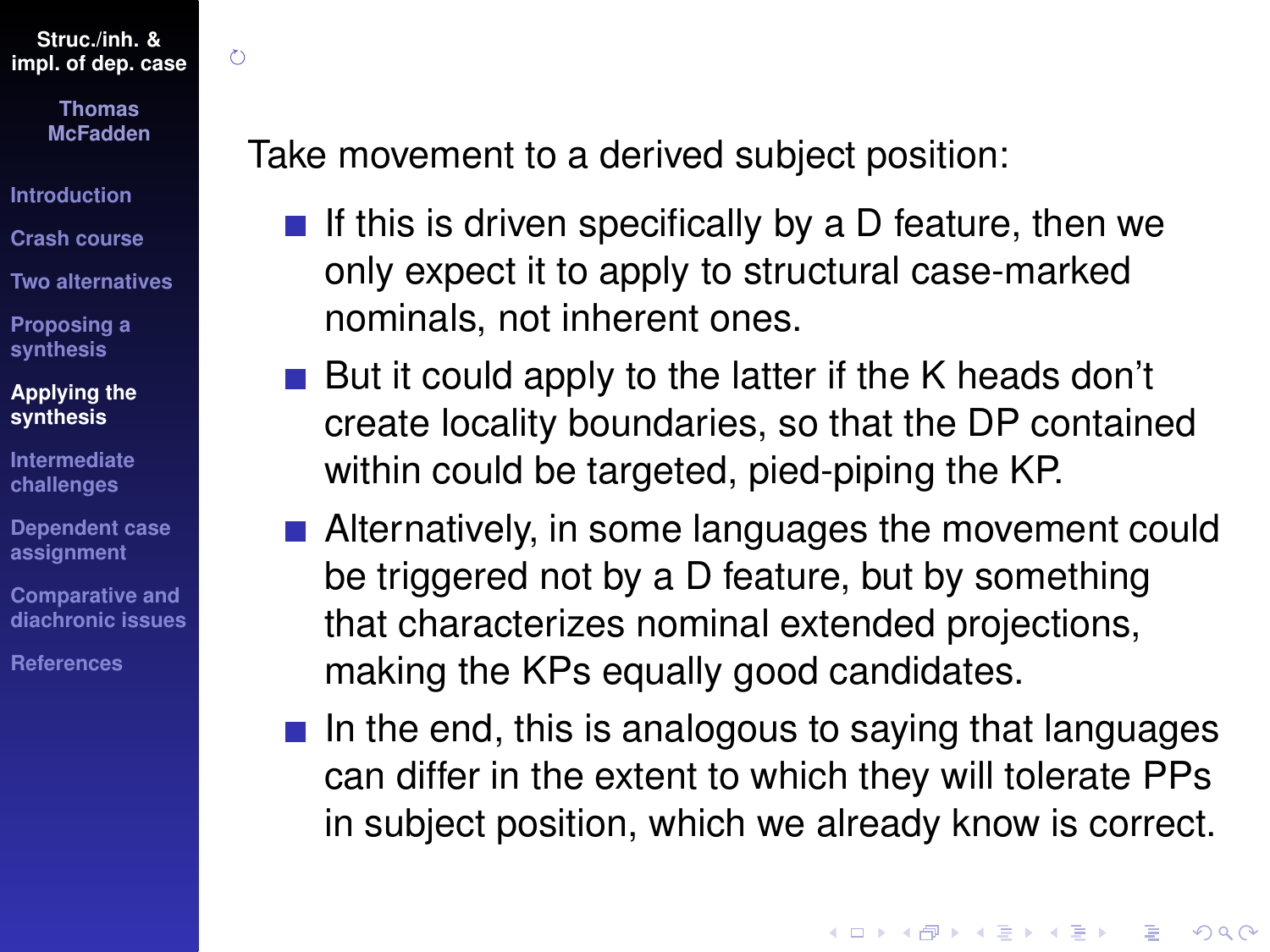> **Thomas McFadden**

**[Introduction](#page-1-0)**

**[Crash course](#page-3-0)**

**[Two alternatives](#page-15-0)**

**[Proposing a](#page-33-0) synthesis**

#### **[Applying the](#page-44-0) synthesis**

**[Intermediate](#page-67-0) challenges**

**[Dependent case](#page-82-0) assignment**

**Comparative and [diachronic issues](#page-96-0)**

**[References](#page-108-0)**

## **5 Whether a nominal has inherent or structural case can be relevant for the structural case assigned to another nominal below it.**

- Typically, when two DPs are in the same domain in a nom.-acc. language, the lower gets accusative, but only when neither bears inherent case.
- All non-inherent DPs which don't get accusative end up nominative. Thus we get the following patterns:
- a. [ DP ]
- b. [ DP DP ]
- c.  $[DP_{INH} DP] \rightarrow [DP_{INH} DP_{NOM}]$
- d.  $[DPDP_{IMH}] \rightarrow$
- e.  $[DP_{INH}DP_{INH}] \rightarrow [DP_{INH}DP_{INH}]$

$$
+ [DP_{NOM}]
$$

$$
\rightarrow \begin{bmatrix} DF_{NOM} & DF_{ACC} \end{bmatrix}
$$

$$
[UP_{NOM}UP_{INH}]
$$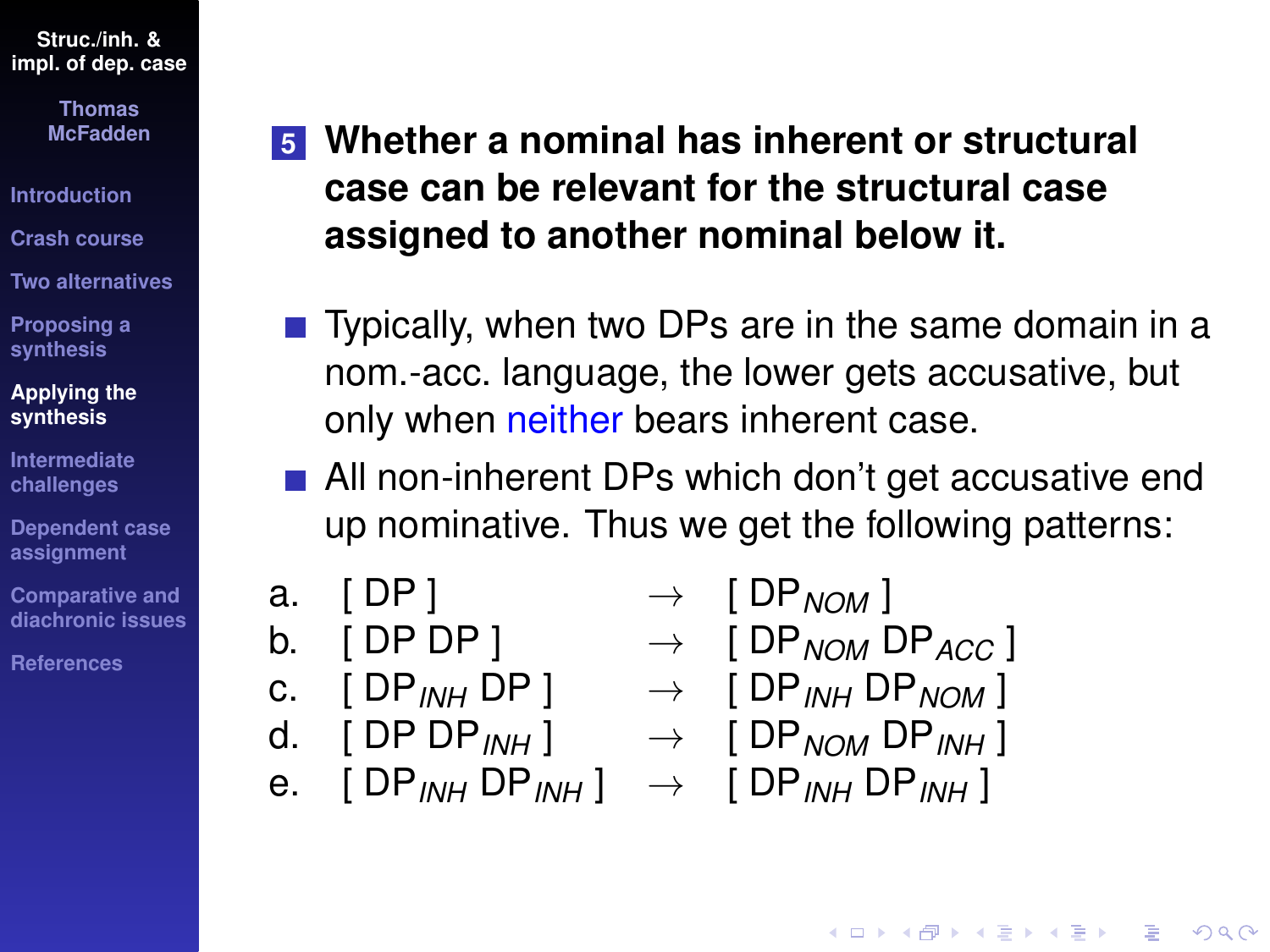> **Thomas McFadden**

**[Introduction](#page-1-0)**

**[Crash course](#page-3-0)**

**[Two alternatives](#page-15-0)**

**[Proposing a](#page-33-0) synthesis**

**[Applying the](#page-44-0) synthesis**

**[Intermediate](#page-67-0) challenges**

**[Dependent case](#page-82-0) assignment**

**Comparative and [diachronic issues](#page-96-0)**

**[References](#page-108-0)**

**?** Why don't DPs with inherent case trigger dependent case on a lower DP?

**KOD CONTRACT A BOAR KOD A CO** 

Note that our explanation of this pattern in German and Icelandic had better not be too good. Faroese famously goes the other way:

(24) Siggu Sigga.DAT likes.3S book-the.ACC/\*NOM dámar bókina/\*bøkur 'Sigga likes the book.'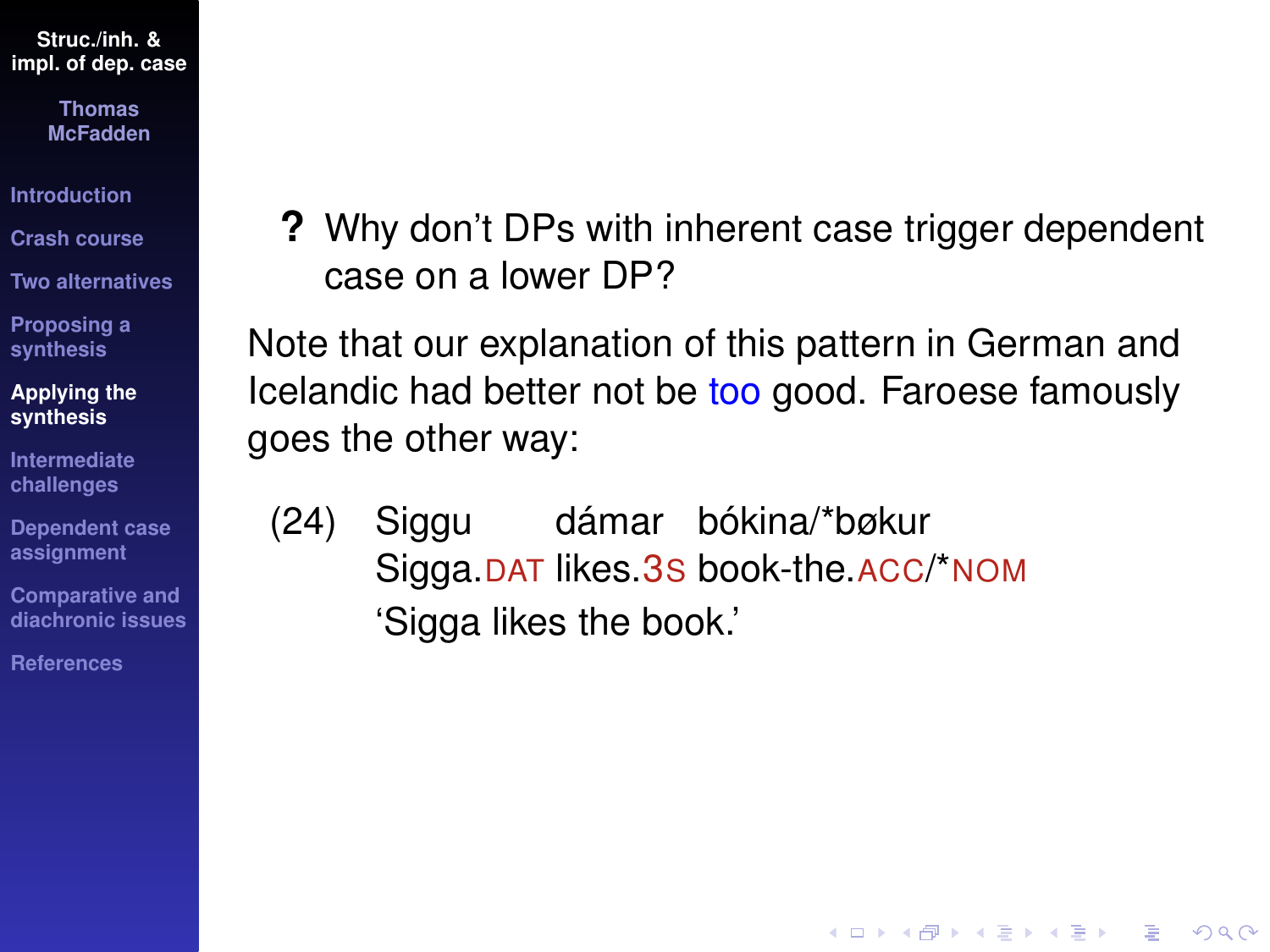> **Thomas McFadden**

**[Introduction](#page-1-0)**

**[Crash course](#page-3-0)**

**[Two alternatives](#page-15-0)**

**[Proposing a](#page-33-0) synthesis**

#### **[Applying the](#page-44-0) synthesis**

**[Intermediate](#page-67-0) challenges**

**[Dependent case](#page-82-0) assignment**

**Comparative and [diachronic issues](#page-96-0)**

**[References](#page-108-0)**

What's worse, Tamil shows both patterns, with the variation depending on the specific verb [\(Baker, 2015\)](#page-108-1).

- ☞ One set of verbs combines dative subjects with nominative objects, like German and Icelandic, [\(25\)](#page-58-0).
- ☞ Another set combines dative subjects with accusative objects, like Faroese, [\(26\)](#page-58-1).

<span id="page-58-0"></span>(25) En-akku˘ andæ pustagam/\*pustagatt-æ me-DAT that book.NOM/book-ACC irŭ-kk-ŭ.

### be-PRES-3SN

'I have that book.'

<span id="page-58-1"></span>(26) En-akkŭ andæ pustagatt-æ pidi-kk-ŭdŭ. me-DAT that book-ACC like-PRES-3SN 'I like that book.'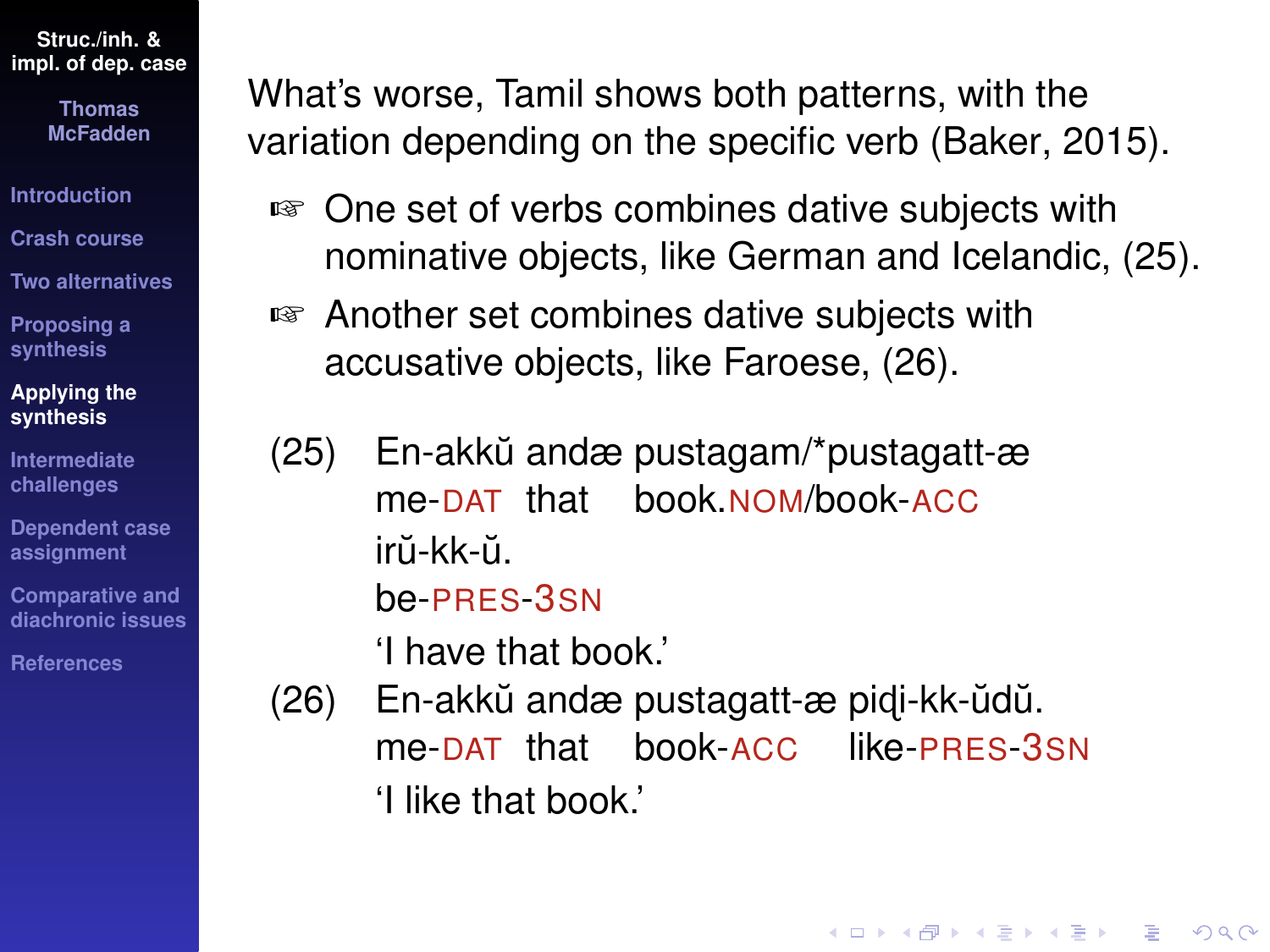> **Thomas McFadden**

**[Introduction](#page-1-0)**

**[Crash course](#page-3-0)**

**[Two alternatives](#page-15-0)**

**[Proposing a](#page-33-0) synthesis**

**[Applying the](#page-44-0) synthesis**

**[Intermediate](#page-67-0) challenges**

**[Dependent case](#page-82-0) assignment**

**Comparative and [diachronic issues](#page-96-0)**

**[References](#page-108-0)**

Again, the assumption of heads above DP in inherent case-marked nominals provides a framework for dealing with this (largely following [Richards, 2010;](#page-113-3) [Baker, 2015\)](#page-108-1):

- $\blacksquare$  The simplest instantiation of the template in [\(19\)](#page-39-0) for dependent accusative fixes the two relevant categories as DPs.
- $\blacksquare$  I.e. accusative is assigned to a DP c-commanded by another DP within a local domain.
- $\blacksquare$  This will apply straightforwardly when we have two DPs, neither of which has inherent case, assigning accusative to the lower.

**KORKARYKERKE PORCH**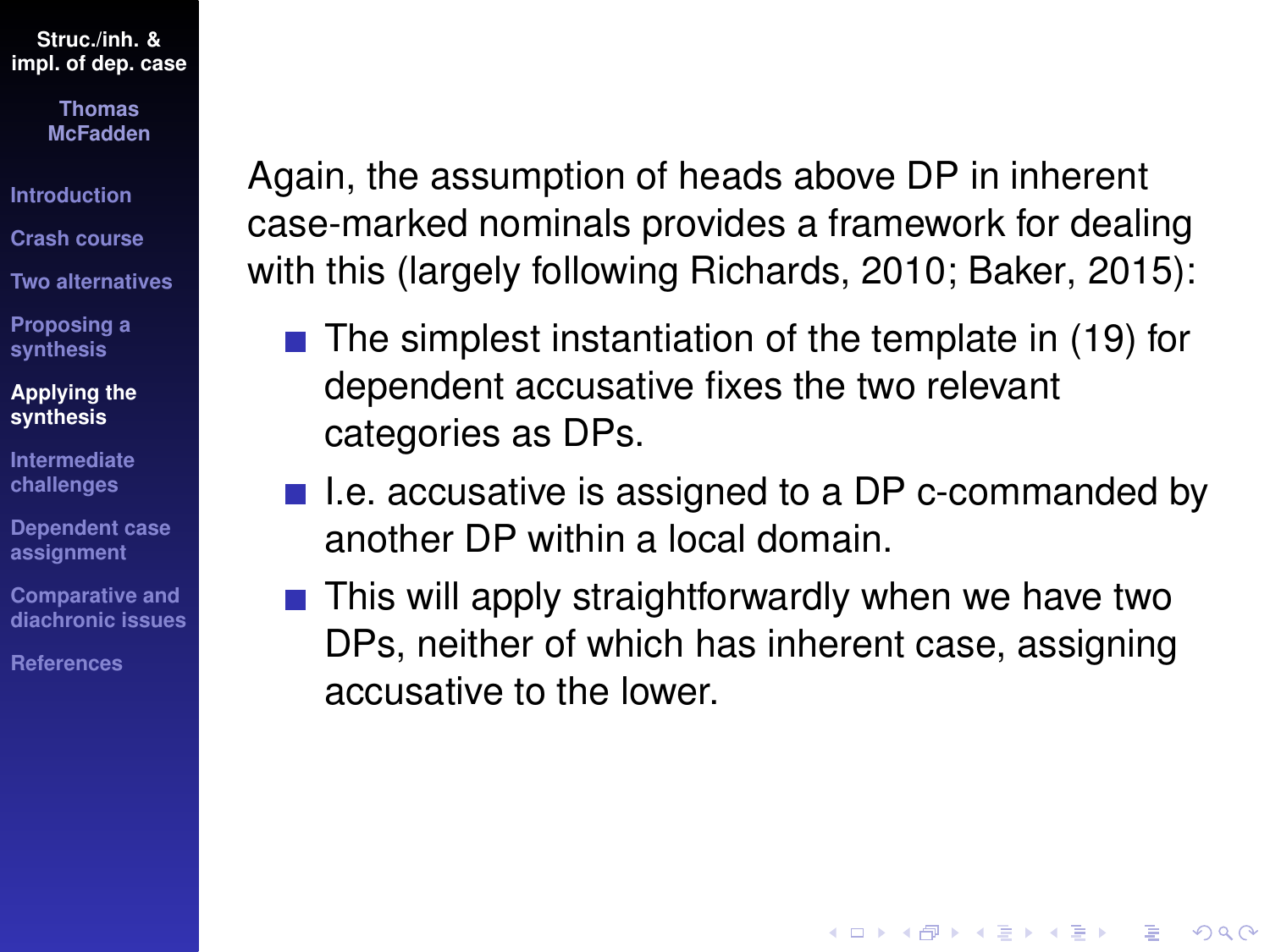> **Thomas McFadden**

**[Introduction](#page-1-0)**

**[Crash course](#page-3-0)**

**[Two alternatives](#page-15-0)**

**[Proposing a](#page-33-0) synthesis**

**[Applying the](#page-44-0) synthesis**

**[Intermediate](#page-67-0) challenges**

**[Dependent case](#page-82-0) assignment**

**Comparative and [diachronic issues](#page-96-0)**

**[References](#page-108-0)**

But it will plausibly not apply when the higher nominal bears inherent case:

- ☞ The entire nominal will be a KP, not a DP, hence won't satisfy the input conditions itself.
- ☞ Of course that KP will contain a DP, but this won't actually c-command out of the containing structure.
- $\mathbb{F}$  E.g. DP<sub>1</sub> contained within KP doesn't c-command  $DP<sub>2</sub>$  in [\(27\)](#page-60-0), so no dependent accusative:

<span id="page-60-0"></span>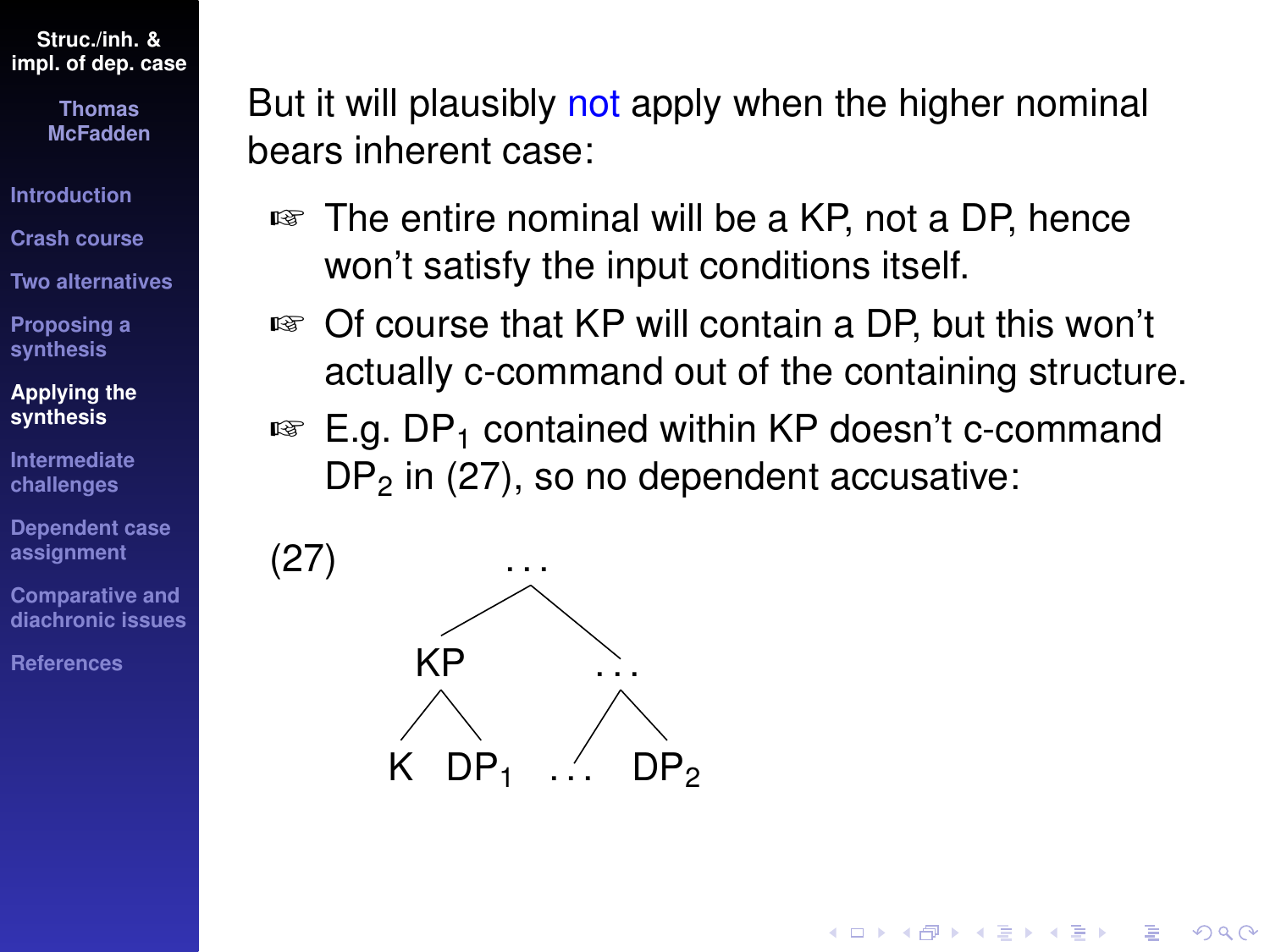> **Thomas McFadden**

- **[Introduction](#page-1-0)**
- **[Crash course](#page-3-0)**
- **[Two alternatives](#page-15-0)**
- **[Proposing a](#page-33-0) synthesis**

#### **[Applying the](#page-44-0) synthesis**

- **[Intermediate](#page-67-0) challenges**
- **[Dependent case](#page-82-0) assignment**
- **Comparative and [diachronic issues](#page-96-0)**
- **[References](#page-108-0)**

We can deal with Faroese with a different parametric instantiation of the template in [\(19\)](#page-39-0):

Assume e.g. that the bit specifying the properties of the c-commanding phrase does not restrict it to DPs, but to extended nominal projections more generally.

Tamil takes a bit more work, but also fits:

- Assume a dependent accusative rule like the Faroese one to take care of the DAT-ACC verbs.
- $\blacksquare$  Then assume that there is something different about the argument structure of the DAT-NOM verbs that prevents the application of this rule.

**KORKARYKERKE PORCH**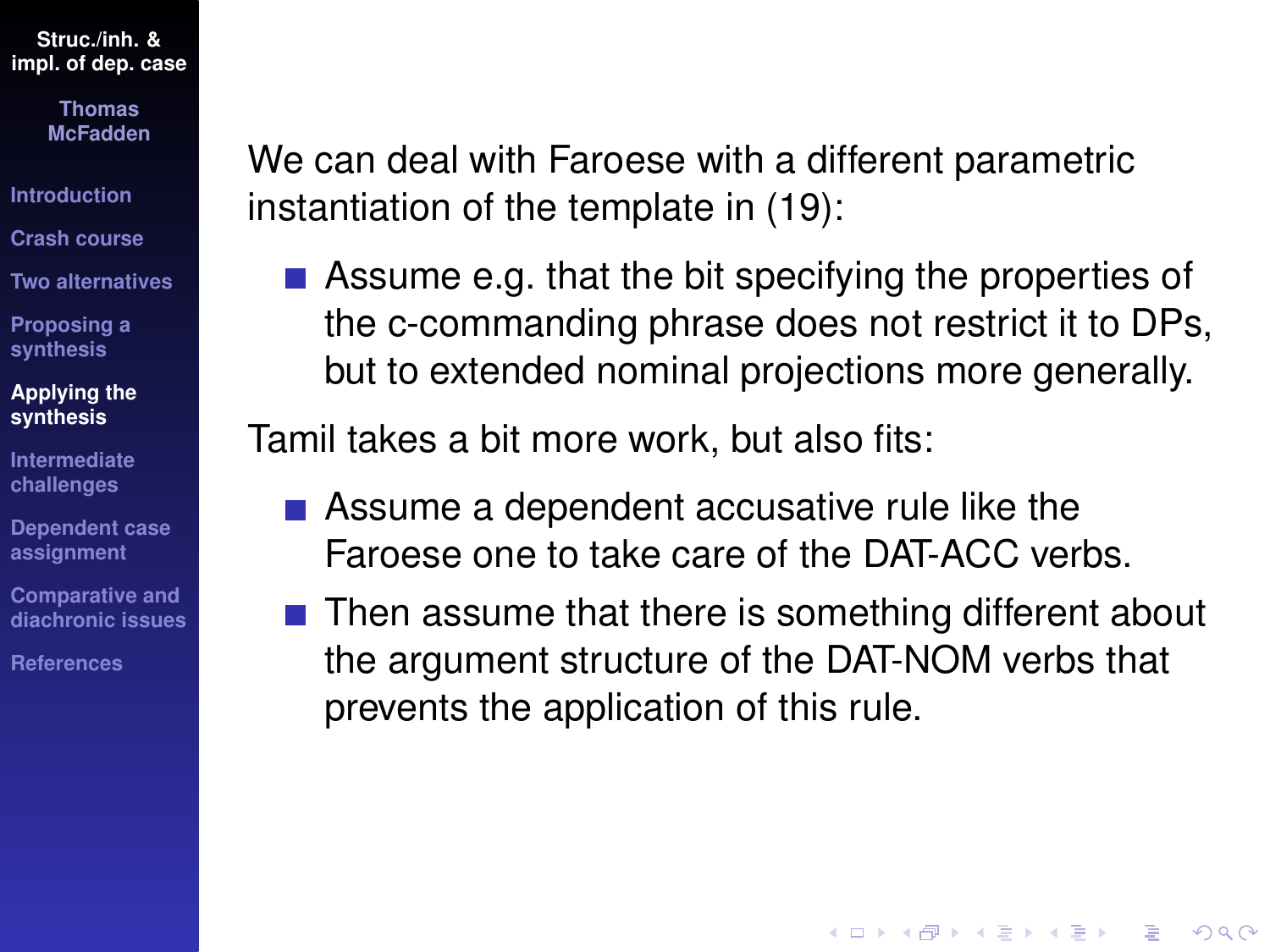> **Thomas McFadden**

**[Introduction](#page-1-0)**

**[Crash course](#page-3-0)**

**[Two alternatives](#page-15-0)**

**[Proposing a](#page-33-0) synthesis**

**[Applying the](#page-44-0) synthesis**

**[Intermediate](#page-67-0) challenges**

**[Dependent case](#page-82-0) assignment**

**Comparative and [diachronic issues](#page-96-0)**

**[References](#page-108-0)**

## **6 Inherent case-marked nominals are often blocked from triggering agreement, while structural case-marked ones are not.**

- $\blacksquare$  The standard story about this is that agreement and case-assignment are parasitic – two sides of a single Agree relationship.
- Assignment of inherent case to a DP in its first-merge position renders it inactive for later Agree with the functional heads where verbal agreement is realized.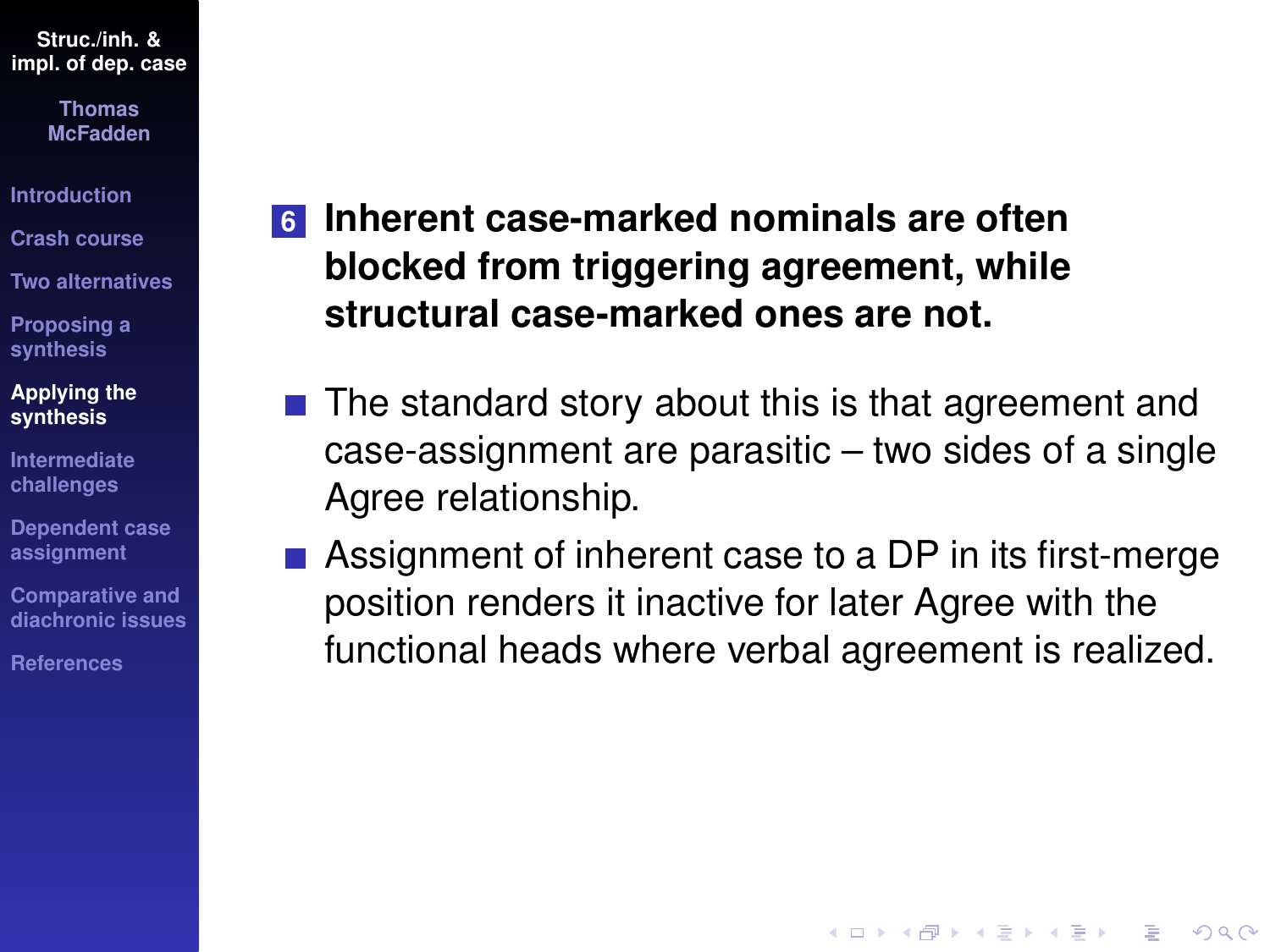> **Thomas McFadden**

**[Introduction](#page-1-0)**

- **[Crash course](#page-3-0)**
- **[Two alternatives](#page-15-0)**

**[Proposing a](#page-33-0) synthesis**

- **[Applying the](#page-44-0) synthesis**
- **[Intermediate](#page-67-0) challenges**
- **[Dependent case](#page-82-0) assignment**
- **Comparative and [diachronic issues](#page-96-0)**

**[References](#page-108-0)**

However, this co-dependency of case and agreement has come under serious attack:

- For several languages, evidence has accumulated that e.g. nominative case is not tied to agreement in the way that it should be.
- Let's consider arguments presented by [McFadden](#page-112-0) [and Sundaresan \(2010\)](#page-112-0). (See also [Baker, 2015](#page-108-1) and references in both for more evidence.)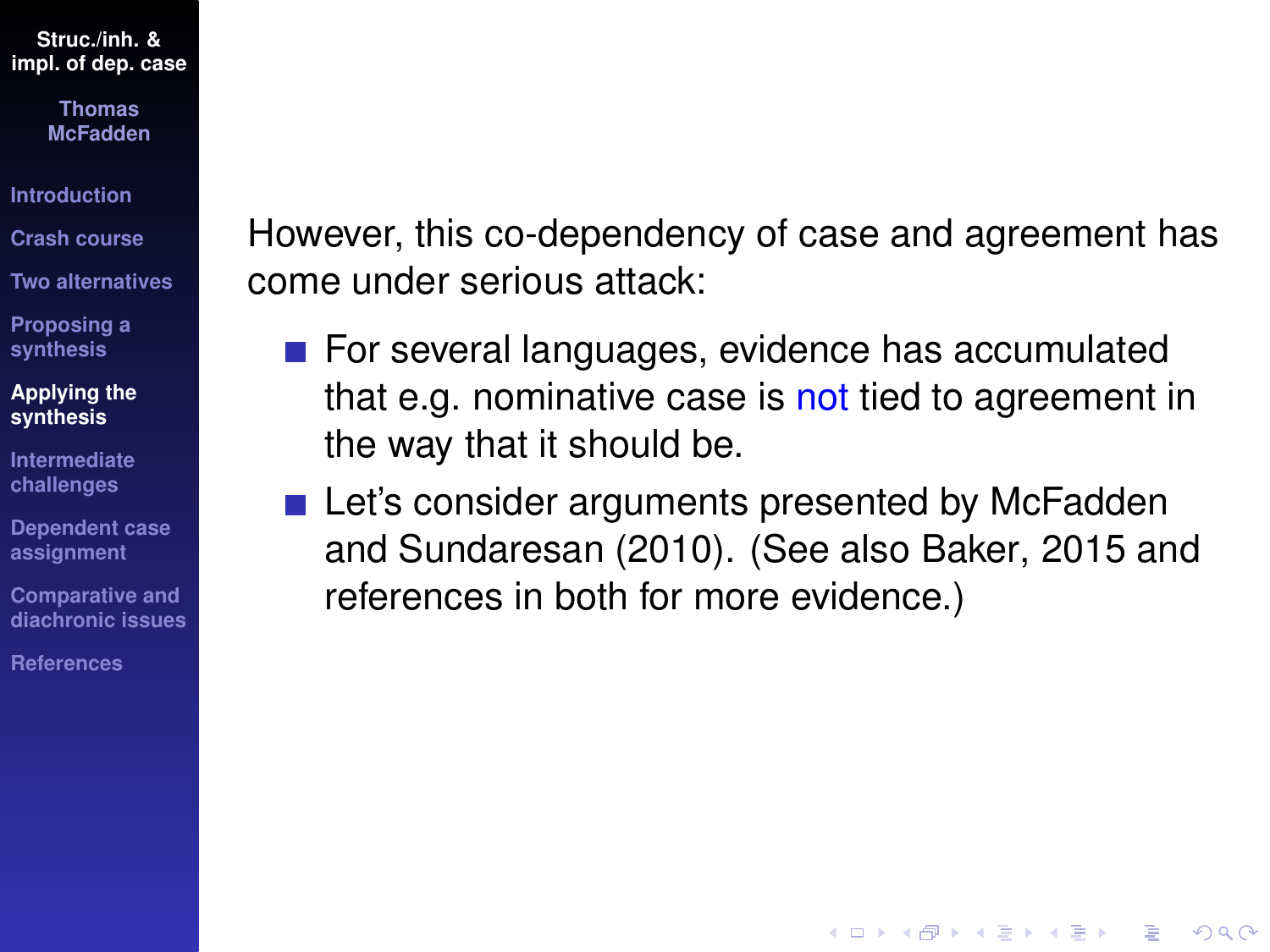> **Thomas McFadden**

**[Introduction](#page-1-0)**

**[Crash course](#page-3-0)**

**[Two alternatives](#page-15-0)**

**[Proposing a](#page-33-0) synthesis**

**[Applying the](#page-44-0) synthesis**

**[Intermediate](#page-67-0) challenges**

**[Dependent case](#page-82-0) assignment**

**Comparative and [diachronic issues](#page-96-0)**

**[References](#page-108-0)**

A Tamil example from [Sundaresan and McFadden \(2009\)](#page-114-0):

(28) [<mark>Naan</mark> puuri I.NOM poori.ACC fry-INF raman.NOM flour.ACC porikk-æ] Raman maavŭ vaangi-n-aan buy-PST-M.3SG

'Raman bought flour for me to fry pooris'

- ☞ The embedded clause is non-finite, with no agreement and no plausible case assigner (like a prepositional complementizer).
- ☞ And it's an adjunct clause, so case can't be coming from the matrix, and anyway the embedded subject differs in  $\phi$ -features from the matrix agreement.

**KORK ERKER ADAM ADA**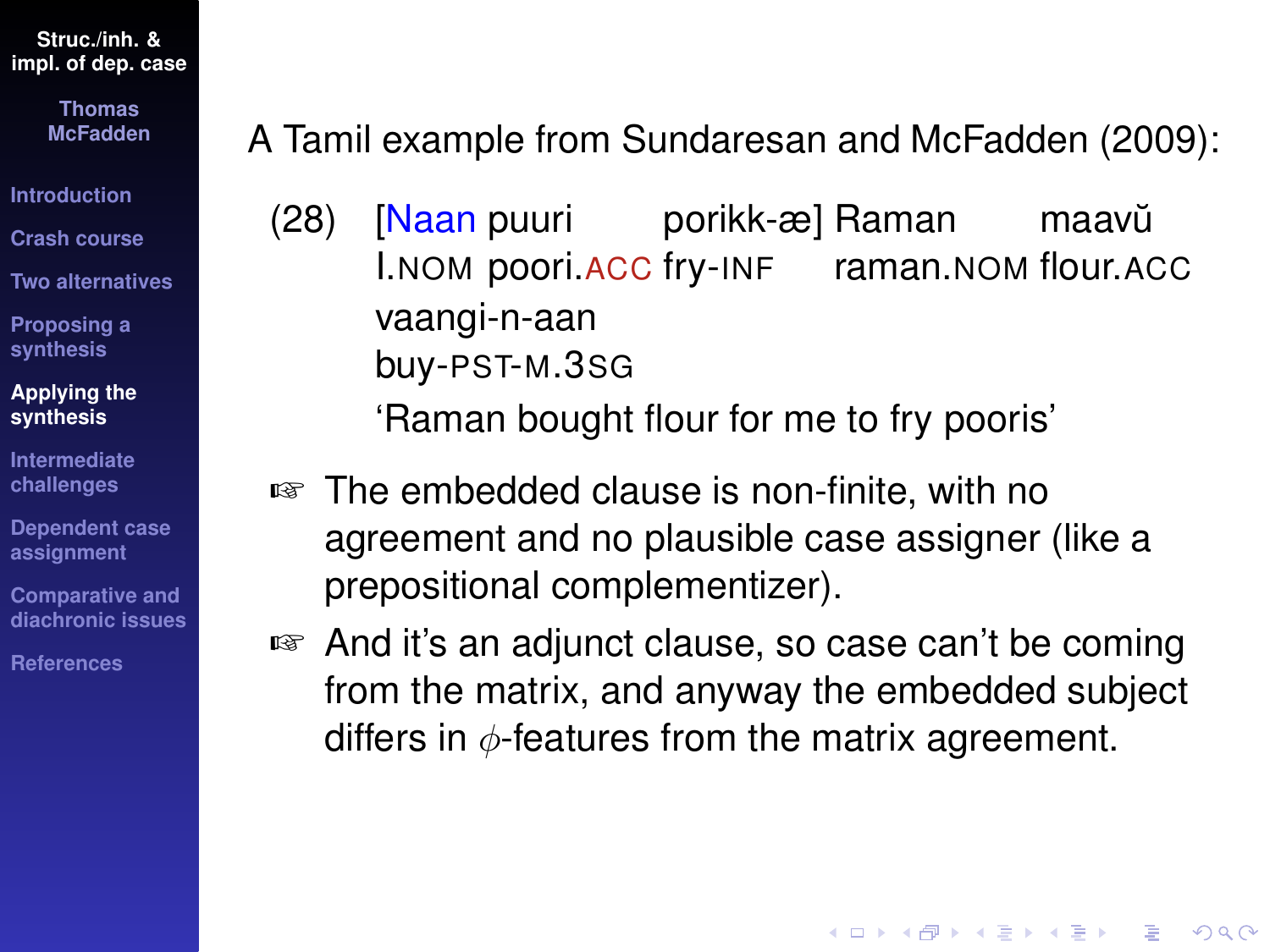> **Thomas McFadden**

**[Introduction](#page-1-0)**

**[Crash course](#page-3-0)**

**[Two alternatives](#page-15-0)**

**[Proposing a](#page-33-0) synthesis**

**[Applying the](#page-44-0) synthesis**

**[Intermediate](#page-67-0) challenges**

**[Dependent case](#page-82-0) assignment**

**Comparative and [diachronic issues](#page-96-0)**

**[References](#page-108-0)**

And an Icelandic paradigm from [Boeckx \(2000\)](#page-109-2):

<span id="page-65-0"></span>(29) Jóni John.DAT seem.SG/PL ?\*virðist/virðast vera be \*talið/taldir believed.NT.SG/M.PL like horses.NOM.M.PL líka hestarnir. 'John seems to be believed to like horses.' (30) Mér me.DAT seem.SG/PL John.DAT like virðist/?\*virðast Jóni líka hestarnir.

<span id="page-65-1"></span>horses.NOM.M.PL

'It seems to me that John likes horses.'

- ☞ You could say that hestarnir in [\(29\)](#page-65-0) gets nominative via long-distance agreement with matrix T.
- ☞ But in [\(30\)](#page-65-1), this agreement is clearly blocked due to defective intervention, yet hestarnir still shows up happily nominative.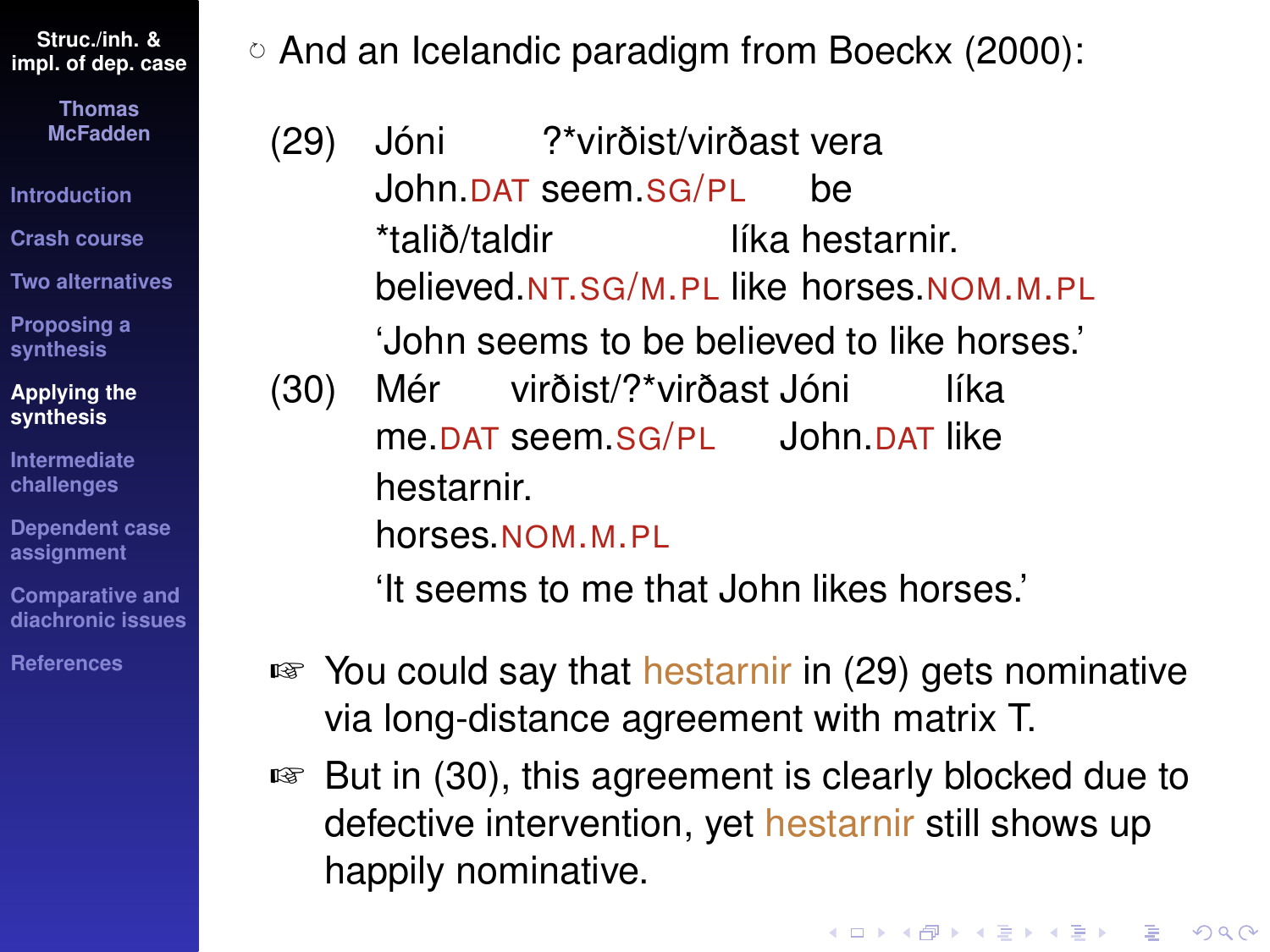> **Thomas McFadden**

**[Introduction](#page-1-0)**

**[Crash course](#page-3-0)**

**[Two alternatives](#page-15-0)**

**[Proposing a](#page-33-0) synthesis**

**[Applying the](#page-44-0) synthesis**

**[Intermediate](#page-67-0) challenges**

**[Dependent case](#page-82-0) assignment**

**Comparative and [diachronic issues](#page-96-0)**

**[References](#page-108-0)**

Fortunately, SYNTH allows an alternative explanation:

- Rezáč (2008) argues that additional structure above the DP in inherent case-marked nominals (he assumes they're PPs) creates a phase boundary.
- $\mathbb{F}$  Thus the  $\phi$ -features on the DP within are inaccessible to functional heads at the clause level.
- ☞ Structural case-marked DPs, on the other hand, will lack this structure and thus be accessible to Agree relations from outside.
- $\Rightarrow$  See also [Yuan \(2018,](#page-115-1) [To appear\)](#page-116-0) for the idea that anaphors in Inuit project KP structure, which blocks agreement, as an AAE-avoidance strategy.

**KORK ERKER ADAM ADA**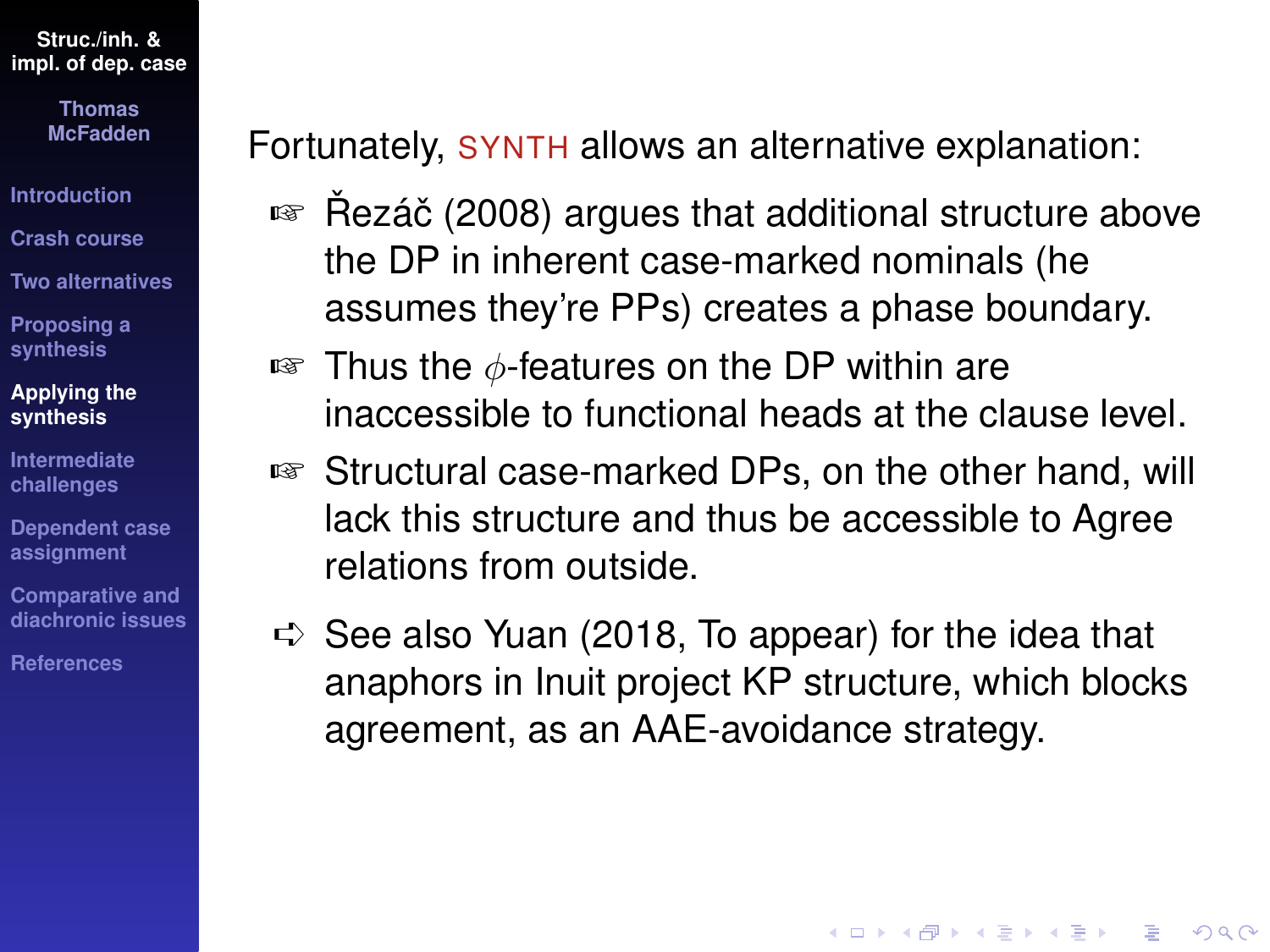> **Thomas McFadden**

**[Introduction](#page-1-0)**

**[Crash course](#page-3-0)**

**[Two alternatives](#page-15-0)**

**[Proposing a](#page-33-0) synthesis**

**[Applying the](#page-44-0) synthesis**

#### **[Intermediate](#page-67-0) challenges**

**[The radical emptiness of](#page-68-0) the nominative [The double life of the](#page-75-0)**

**accusative**

**[Phenomena that straddle](#page-80-0) the divide**

**[Dependent case](#page-82-0) assignment**

**Comparative and [diachronic issues](#page-96-0)**

**[References](#page-108-0)**

## <span id="page-67-0"></span>**Challenges from intermediate cases**

What SYNTH proposes is a clear cut-off between structural and inherent cases, based on the presence of syntactic heads, with no room for intermediate categories.

- ☞ This runs into trouble with accusatives (and some other cases) in most familiar languages, which show some hybrid behavior.
- ☞ Figuring out what to with these non-nominative structural cases is quite tricky, and at first looks like a big problem for SYNTH.
- ☞ But I will try to convince you that what we end up with is an unexpected argument in favor of the approach.

**KORKARA KERKER DAGA**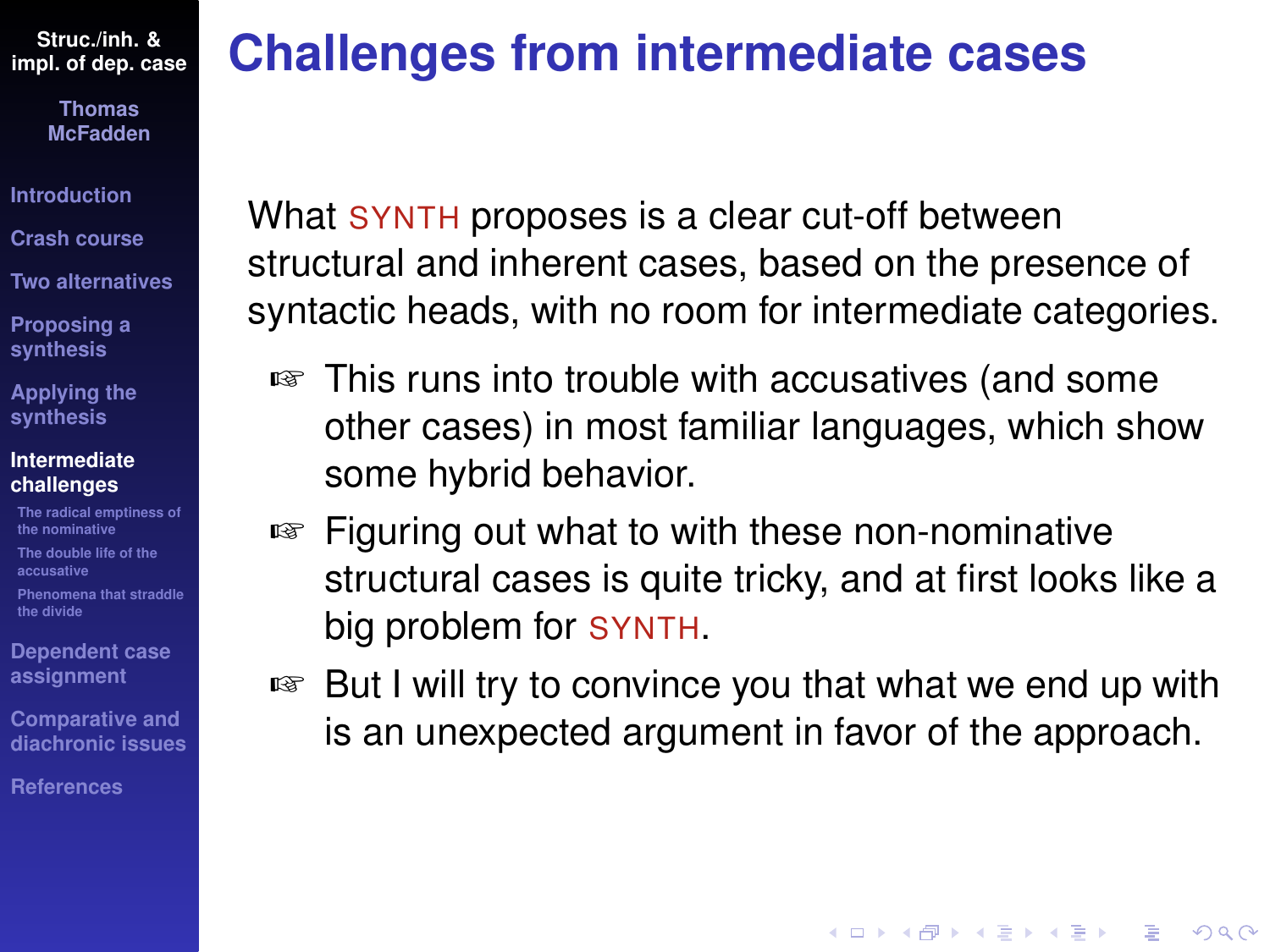> **Thomas McFadden**

**[Introduction](#page-1-0)**

**[Crash course](#page-3-0)**

**[Two alternatives](#page-15-0)**

**[Proposing a](#page-33-0) synthesis**

**[Applying the](#page-44-0) synthesis**

**[Intermediate](#page-67-0) challenges**

**[The radical emptiness of](#page-68-0) the nominative**

**[The double life of the](#page-75-0) accusative**

**[Phenomena that straddle](#page-80-0) the divide**

**[Dependent case](#page-82-0) assignment**

**Comparative and [diachronic issues](#page-96-0)**

**[References](#page-108-0)**

### <span id="page-68-0"></span>The radical emptiness of the nominative

There is evidence from a completely different quarter about the presence or absence of syntactic heads corresponding to different cases.

☞ It's in partial agreement with what we've seen so far, but frustratingly at odds with it on some points.

**KOD CONTRACT A BOAR KOD A CO** 

☞ The argument starts with irregular morphological stem alternations sensitive to case.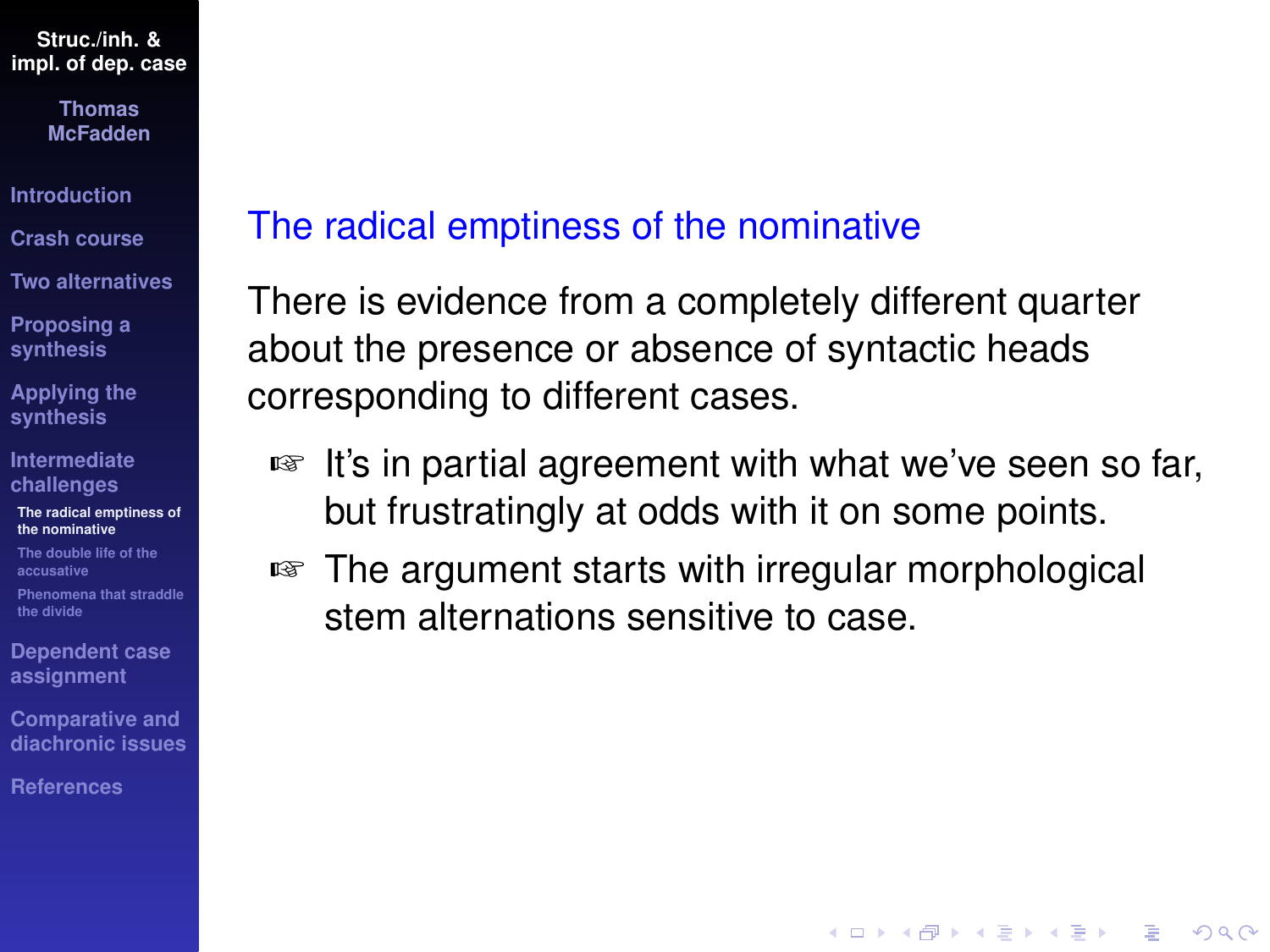**Thomas McFadden**

**[Introduction](#page-1-0)**

**[Crash course](#page-3-0)**

**[Two alternatives](#page-15-0)**

**[Proposing a](#page-33-0) synthesis**

**[Applying the](#page-44-0) synthesis**

**[Intermediate](#page-67-0) challenges**

**[The radical emptiness of](#page-68-0) the nominative**

**[The double life of the](#page-75-0) accusative**

**[Phenomena that straddle](#page-80-0) the divide**

**[Dependent case](#page-82-0) assignment**

**Comparative and [diachronic issues](#page-96-0)**

**[References](#page-108-0)**

Consider the following partial paradigms:

|            | Tamil        | Latin            | <b>Icelandic</b> |
|------------|--------------|------------------|------------------|
|            | 'tree'       | 'man'            | 'man'            |
| <b>Nom</b> | mar-am       | hom <sub>o</sub> | ma-ð-ur          |
| <b>Acc</b> | mar att æ    | hom-in-em        | ma-nn            |
| Gen        | mar att-oodæ | hom-in-is        | $ma$ -nn-s       |
| Dat        | mar att ŭkkŭ | $hom-in-i$       | ma-nn-i          |

[McFadden \(2018\)](#page-111-1) presents data of this type from several other languages, all repeating the same kind of weird pattern.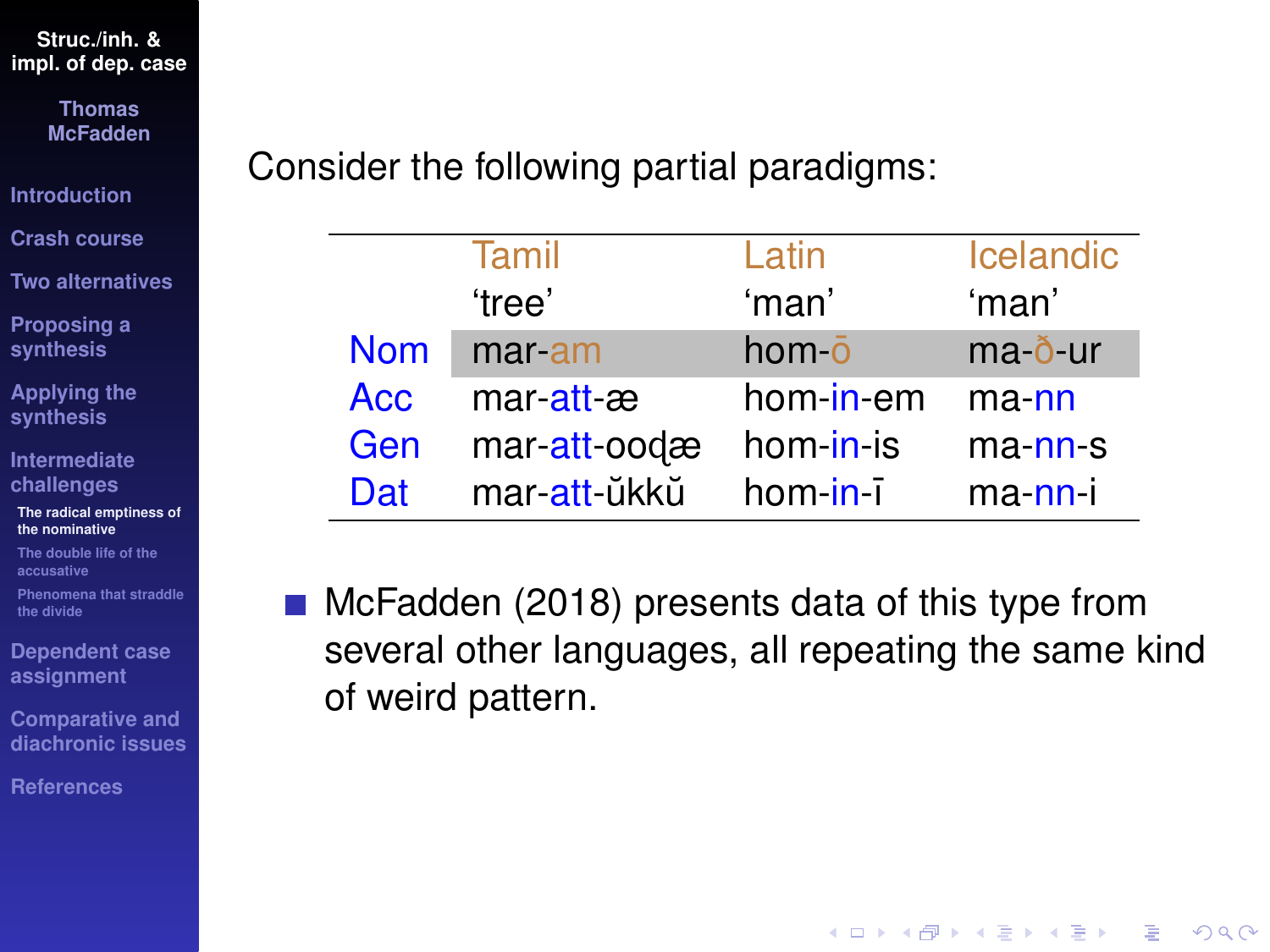> **Thomas McFadden**

**[Introduction](#page-1-0)**

**[Crash course](#page-3-0)**

**[Two alternatives](#page-15-0)**

**[Proposing a](#page-33-0) synthesis**

**[Applying the](#page-44-0) synthesis**

**[Intermediate](#page-67-0) challenges**

**[The radical emptiness of](#page-68-0) the nominative**

**[The double life of the](#page-75-0) accusative**

**[Phenomena that straddle](#page-80-0) the divide**

**[Dependent case](#page-82-0) assignment**

**Comparative and [diachronic issues](#page-96-0)**

**[References](#page-108-0)**

The empirical thrust is that, with a few principled caveats, you get this cross-linguistically consistent pattern:

(31) Nominative stem-allomorphy generalization When there is stem allomorphy based on case, it distinguishes the nominative from all other cases.

**KOD KOD KED KED E VAN**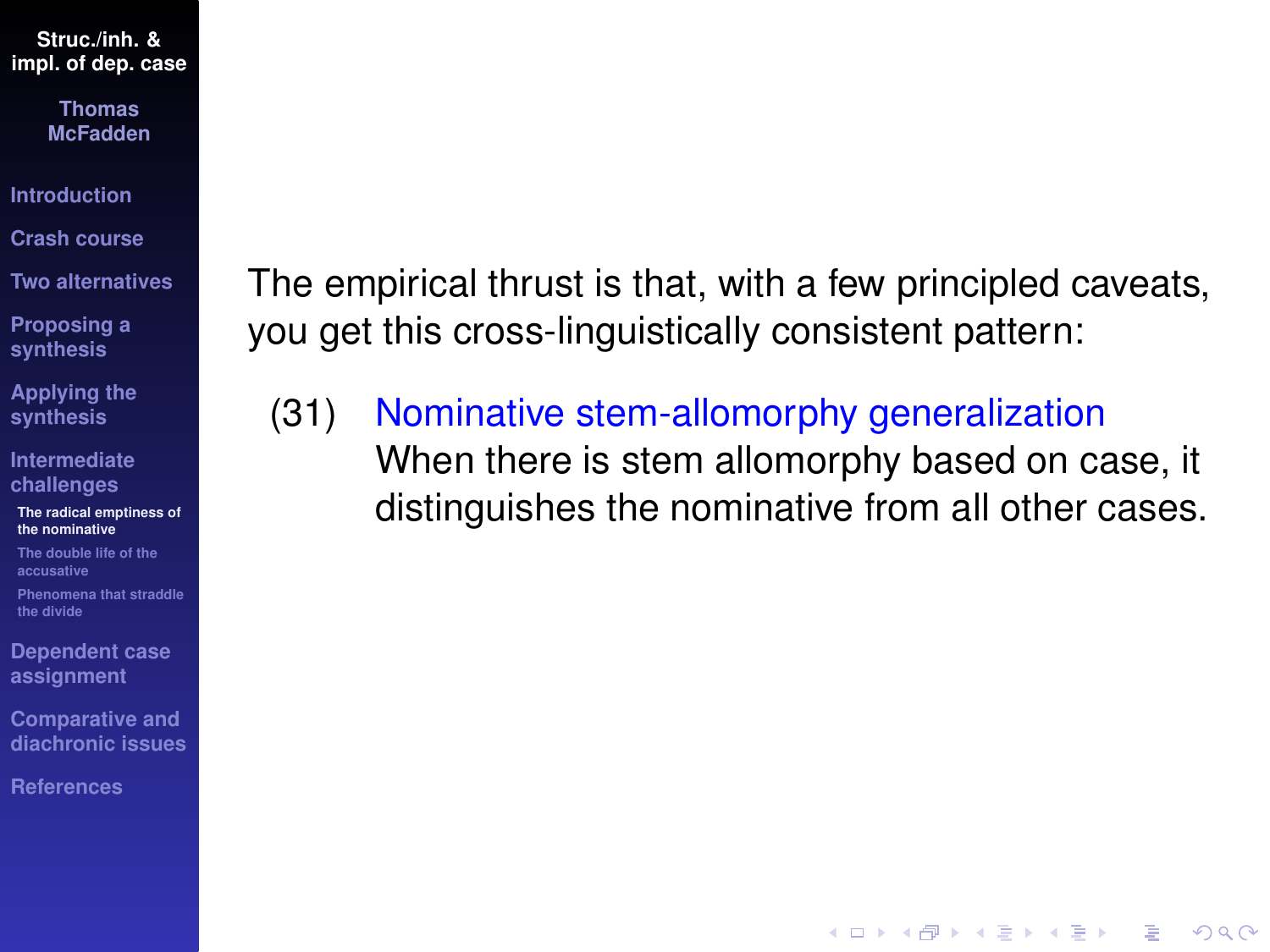$\zeta$ 

**Thomas McFadden**

**[Introduction](#page-1-0)**

**[Crash course](#page-3-0)**

**[Two alternatives](#page-15-0)**

**[Proposing a](#page-33-0) synthesis**

**[Applying the](#page-44-0) synthesis**

**[Intermediate](#page-67-0) challenges**

**[The radical emptiness of](#page-68-0) the nominative**

**[The double life of the](#page-75-0) accusative**

**[Phenomena that straddle](#page-80-0) the divide**

**[Dependent case](#page-82-0) assignment**

**Comparative and [diachronic issues](#page-96-0)**

**[References](#page-108-0)**

The theoretical takeaway is more complicated, but here's the basic idea:

- $\blacksquare$  The stem alternation can be analyzed in terms of allomorphy of a stem-forming suffix, say little *n*.
- $\blacksquare$  The nominative is literally empty, corresponding to the lack of case structure above the DP, while the other cases involve Caha-like KP structures.
- $\blacksquare$  The stem alternations are sensitive to the presence of the first case head above the DP, which distinguishes all other cases from the nominative.
- $\blacksquare$  This head call it A triggers the non-nominative forms of little *n*, and it demarcates a locality boundary.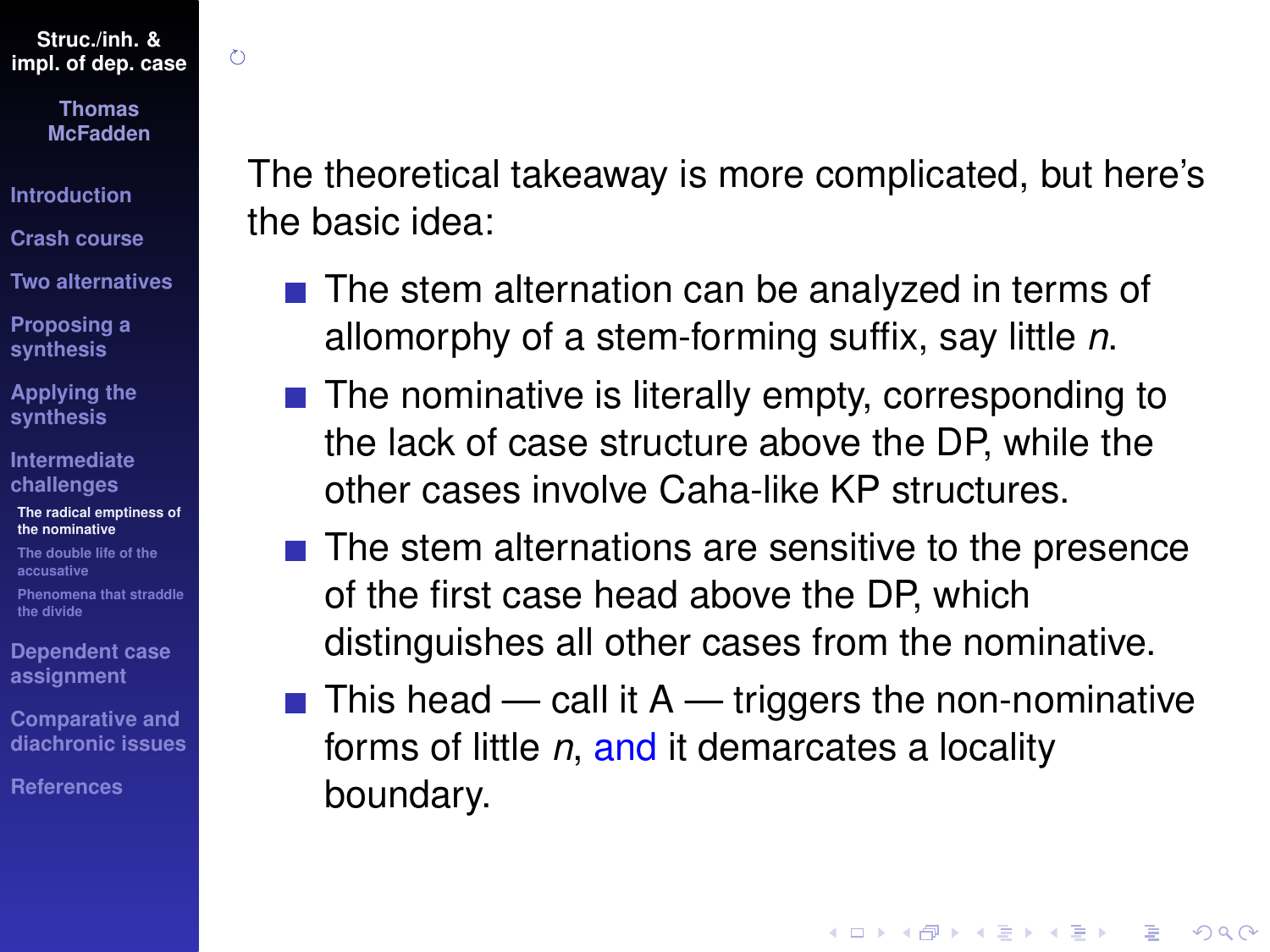**Thomas McFadden**

**[Introduction](#page-1-0)**

**[Crash course](#page-3-0)**

**[Two alternatives](#page-15-0)**

**[Proposing a](#page-33-0) synthesis**

**[Applying the](#page-44-0) synthesis**

**[Intermediate](#page-67-0) challenges**

**[The radical emptiness of](#page-68-0) the nominative**

**[The double life of the](#page-75-0) accusative**

**[Phenomena that straddle](#page-80-0) the divide**

**[Dependent case](#page-82-0) assignment**

**Comparative and [diachronic issues](#page-96-0)**

**[References](#page-108-0)**

## Here's how it looks:



☞ The heads above A are not visible for allomorphy of little *n*, hence distinctions among the non-nominative cases can have no relevance for stem alternations.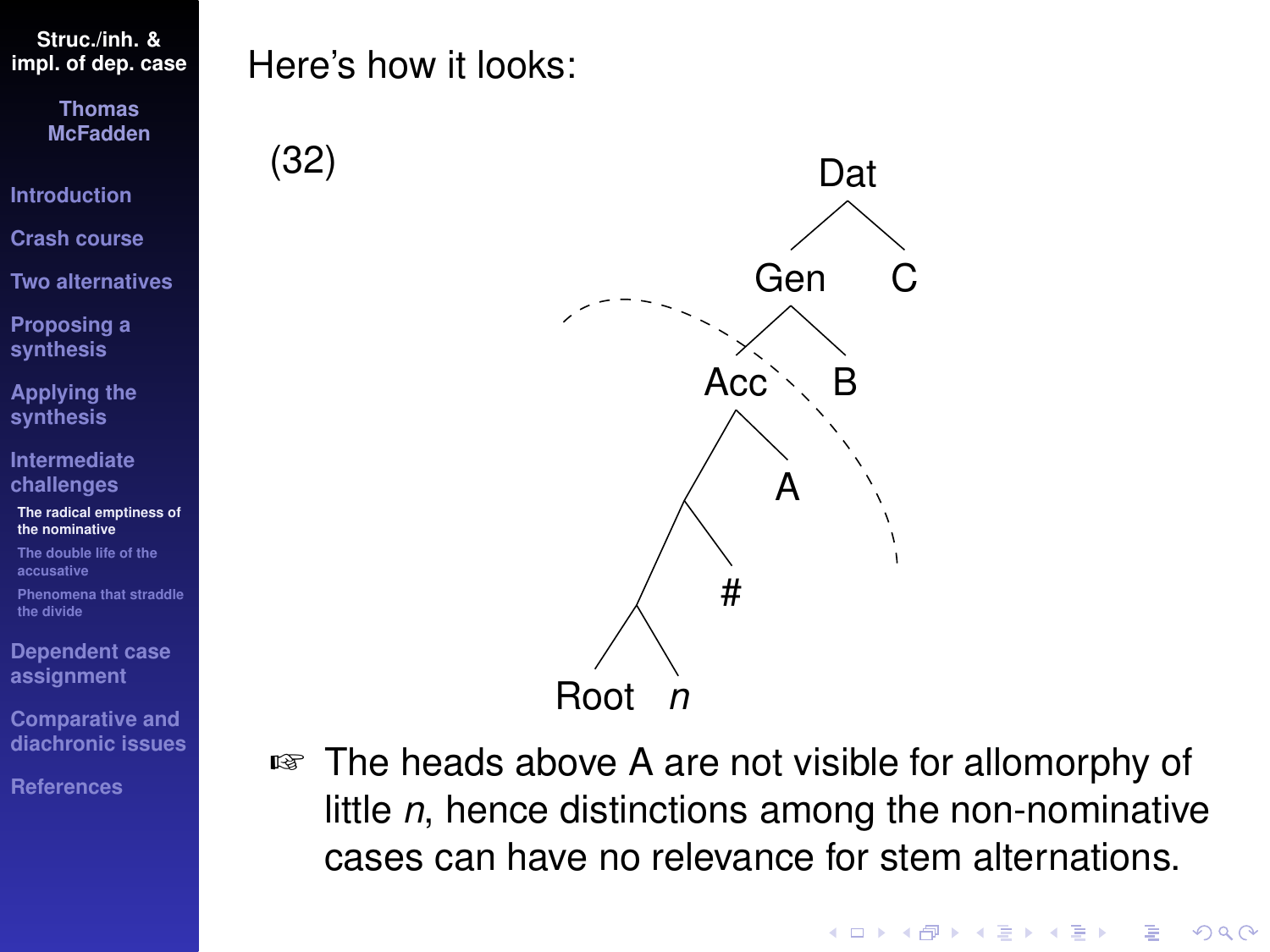$\zeta$ 

**Thomas McFadden**

**[Introduction](#page-1-0)**

**[Crash course](#page-3-0)**

**[Two alternatives](#page-15-0)**

**[Proposing a](#page-33-0) synthesis**

**[Applying the](#page-44-0) synthesis**

**[Intermediate](#page-67-0) challenges**

**[The radical emptiness of](#page-68-0) the nominative**

**[The double life of the](#page-75-0) accusative**

**[Phenomena that straddle](#page-80-0) the divide**

**[Dependent case](#page-82-0) assignment**

**Comparative and [diachronic issues](#page-96-0)**

**[References](#page-108-0)**

This is just part of a wider constellation of considerations that single out the nominative (or absolutive) as being empty, the complete lack of case, distinct from all others.

- $\blacksquare$  Again, the nominative is clearly the default, showing up in such a way that it is plausible to think it is never actually assigned [\(McFadden and Sundaresan,](#page-112-0) [2010;](#page-112-0) [Kornfilt and Preminger, 2015;](#page-110-0) [Levin, 2015\)](#page-110-1).
- And cross-linguistically, it also tends to be morphologically unmarked, lacking any overt suffix or adposition.

**KORK ERKER ADAM ADA**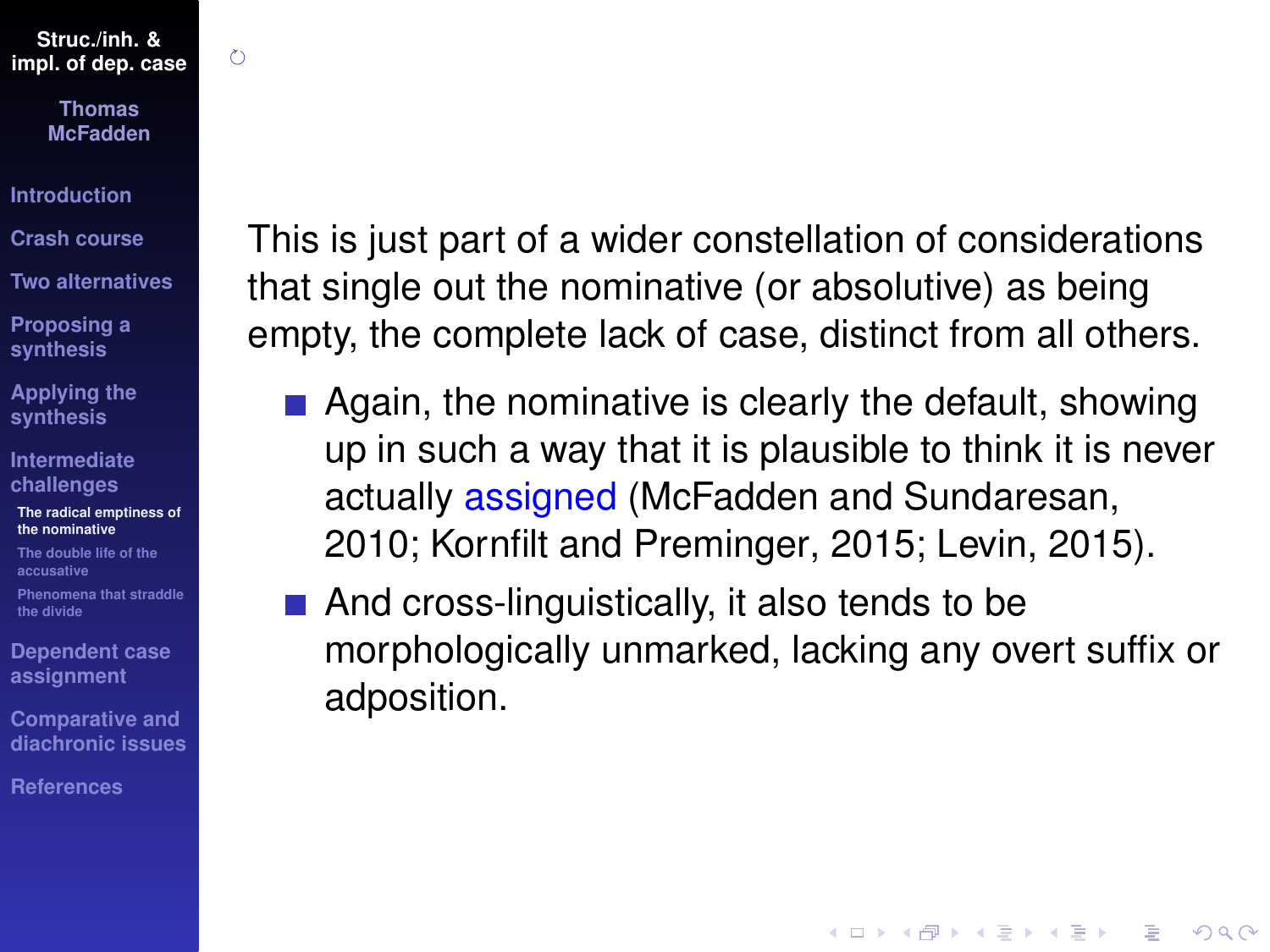$\zeta$ 

**Thomas McFadden**

**[Introduction](#page-1-0)**

**[Crash course](#page-3-0)**

**[Two alternatives](#page-15-0)**

**[Proposing a](#page-33-0) synthesis**

**[Applying the](#page-44-0) synthesis**

**[Intermediate](#page-67-0) challenges**

**[The radical emptiness of](#page-68-0) the nominative**

**[The double life of the](#page-75-0) accusative**

**[Phenomena that straddle](#page-80-0) the divide**

**[Dependent case](#page-82-0) assignment**

**Comparative and [diachronic issues](#page-96-0)**

**[References](#page-108-0)**

This brings us to the following situation:

- ☞ Both structural/inherent considerations and stem-allomorphy ones support a distinction between cases with heads above DP and ones without.
- ☞ Both agree that the nominative is structureless and that prototypically oblique cases like instrumental or locative are structure-full.
- ☞ But they disagree on the status of other 'structural' cases like the accusative, and arguably structural uses of the genitive, dative, ergative etc.

**KOD CONTRACT A BOAR KOD A CO**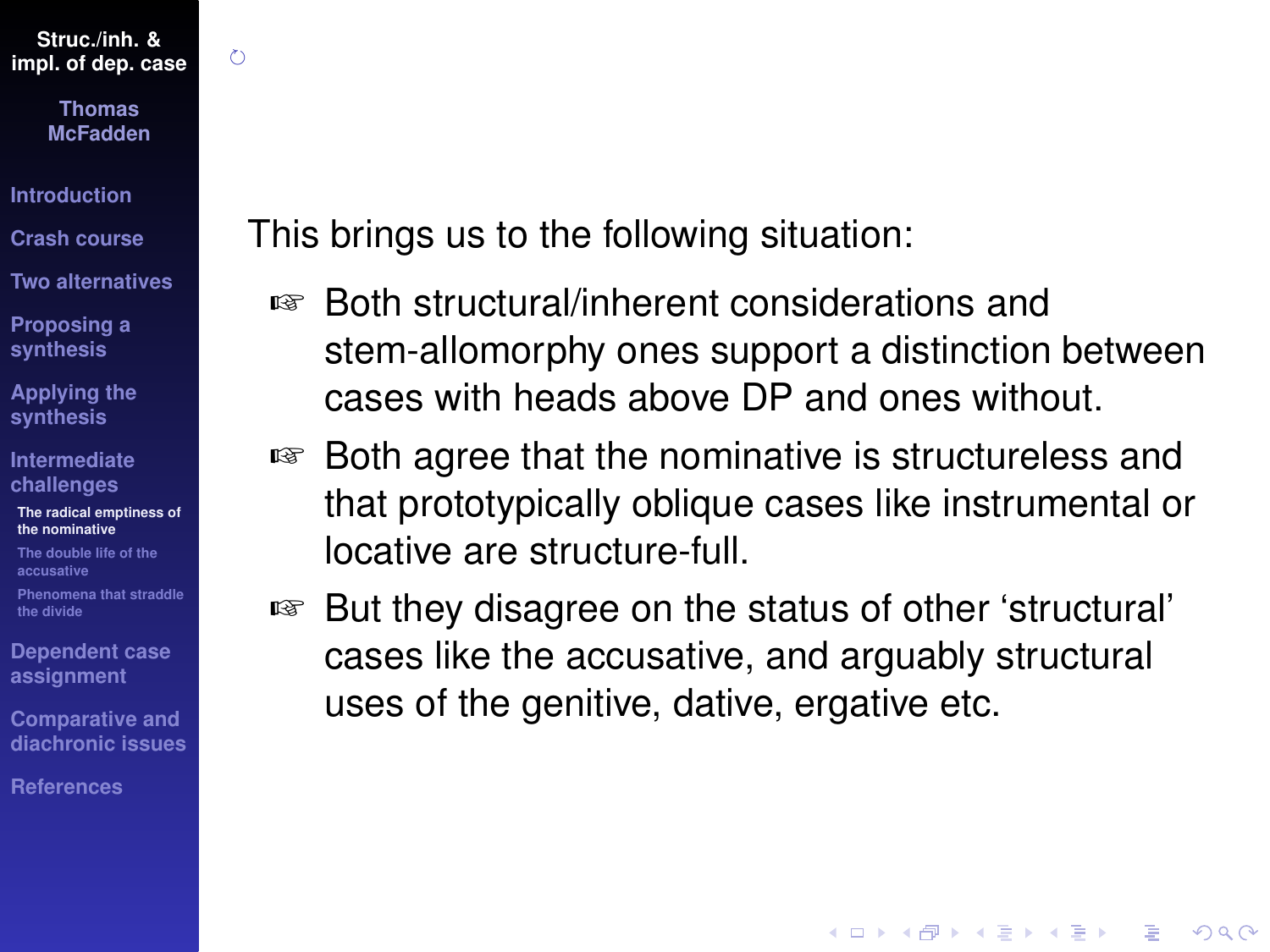> **Thomas McFadden**

**[Introduction](#page-1-0)**

**[Crash course](#page-3-0)**

**[Two alternatives](#page-15-0)**

**[Proposing a](#page-33-0) synthesis**

**[Applying the](#page-44-0) synthesis**

**[Intermediate](#page-67-0) challenges**

**[The radical emptiness of](#page-68-0) the nominative**

**[The double life of the](#page-75-0) accusative**

**[Phenomena that straddle](#page-80-0) the divide**

**[Dependent case](#page-82-0) assignment**

**Comparative and [diachronic issues](#page-96-0)**

**[References](#page-108-0)**

## <span id="page-75-0"></span>The double life of the accusative

Cases like accusative present further problems, even for the structural/inherent divide:

 $\blacksquare$  In nominative-accusative languages, the accusative is the second central structural case alternating with the nominative and the prototypical dependent case.

**KORK ERKER ADAM ADA** 

 $\blacksquare$  However, in many such languages, it also has at least some uses that are arguably or even quite clearly inherent/oblique.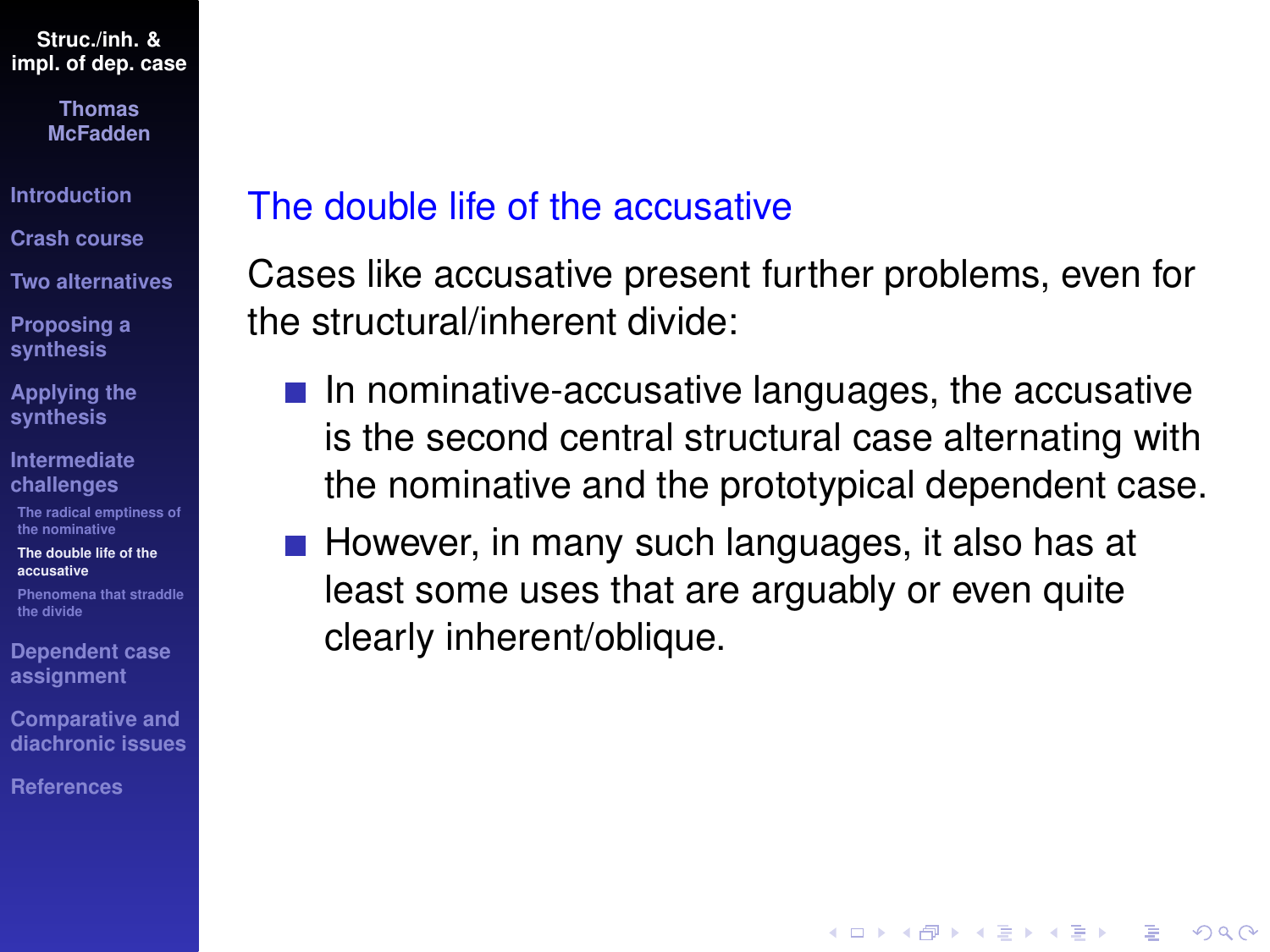> **Thomas McFadden**

**[Introduction](#page-1-0)**

**[Crash course](#page-3-0)**

**[Two alternatives](#page-15-0)**

**[Proposing a](#page-33-0) synthesis**

**[Applying the](#page-44-0) synthesis**

**[Intermediate](#page-67-0) challenges**

**[The radical emptiness of](#page-68-0) the nominative**

**[The double life of the](#page-75-0) accusative**

**[Phenomena that straddle](#page-80-0) the divide**

**[Dependent case](#page-82-0) assignment**

**Comparative and [diachronic issues](#page-96-0)**

**[References](#page-108-0)**

Here's some evidence for inherent accusative in German:

- $\blacksquare$  There are a few verbs that assign a lexical accusative to their sole argument:
	- (33) Mich me.acc freezes. me.acc thirsts. me.acc friert. Mich dürstet. Mich hungert. Mich schaudert. hungers. me.ACC shudders. 'I'm cold. I'm thirsty. I'm hungry. I'm shuddering.'

KEL KALEY KEY E NAG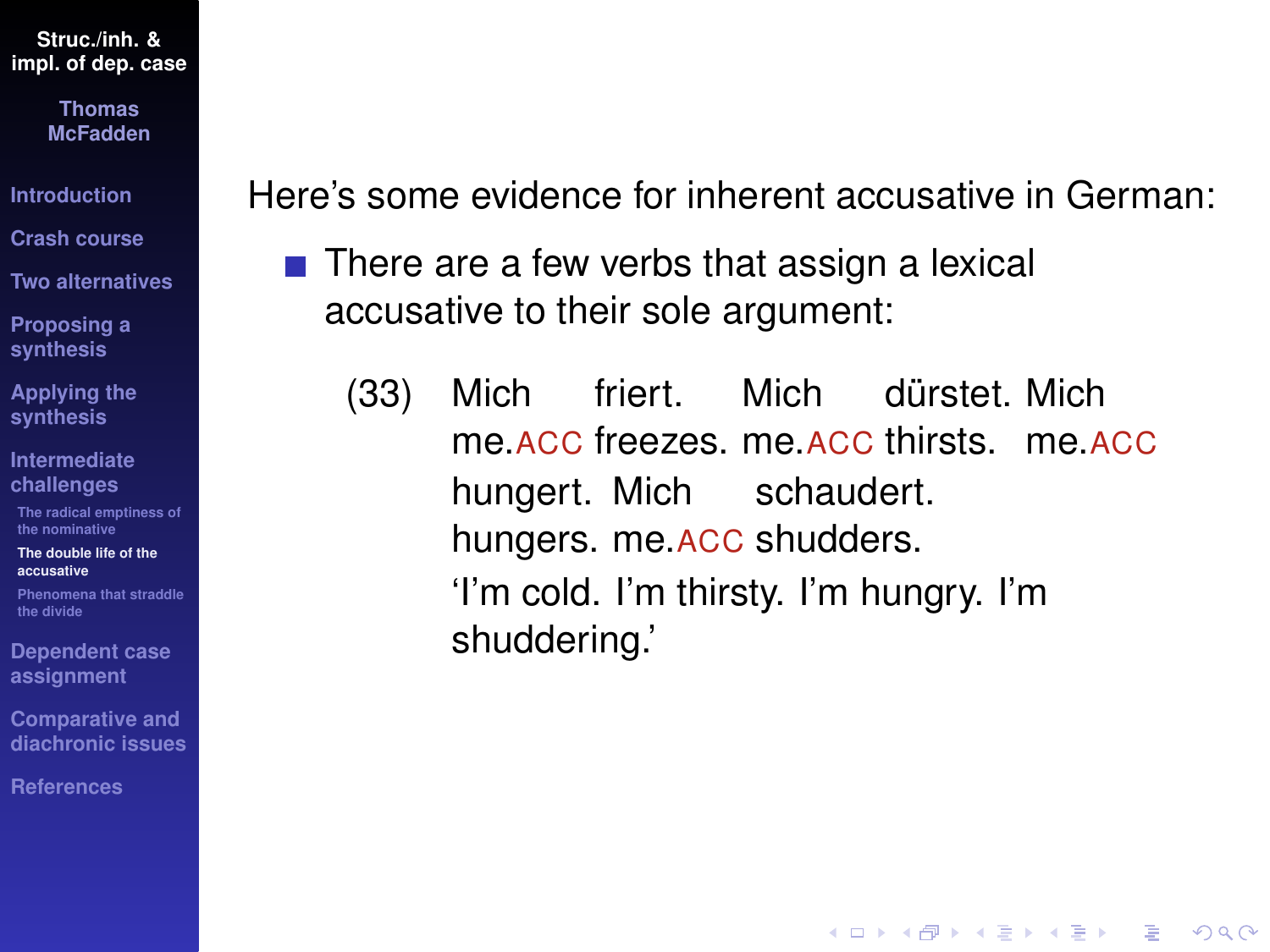> **Thomas McFadden**

**[Introduction](#page-1-0)**

**[Crash course](#page-3-0)**

**[Two alternatives](#page-15-0)**

**[Proposing a](#page-33-0) synthesis**

**[Applying the](#page-44-0) synthesis**

**[Intermediate](#page-67-0) challenges**

**[The radical emptiness of](#page-68-0) the nominative**

**[The double life of the](#page-75-0) accusative**

**[Phenomena that straddle](#page-80-0) the divide**

**[Dependent case](#page-82-0) assignment**

**Comparative and [diachronic issues](#page-96-0)**

**[References](#page-108-0)**

- There is also a productive durational adverbial use of the accusative, e.g. den ganzen Tag in [\(34\)](#page-77-0). Note that it doesn't become nominative in the impersonal passive in [\(35\)](#page-77-1).
	- $(34)$ the M. played the whole day.ACC M. spielte den ganzen Tag. 'The m. played the whole day.'
	- (35) Den ganzen Tag wurde gespielt. the whole day.ACCwas played roughly 'They/one played the whole day.'

<span id="page-77-1"></span><span id="page-77-0"></span>**KORK ERKER ADAM ADA**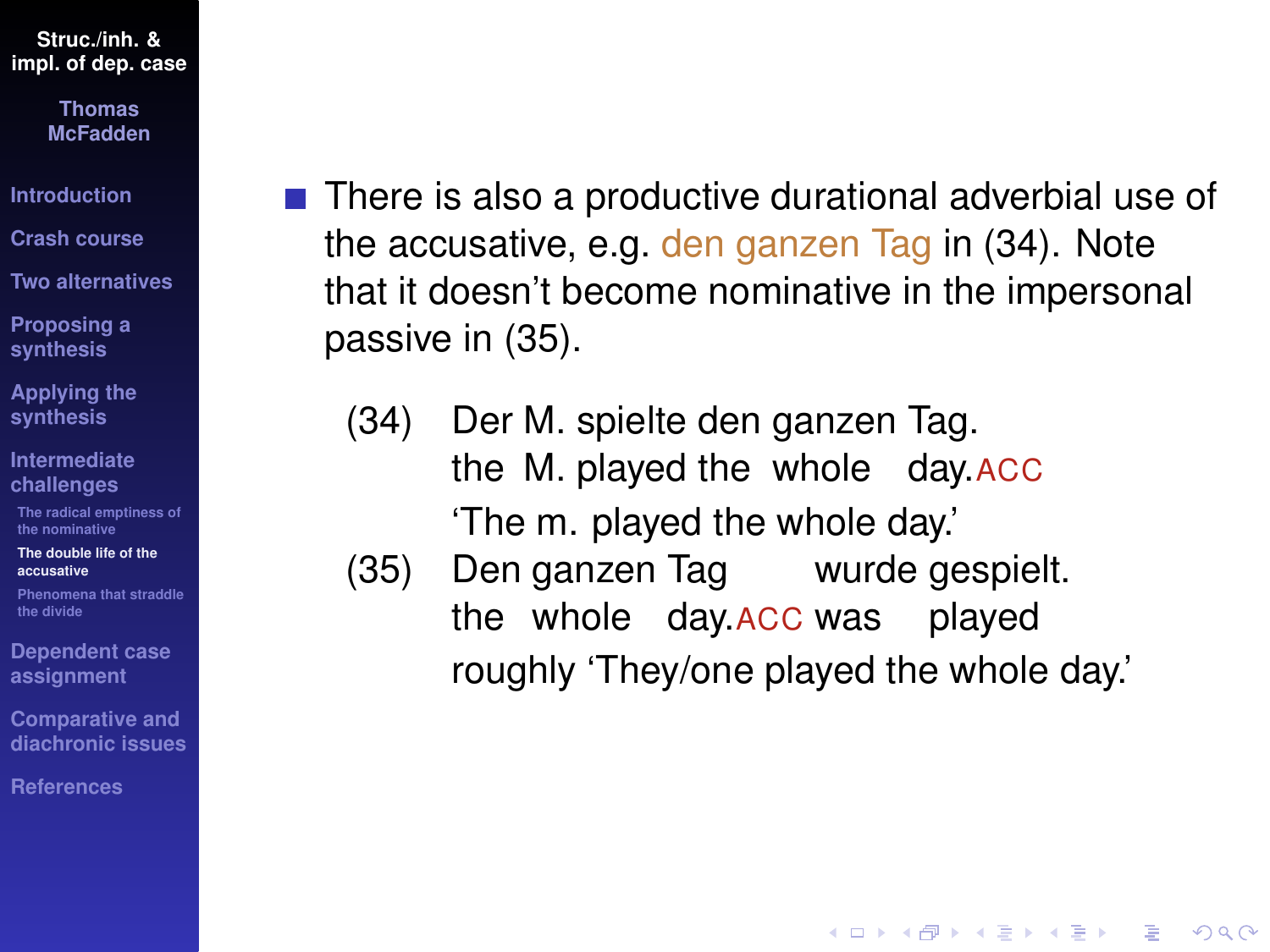$\zeta$ 

**Thomas McFadden**

**[Introduction](#page-1-0)**

**[Crash course](#page-3-0)**

**[Two alternatives](#page-15-0)**

**[Proposing a](#page-33-0) synthesis**

**[Applying the](#page-44-0) synthesis**

**[Intermediate](#page-67-0) challenges**

**[The radical emptiness of](#page-68-0) the nominative**

**[The double life of the](#page-75-0) accusative**

**[Phenomena that straddle](#page-80-0) the divide**

**[Dependent case](#page-82-0) assignment**

**Comparative and [diachronic issues](#page-96-0)**

**[References](#page-108-0)**

We *could* try to claim that there are two different cases here and we're just mistaken in calling them both 'accusative'.

- But we're not dealing with a simple uniform suffix that attaches to all elements that can be marked for case, so we can't posit accidental homophony.
- Instead, we have a whole series of distinct forms of nouns, pronouns, determiners, demonstratives and adjectives, each systematically used both for the structural instances and for the inherent ones.
- $\Rightarrow$  I.e. we clearly have a unified morphological category accusative, which is sometimes structural and sometimes inherent.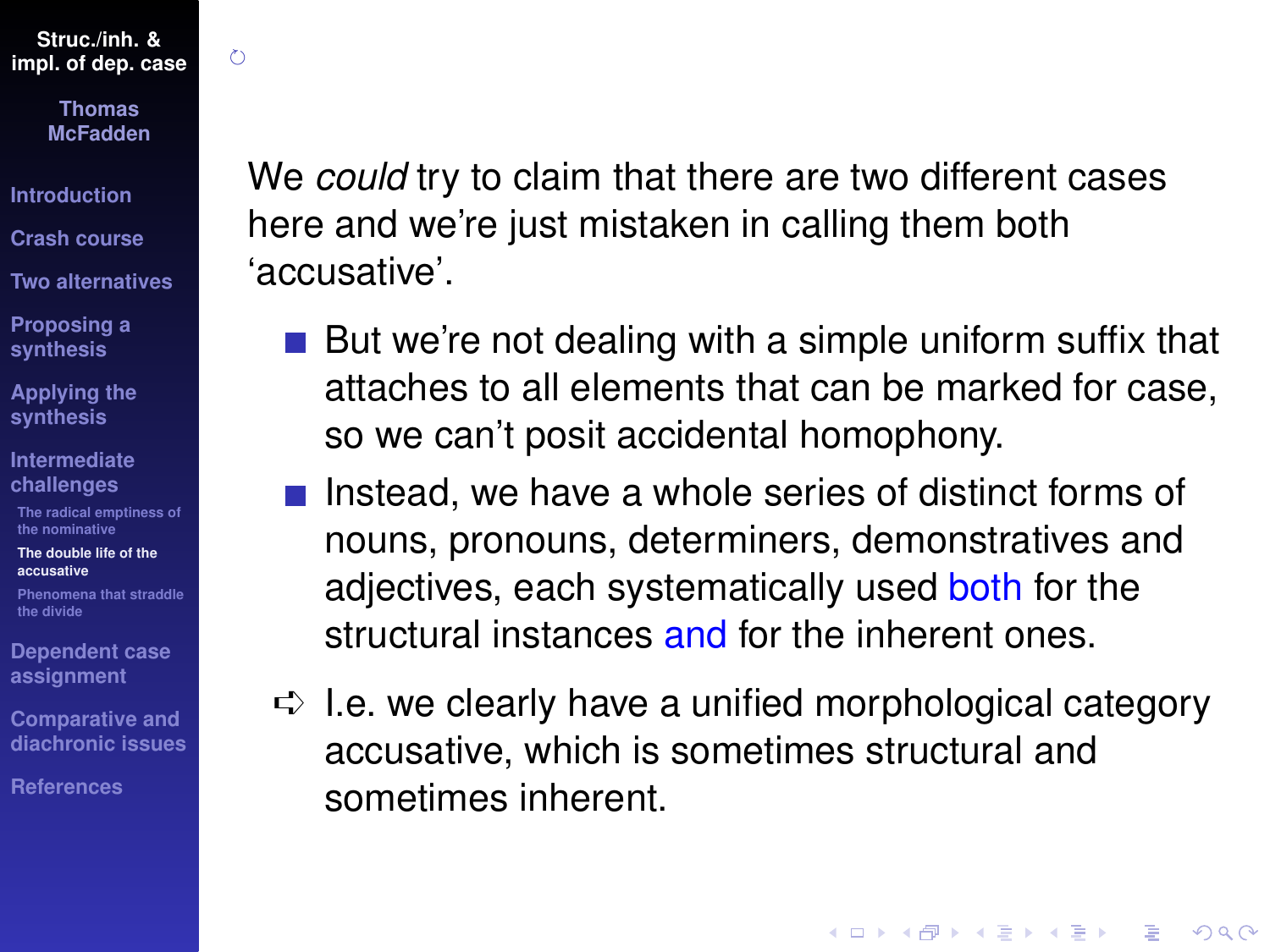> **Thomas McFadden**

- **[Introduction](#page-1-0)**
- **[Crash course](#page-3-0)**
- **[Two alternatives](#page-15-0)**
- **[Proposing a](#page-33-0) synthesis**
- **[Applying the](#page-44-0) synthesis**
- **[Intermediate](#page-67-0) challenges**
- **[The radical emptiness of](#page-68-0) the nominative**
- **[The double life of the](#page-75-0) accusative**
- **[Phenomena that straddle](#page-80-0) the divide**
- **[Dependent case](#page-82-0) assignment**
- **Comparative and [diachronic issues](#page-96-0)**
- **[References](#page-108-0)**

The recognition that the accusative has some inherent/oblique uses is not new. But it's an especially tricky situation for SYNTH:

- ☞ For me, the structural/inherent divide reflects how the cases are represented, such that inherent cases involve heads not present in structural ones.
- ☞ This would imply that structural uses of the accusative have to involve a distinct syntactic structure from inherent uses.
- ☞ This looks like a very bad result, making a straightforward account of their morphological identity difficult or even impossible.

And the accusative is just the case for which it is easiest to make this point. Other non-nominative structural cases show similar kinds of splits.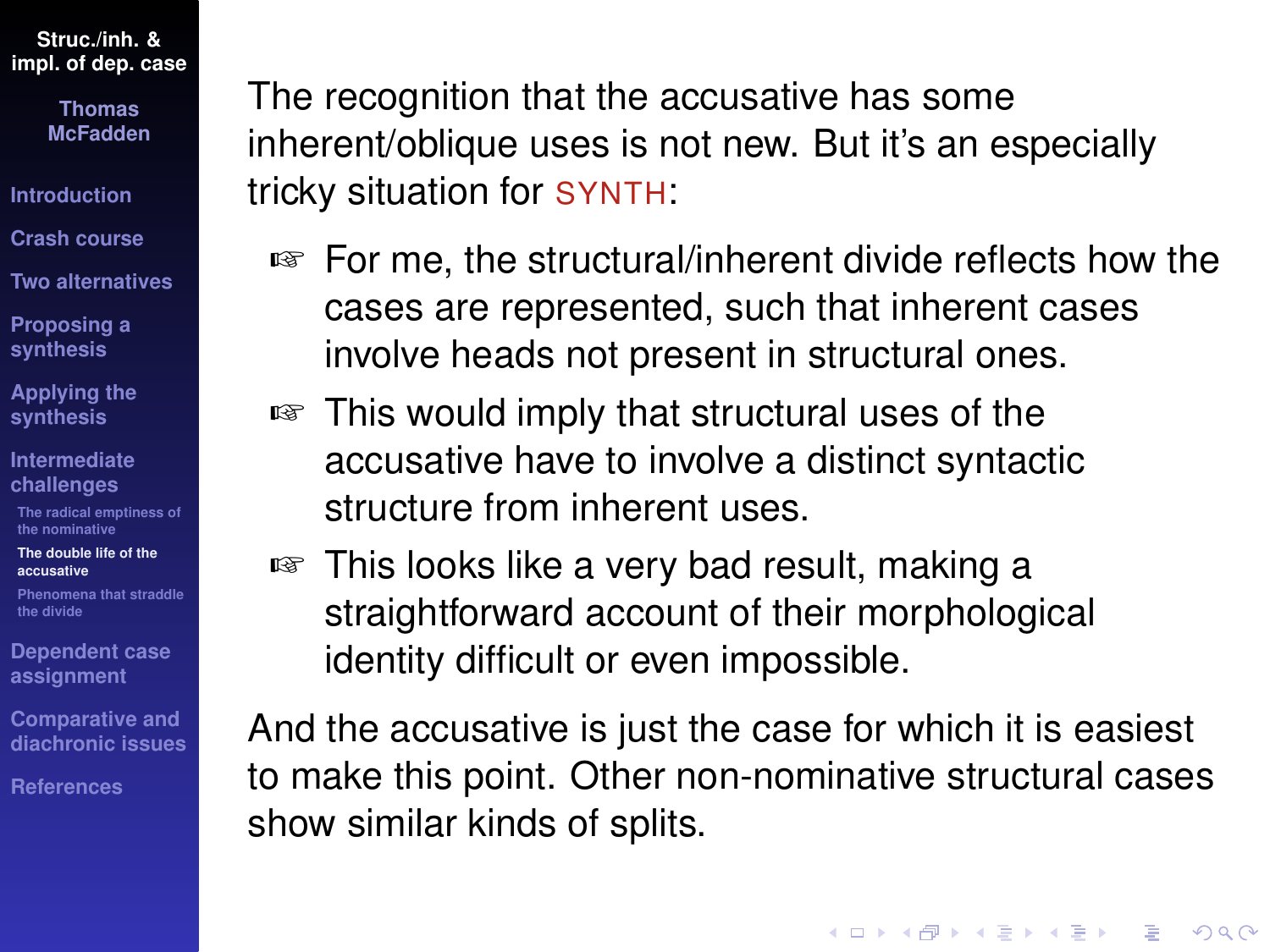> **Thomas McFadden**

 $\zeta$ 

**[Introduction](#page-1-0)**

**[Crash course](#page-3-0)**

**[Two alternatives](#page-15-0)**

**[Proposing a](#page-33-0) synthesis**

**[Applying the](#page-44-0) synthesis**

**[Intermediate](#page-67-0) challenges**

**[The radical emptiness of](#page-68-0) the nominative**

**[The double life of the](#page-75-0) accusative**

**[Phenomena that straddle](#page-80-0) the divide**

**[Dependent case](#page-82-0) assignment**

**Comparative and [diachronic issues](#page-96-0)**

**[References](#page-108-0)**

# <span id="page-80-0"></span>Phenomena that straddle the divide

A third problem comes from a closer look at certain details of the phenomena that motivated [Caha \(2009\)](#page-109-0)'s proposal of containment structures for the various cases.

- $\blacksquare$  There's no interruption in the phenomena determining the hierarchy of case categories to correspond to the structural/inherent divide.
- $\blacksquare$  E.g. in Russian we find syncretisms for every adjacent pair of cases:

|            | window | teachers   | two $(m., n.)$ | book    | 100  |
|------------|--------|------------|----------------|---------|------|
| <b>Nom</b> | okn-o  | učitel-ja  | dv-a           | knig-a  | st-o |
| <b>Acc</b> | okn-o  | učitel-ej  | dv-a           | knig-u  | st-o |
| Gen        | okn-a  | učitel-ej  | dv-ux          | knig-y  | st-a |
| Prep       | okn-e  | učitel-jax | dv-ux          | knig-e  | st-a |
| Dat        | okn-u  | učitel-am  | dv-um          | knig-e  | st-a |
| <b>Ins</b> | okn-om | učitel-ami | dv-umja        | knig-oj | st-a |

イロト イ押 トイヨ トイヨ トーヨー

 $\Omega$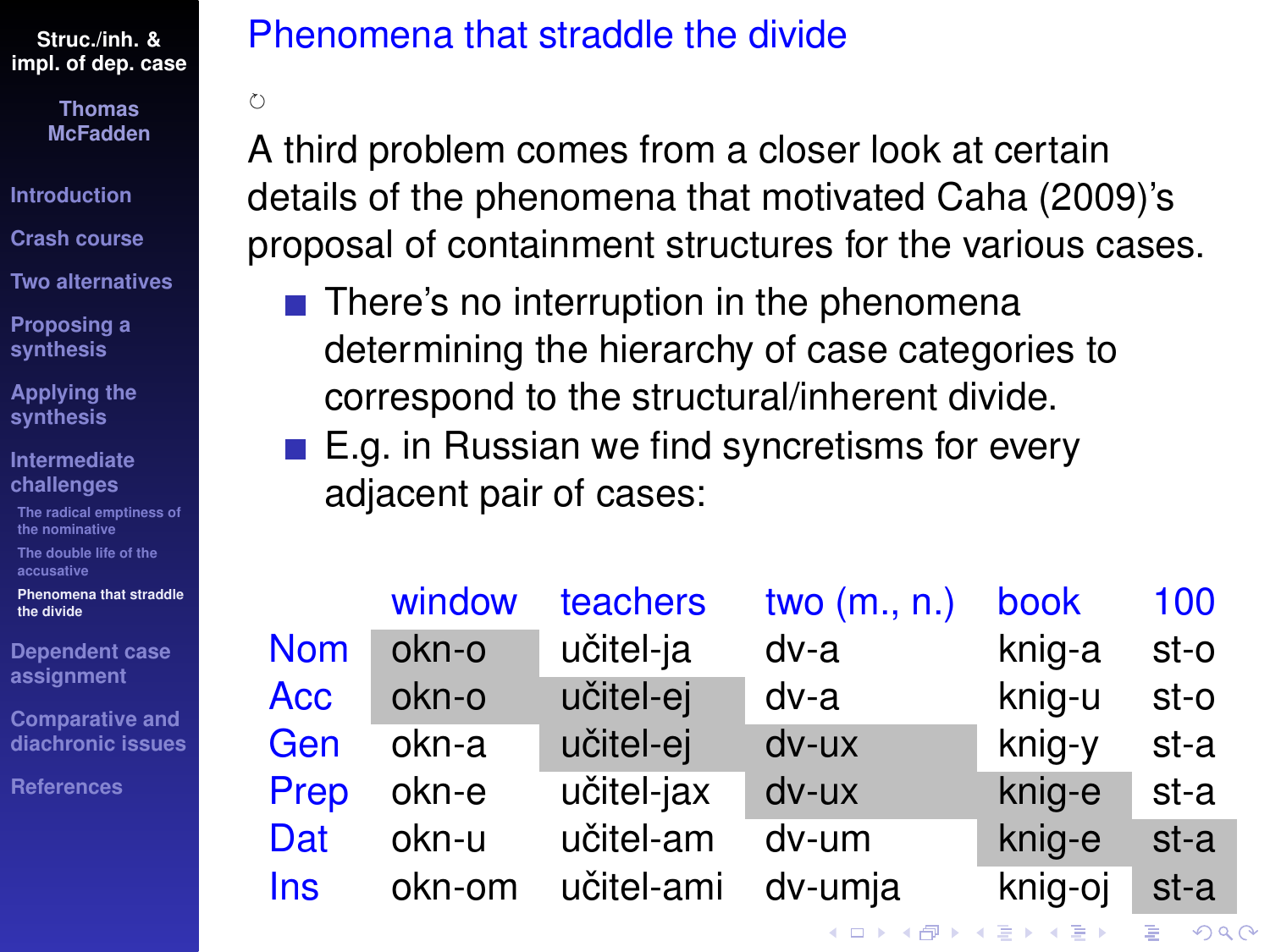$\zeta$ 

**Thomas McFadden**

**[Introduction](#page-1-0)**

**[Crash course](#page-3-0)**

**[Two alternatives](#page-15-0)**

**[Proposing a](#page-33-0) synthesis**

**[Applying the](#page-44-0) synthesis**

**[Intermediate](#page-67-0) challenges**

**[The radical emptiness of](#page-68-0) the nominative**

**[The double life of the](#page-75-0) accusative**

**[Phenomena that straddle](#page-80-0) the divide**

**[Dependent case](#page-82-0) assignment**

**Comparative and [diachronic issues](#page-96-0)**

**[References](#page-108-0)**

Again, this is difficult to square with the idea that the structural/inherent divide corresponds with a big difference in how the cases are represented.

- ☞ According to SYNTH, the structural cases lack the kinds of syntactic heads required to make Caha's story about syncretism work.
- ☞ This means we have no way to account for syncretisms involving just one structural and one inherent case, because they should have nothing unique in common.
- ☞ So we incorrectly predict a break in syncretism somewhere in the inventory of cases, marking the structural/inherent divide.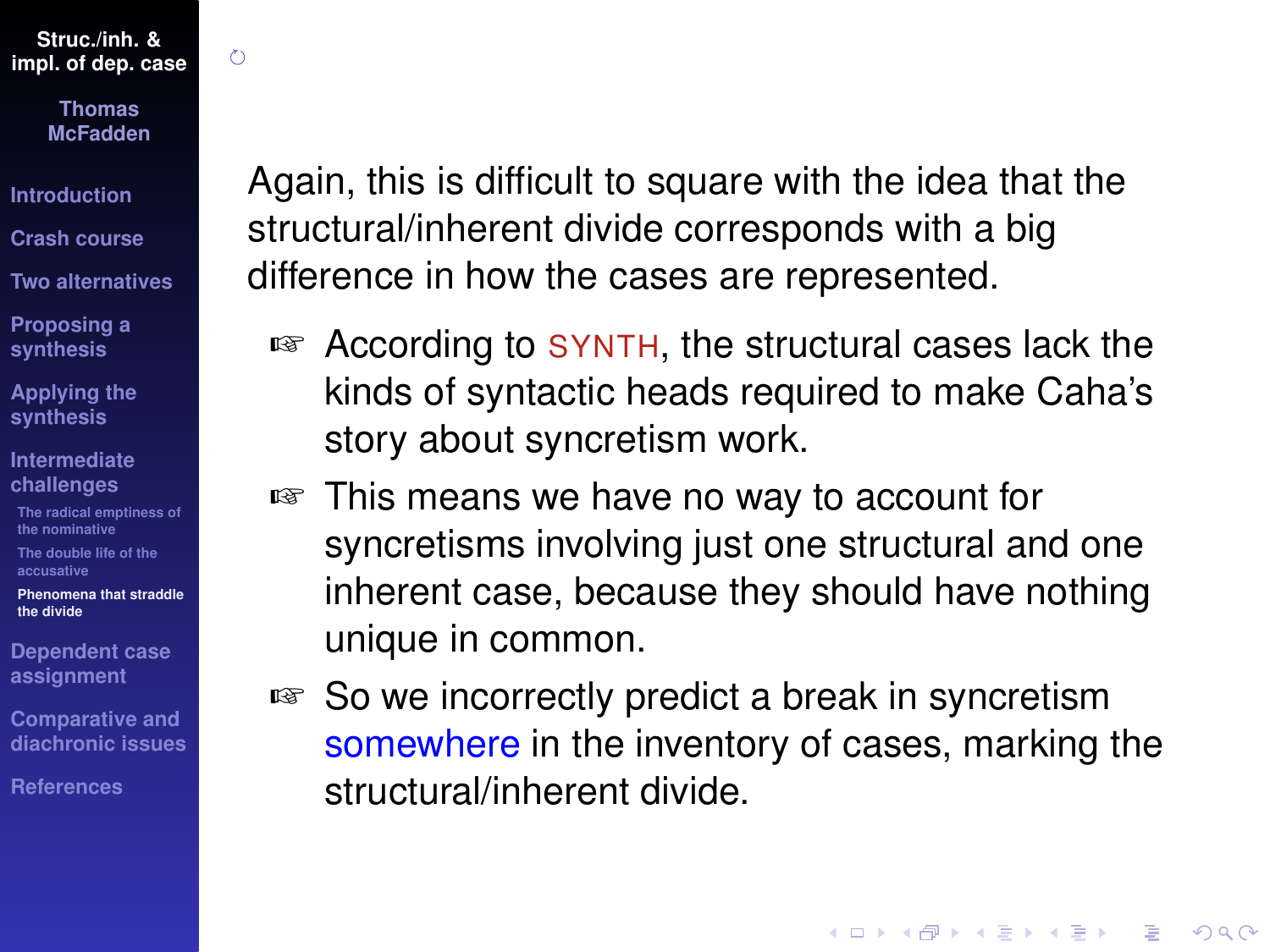> **Thomas McFadden**

**[Introduction](#page-1-0)**

**[Crash course](#page-3-0)**

**[Two alternatives](#page-15-0)**

**[Proposing a](#page-33-0) synthesis**

**[Applying the](#page-44-0) synthesis**

**[Intermediate](#page-67-0) challenges**

**[Dependent case](#page-82-0) assignment**

**Comparative and [diachronic issues](#page-96-0)**

**[References](#page-108-0)**

# <span id="page-82-0"></span>**What is dependent case assignment?**

These three challenges for my account of the structural/inherent divide all involve the non-nominative structural cases. Here's the situation:

- ☞ We need not just a two-way distinction between structural and inherent, but a three-way one between nominative, other structural, and inherent.
- ☞ Everything points to absence of heads in the nominative and presence in the inherent cases, but the non-nominative structural cases are unclear.
- ☞ Traditional structural/inherent considerations suggest a bare DP, but morphological stem alternations, inherent uses of structural cases, and phenomena that cross the divide go the other way.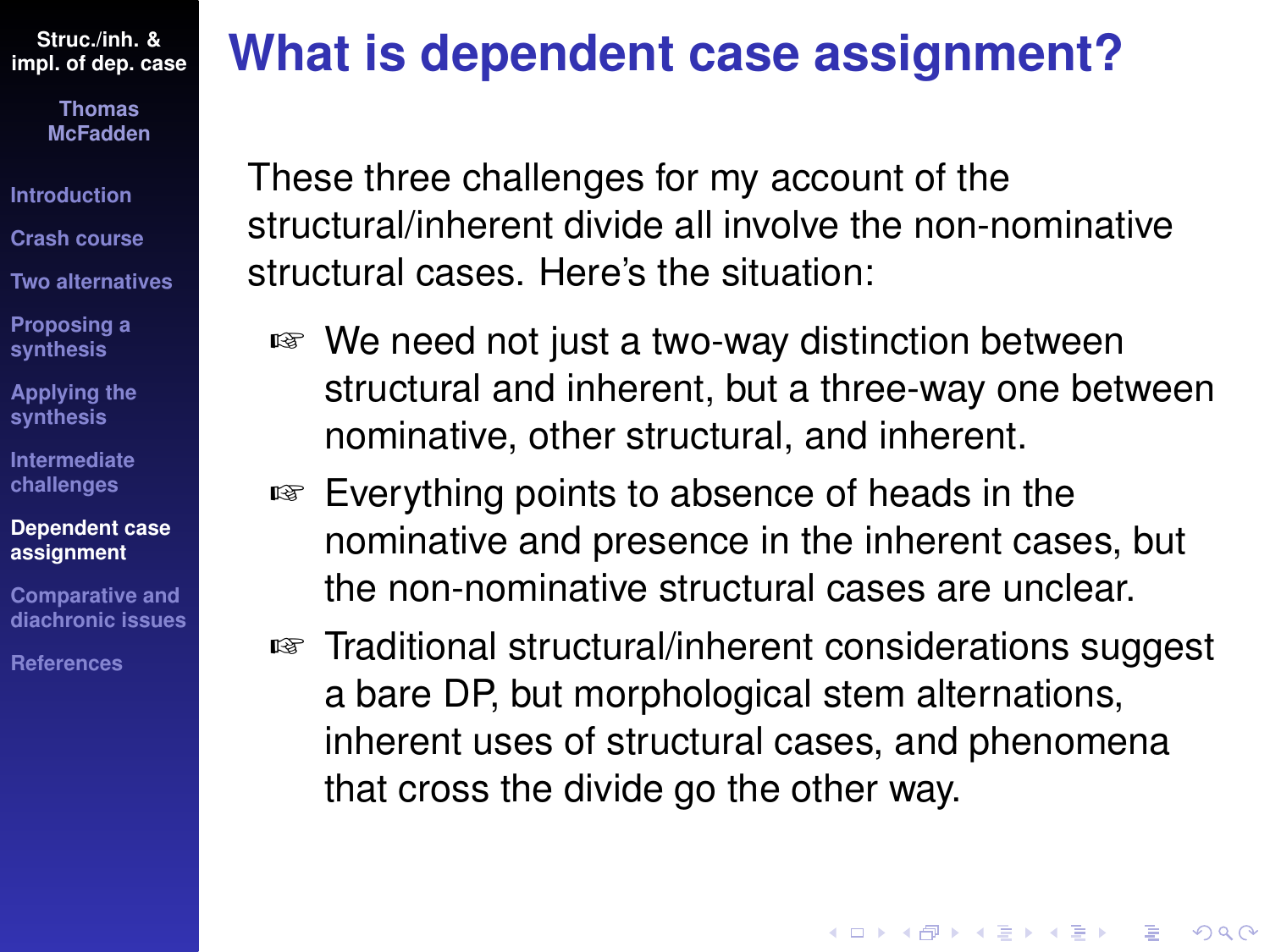#### **Thomas McFadden**

**[Introduction](#page-1-0)**

**[Crash course](#page-3-0)**

**[Two alternatives](#page-15-0)**

**[Proposing a](#page-33-0) synthesis**

**[Applying the](#page-44-0) synthesis**

**[Intermediate](#page-67-0) challenges**

**[Dependent case](#page-82-0) assignment**

**Comparative and [diachronic issues](#page-96-0)**

**[References](#page-108-0)**

Here's a question that will take us toward a solution:

**?** What actually happens when a dependent case is assigned to a DP?

A simple asumption would be the assignment or valuation of special case features on the D head.

**KOD CONTRACT A BOAR KOD A CO**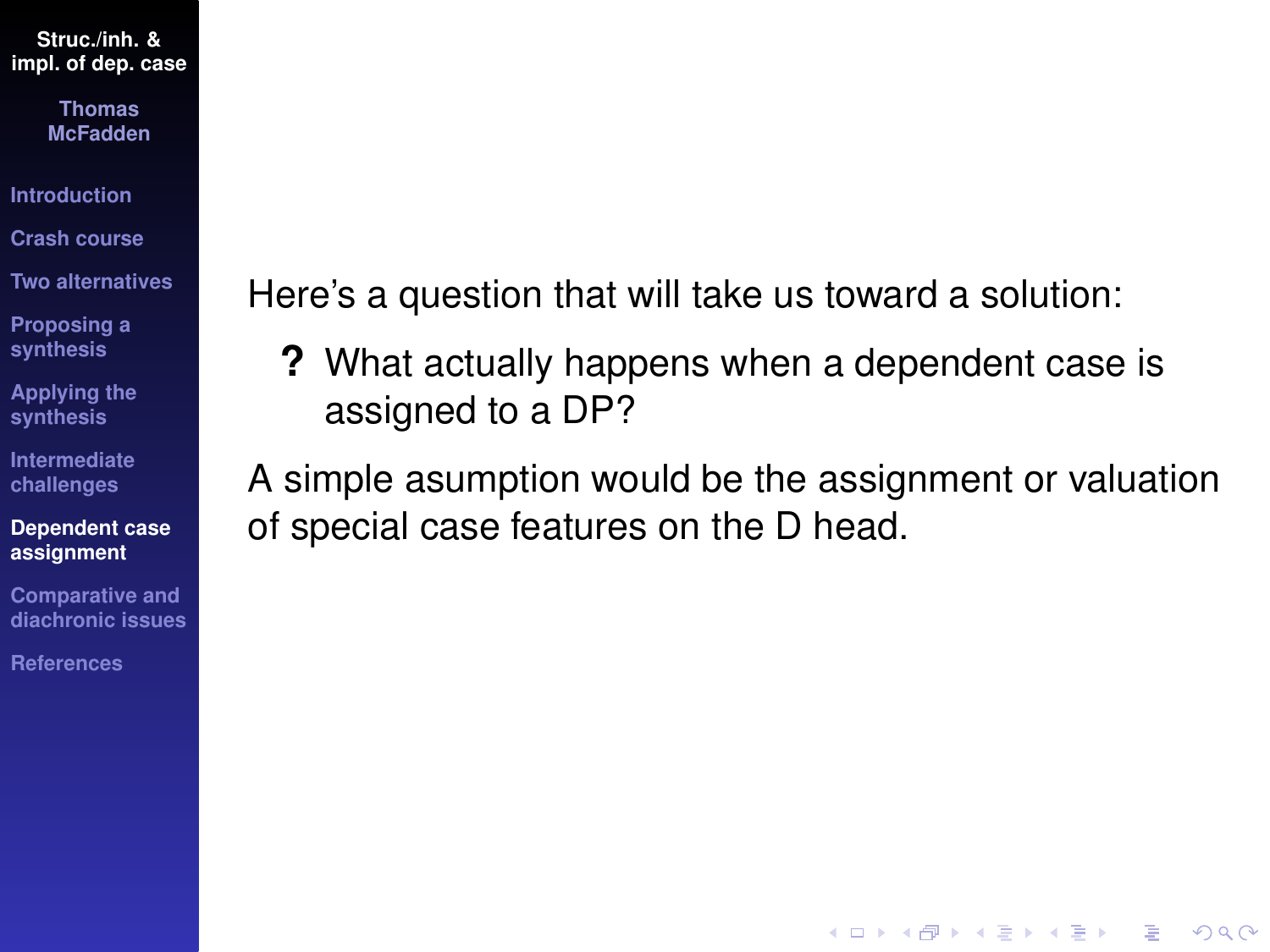> **Thomas McFadden**

**[Introduction](#page-1-0)**

**[Crash course](#page-3-0)**

**[Two alternatives](#page-15-0)**

**[Proposing a](#page-33-0) synthesis**

**[Applying the](#page-44-0) synthesis**

**[Intermediate](#page-67-0) challenges**

**[Dependent case](#page-82-0) assignment**

**Comparative and [diachronic issues](#page-96-0)**

**[References](#page-108-0)**

But that actually doesn't make so much sense.

- ☞ It would be difficult (impossible?) to implement dependent case via Agree, the normal operation for feature valuation.
- ☞ Dependent case creates a distinction between two DPs, not a copying/sharing of values.
- ☞ Also, the featural idea runs into problems discussed above for dealing gracefully with syncretism etc. that led to the KP proposal.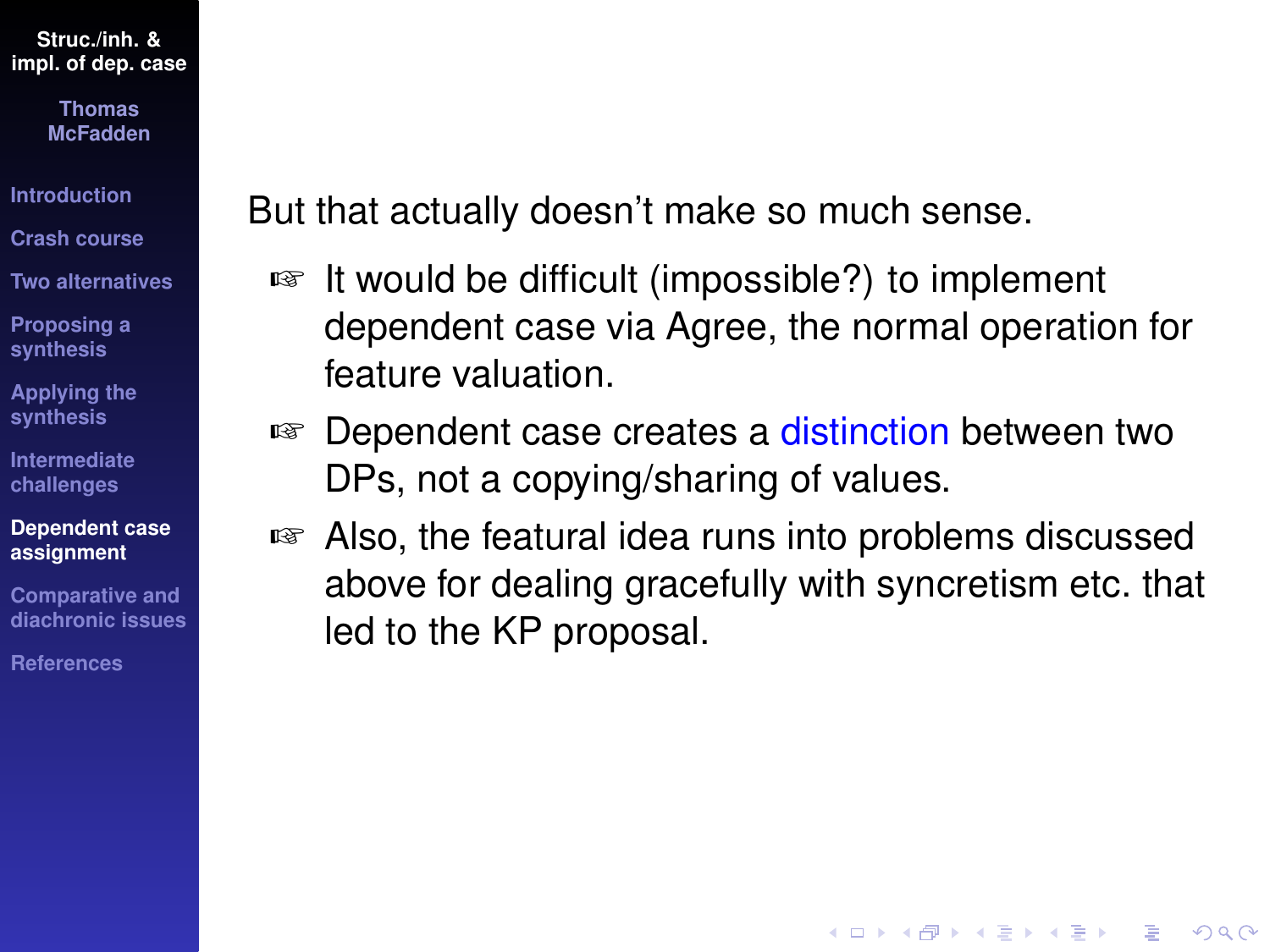$\zeta$ 

**Thomas McFadden**

**[Introduction](#page-1-0)**

**[Crash course](#page-3-0)**

**[Two alternatives](#page-15-0)**

**[Proposing a](#page-33-0) synthesis**

**[Applying the](#page-44-0) synthesis**

**[Intermediate](#page-67-0) challenges**

**[Dependent case](#page-82-0) assignment**

**Comparative and [diachronic issues](#page-96-0)**

**[References](#page-108-0)**

So what is the alternative to implementing dependent case in terms of features?

- Our way of thinking about syntax boils down to features, the bundles of features we call heads, hierarchical structures built out of those heads, and operations on all of them.
- $\blacksquare$  If we can't model something in terms of features or syntactic operations, we're left with additional heads.
- $\Rightarrow$  We're led to suppose that the dependent accusative, e.g., involves some amount of structure added on top of the bare DP of the nominative.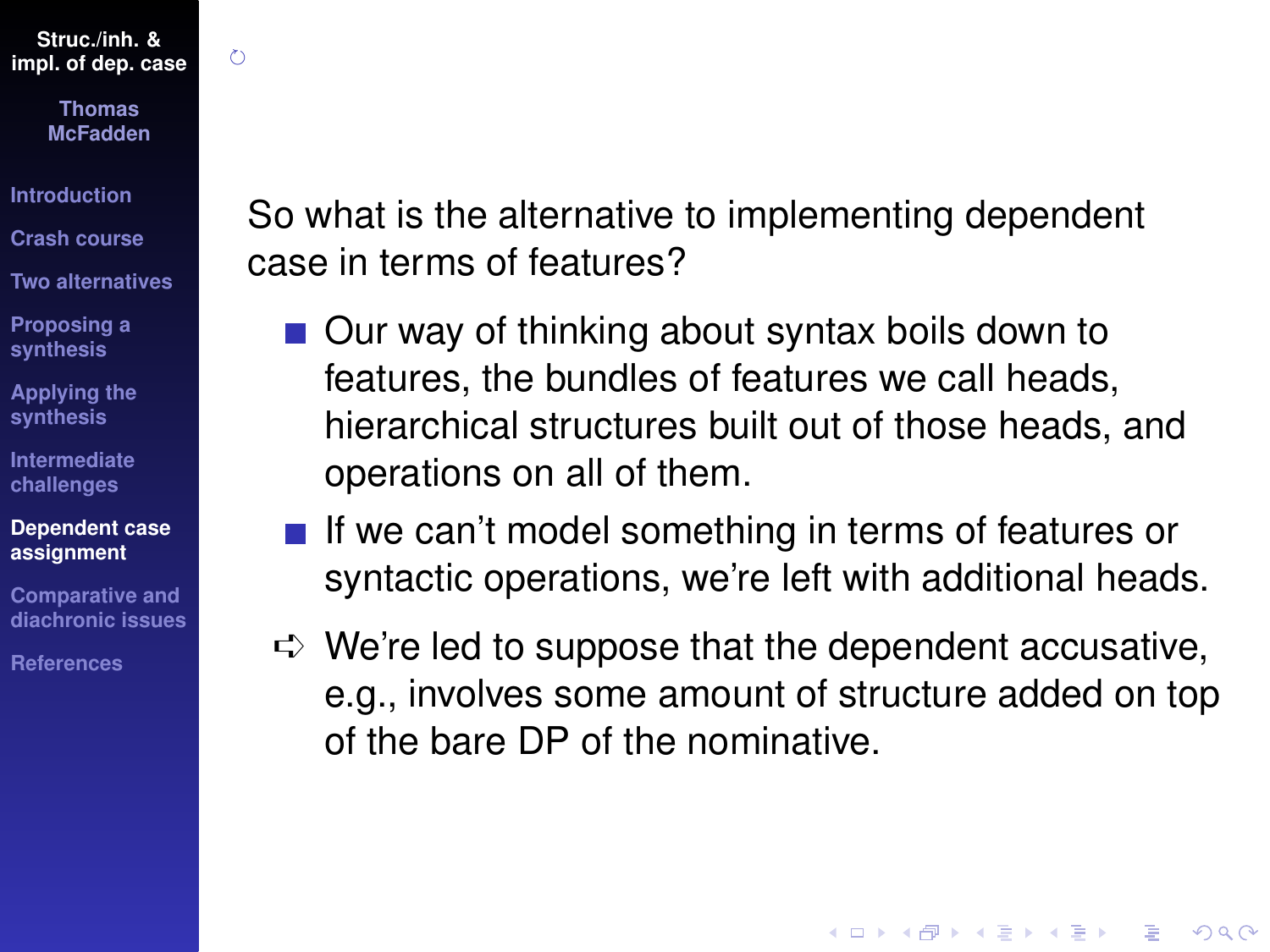> **Thomas McFadden**

**[Introduction](#page-1-0)**

**[Crash course](#page-3-0)**

**[Two alternatives](#page-15-0)**

**[Proposing a](#page-33-0) synthesis**

**[Applying the](#page-44-0) synthesis**

**[Intermediate](#page-67-0) challenges**

**[Dependent case](#page-82-0) assignment**

**Comparative and [diachronic issues](#page-96-0)**

**[References](#page-108-0)**

- **?** How do we maintain our account of the structural/inherent facts under this scenario?
- **?** If structural accusative involves a head above DP, how is it different from an inherent case?

Again, we need a three-way distinction:

- **1** The nominative
- **2** Other structural cases beyond the nominative

**KORKARYKERKE PORCH** 

**3** Inherent cases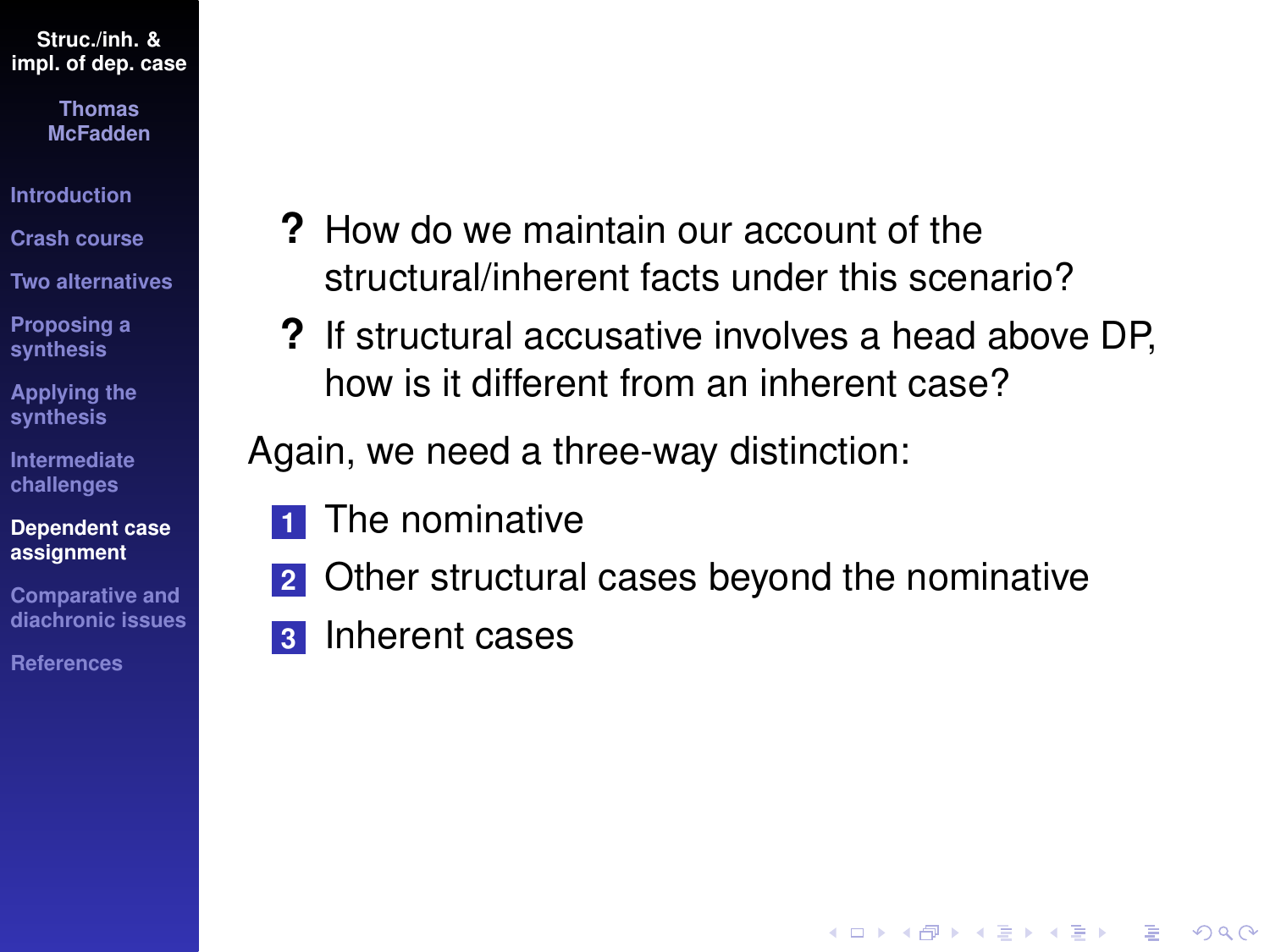> **Thomas McFadden**

**[Introduction](#page-1-0)**

**[Crash course](#page-3-0)**

**[Two alternatives](#page-15-0)**

**[Proposing a](#page-33-0) synthesis**

**[Applying the](#page-44-0) synthesis**

**[Intermediate](#page-67-0) challenges**

**[Dependent case](#page-82-0) assignment**

**Comparative and [diachronic issues](#page-96-0)**

**[References](#page-108-0)**

And this is where the synthesis of KP with CisM comes in:

<span id="page-87-0"></span>(36) An implementation of dependent case

The assignment of a dependent case literally amounts to the addition of KP structure, on top of what was a simple DP, but late in the derivation.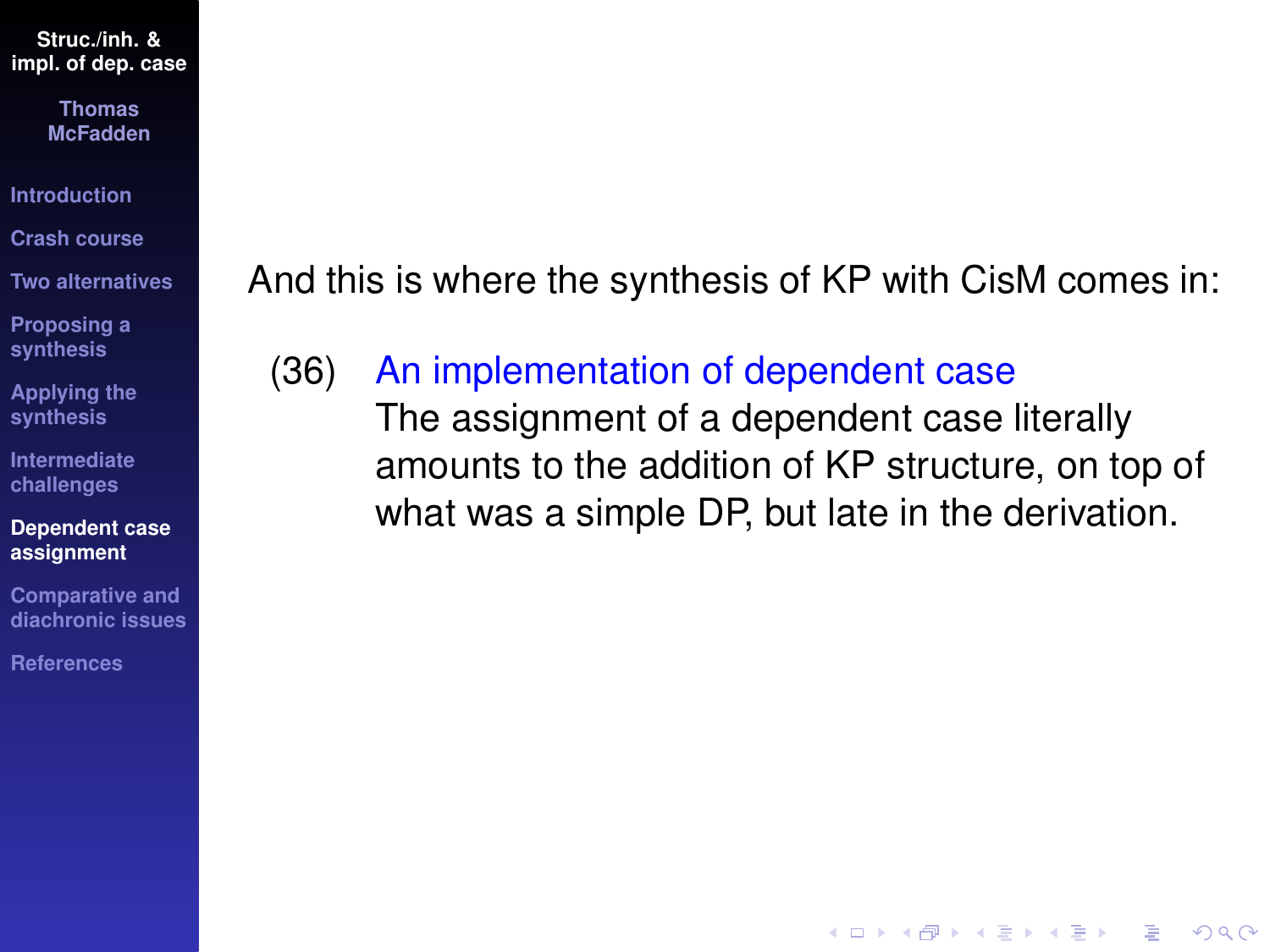**Thomas McFadden**

**[Introduction](#page-1-0)**

**[Crash course](#page-3-0)**

**[Two alternatives](#page-15-0)**

**[Proposing a](#page-33-0) synthesis**

**[Applying the](#page-44-0) synthesis**

**[Intermediate](#page-67-0) challenges**

#### **[Dependent case](#page-82-0) assignment**

**Comparative and [diachronic issues](#page-96-0)**

**[References](#page-108-0)**

Here's how that gets us our three-way distinction:

|                      |     | Nom DepAcc InhAcc |        |
|----------------------|-----|-------------------|--------|
| 1st Merge            | DP. | DP.               | [A DP] |
| <b>Post-Spellout</b> | DP. | [A DP]            | [A DP] |

- **1** The nominative is what you get when a nominal enters the derivation as a DP and remains that way all the way to the end.
- **2** The other structural cases are what you get when a nominal enters the derivation as a DP but gets additional structure added on top due to the application of dependent case rules at Spellout.
- **3** Inherent case, including inherent accusative, is what you get when a nominal is first-merged in the larger structure with structure on top of the DP.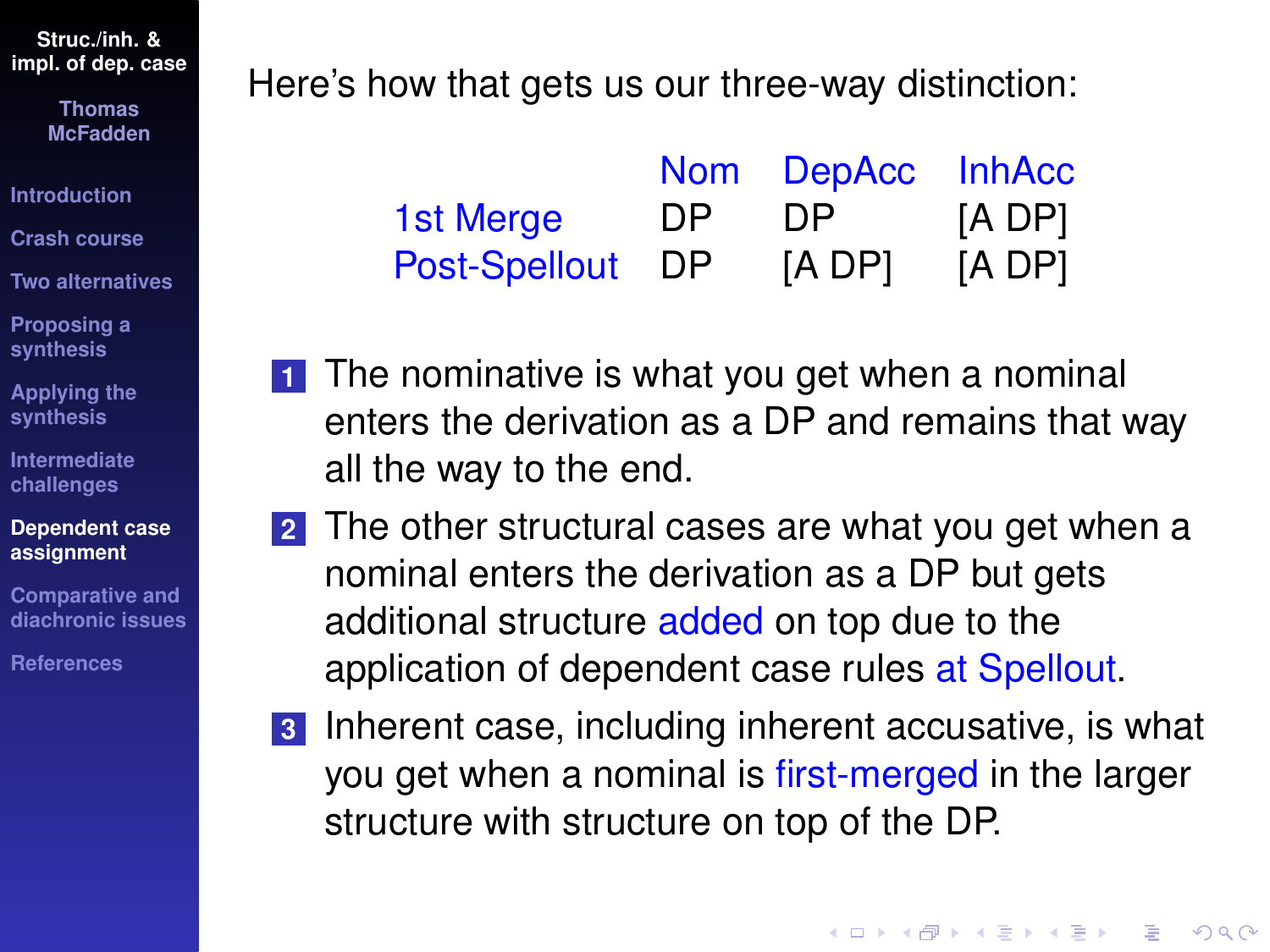$\zeta$ 

**Thomas McFadden**

**[Introduction](#page-1-0)**

**[Crash course](#page-3-0)**

**[Two alternatives](#page-15-0)**

**[Proposing a](#page-33-0) synthesis**

**[Applying the](#page-44-0) synthesis**

**[Intermediate](#page-67-0) challenges**

**[Dependent case](#page-82-0) assignment**

**Comparative and [diachronic issues](#page-96-0)**

**[References](#page-108-0)**

Let's walk through how this gives us what we want. First the easy cases:

- $\blacksquare$  The inherent cases involve structure throughout the syntactic derivation that can be selected for by specific verbs, carry non-trivial semantics, derive structured syncretism etc.
- $\blacksquare$  The nominative lacks all such structure hence being unselectable and having no special semantics.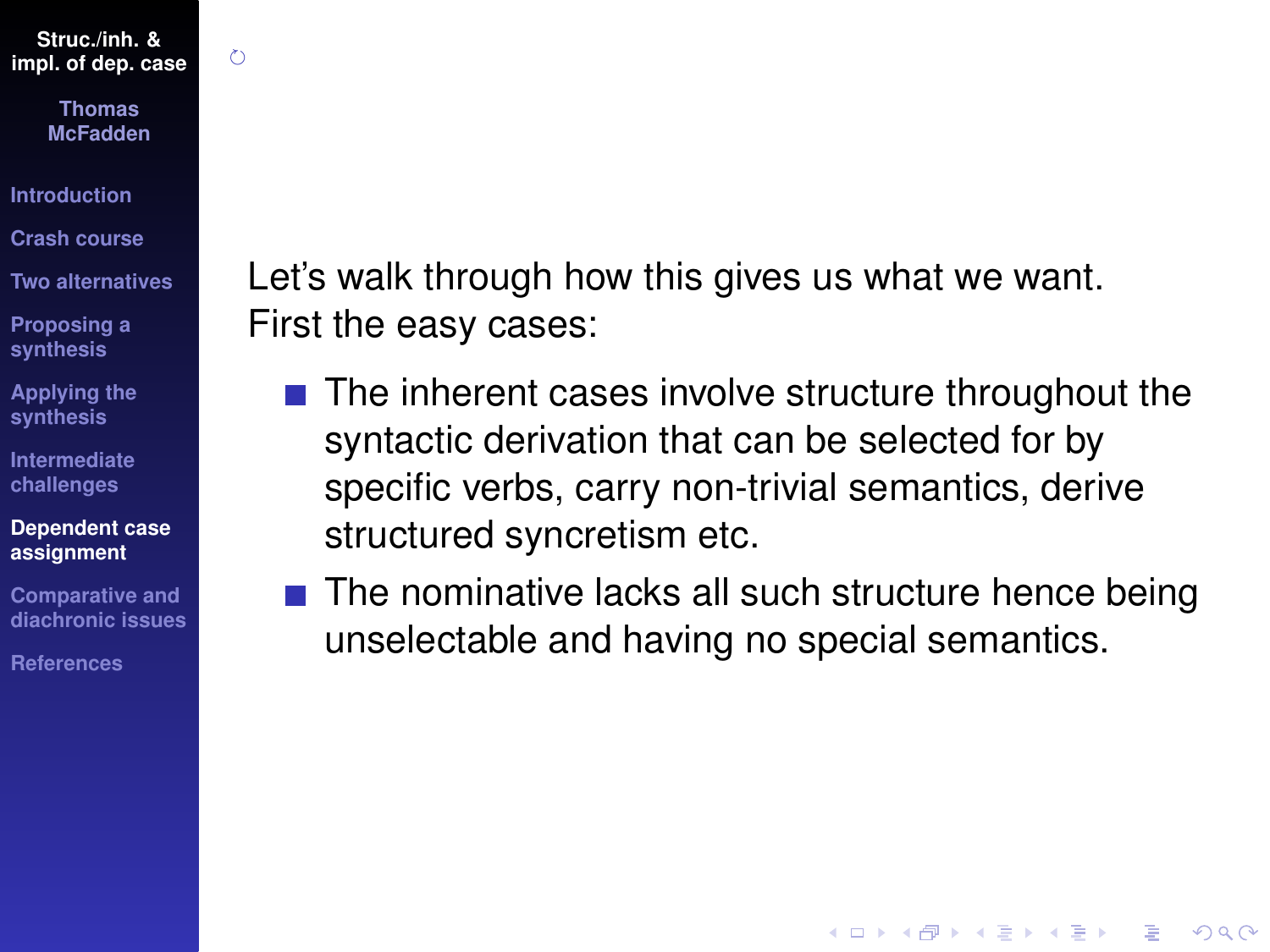O

**Thomas McFadden**

**[Introduction](#page-1-0)**

**[Crash course](#page-3-0)**

**[Two alternatives](#page-15-0)**

**[Proposing a](#page-33-0) synthesis**

**[Applying the](#page-44-0) synthesis**

**[Intermediate](#page-67-0) challenges**

**[Dependent case](#page-82-0) assignment**

**Comparative and [diachronic issues](#page-96-0)**

**[References](#page-108-0)**

Now the more interesting other structural cases:

- $\blacksquare$  They start out as DPs just like the nominative, hence ☞ cannot be selected for
	- ☞ reach Spellout and then LF sill as DPs, so no interesting semantics
- But on the way to the PF branch they get additional structure added, so
	- ☞ behave morpho-phonologically more like the inherent cases
	- ☞ and can even be morphologically identical to them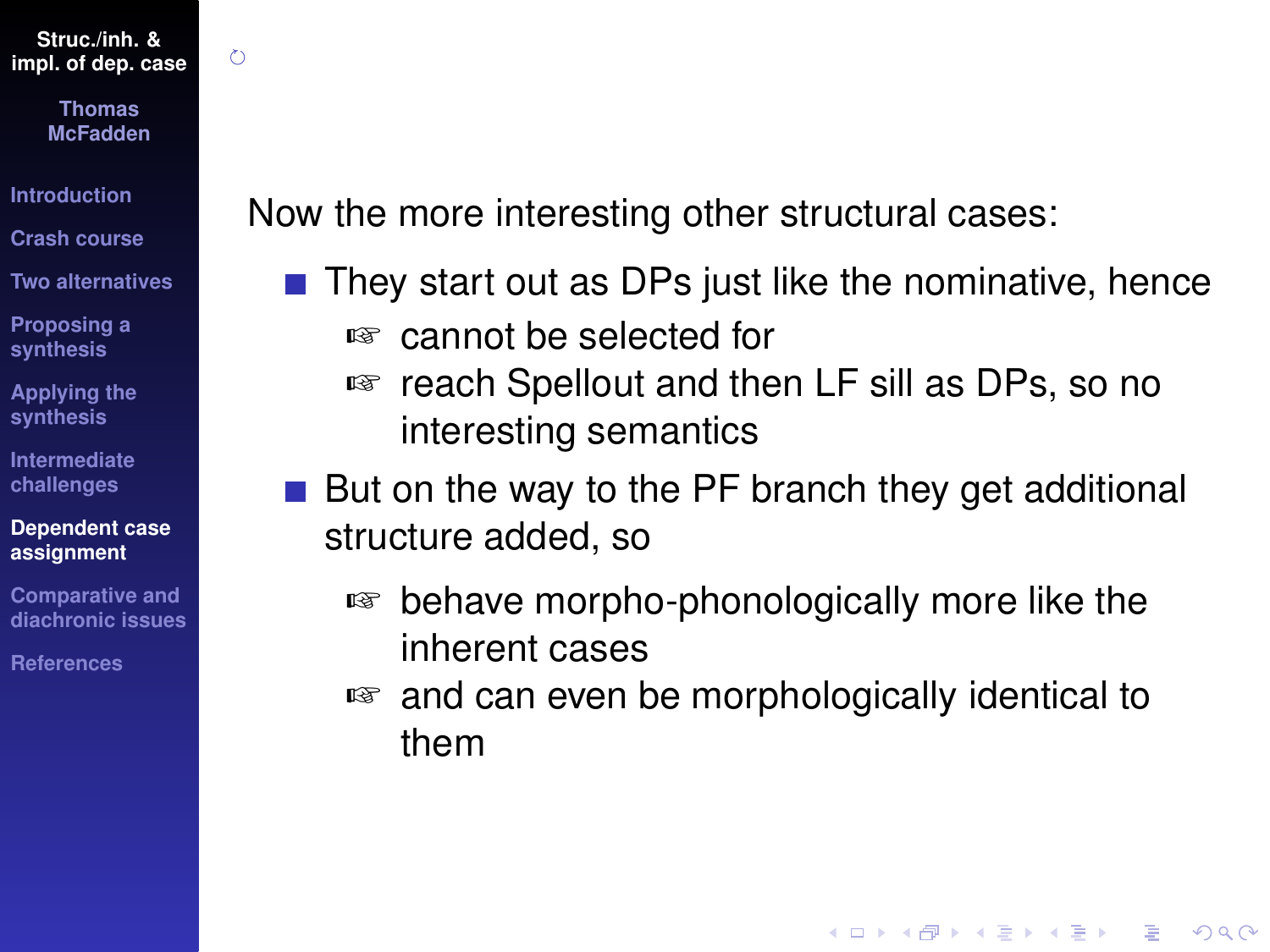> **Thomas McFadden**

**[Introduction](#page-1-0)**

**[Crash course](#page-3-0)**

**[Two alternatives](#page-15-0)**

**[Proposing a](#page-33-0) synthesis**

**[Applying the](#page-44-0) synthesis**

**[Intermediate](#page-67-0) challenges**

**[Dependent case](#page-82-0) assignment**

**Comparative and [diachronic issues](#page-96-0)**

**[References](#page-108-0)**

The implementation of dependent case in [\(36\)](#page-87-0) raises an important constellation of issues:

☞ It adds structure at a weird time in a weird place and in a weird way.

More specifically:

- Adding material after Spellout violates Inclusiveness.
- Adding new syntactic heads onto phrases that have already been Merged into the larger structure violates the Extension Condition and Cyclicity.
- $\blacksquare$  And we still need a way to actually implement dependent case assignment using operations that fit with the rest of the theory.

**KORK ERKER ADAM ADA**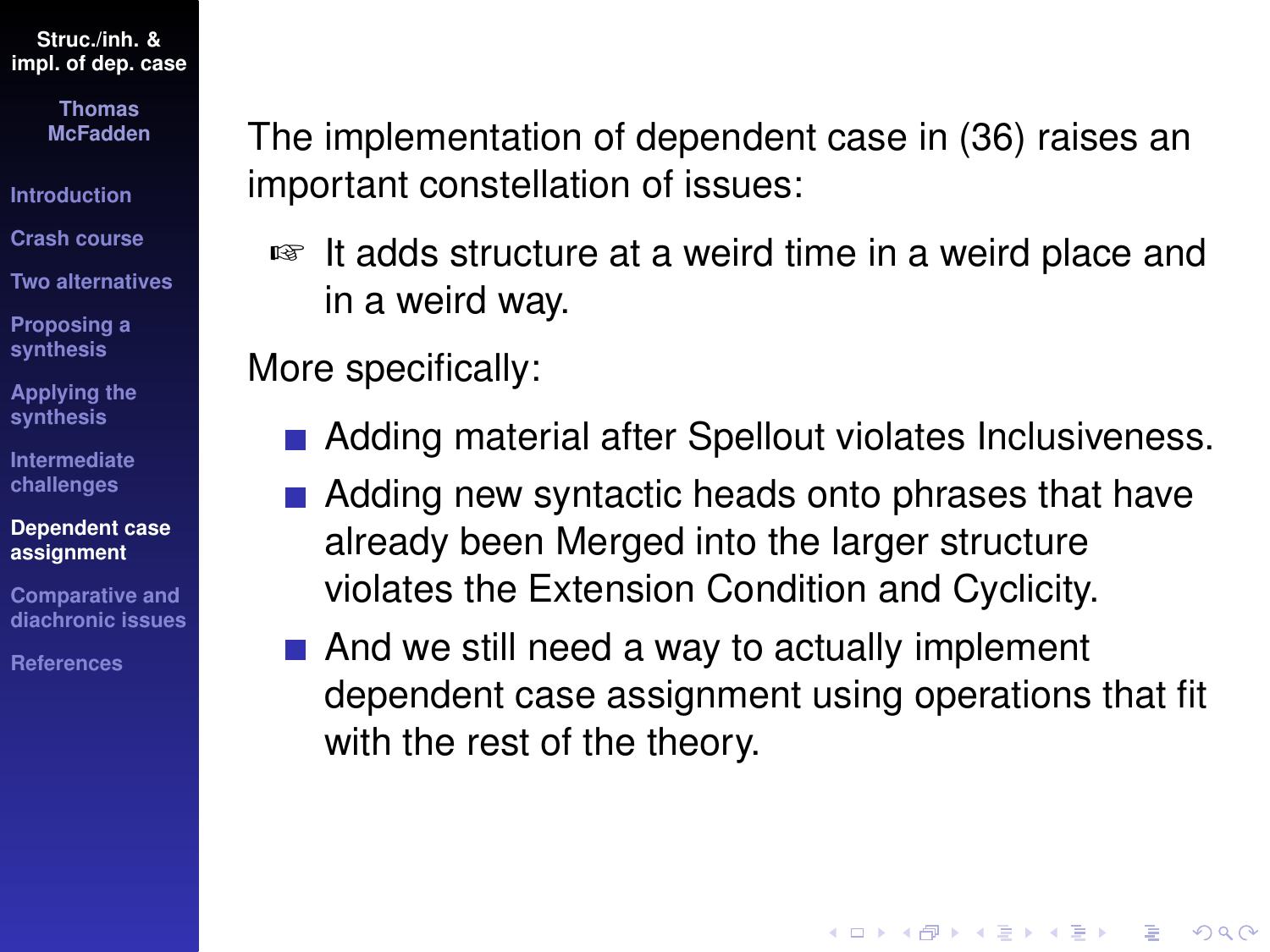$\zeta$ 

**Thomas McFadden**

**[Introduction](#page-1-0)**

**[Crash course](#page-3-0)**

**[Two alternatives](#page-15-0)**

**[Proposing a](#page-33-0) synthesis**

**[Applying the](#page-44-0) synthesis**

**[Intermediate](#page-67-0) challenges**

**[Dependent case](#page-82-0) assignment**

**Comparative and [diachronic issues](#page-96-0)**

**[References](#page-108-0)**

I don't have answers, but I do have suggestions:

- ☞ Inclusiveness isn't really a concern if dependent case is a matter for the morphology:
	- $\blacksquare$  Inclusiveness applies to the narrow syntax, not the post-Spellout PF branch (see: every realizational approach to morphology).
- ☞ Similar logic can plausibly be applied to the Extension Condition/Cyclicity.
	- $\blacksquare$  E.g. [Levin \(2015\)](#page-110-1) specifically proposes that KPs can be inserted above DPs in the post-syntactic component for independent reasons and similarly argues that this obviates problems with Extension and cyclicity.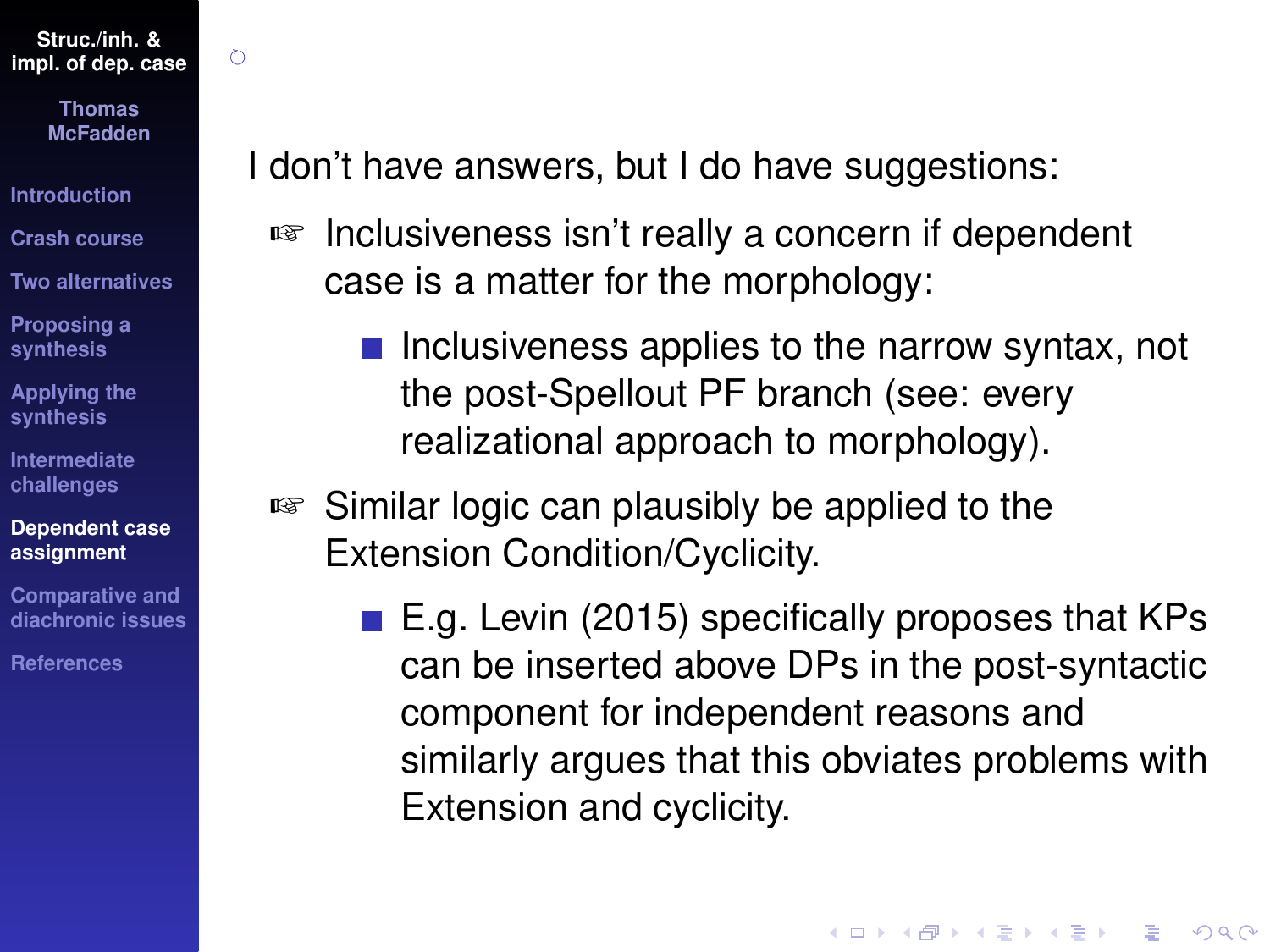> **Thomas McFadden**

**[Introduction](#page-1-0)**

**[Crash course](#page-3-0)**

**[Two alternatives](#page-15-0)**

**[Proposing a](#page-33-0) synthesis**

**[Applying the](#page-44-0) synthesis**

**[Intermediate](#page-67-0) challenges**

#### **[Dependent case](#page-82-0) assignment**

**Comparative and [diachronic issues](#page-96-0)**

**[References](#page-108-0)**

Finally, if the case structures involved are KP sequences, there's a plausible independent mechanism for managing the addition of structure.

- Making a dependent accusative out of an unmarked nominative amounts to adding the next head in the nominal extended projection.
- So let's say that the KP addition of structural case is handled by the mechanism that implements extended projection.

**KORKARYKERKE PORCH**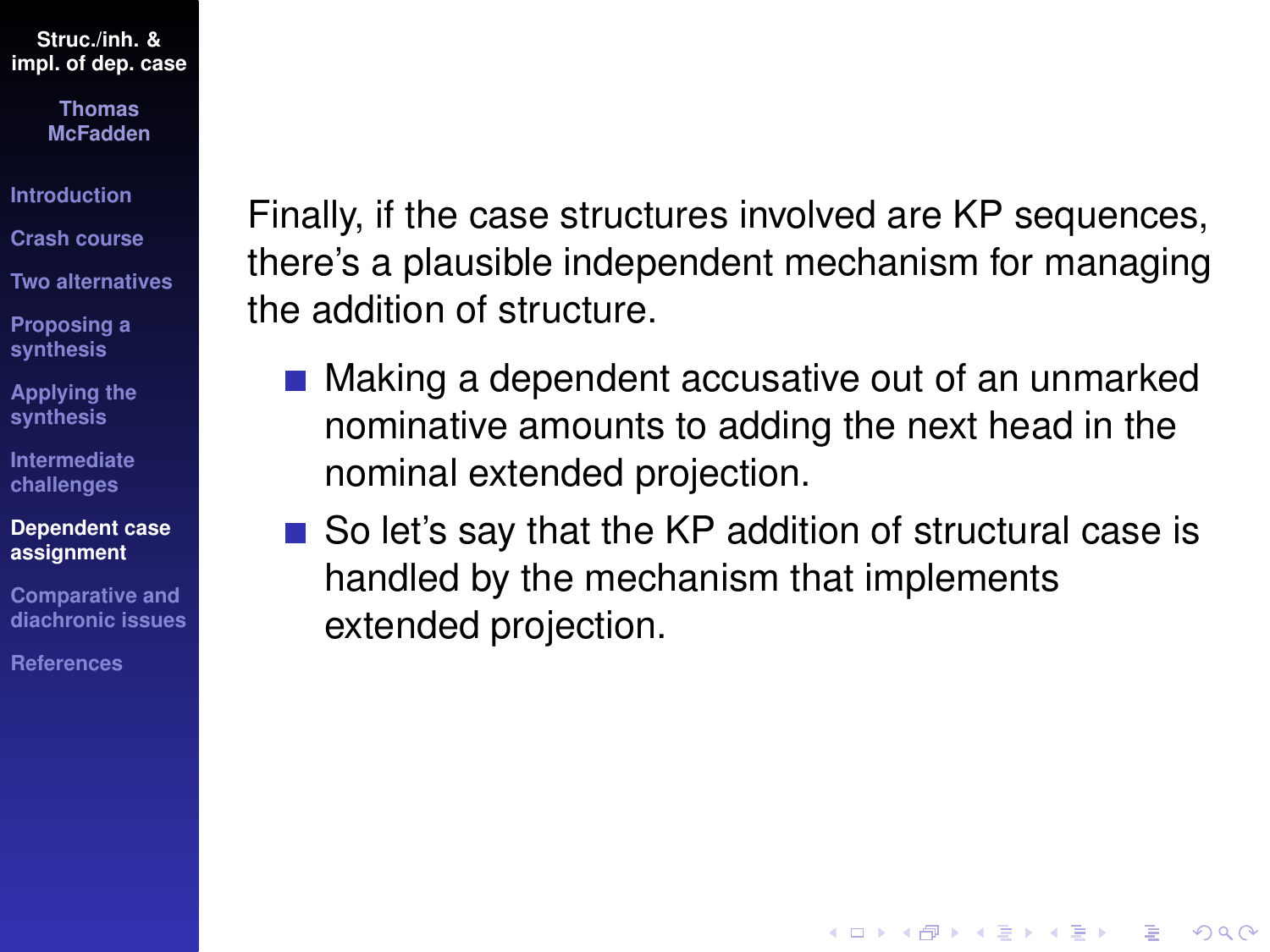> **Thomas McFadden**

**[Introduction](#page-1-0)**

**[Crash course](#page-3-0)**

**[Two alternatives](#page-15-0)**

**[Proposing a](#page-33-0) synthesis**

**[Applying the](#page-44-0) synthesis**

**[Intermediate](#page-67-0) challenges**

**[Dependent case](#page-82-0) assignment**

**Comparative and [diachronic issues](#page-96-0)**

**[References](#page-108-0)**

Whatever this amounts to, something beyond simply Merge and Agree seems to be required (see [Adger,](#page-108-1) [2013,](#page-108-1) for discussion).

- Crucially, using it for structural case heavily restricts things.
- $\blacksquare$  E.g. it means you can't add arbitrary structure anywhere you want at Spellout, but can only extend projections already present in the structure.

**KOD CONTRACT A BOAR KOD A CO**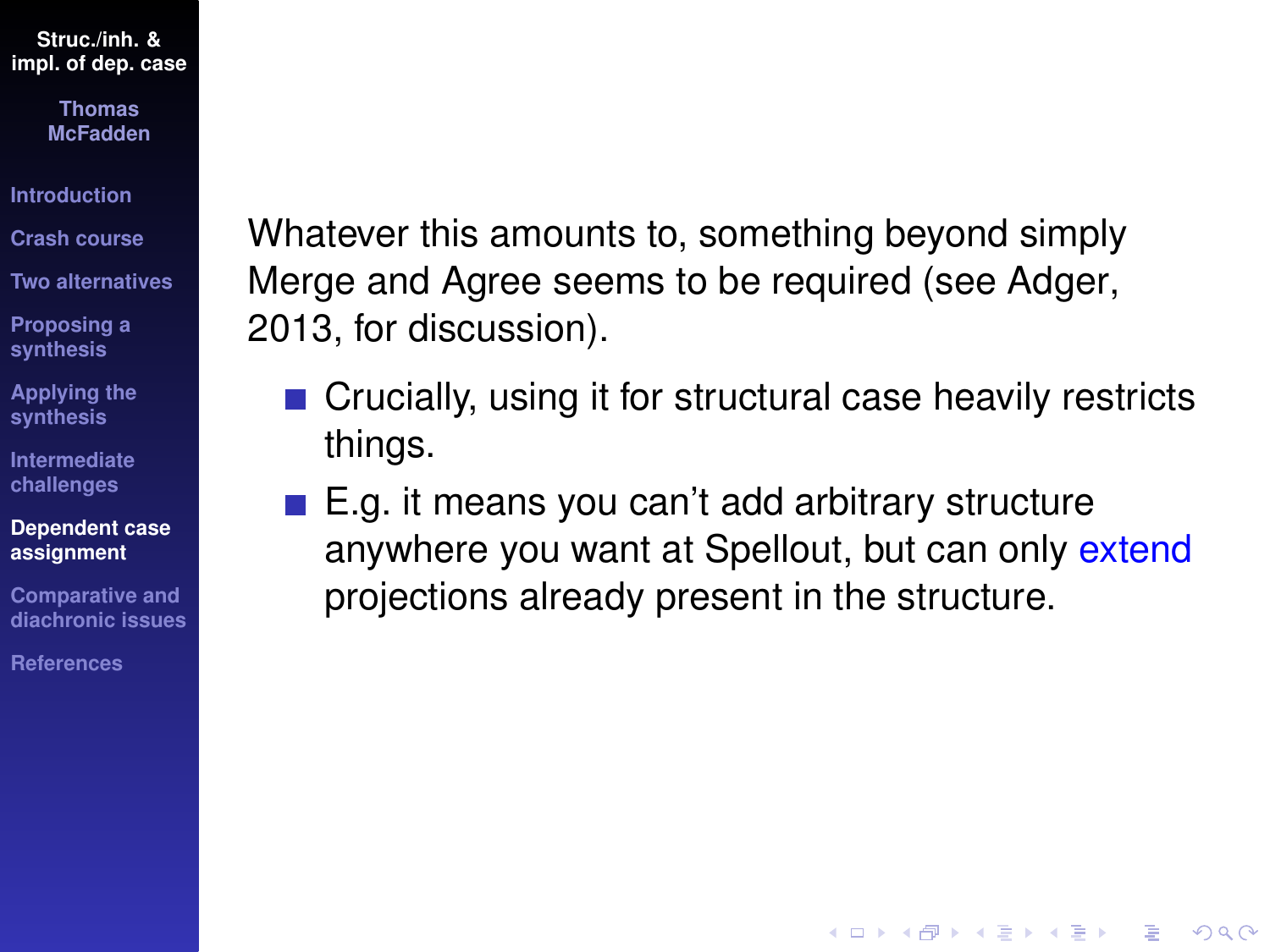> **Thomas McFadden**

**[Introduction](#page-1-0)**

**[Crash course](#page-3-0)**

**[Two alternatives](#page-15-0)**

**[Proposing a](#page-33-0) synthesis**

**[Applying the](#page-44-0) synthesis**

**[Intermediate](#page-67-0) challenges**

**[Dependent case](#page-82-0) assignment**

**Comparative and [diachronic issues](#page-96-0)**

**[References](#page-108-0)**

Even finallier, a quick aside relating to the structural conditions for the triggering of dependent case:

- Ongoing Edinburgh-Göttingen-ZAS project (LASER) with Kenyon Branan, Elise Newman, Sandhya Sundaresan, Rob Truswell and Hedde Zeijlstra on selective opacity, argument-adjunct distinctions etc.
- $\blacksquare$  Exploring a theory of locality based on paths defined by selection and extended projection
- [Branan \(2021\)](#page-109-1) argues that path-based locality can explain why, in some languages, adjuncts can get dependent case, but don't count as competitors for dependent case on other DPs.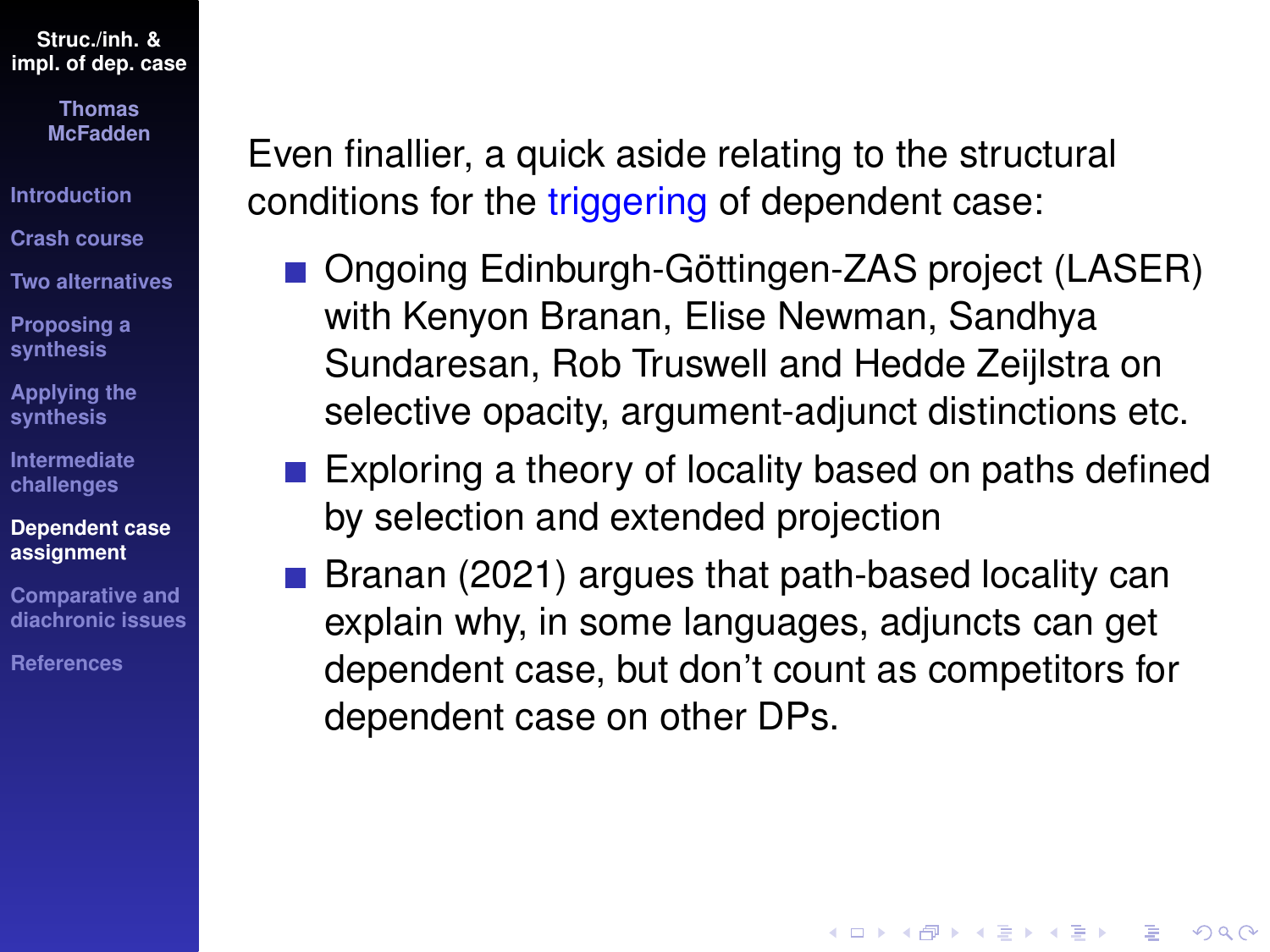> **Thomas McFadden**

**[Introduction](#page-1-0)**

**[Crash course](#page-3-0)**

**[Two alternatives](#page-15-0)**

**[Proposing a](#page-33-0) synthesis**

**[Applying the](#page-44-0) synthesis**

**[Intermediate](#page-67-0) challenges**

**[Dependent case](#page-82-0) assignment**

#### **Comparative and [diachronic issues](#page-96-0)**

**Inherent case, PPs and [morphological variation](#page-97-0) [Intermediate inherent](#page-99-0) cases [The grammaticalization of](#page-106-0)**

**case marking**

**[References](#page-108-0)**

# <span id="page-96-0"></span>**Some comparative and diachronic issues**

The approach developed here offers a productive basis to address some comparative and diachronic questions about case.

**KOD CONTRACT A BOAR KOD A CO**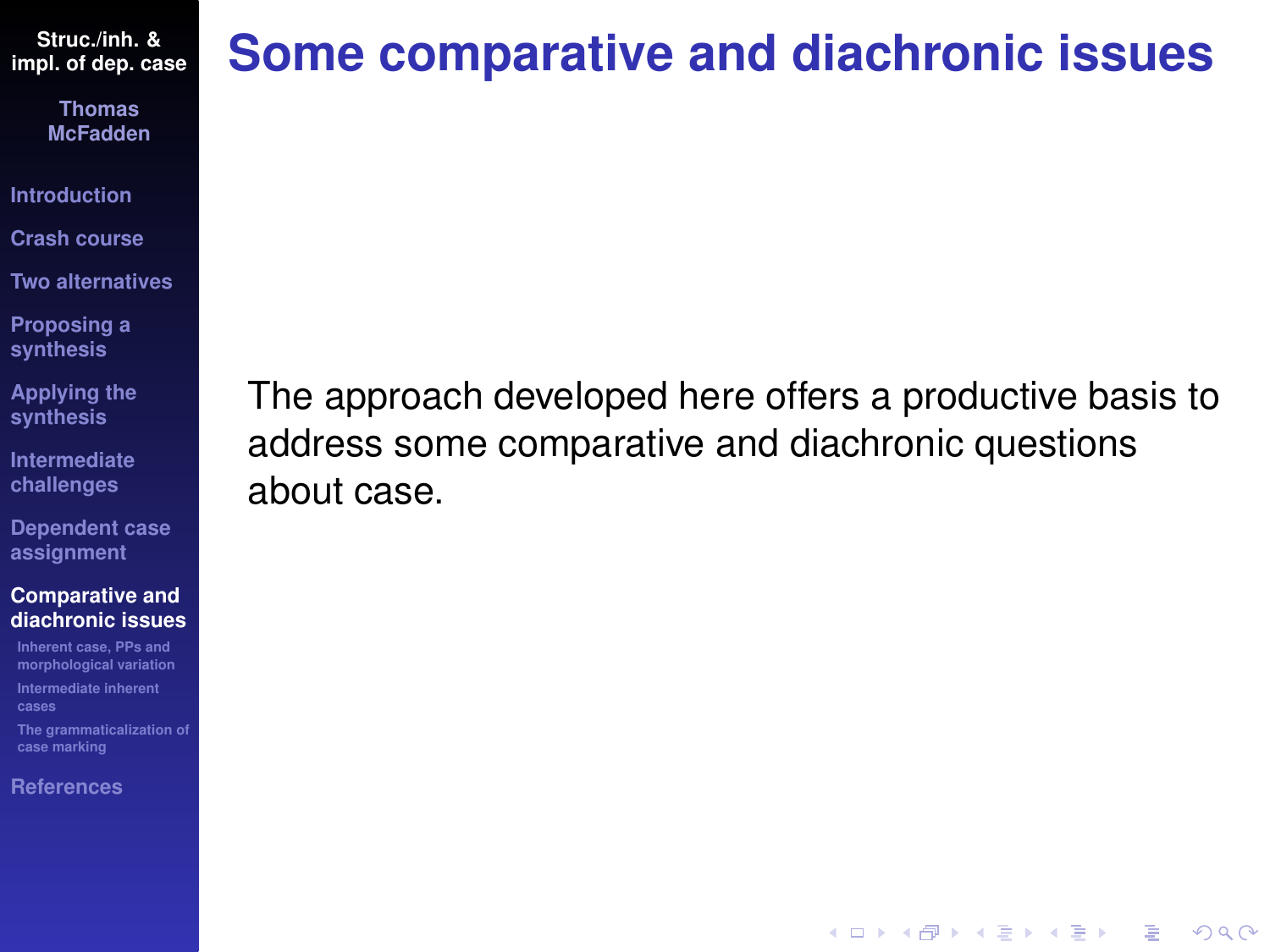> **Thomas McFadden**

**[Introduction](#page-1-0)**

**[Crash course](#page-3-0)**

**[Two alternatives](#page-15-0)**

**[Proposing a](#page-33-0) synthesis**

**[Applying the](#page-44-0) synthesis**

**[Intermediate](#page-67-0) challenges**

**[Dependent case](#page-82-0) assignment**

**Comparative and [diachronic issues](#page-96-0)**

**Inherent case, PPs and [morphological variation](#page-97-0)**

**[Intermediate inherent](#page-99-0) cases**

**[The grammaticalization of](#page-106-0) case marking**

**[References](#page-108-0)**

### <span id="page-97-0"></span>Inherent case, PPs and morphological variation

Syntactically speaking, the KP structures attributed to the inherent cases are essentially analogous to PPs.

- So the difference between adpositions and case markers is a (language-specific) matter of how syntactic structures are mapped onto morphophonology [\(McFadden, 2004;](#page-111-0) [Asbury, 2008;](#page-108-2) [Caha, 2009,](#page-109-0) etc.).
- $\blacksquare$  Much of the syntax underlying inherent case can thus be universal, across languages with and without rich case-marking systems.
- Since the structural cases exist only on the PF branch, however, they will be subject to greater variation, and languages may lack them entirely.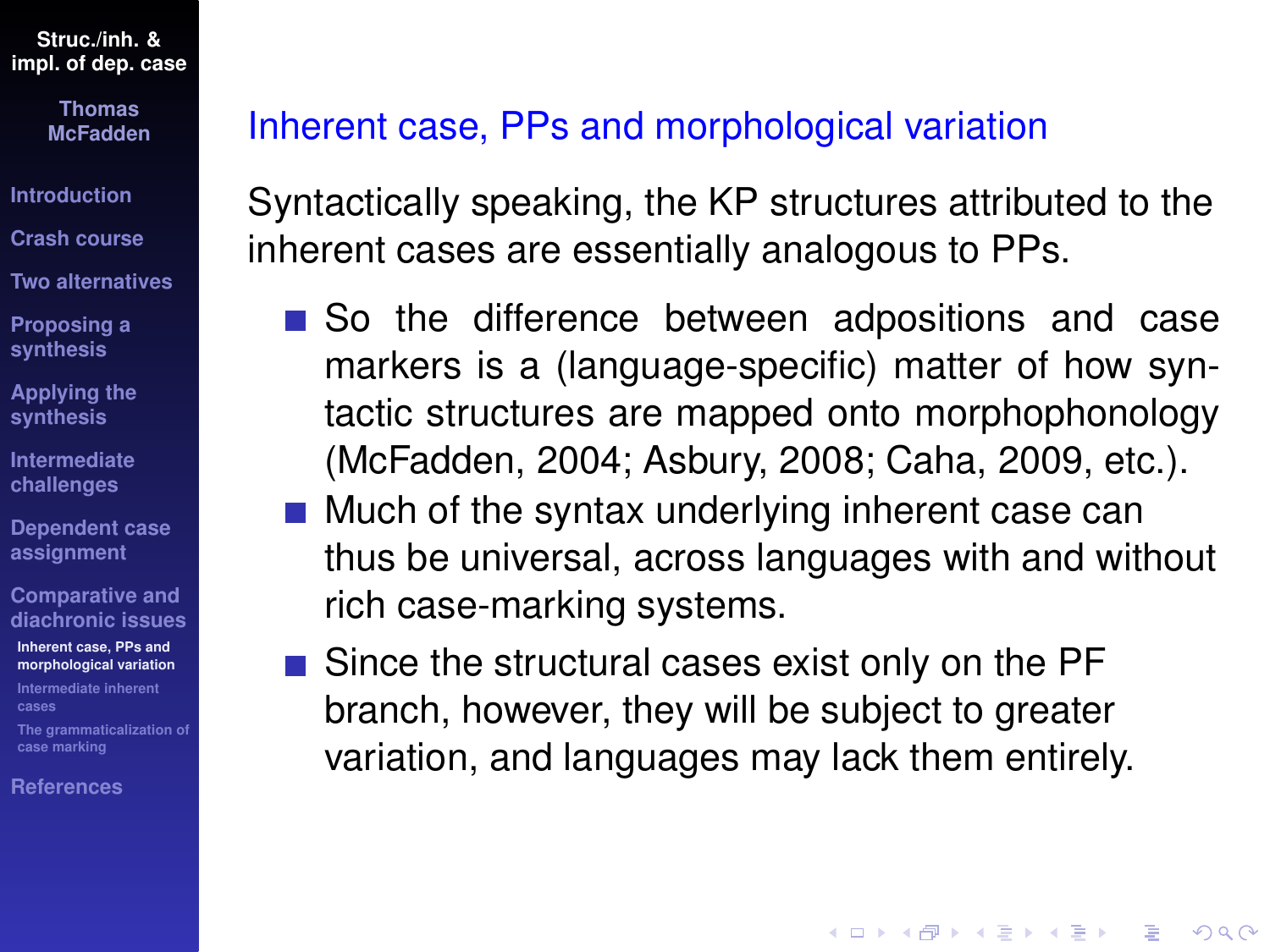> **Thomas McFadden**

**[Introduction](#page-1-0)**

**[Crash course](#page-3-0)**

**[Two alternatives](#page-15-0)**

**[Proposing a](#page-33-0) synthesis**

**[Applying the](#page-44-0) synthesis**

**[Intermediate](#page-67-0) challenges**

**[Dependent case](#page-82-0) assignment**

**Comparative and [diachronic issues](#page-96-0)**

**Inherent case, PPs and [morphological variation](#page-97-0)**

**[Intermediate inherent](#page-99-0) cases**

**[The grammaticalization of](#page-106-0) case marking**

**[References](#page-108-0)**

This also accords with common observations about the loss of morphological case:

- ☞ Oblique and inherent case marking are often replaced by PPs, while structural case marking is reduced or disappears entirely [\(Blake, 2001\)](#page-109-2).
	- $\blacksquare$  If inherent case involves actual syntactic content, there will be syntactic and semantic evidence for it in the PLD, even if, say, sound changes obscure its morphological realization.
	- So new generations of speakers will continue to acquire the structure even as 'case morphology' is lost, and find new means to expone it.
	- $\blacksquare$  Since structural case is purely morphological, if its realization is lost, it just disappears from the PLD.
	- So new generations of speakers will simply fail to acquire it, and it will be lost with no dire effects.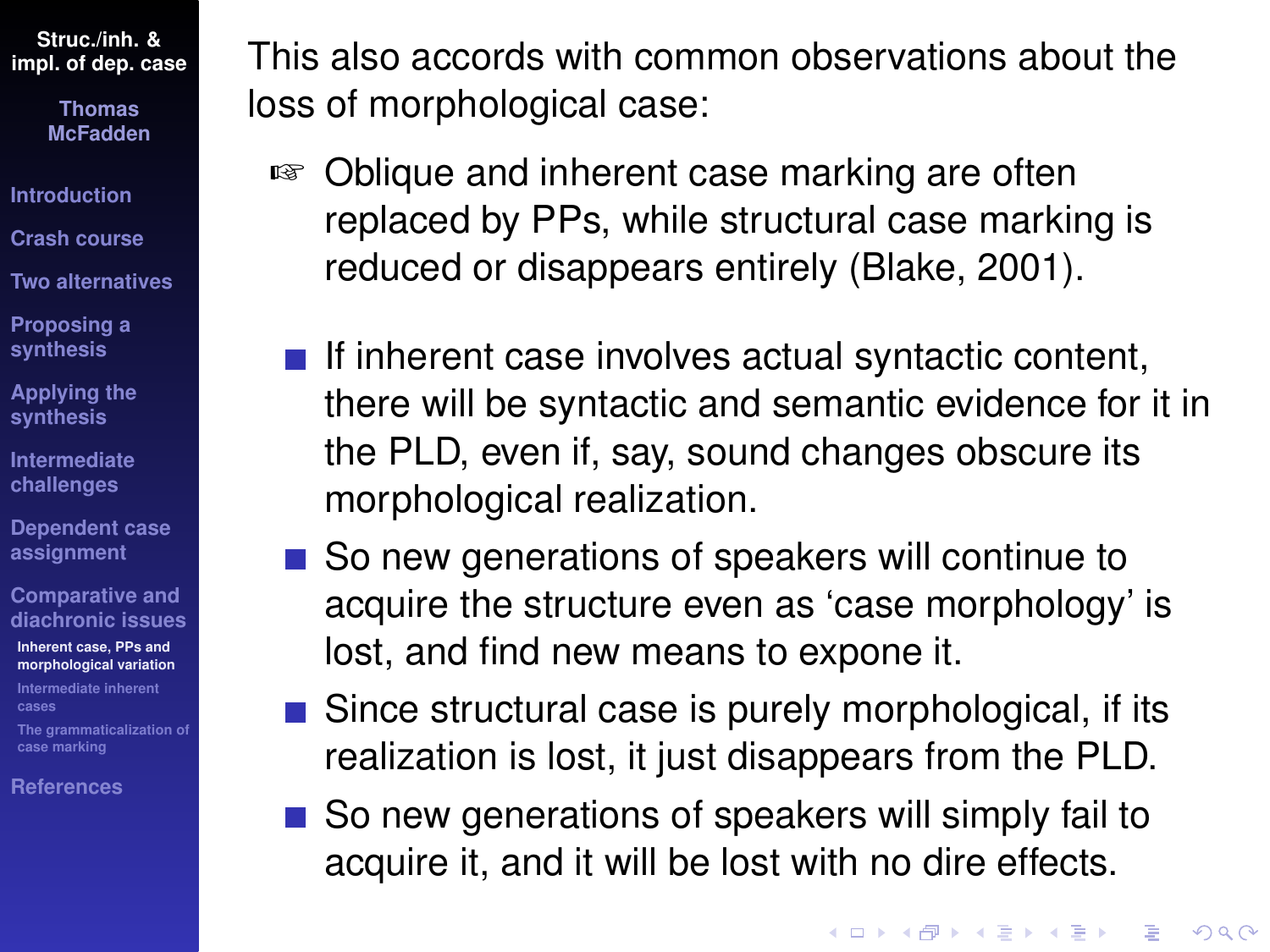> **Thomas McFadden**

**[Introduction](#page-1-0)**

**[Crash course](#page-3-0)**

**[Two alternatives](#page-15-0)**

**[Proposing a](#page-33-0) synthesis**

**[Applying the](#page-44-0) synthesis**

**[Intermediate](#page-67-0) challenges**

**[Dependent case](#page-82-0) assignment**

**Comparative and [diachronic issues](#page-96-0)**

**Inherent case, PPs and [morphological variation](#page-97-0)**

**[Intermediate inherent](#page-99-0) cases**

**[The grammaticalization of](#page-106-0) case marking**

**[References](#page-108-0)**

### <span id="page-99-0"></span>Intermediate inherent cases

The approach for cases that are intermediate between the structural and inherent ideals can also accommodate patterns like those analyzed by [Anagnostopoulou and](#page-108-3) [Sevdali \(2015\)](#page-108-3) in Ancient Greek (AG).

- AG dative and genitive on verbal arguments look in some ways like typical inherent/quirky cases, e.g. in their clear sensitivity to thematic and lexical factors.
- $\blacksquare$  However, many of them can become nominative under passivization, a classic hallmark of structural cases.

**KORK ERKER ADAM ADA**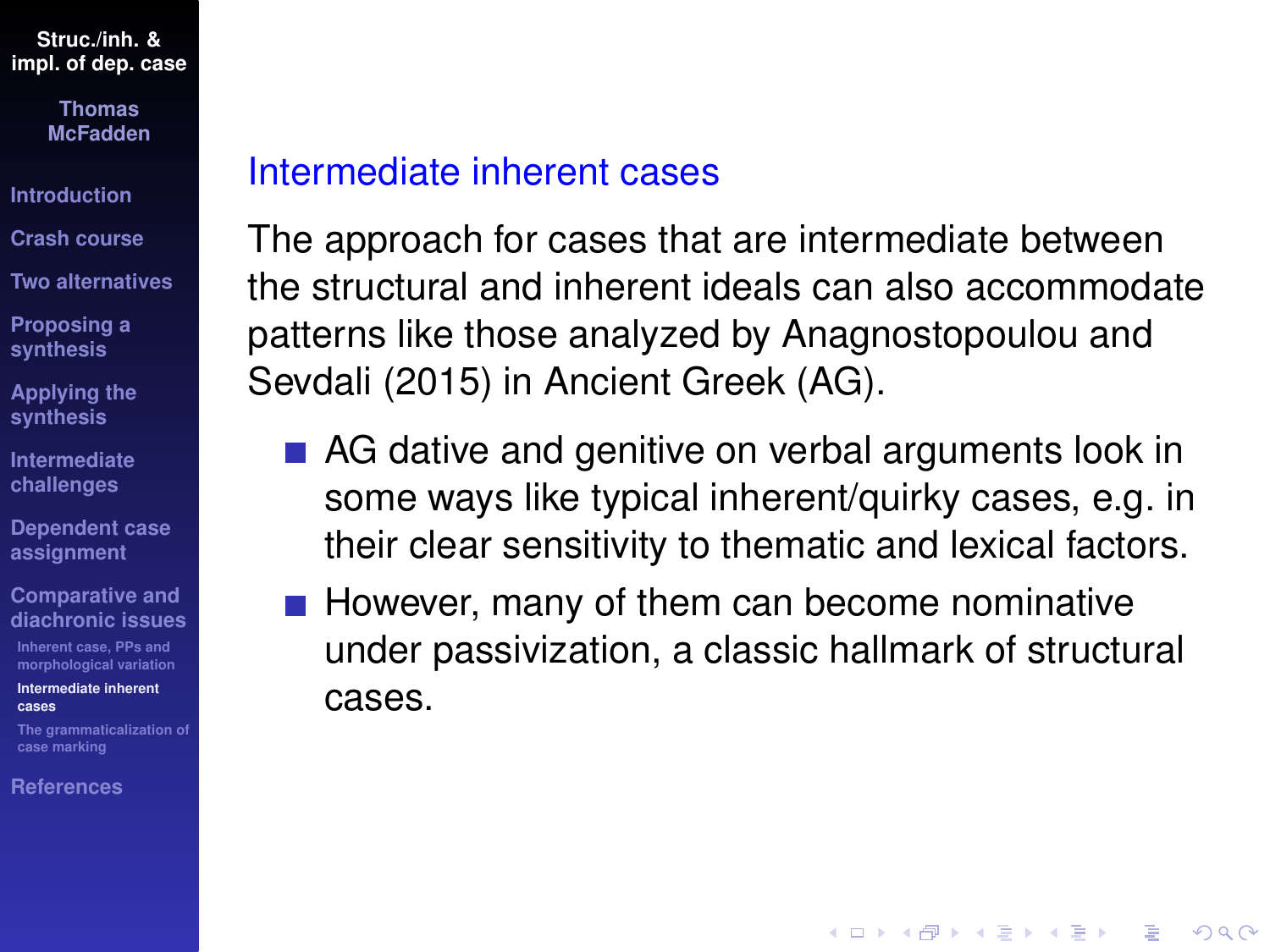> **Thomas McFadden**

**[Introduction](#page-1-0)**

- **[Crash course](#page-3-0)**
- **[Two alternatives](#page-15-0)**

**[Proposing a](#page-33-0) synthesis**

- **[Applying the](#page-44-0) synthesis**
- **[Intermediate](#page-67-0) challenges**
- **[Dependent case](#page-82-0) assignment**
- **Comparative and [diachronic issues](#page-96-0)**

**Inherent case, PPs and [morphological variation](#page-97-0)**

**[Intermediate inherent](#page-99-0) cases**

**[The grammaticalization of](#page-106-0) case marking**

**[References](#page-108-0)**

[Anagnostopoulou and Sevdali \(2015\)](#page-108-3) analyze this by distinguishing different types of datives and genitives:

- One type involves interpretable Case features, which makes them inactive for Agree, yielding standard inherent case behavior.
- Another type involves uninterpretable Case features, which are transparent for Agree, yielding something more like limited structural case behavior.

**KOD CONTRACT A BOAR KOD A CO**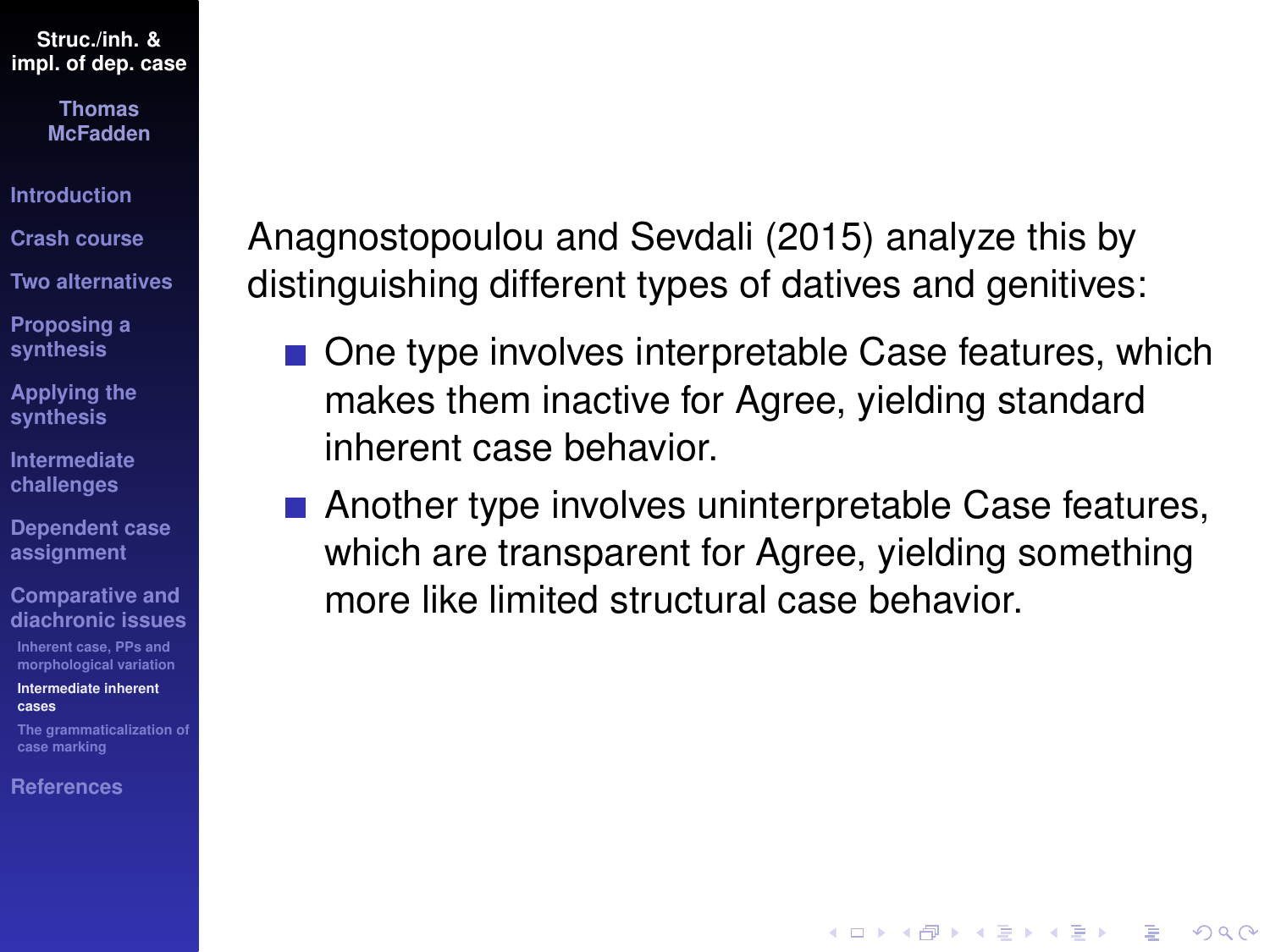> **Thomas McFadden**

**[Introduction](#page-1-0)**

**[Crash course](#page-3-0)**

**[Two alternatives](#page-15-0)**

**[Proposing a](#page-33-0) synthesis**

**[Applying the](#page-44-0) synthesis**

**[Intermediate](#page-67-0) challenges**

**[Dependent case](#page-82-0) assignment**

**Comparative and [diachronic issues](#page-96-0)**

**Inherent case, PPs and [morphological variation](#page-97-0)**

**[Intermediate inherent](#page-99-0) cases**

**[The grammaticalization of](#page-106-0) case marking**

**[References](#page-108-0)**

There is diachronic support for something like this:

- ☞ In earlier stages of Greek, the individual cases were associated with more consistent meanings. Not coincidentally, genitives and datives did not alternate with nominatives in the passive.
- ☞ Over time, oblique objects came to alternate with nominatives in a way that paralleled the loss of their particular semantics.
- ☞ This fits in with a development of the relevant Case features from being interpretable to uninterpretable, in line with a common diachronic pattern described by [van Gelderen \(2011\)](#page-110-2) and others.

**KORK ERKER ADAM ADA**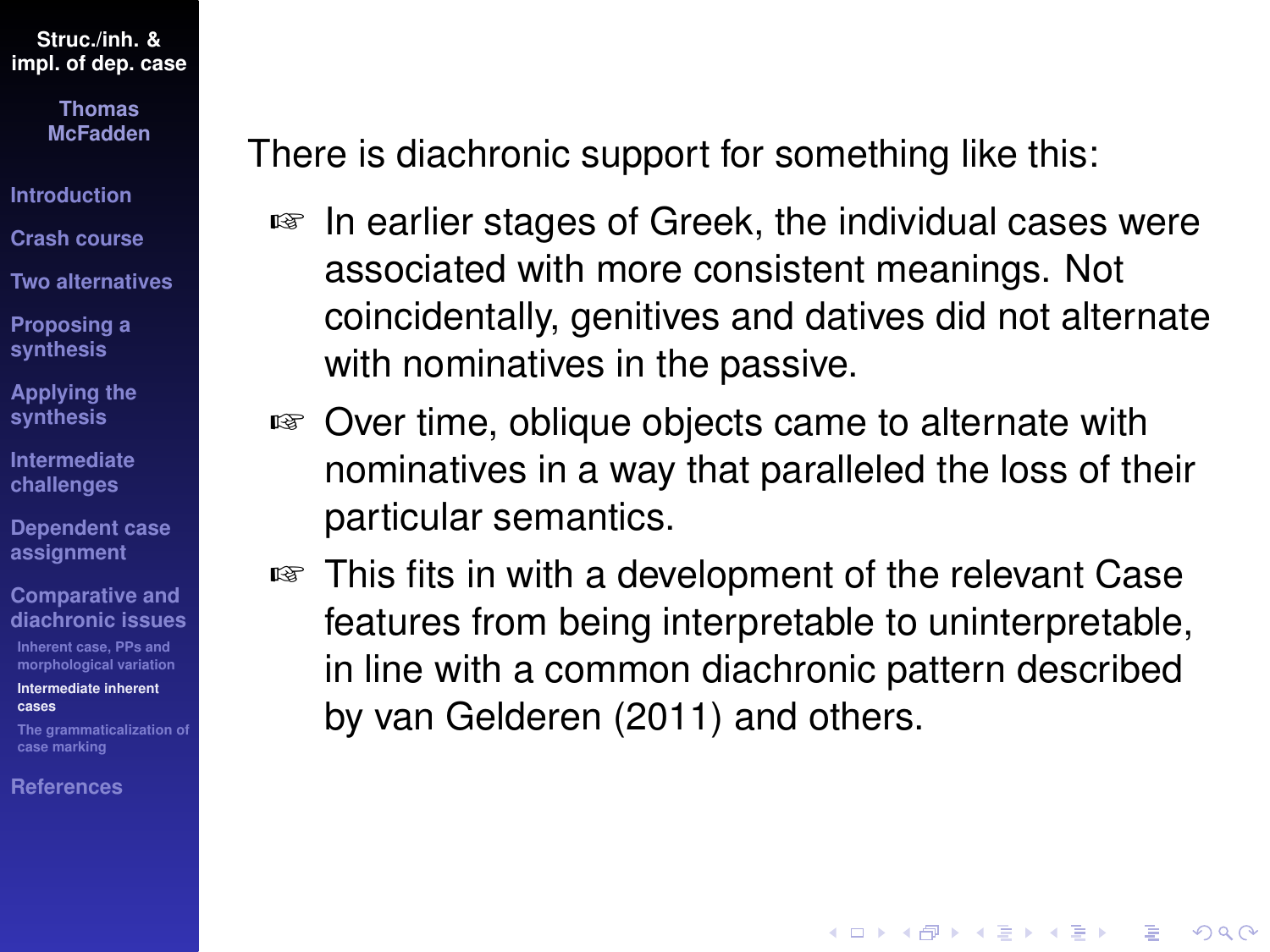> **Thomas McFadden**

- **[Introduction](#page-1-0)**
- **[Crash course](#page-3-0)**
- **[Two alternatives](#page-15-0)**
- **[Proposing a](#page-33-0) synthesis**
- **[Applying the](#page-44-0) synthesis**
- **[Intermediate](#page-67-0) challenges**
- **[Dependent case](#page-82-0) assignment**
- **Comparative and [diachronic issues](#page-96-0)**
- **Inherent case, PPs and [morphological variation](#page-97-0)**
- **[Intermediate inherent](#page-99-0) cases**
- **[The grammaticalization of](#page-106-0) case marking**
- **[References](#page-108-0)**

A crucial idea then is that the actual case of DPs with uninterpretable Case is determined by dependent case rules operating on top of and after syntactic Agree:

- Dative and genitive, like accusative, are dependent cases, in that they depend on another c-commanding DP with structural Case.
	- $\Rightarrow$  Hence they alternate with the nominative in the passive, where that c-commanding DP is suppressed.
- But they are crucially more specific than the accusative, in that they have contextual specifications for specific lexical verbs or applicative heads.
	- $\Rightarrow$  This is why they take precedence over the accusative when the conditions for both are met.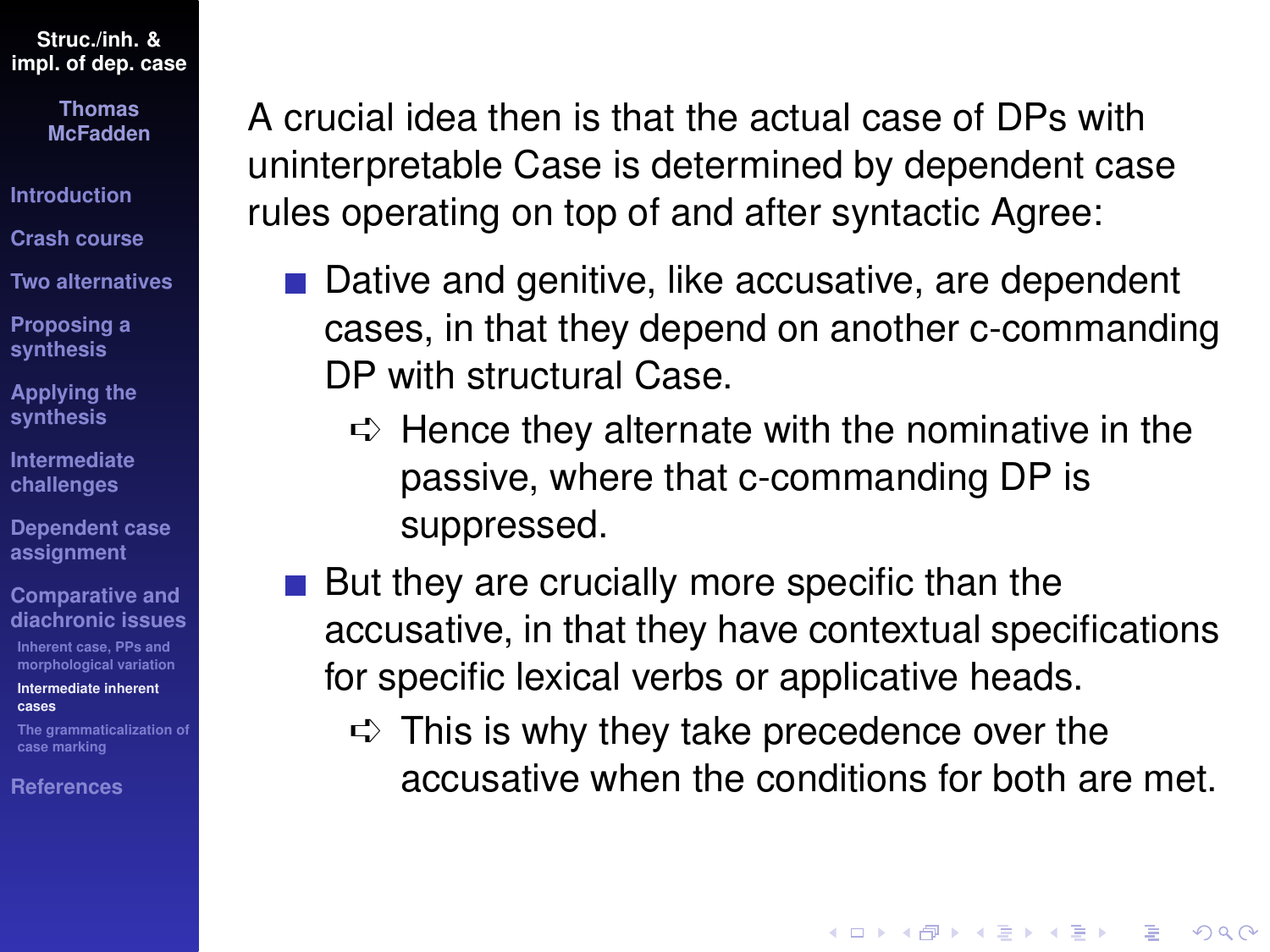> **Thomas McFadden**

**[Introduction](#page-1-0)**

**[Crash course](#page-3-0)**

**[Two alternatives](#page-15-0)**

**[Proposing a](#page-33-0) synthesis**

**[Applying the](#page-44-0) synthesis**

**[Intermediate](#page-67-0) challenges**

**[Dependent case](#page-82-0) assignment**

**Comparative and [diachronic issues](#page-96-0)**

**Inherent case, PPs and [morphological variation](#page-97-0)**

**[Intermediate inherent](#page-99-0) cases**

**[The grammaticalization of](#page-106-0) case marking**

**[References](#page-108-0)**

We can implement this under SYNTH by recognizing a series of types of oblique case, with distinct but related structural analyses, connected by plausible diachronic development paths:

- **1** Properly semantic case, which involves an unselected nominal phrase (typically some kind of adjunct) in an elaborated KP structure
	- $\blacksquare$  The KP layer will have to provide the semantic connection to the surrounding context since there is no selecting element to do so.
	- $\blacksquare$  The KP will also ensure that rules of structural case assignment do not apply, hence these will not alternate with nominatives in the passive.

**KORKARA KERKER DAGA**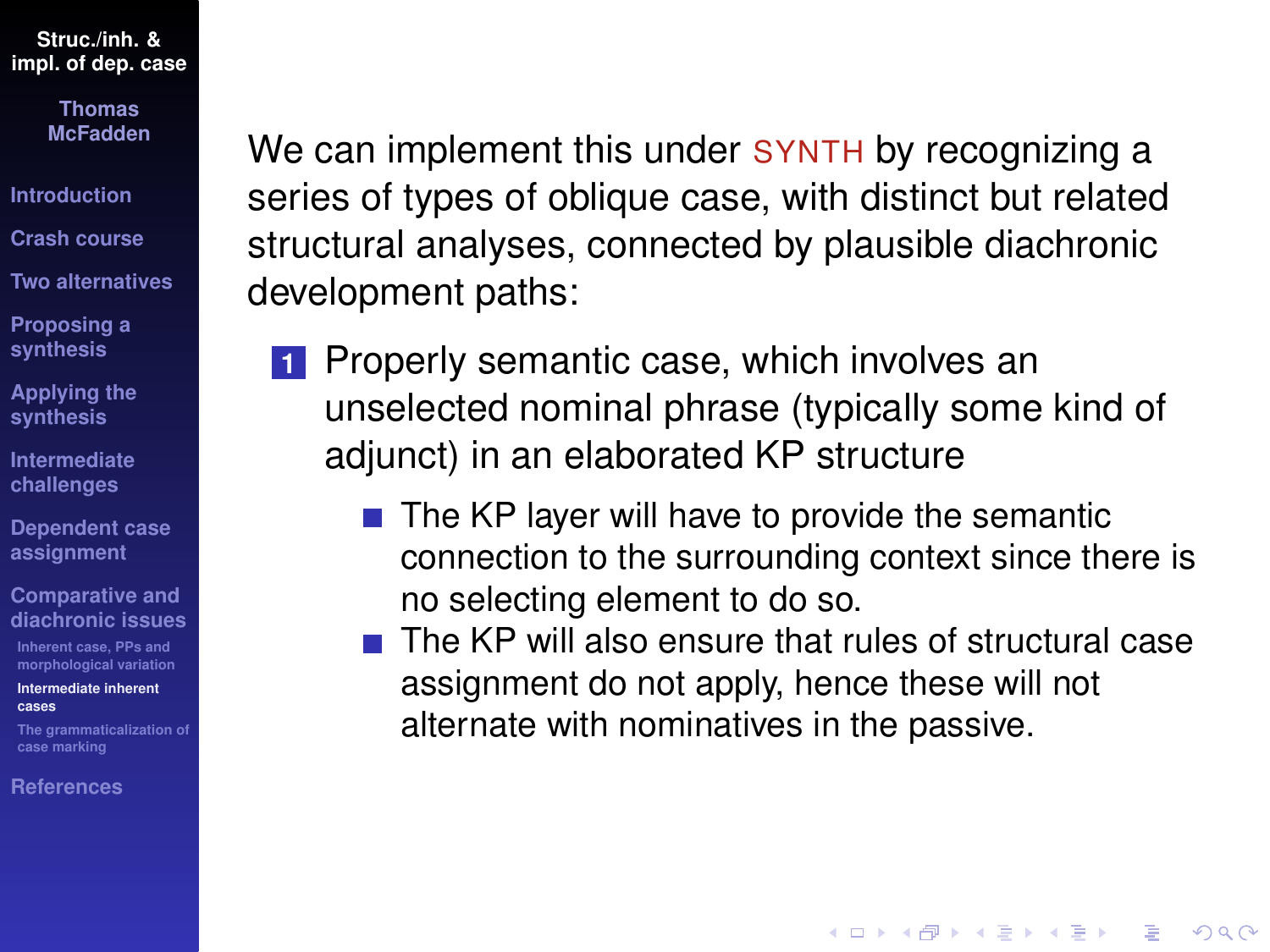> **Thomas McFadden**

**[Introduction](#page-1-0)**

**[Crash course](#page-3-0)**

**[Two alternatives](#page-15-0)**

**[Proposing a](#page-33-0) synthesis**

**[Applying the](#page-44-0) synthesis**

**[Intermediate](#page-67-0) challenges**

**[Dependent case](#page-82-0) assignment**

**Comparative and [diachronic issues](#page-96-0)**

**Inherent case, PPs and [morphological variation](#page-97-0)**

**[Intermediate inherent](#page-99-0) cases**

**[The grammaticalization of](#page-106-0) case marking**

**[References](#page-108-0)**

- <span id="page-104-0"></span>**2** Traditional inherent case, which has essentially the same KP structure, but is c-selected in the syntax by a lexical predicate, applicative or similar
	- $\blacksquare$  Still being syntactic KPs, they will not alternate with nominatives in the passive, and they will have some semi-regular semantics.
	- $\blacksquare$  But they will also be subject to semantic irregularities due to the vagaries of selection — the KP won't bear all of the responsibility for the semantics due to the contribution of the selecting predicate.
	- $\blacksquare$  They plausibly develop out of semantic cases in contexts where a particular type of adjunct is especially common with particiular predicates in the PLD and is reinterpreted as an argument.

**KORK ERKER ADAM ADA**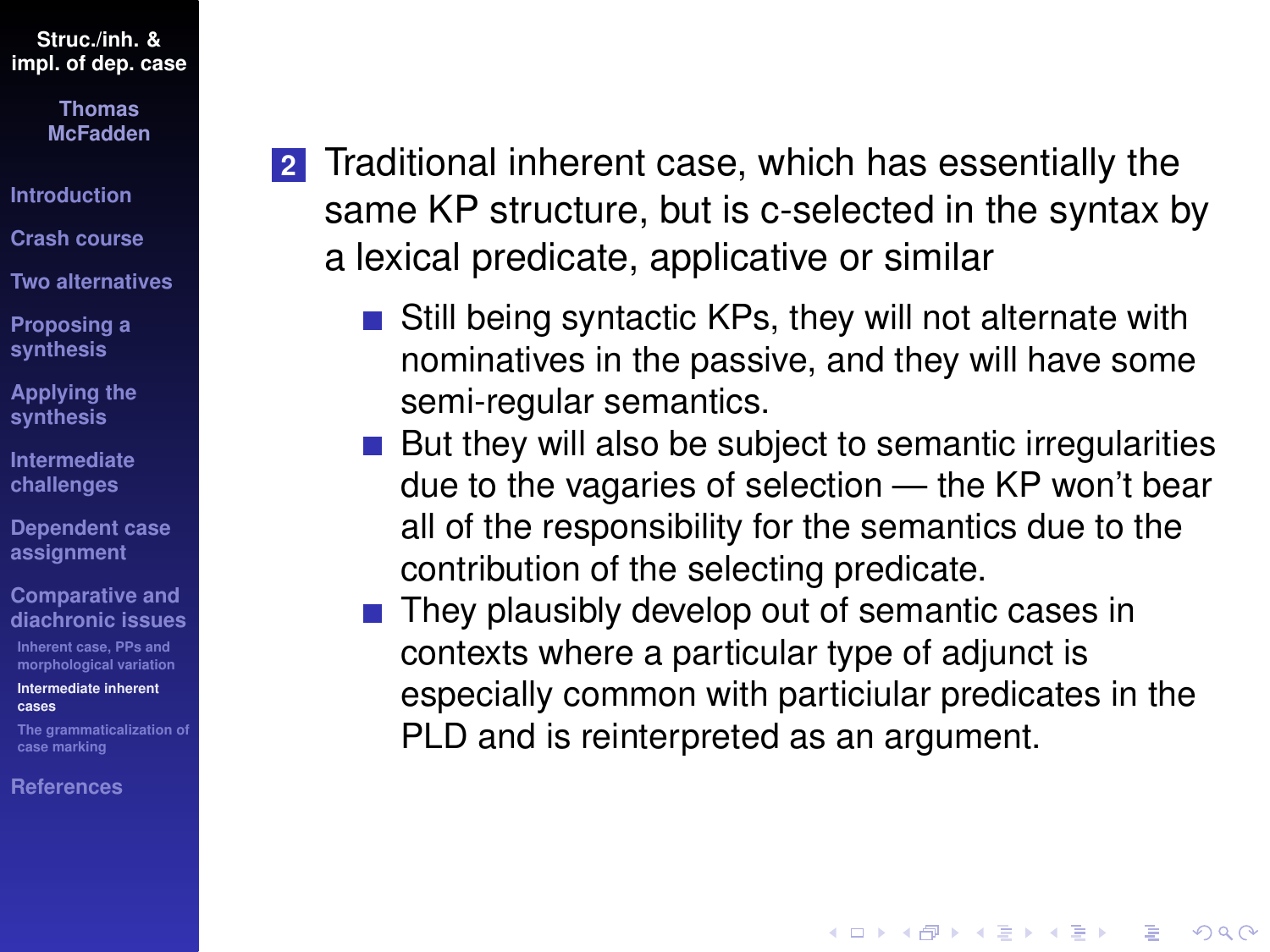**Thomas McFadden**

- **[Introduction](#page-1-0)**
- **[Crash course](#page-3-0)**
- **[Two alternatives](#page-15-0)**
- **[Proposing a](#page-33-0) synthesis**
- **[Applying the](#page-44-0) synthesis**
- **[Intermediate](#page-67-0) challenges**
- **[Dependent case](#page-82-0) assignment**
- **Comparative and [diachronic issues](#page-96-0)**
- **Inherent case, PPs and [morphological variation](#page-97-0)**

**[Intermediate inherent](#page-99-0) cases**

**[The grammaticalization of](#page-106-0) case marking**

**[References](#page-108-0)**

- **3** The structural genitives/datives of [Anagnostopoulou](#page-108-3) [and Sevdali \(2015\)](#page-108-3), which we can analyze as DPs in the syntax that are made into KPs in the morphology
	- $\blacksquare$  This can develop out of type [2](#page-104-0) if the original thematic patterns become obscured and their dependence on specific predicates increasingly arbitrary.
	- $\blacksquare$  Learners would reanalyze the case marking as a morphological quirk required by the lexical predicate rather than a syntactic structure — with concomitant semantics — that fits with the predicate.
	- $\blacksquare$  They are thus syntactic DPs, subject to structural case assignment in the morphology, and predictably alternate with the nominative in passives.
	- Directly translating [Anagnostopoulou and Sevdali](#page-108-3) [\(2015\)](#page-108-3), a language with such cases will have multiple versions of dependent case, some of which project extra structural layers due to lexical specifications.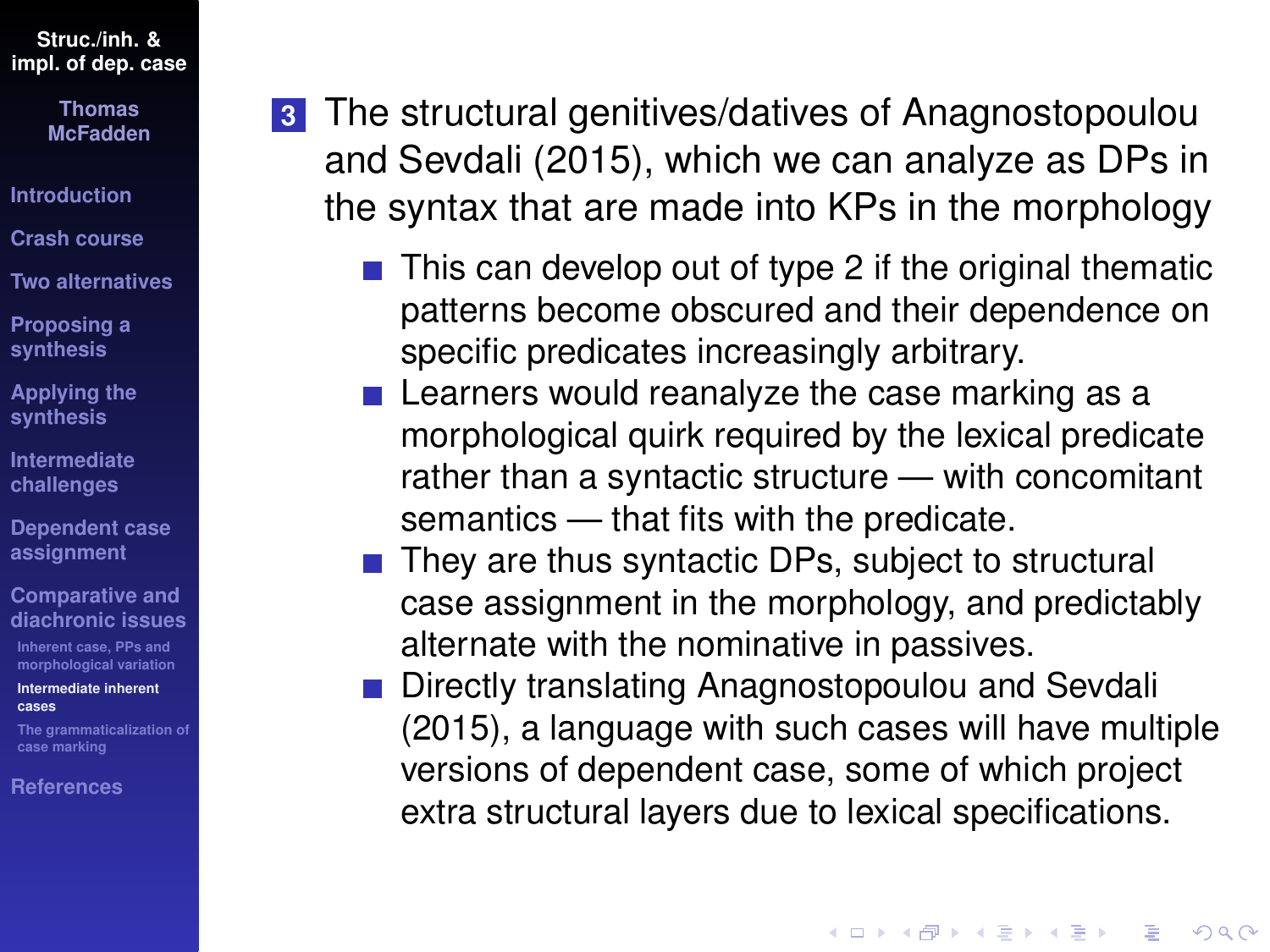> **Thomas McFadden**

**[Introduction](#page-1-0)**

**[Crash course](#page-3-0)**

**[Two alternatives](#page-15-0)**

**[Proposing a](#page-33-0) synthesis**

**[Applying the](#page-44-0) synthesis**

**[Intermediate](#page-67-0) challenges**

**[Dependent case](#page-82-0) assignment**

**Comparative and [diachronic issues](#page-96-0)**

**Inherent case, PPs and [morphological variation](#page-97-0) [Intermediate inherent](#page-99-0) cases**

**[The grammaticalization of](#page-106-0) case marking**

**[References](#page-108-0)**

# <span id="page-106-0"></span>The grammaticalization of case marking

The grammaticalization sources for structural case markers are typically inherent case markers.

- $\blacksquare$  For us, shifting a marker from inherent to structural case amounts to having the same KP structure projected in the morphology instead of the syntax.
- $\blacksquare$  This captures the observation that grammaticalization is often accompanied by semantic bleaching.
- $\blacksquare$  And it explains why this pathway should be common, since the structural case is indistinguishable from an inherent one in the Morphology.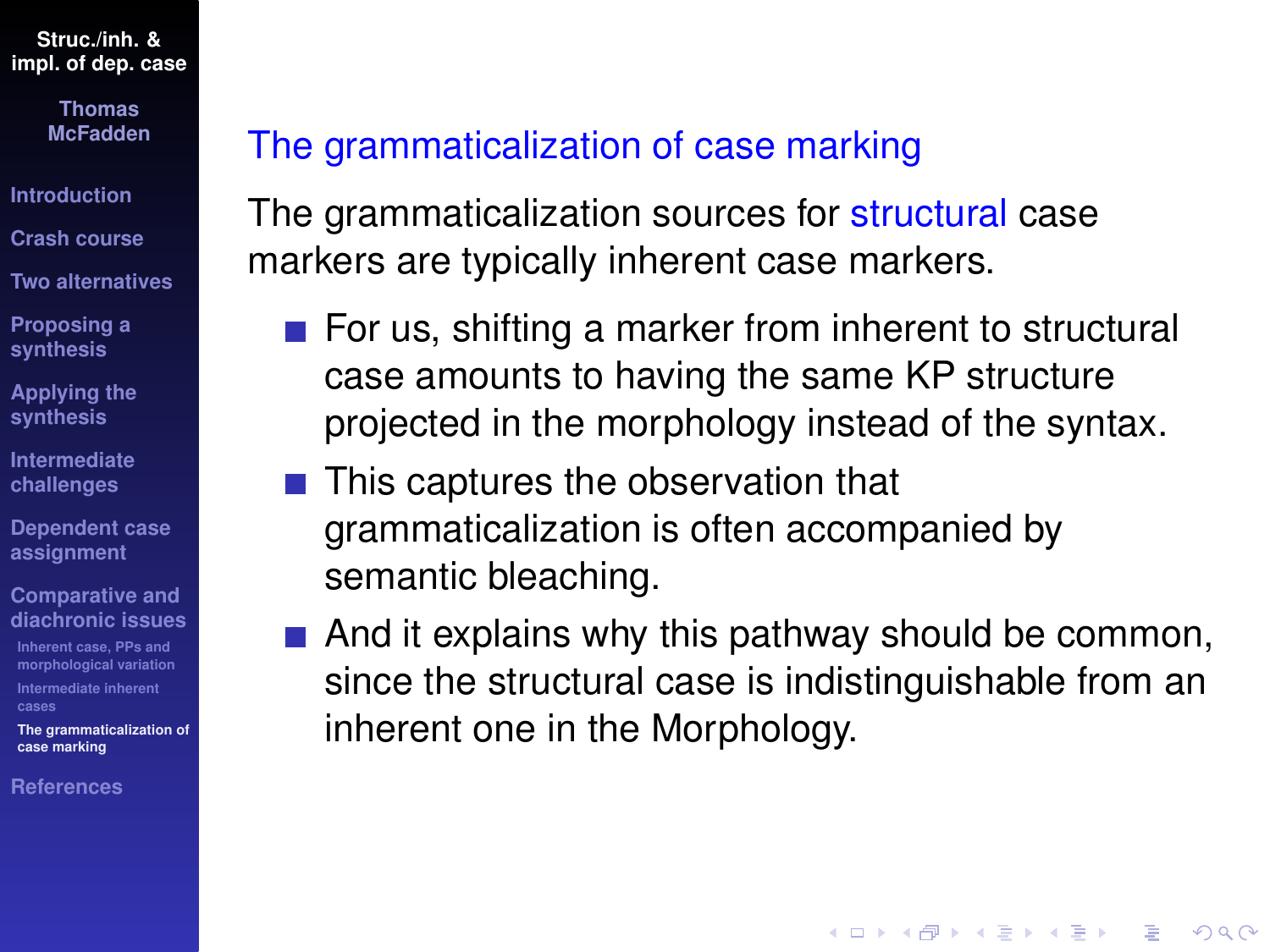> **Thomas McFadden**

**[Introduction](#page-1-0)**

**[Crash course](#page-3-0)**

**[Two alternatives](#page-15-0)**

**[Proposing a](#page-33-0) synthesis**

**[Applying the](#page-44-0) synthesis**

**[Intermediate](#page-67-0) challenges**

**[Dependent case](#page-82-0) assignment**

**Comparative and [diachronic issues](#page-96-0)**

**Inherent case, PPs and [morphological variation](#page-97-0) [Intermediate inherent](#page-99-0) cases**

**[The grammaticalization of](#page-106-0) case marking**

**[References](#page-108-0)**

We also get an idea of why, as we have been led to propose, the Morphology should ever come to create what looks like syntactic structure.

- Odd bits of morphology come from generations of new language learners finding ways to accommodate the wreckage in the PLD of forms that have lost (some of) their syntactic/semantic motivation.
- **Apparently, they deal with this mismatch fairly** directly, by acquiring rules to project that structure in the Morphology, rather than the Narrow Syntax.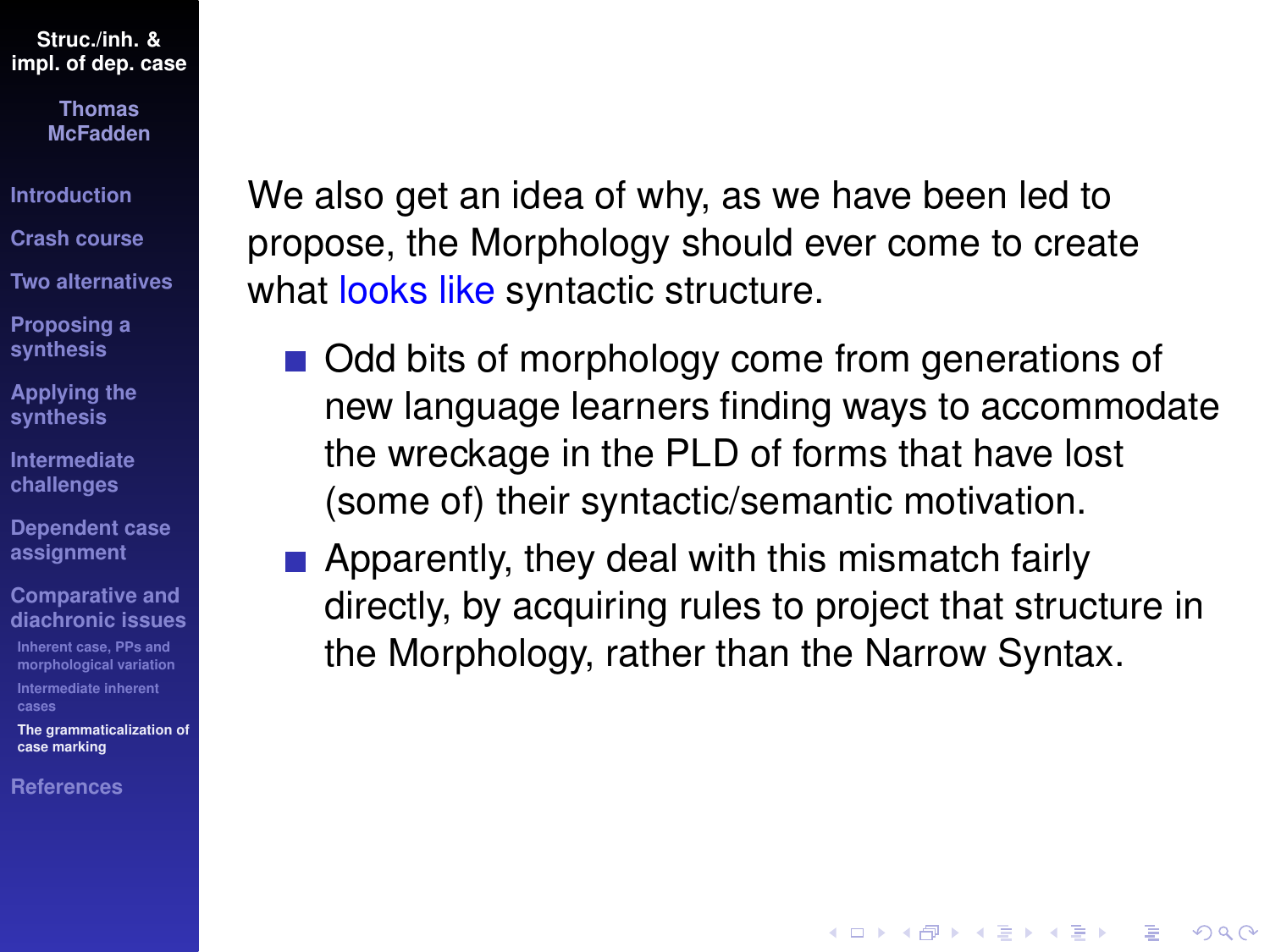> **Thomas McFadden**

**[Introduction](#page-1-0)**

**[Crash course](#page-3-0)**

**[Two alternatives](#page-15-0)**

**[Proposing a](#page-33-0) synthesis**

**[Applying the](#page-44-0) synthesis**

**[Intermediate](#page-67-0) challenges**

**[Dependent case](#page-82-0) assignment**

**Comparative and [diachronic issues](#page-96-0)**

**[References](#page-108-0)**

## <span id="page-108-0"></span>**Bibliography I**

Adger, David. 2013. *A syntax of substance*. Cambridge, MA: MIT Press.

Anagnostopoulou, Elena, and Christina Sevdali. 2015. Case alternations in Ancient Greek passives and the typology of Case. *Language* 91:442–481. Asbury, Anna. 2008. The morphosyntax of case and adpositions. Doctoral Dissertation, Utrecht University. Baker, Mark. 2015. *Case: Its principles and its parameters*. Cambridge: CUP. Baker, Mark, and Nadya Vinokurova. 2010. Two modalities of Case assignment: Case in Sakha. *Natural Language and Linguistic Theory* 28:593–642. Bayer, Josef, Markus Bader, and Michael Meng. 2001. Morphological underspecification meets oblique case: syntactic and processing effects in German. *Lingua* 111:465–514.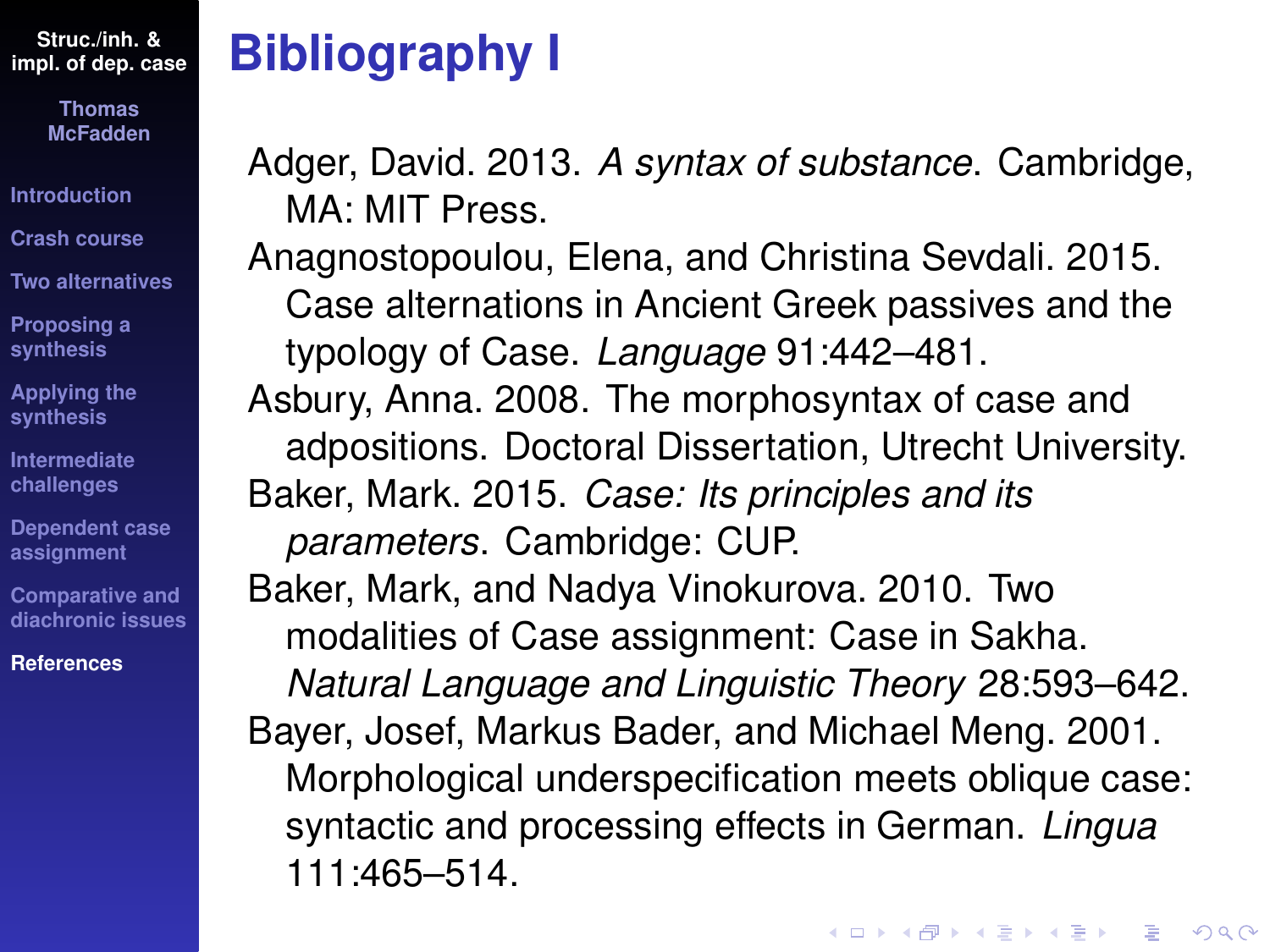> **Thomas McFadden**

**[Introduction](#page-1-0)**

**[Crash course](#page-3-0)**

**[Two alternatives](#page-15-0)**

**[Proposing a](#page-33-0) synthesis**

**[Applying the](#page-44-0) synthesis**

**[Intermediate](#page-67-0) challenges**

**[Dependent case](#page-82-0) assignment**

**Comparative and [diachronic issues](#page-96-0)**

**[References](#page-108-0)**

## **Bibliography II**

Bittner, Maria, and Ken Hale. 1996. The structural determination of case and agreement. *Linguistic Inquiry* 27:1–68.

Blake, Barry. 2001. *Case*. Cambridge University Press, second edition.

Boeckx, Cedric. 2000. EPP eliminated. Ms., University of Connecticut.

Branan, Kenyon. 2021. Paths and patterns of partial participation. Presented at NELS 52.

Caha, Pavel. 2009. The nanosyntax of case. Doctoral Dissertation, University of Tromsø.

Emonds, Joseph. 1987. The invisible category principle. *Linguistic Inquiry* 18:613–632.

Freidin, Robert, and Rex Sprouse. 1991. Lexical case phenomena. In *Principles and parameters in comparative grammar*, ed. Robert Freidin. Cambridge, Mass.: MIT Press.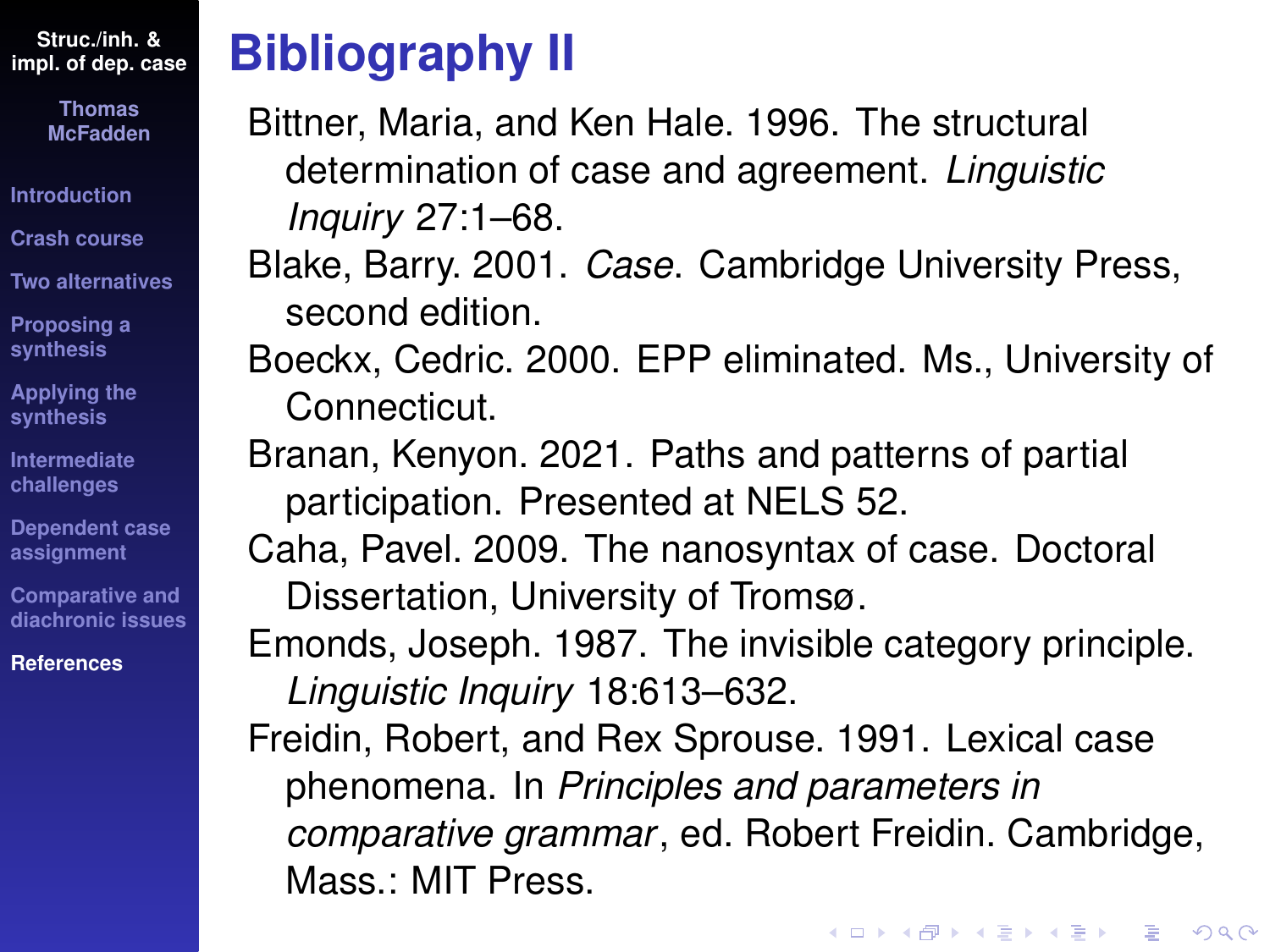> **Thomas McFadden**

**[Introduction](#page-1-0)**

**[Crash course](#page-3-0)**

**[Two alternatives](#page-15-0)**

**[Proposing a](#page-33-0) synthesis**

**[Applying the](#page-44-0) synthesis**

**[Intermediate](#page-67-0) challenges**

**[Dependent case](#page-82-0) assignment**

**Comparative and [diachronic issues](#page-96-0)**

**[References](#page-108-0)**

#### **Bibliography III**

van Gelderen, Elly. 2011. *The linguistic cycle: language change and the language faculty*. Oxford: Oxford University Press.

Haider, Hubert. 1985. The case of German. In *Studies in German grammar*, ed. Jindˇrich Toman, 65–101. Dordrecht: Foris.

Harley, Heidi. 1995. Subjects, events and licensing. Doctoral Dissertation, MIT.

Kornfilt, Jaklin, and Omer Preminger. 2015. Nominative as *no case at all*: an argument from raising-to-accusative in Sakha. In *Proceedings of the 9th Workshop on Altaic Formal Linguistics*. Cambridge, MA: MITWPL.

Lamontagne, Greg, and Lisa Travis. 1987. The syntax of adjacency. In *Proceedings of WCCFL*, 6, 173–186. Levin, Theodore. 2015. Licensing without Case. Doctoral Dissertation, MIT.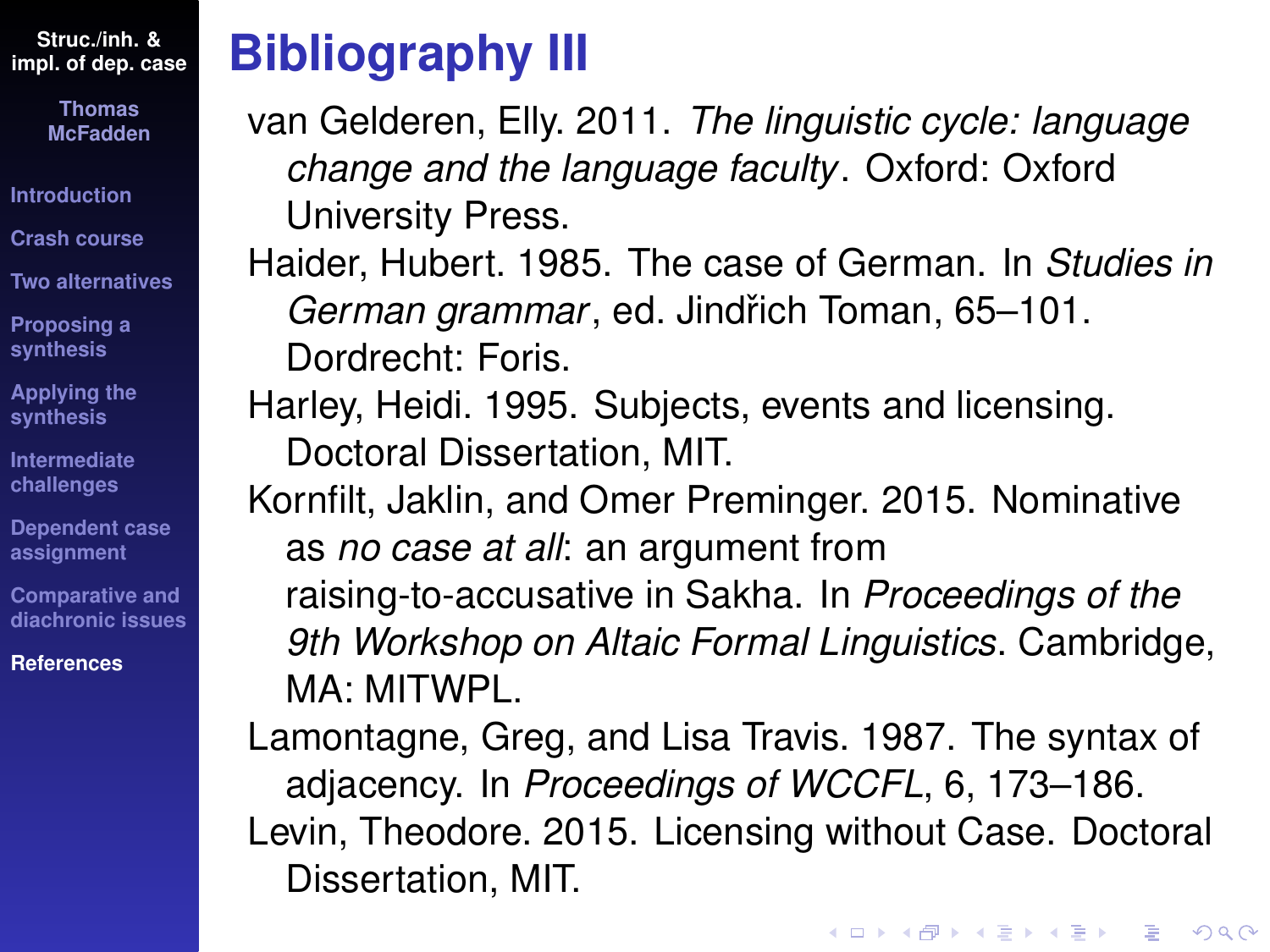> **Thomas McFadden**

**[Introduction](#page-1-0)**

**[Crash course](#page-3-0)**

**[Two alternatives](#page-15-0)**

**[Proposing a](#page-33-0) synthesis**

**[Applying the](#page-44-0) synthesis**

**[Intermediate](#page-67-0) challenges**

**[Dependent case](#page-82-0) assignment**

**Comparative and [diachronic issues](#page-96-0)**

**[References](#page-108-0)**

### **Bibliography IV**

Marantz, Alec. 1991. Case and licensing. In *ESCOL '91: Proceedings of the Eighth Eastern States Conference on Linguistics*, 234–253.

McFadden, Thomas. 2004. The position of morphological case in the derivation: a study on the syntax-morphology interface. Doctoral Dissertation, UPenn.

McFadden, Thomas. 2007. Default case and the status of compound categories in Distributed Morphology. In *Proceedings of the 30th Penn Linguistics Colloquium*, 225–238.

McFadden, Thomas. 2018. \*ABA in stem-allomorphy and the emptiness of the nominative. *Glossa: a journal of general linguistics* 3:8.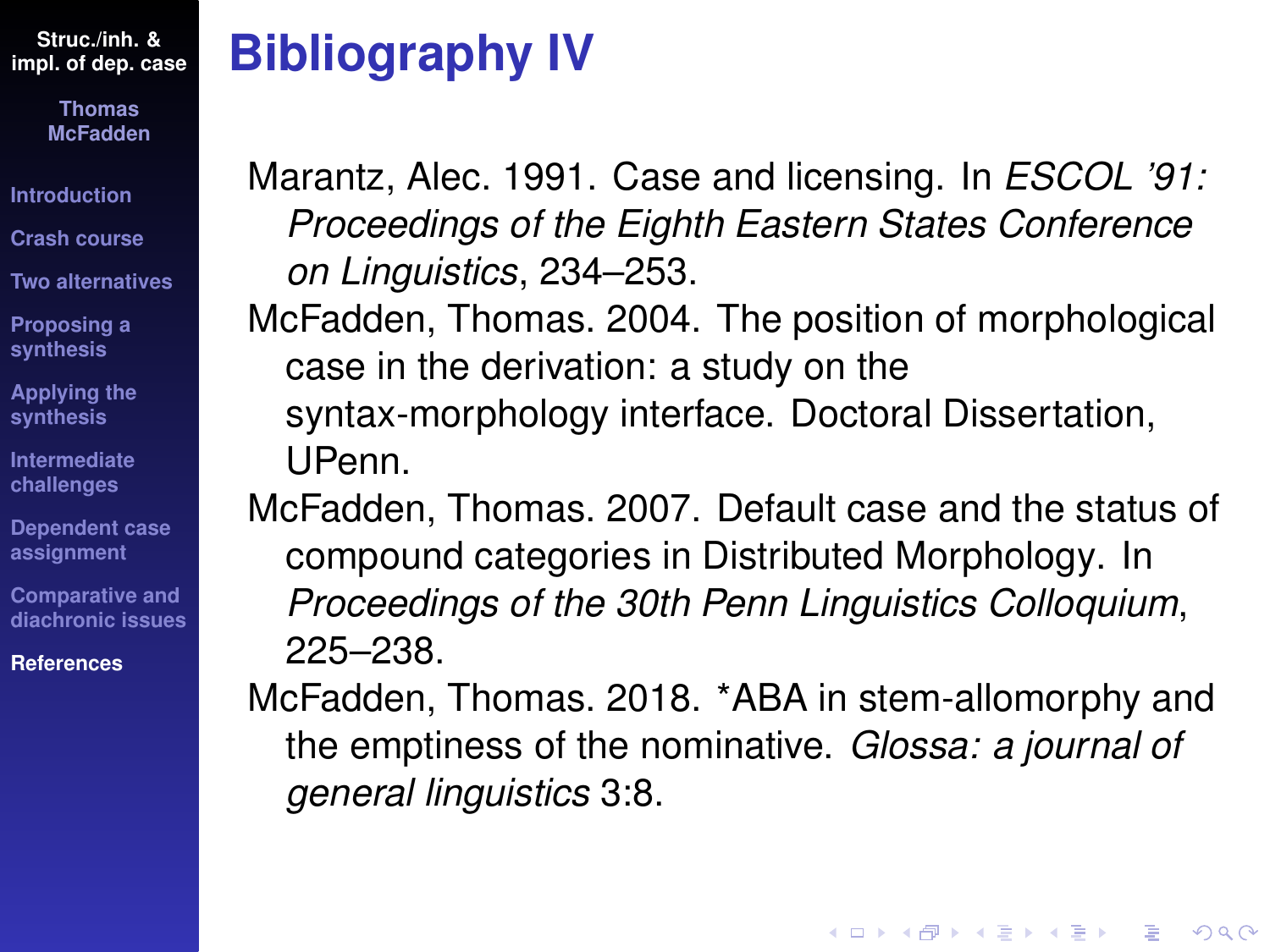> **Thomas McFadden**

**[Introduction](#page-1-0)**

**[Crash course](#page-3-0)**

**[Two alternatives](#page-15-0)**

**[Proposing a](#page-33-0) synthesis**

**[Applying the](#page-44-0) synthesis**

**[Intermediate](#page-67-0) challenges**

**[Dependent case](#page-82-0) assignment**

**Comparative and [diachronic issues](#page-96-0)**

**[References](#page-108-0)**

## **Bibliography V**

McFadden, Thomas, and Sandhya Sundaresan. 2010. Nominative case is independent of finiteness and agreement. Presented at BCGL 5: Case at the interfaces.

McFadden, Thomas, and Sandhya Sundaresan. 2018a. Reducing pro and PRO to a single source. *The Linguistic Review* 35:463–518.

McFadden, Thomas, and Sandhya Sundaresan. 2018b. What the EPP and COMP-trace effects have in common: Constraining silent elements at the edge. *Glossa: a journal of general linguistics* 3(1):43. Neeleman, Ad, and Fred Weerman. 1999. *Flexible syntax: A theory of case and arguments*. Dordrecht: Kluwer.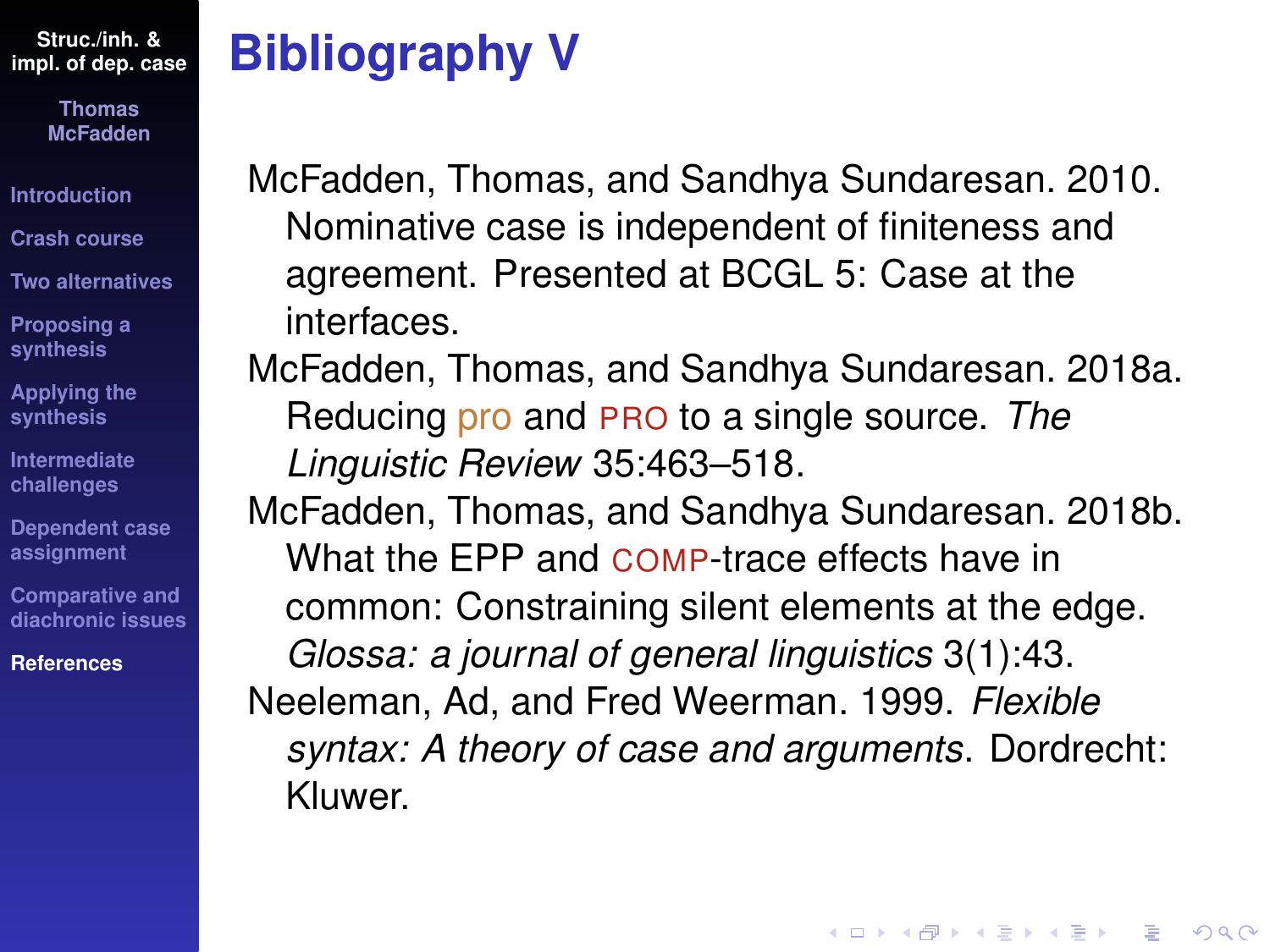> **Thomas McFadden**

**[Introduction](#page-1-0)**

**[Crash course](#page-3-0)**

**[Two alternatives](#page-15-0)**

**[Proposing a](#page-33-0) synthesis**

**[Applying the](#page-44-0) synthesis**

**[Intermediate](#page-67-0) challenges**

**[Dependent case](#page-82-0) assignment**

**Comparative and [diachronic issues](#page-96-0)**

**[References](#page-108-0)**

#### **Bibliography VI**

Nikanne, Urpo. 1993. On assigning semantic cases in Finnish. In *Case and other functional categories in Finnish syntax*, ed. A. Holmberg and U. Nikanne. New York: Mouton.

Preminger, Omer. 2011. Agreement as a fallible operation. Doctoral Dissertation, MIT.

Preminger, Omer. To Appear. Taxonomies and ontologies of case. In *On the place of case in the grammar*, ed. Elena Anagnostopoulou, Dionysios Mertyris, and Christina Sevdali. Oxford: Oxford University Press. Richards, Norvin. 2010. *Uttering trees*. Cambridge, Mass.: MIT Press.

Schütze, Carson. 2001. On the nature of default case. *Syntax* 4:205–238.

Sigurðsson, Halldór Ármann. 1989. Verbal syntax and case in icelandic. Doctoral Dissertation, Lund.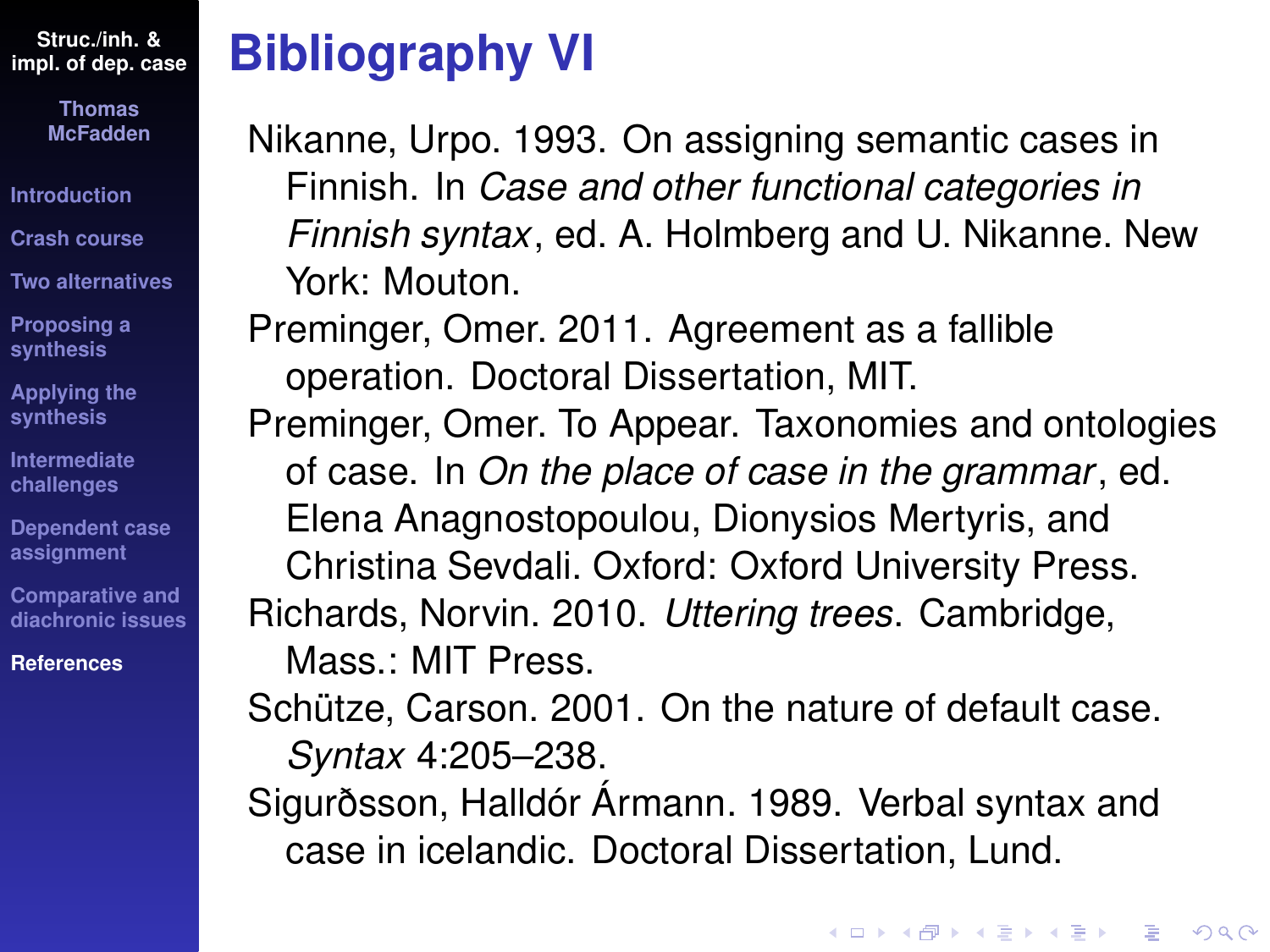> **Thomas McFadden**

**[Introduction](#page-1-0)**

**[Crash course](#page-3-0)**

**[Two alternatives](#page-15-0)**

**[Proposing a](#page-33-0) synthesis**

**[Applying the](#page-44-0) synthesis**

**[Intermediate](#page-67-0) challenges**

**[Dependent case](#page-82-0) assignment**

**Comparative and [diachronic issues](#page-96-0)**

**[References](#page-108-0)**

# **Bibliography VII**

Sigurðsson, Halldór Ármann. 1991. Icelandic Case-marked PRO and the licensing of lexical arguments. *Natural Language and Linguistic Theory* 9. Sigurðsson, Halldór Ármann. 2009. The No Case generalization. In *Advances in comparative Germanic syntax*, ed. Artemis Alexiadou et al. Amsterdam: John Benjamins.

Sigurðsson, Halldór Ármann. 2010. On EPP effects. *Studia Linguistica* 64:159–189.

Sigurðsson, Halldór Ármann. 2012. Case variation: Viruses and star wars. *Nordic Journal of Linguistics* 35:313–342.

Sundaresan, Sandhya, and Thomas McFadden. 2009. Subject distribution in Tamil and other languages: Selection vs. Case. *Journal of South Asian Linguistics* 2:5–34.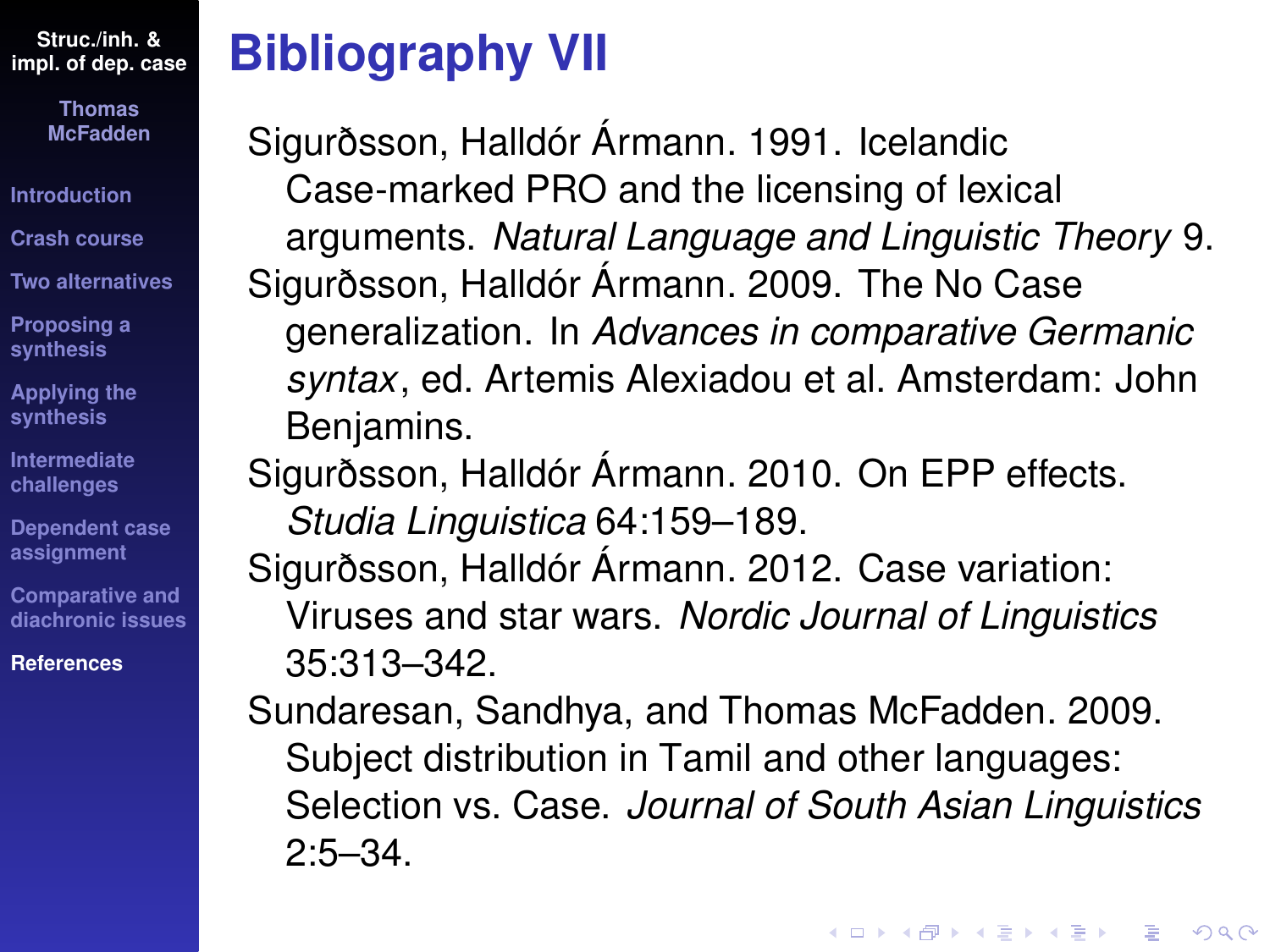> **Thomas McFadden**

**[Introduction](#page-1-0)**

**[Crash course](#page-3-0)**

**[Two alternatives](#page-15-0)**

**[Proposing a](#page-33-0) synthesis**

**[Applying the](#page-44-0) synthesis**

**[Intermediate](#page-67-0) challenges**

**[Dependent case](#page-82-0) assignment**

**Comparative and [diachronic issues](#page-96-0)**

**[References](#page-108-0)**

## **Bibliography VIII**

Vergnaud, Jean-Roger. 1977. Letter to Noam Chomsky and Howard Lasnik on "Filters and Control". Published in Freidin, R. et al., eds. 2008. *Foundational Issues in Linguistic Theory: Essays in Honor of Jean-Roger Vergnaud*. Cambridge, Mass.: MIT Press. Řezáč, Milan. 2008. Phi-agree and theta-related case. In *Phi theory: Phi-features across modules and interfaces*, ed. Daniel Harbour et al., 83–129. Oxford: Oxford University Press. Yip, Moira, Joan Maling, and Ray Jackendoff. 1987. Case

in tiers. *Language* 63:217–250. Yuan, Michelle. 2018. Dimensions of ergativity in Inuit: Theory and microvariation. Doctoral Dissertation, MIT. Yuan, Michelle. 2021. Ergativity and object movement across inuit. Ms., UC San Diego.